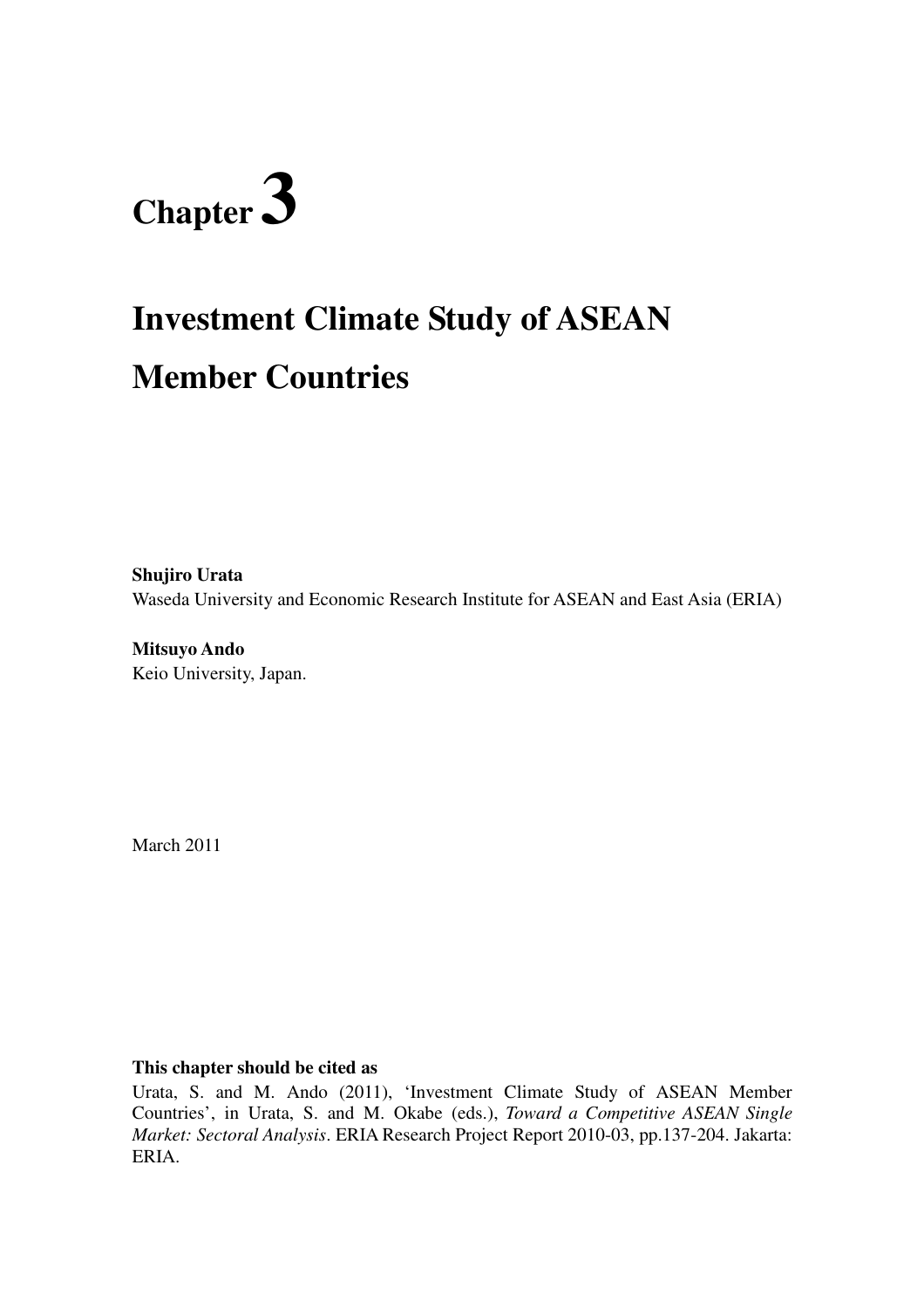#### **CHAPTER 3**

#### **Study of the Investment Climate of ASEAN Member Countries**

#### **Shujiro Urata**

Graduate School of Asia-Pacific Studies, Waseda University, Economic Research Institute for ASEAN and East Asia

#### **Mitsuyo Ando**

Faculty of Business and Commerce, Keio University

*This paper analyzes the FDI climates of the ASEAN countries faced by Japanese and non-Japanese foreign firms conducting operations in ASEAN, with a view of identifying impediments to FDI not only in the policies but also in their implementation and enforcement and providing useful information to policy makers interested in attracting FDI. Although we found wide variations among countries, ASEAN countries as a whole tend to have relatively improved the explicit investment climate so far as FDI liberalization is concerned. Direct barriers to FDI, however, still remain, and further efforts to reduce them by ASEAN countries are necessary. At the same time, the reduction of indirect barriers to FDI or the promotion of FDI facilitation is also indispensable. Particularly important areas for improvement include institutional problems, complicated and delayed procedures, underdeveloped infrastructure, inflexible labor market conditions, and problems involving taxation regulations. Our findings indicate the need for further liberalization of FDI policies and promotion of facilitation measures for ASEAN countries in order to successfully attract FDI. In order to achieve these goals, we would like to make several policy recommendations. First, in order to promote FDI policy liberalization, the ASEAN countries should use various existing frameworks, such as WTO/GATT's Trade Related Investment Measures (TRIMs) agreement, bilateral investment treaties (BITs), free trade agreements (FTAs), and other legal frameworks. In particular, ASEAN should use the ASEAN Comprehensive Investment Agreement (ACIA). Second, to overcome obstacles concerning FDI facilitation, the ASEAN countries should actively draw on various cooperation programs with developed countries to improve human resources engaged in the implementation and enforcement of FDI policies. Possible multilateral and regional sources of technical assistance in this area may be UNCTAD, the OECD, and ERIA. Third, monitoring of the achievement of FDI liberalization and facilitation has to be emphasized, in order to achieve a freer FDI environment. In this regard, a monitoring mechanism should be established in ASEAN, if it has not been established yet, or in ERIA.*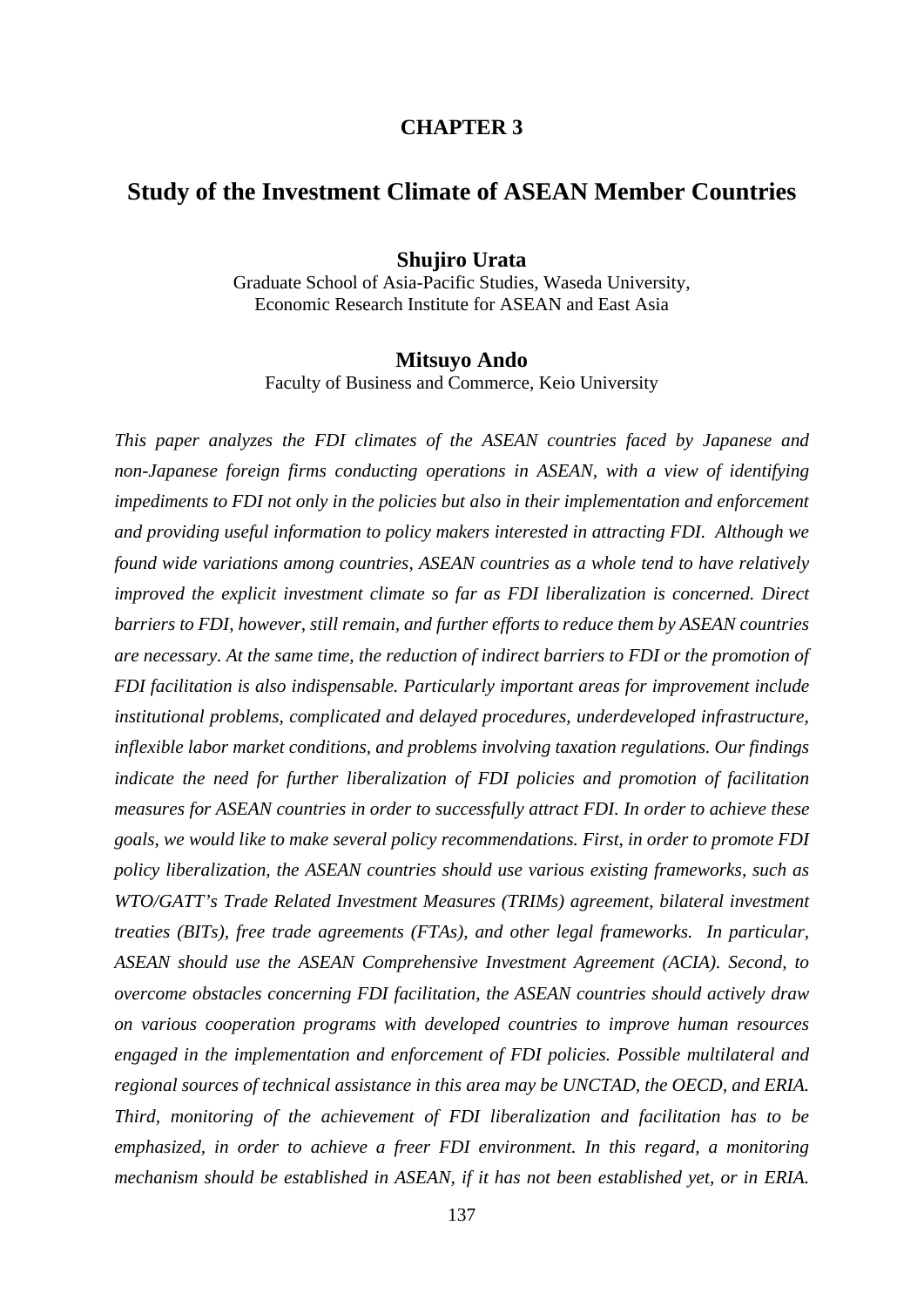#### **1. Introduction**

Many countries are eager to attract foreign direct investment (FDI), as FDI can contribute to economic development and growth in the FDI recipient countries. FDI has been proven to contribute to economic growth through various channels. FDI can bring not only financial resources for fixed investment but also technologies and managerial know-how, which play crucial roles in promoting economic growth in the recipient countries. Moreover, FDI enables the recipient countries to be engaged in various networks, such as the production, sales, procurement, and information networks of foreign multinational corporations (MNCs), major suppliers of FDI, resulting in an improvement of efficiency in production and marketing. Indeed, in East Asia FDI has helped enable East Asian countries to achieve high economic growth through these factors.

The members of the Association of Southeast Asian Nations (ASEAN) have been quite successful in attracting FDI in recent years (Figure 1.1). After reaching a trough in 2002, FDI inflows to ASEAN continued rising noticeably until 2007. In the five years from 2002 to 2007 FDI inflows to ASEAN more than quadrupled from \$17 billion to \$69 billion (Table 1.1). In 2008 ASEAN as a whole, however, experienced a substantial decline in FDI inflow by approximately \$10 billion or 13.8 percent from 2007. There are wide variations in the changes in FDI inflows in 2008 among the ASEAN members, all of which recorded a more or less steady increase prior to 2008. Indonesia achieved a notable increase while Singapore, the Philippines and many other countries saw a decline. In 2009, ASEAN countries witnessed an additional decline of FDI, reflecting the global financial crisis that started in the fall of 2008; Indonesia, Malaysia, Thailand, and Vietnam, in particular, experienced significantly reduced FDI inflows. As a result, FDI flows into ASEAN as a whole reached back to mid-2000s levels.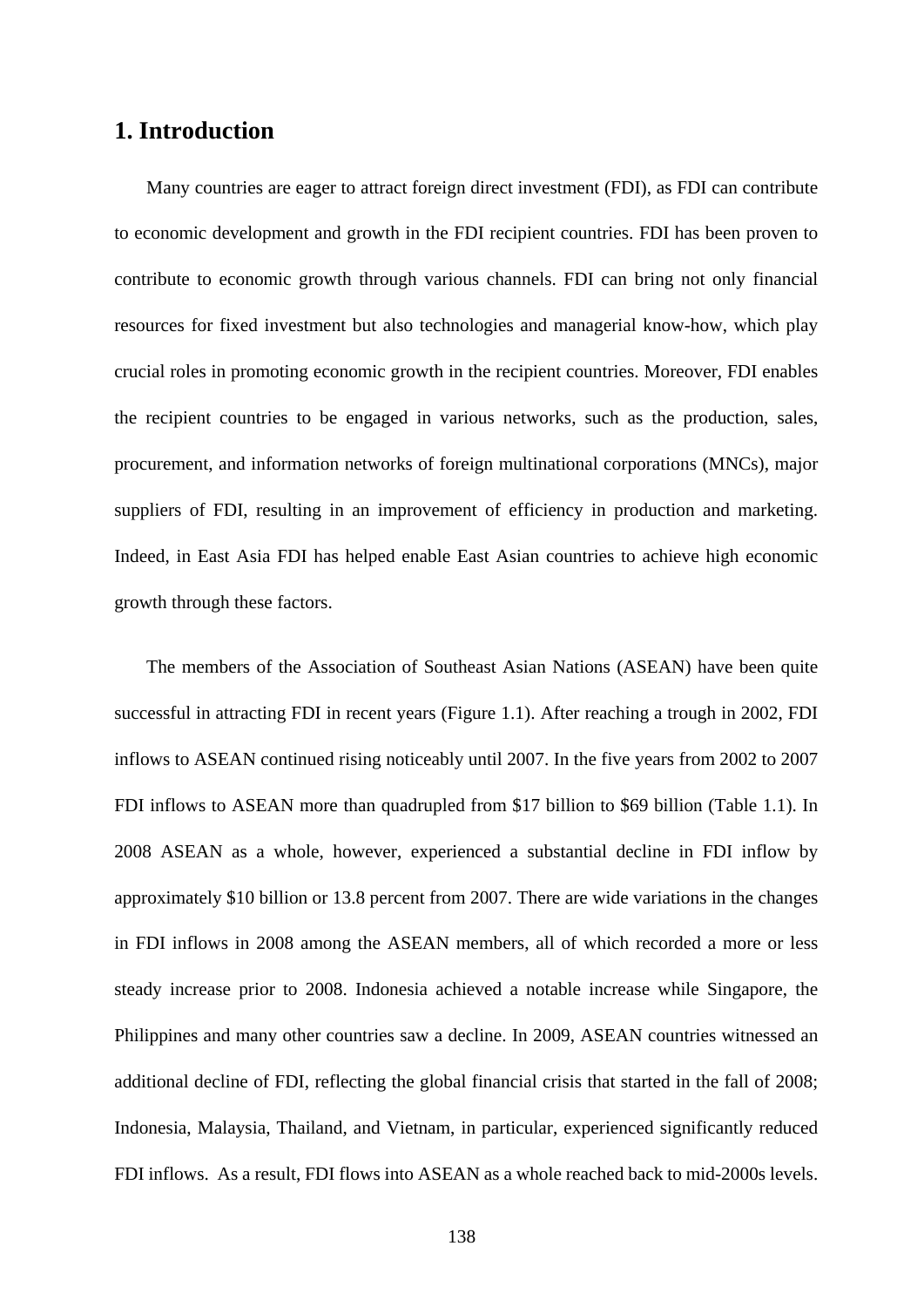#### Figure 1.1 FDI Inflows to ASEAN and China: 1980-2009

\$ billions

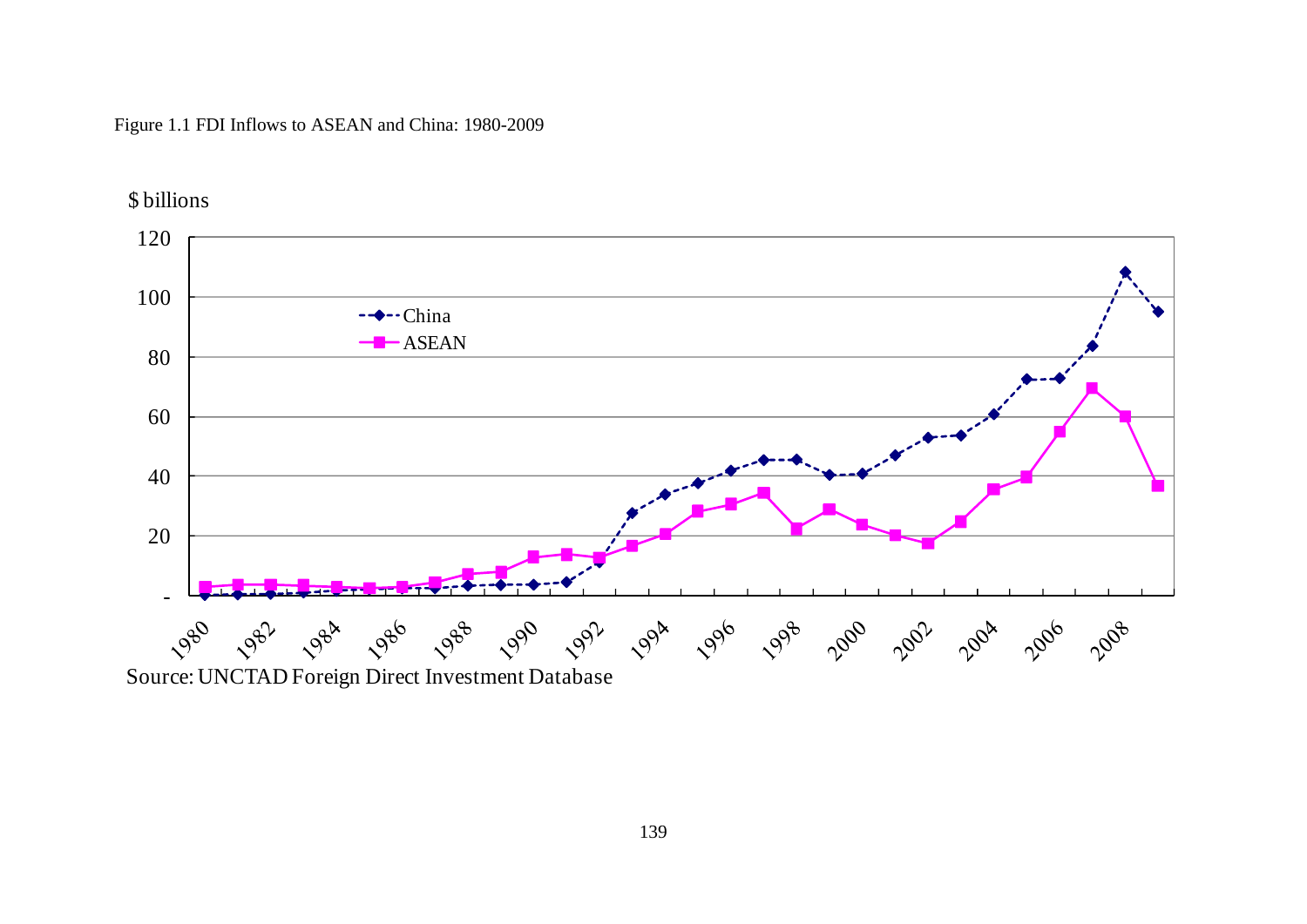|                                                     | 1990           | 1991     | 1992                 | 1993  | 1994  | 1995                 | 1996   | 1997   | 1998   | 1999                    | <b>2000</b>                        | 2001     | 2002   | 2003          | 2004          | 2005          | 2006   | 2007   | 2008           | 2009          | 1990-2009 |
|-----------------------------------------------------|----------------|----------|----------------------|-------|-------|----------------------|--------|--------|--------|-------------------------|------------------------------------|----------|--------|---------------|---------------|---------------|--------|--------|----------------|---------------|-----------|
| <b>Brunei</b>                                       |                | 6        |                      | 8     | 6     | 583                  | 654    | 702    | 573    | 748                     | 549                                | 526      | 1,035  | 3,375         | 334           | 289           | 434    | 260    | 239            | 311           | 10,645    |
| Cambodia                                            | $\overline{0}$ | $\Omega$ | 33                   | 54    | 69    | 151                  | 294    | 168    | 243    | 232                     | 149                                | 149      | 145    | 84            | 131           | 381           | 483    | 867    | 815            | 533           | 4,981     |
| Indonesia                                           | 1,092          | 1,482    | 1,799                | 2,003 | 2,191 | 4,419                | 6,245  | 4,729  | $-207$ | 1,838<br>$\overline{a}$ | $-4,495$                           | $-2,926$ | 232    | $-507$        | 1,896         | 8,336         | 4,914  | 6,928  | 7,919          | 4,877         | 49,089    |
| Lao PDR                                             | 6              |          | 8                    | 36    | 59    | 88                   | 128    | 86     | 45     | 52                      | 34                                 | 24       | 25     | 19            | 17            | 28            | 187    | 324    | 228            | 157           | 1,558     |
| Malaysia                                            | 2,611          | 4,043    | 5.138                | 5,741 | 4,581 | 5,815                | 7,297  | 6,323  | 2,714  | 3,895                   | 3,788                              | 554      | 3,203  | 2,473         | 4,624         | 4,064         | 6,060  | 8,401  | 8,053          | 1,381         | 90,759    |
| Myanmar                                             | 225            | 235      | 149                  | 92    | 135   | 318                  | 581    | 879    | 684    | 304                     | 208                                | 192      | 191    | 291           | 251           | 236           | 428    | 258    | 283            | 323           | 6,262     |
| Philippines                                         | 550            | 556      | 776                  | 1,238 | 1,591 | 1,459                | 1,520  | 1,249  | 1,752  | .247                    | 2,240                              | 195      | 1,542  | 491           | 688           | 1,854         | 2,921  | 2,916  | 1,520          | 1,948         | 28,253    |
| Singapore                                           | 5,575          | 4,887    | 2,204                | 4,686 | 8,550 | 11,535               | 9,682  | 13,753 | 7,314  | 16,578                  | 16,484                             | 15,093   | 6,381  | 11,800        | 20,054        | 14,374        | 27,680 | 31,550 | 22,725         | 16,809        | 267,715   |
| Thailand                                            | 2,575          | 2.049    | 2,151                | 1,807 | 1,369 | 2,070                | 2,338  | 3,882  | 7,492  | 6,091                   | 3,349                              | 5,061    | 3,335  | 5,235         | 5,862         | 8,048         | 9,460  | 11,238 | 10,091         | 5,949         | 99,451    |
| Viet Nam                                            | 180            | 375      | 474                  | 926   | 1,945 | 1.780                | 1,803  | 2,587  | 1,700  | 1,484                   | 1,289                              | 1,300    | 1,200  | 1,450         | 1,610         | 2,021         | 2,400  | 6,739  | 8,050          | 4,500         | 43,814    |
| ASEAN10                                             | 12.821         | 13.640   | 12,739 16,591        |       |       | 20,496 28,218        | 30,541 |        |        |                         | 34,358 22,310 28,793 23,595 20,169 |          | 17,291 |               | 24,712 35,468 | 39,630 54,967 |        | 69.481 |                | 59,922 36,787 | 602,529   |
|                                                     |                |          |                      |       |       |                      |        |        |        |                         |                                    |          |        |               |               |               |        |        |                |               |           |
| China                                               | 3,487          | 4.366    | 11,008 27,515 33,767 |       |       | 37,521 41,726 45,257 |        |        | 45,463 | 40,319                  | 40,715                             | 46,878   |        | 52,743 53,505 | 60,630        | 72,406        | 72,715 | 83,521 | 108,312 95,000 |               | 976,851   |
| Source: UNCTAD, Foreign Direct Investment Database. |                |          |                      |       |       |                      |        |        |        |                         |                                    |          |        |               |               |               |        |        |                |               |           |

Table 1.1 Foreign Direct Investment Inflows to ASEAN and China by Country (\$million)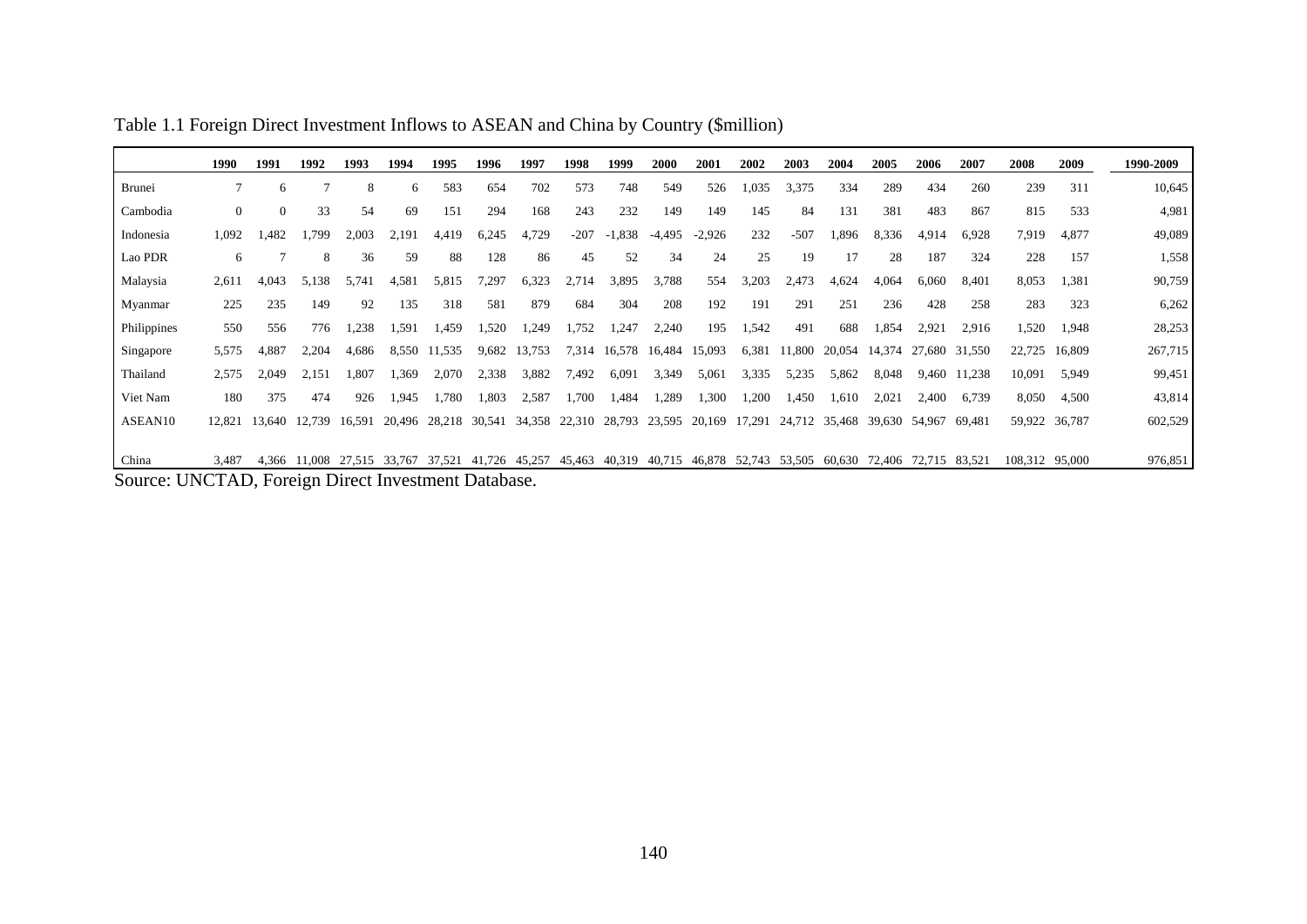Although ASEAN members have been experiencing favorable performance in attracting FDI in recent years, their performance has been overshadowed by China. After being surpassed by China in the early 1990s in terms of FDI inflows, ASEAN has not been able to regain the commanding position it had in the 1980s. Although China continued attracting FDI successfully in 2008 when FDI inflows to ASEAN declined, it experienced a decrease in FDI inflows in 2009 as well.

Various factors influence the attractiveness of the host country for FDI inflows<sup>1</sup>. Political and economic stability is found to play an important role in attracting FDI. Political and economic instability discourages MNCs from undertaking FDI as it increases the risk of losing invested assets. Large market size, favorable future economic prospects, availability of educated, well-disciplined, low-wage labor, well-developed soft and hard infrastructure are also attractive features of the host country for attracting FDI. Having discussed important elements in attracting FDI, one of the most important factors is a country's FDI policy regime. A country with many attractive features such as large market size cannot attract FDI if the country imposes restrictions on FDI inflows. Even if the FDI regime is open, a country has difficulty in attracting FDI if the FDI regime of the country lacks transparency or stability. These observations indicate the importance of the FDI policy regime as well as the FDI policy environment in determining the attractiveness of a country for FDI inflows.

In light of the observation that the FDI policy regime and FDI policy environment play important roles in determining FDI inflows, this study sheds light on the FDI policy environment and evaluates it for ASEAN countries. We adopt two approaches to achieve our objective. First, we use the information on barriers to FDI available from the survey compiled by the Japan Machinery Center for Trade and Investment (JMC), (JMC survey hereinafter) and attempt to identify the issues preventing FDI liberalization and facilitation raised by Japanese firms, based on 10 categories of FDI impediments.<sup>2</sup> Use of the information provided by the companies would reveal the true impediments to FDI. Second, we conduct an original survey on the investment climate for (domestic and) foreign firms in ASEAN10, following the same categories used in the  $1<sup>st</sup>$  approach, and try to capture the features of investment climate from the perspective of non-Japanese firms operating in ASEAN10. By combining the results

l,

<sup>&</sup>lt;sup>1</sup> For an example, see Urata (2006) for the determinants of FDI inflows in East Asian countries.

 $2\degree$  See section 2 for a detailed explanation of the JMC survey.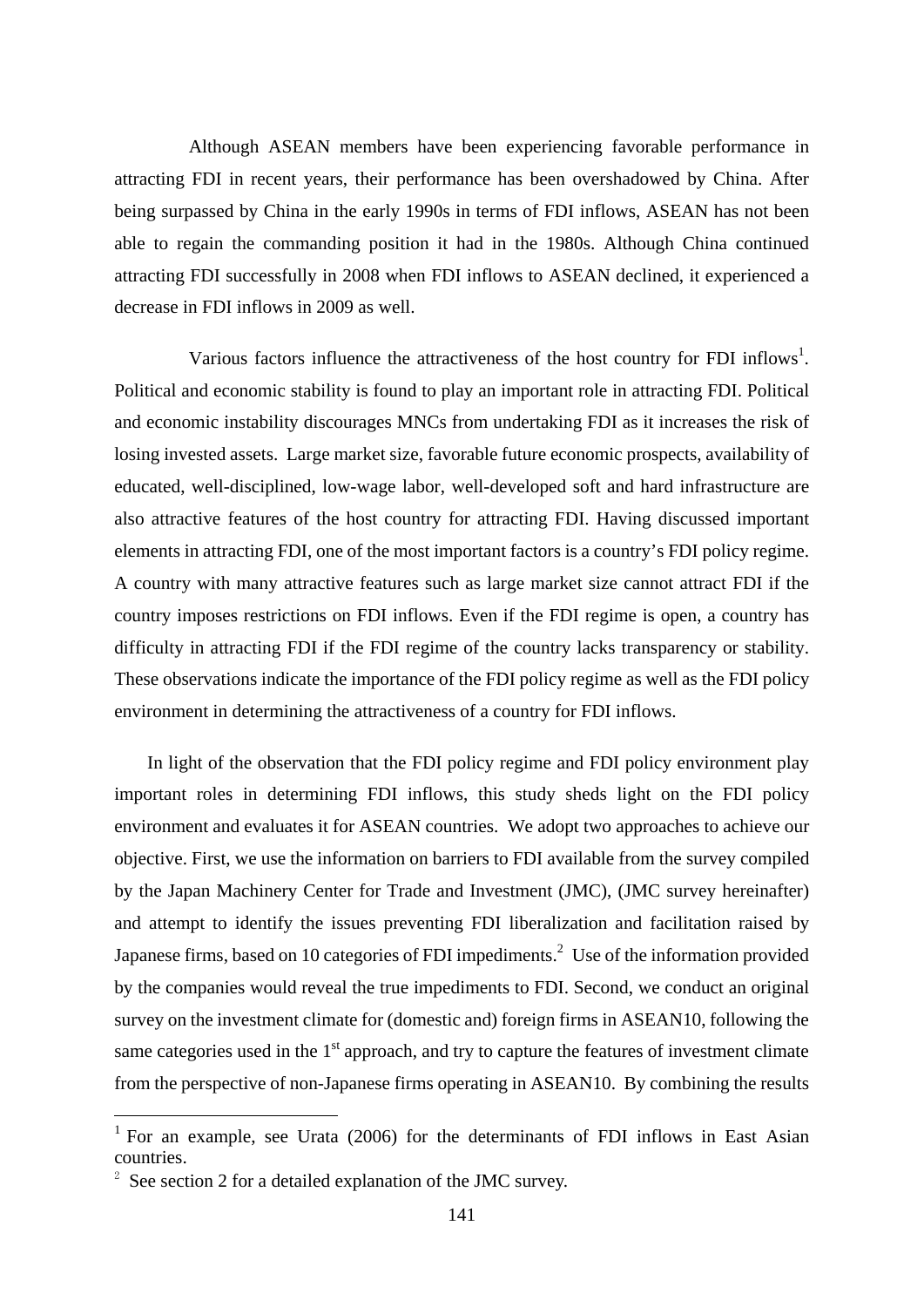using the above-mentioned two surveys, we should be able to discern the policy-related impediments to FDI in ASEAN countries.

It is hoped that our study will contribute to a deeper understanding of the FDI policy environment of ASEAN countries and to help them formulate FDI policy. In particular, the results of this study may provide useful information to the ASEAN country governments which have committed to creating an ASEAN economic community by 2015, where free flow of FDI would be realized.

The structure of the study is as follows. Section 2 examines FDI policy environments by assessing the information collected from Japanese companies. Section 3 uses our original survey on investment climate, which is conducted for domestic and foreign firms in ASEAN10, and evaluates FDI policy environments. Section 4 concludes the study by presenting policy recommendations.

### **2. Assessment of FDI Environments based on a Survey of Japanese Firms**

This section analyzes the FDI environments of ASEAN countries by using the information obtained from a survey conducted on Japanese firms. Before we undertake the analysis, we discuss our methodology used for the analysis.

#### **2.1. The Methodology and the Data used for the Analysis**

We classify the problems and obstacles faced by Japanese firms operating in ASEAN countries into ten categories (Table 2.1). The ten categories are divided into two groups, one consisting of four categories of problems related to FDI liberalization and six categories of problems related to FDI facilitation. This classification, which has been proposed by Urata, Ando, and Ito (2007), is based on a literature survey and discussions among the members of a committee including representatives of APEC Business Advisory Council (ABAC) Japan, the Japan Machinery Center for Trade and Investment (JMC), the Ministry of Trade, Investment, and Industry (METI) Japan, and university professors (APEC Study Committee with JMC as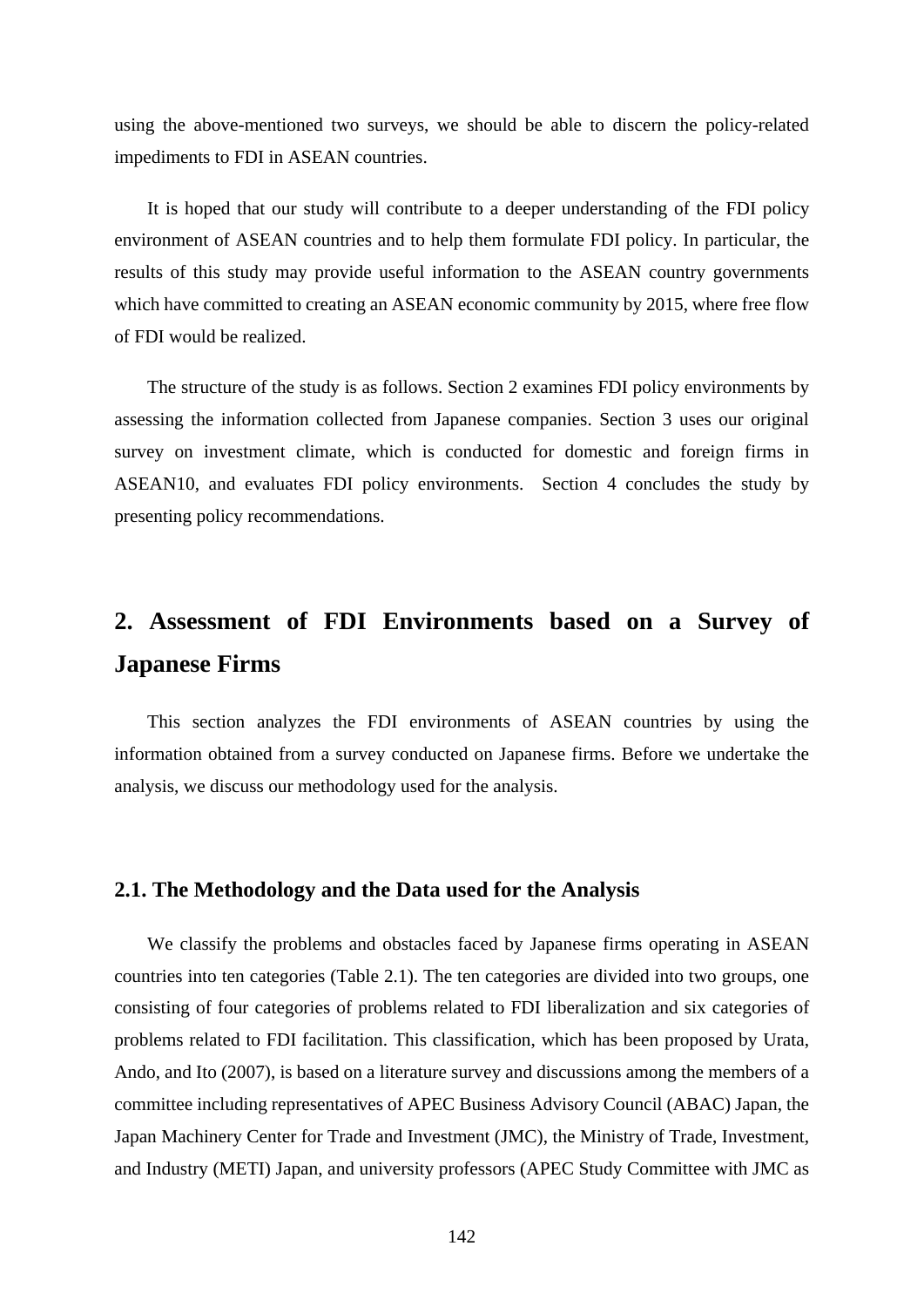the secretariat in 2007).

l,

Table 2.1 10 Major Categories of Issues to be Solved for FDI Liberalization and Facilitation

|              | FDI liberalization                                                                                             |
|--------------|----------------------------------------------------------------------------------------------------------------|
|              | Restrictions on foreign entry                                                                                  |
| ii.          | Performance requirements                                                                                       |
| iii          | Restrictions on overseas remittances and controls on foreign currency transactions                             |
| <b>IV</b>    | Restrictions on the movement of people and employment requirements                                             |
|              | FDI facilitation                                                                                               |
| v            | Lack of transparency in policies and regulations concerning investment (institutional problems)                |
| vi           | Complicated and/or delayed procedures with respect to investment-related regulations (implementation problems) |
| vii          | Insufficient protection of intellectual property rights                                                        |
| viii         | Labor regulations and related practices excessively favorable to workers                                       |
| <b>ix</b>    | Underdeveloped infrastructure, shortages of human resources, and insufficient investment incentives            |
| $\mathsf{x}$ | Restricted competition and price controls                                                                      |
|              | Source: Urata, Ando, and Ito (2007).                                                                           |

The four categories of impediments concerning FDI liberalization are i) restrictions on foreign entry, ii) performance requirements, iii) restrictions on overseas remittances and controls on foreign exchange, and iv) restrictions on the movement of people and employment requirements.<sup>3</sup>

Category i) "restrictions on foreign entry", for instance, includes prohibited or restricted foreign entry into specific sectors, regulations on maximum foreign ownership ratios (foreign equity participation), joint venture requirements, minimum capital requirements, restricted forms of commercial presence (regulations on the forms of establishments), and restrictions on land ownership by foreign-owned firms. Category ii) "performance requirements" includes local content requirements and export requirements or technology transfer requirements linked with various FDI incentives. Category iii) "restrictions on overseas remittances and controls on foreign currency transactions" includes restrictions on, or difficulties in, making overseas remittances, restrictions on the possession and use of foreign currencies, and difficulties in accessing to or exchanging local currencies. The last category of impediments concerning FDI liberalization is iv) "restrictions on the movement of people and employment

<sup>&</sup>lt;sup>3</sup> Category i) corresponds to 1.restrictions on foreign entry and 21.restrictions on foreign ownership of land in the JMC survey. Similarly, category ii) corresponds to 2.local content requirements, 3.export requirements, and 18.technology transfer requirements: category iii) 11.foreign remittances, 12.control of foreign exchange, and category iv) 16.employment in the JMC survey.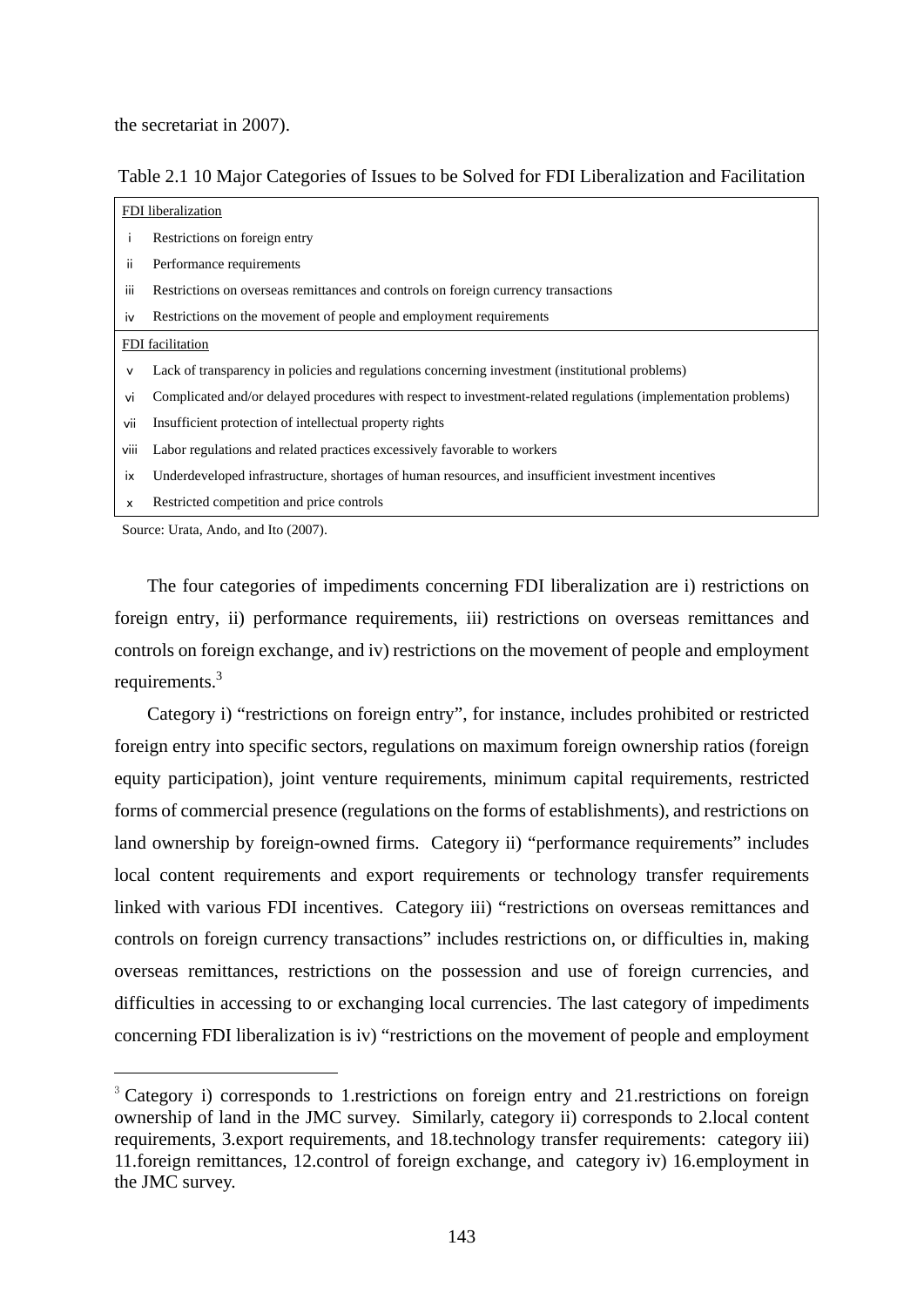requirements", which includes difficulties in obtaining and/or renewing necessary visas for foreign representatives, and requirements on the employment of local people (or specific types of local people). All of these problems can certainly be impediments to new foreign entry or expansion of investment by existing foreign firms.

The six categories of impediments related to FDI facilitations are as follows: v) "lack of transparency in policies and regulations concerning investment (institutional problems)", vi) "complicated and/or delayed procedures with respect to investment-related regulations (implementation problems)", vii) "insufficient protection of intellectual property rights (IPRs)", viii) "labor regulations and related practices excessively favorable to workers", ix) "underdeveloped infrastructure, shortages of human resources, and insufficient investment incentives", and x) "restricted competition and price controls".<sup>4</sup>

Categories v) "lack of transparency in policies and regulations concerning investment" and vi) "complicated and/or delayed procedures with respect to investment-related regulations" cover issues concerning various investment-related regulations in terms of institutional problems and implementation problems, respectively. Category v) "lack of transparency in policies and regulations concerning investment" is specifically concerned with sudden and/or frequent changes (without notification in advance), non-transparency, ambiguity in various investment-related regulations and lack of certain regulations, while category vi) "complicated and/or delayed procedures with respect to investment-related regulations" covers problems in implementing regulations on establishments, approval of foreign entry, taxation, customs clearance, withdrawal/reorganization of operations, arbitrary and/or inconsistent interpretation and implementation of various regulations, and other such matters. Examples of problems in categories vii) "insufficient protection of IPRs", viii) "labor

l,

<sup>4</sup> Category v) corresponds to 5. regulations on policies of supporting industries, 7. implementing procedure for Foreign Capital Act, 8.issues of FDI hosting agencies, 9.regulations on export/import activities and customs clearance, 10.restrictions on activities in free trade zones (FTZs)/special economic zones (SEZs), 14.taxiation, 19.(industrial) standards and conformity, 22.issues of environmental pollution and waste disposal, 24.lack of legal regulations/sudden changes in regulations, and 26.others in the JMC survey. Note that some of the issues in these categories in the JMC survey are classified as those in category vi) when they are the issue of implementation. In addition, category vi) includes 4.regulations on withdrawal of operations and 23.inefficient administrative procedures of various regulations, in the JMC survey. Category vii) is composed of 17.problems of IPRs, category viii) consists of a part of 16.labor, the category ix) includes 6.diminished incentives for FDI, 13.finance, 16.labor (human capital-related), and 26.others (infrastructure-related), and category x) takes in 15.price control and 20.monopoly.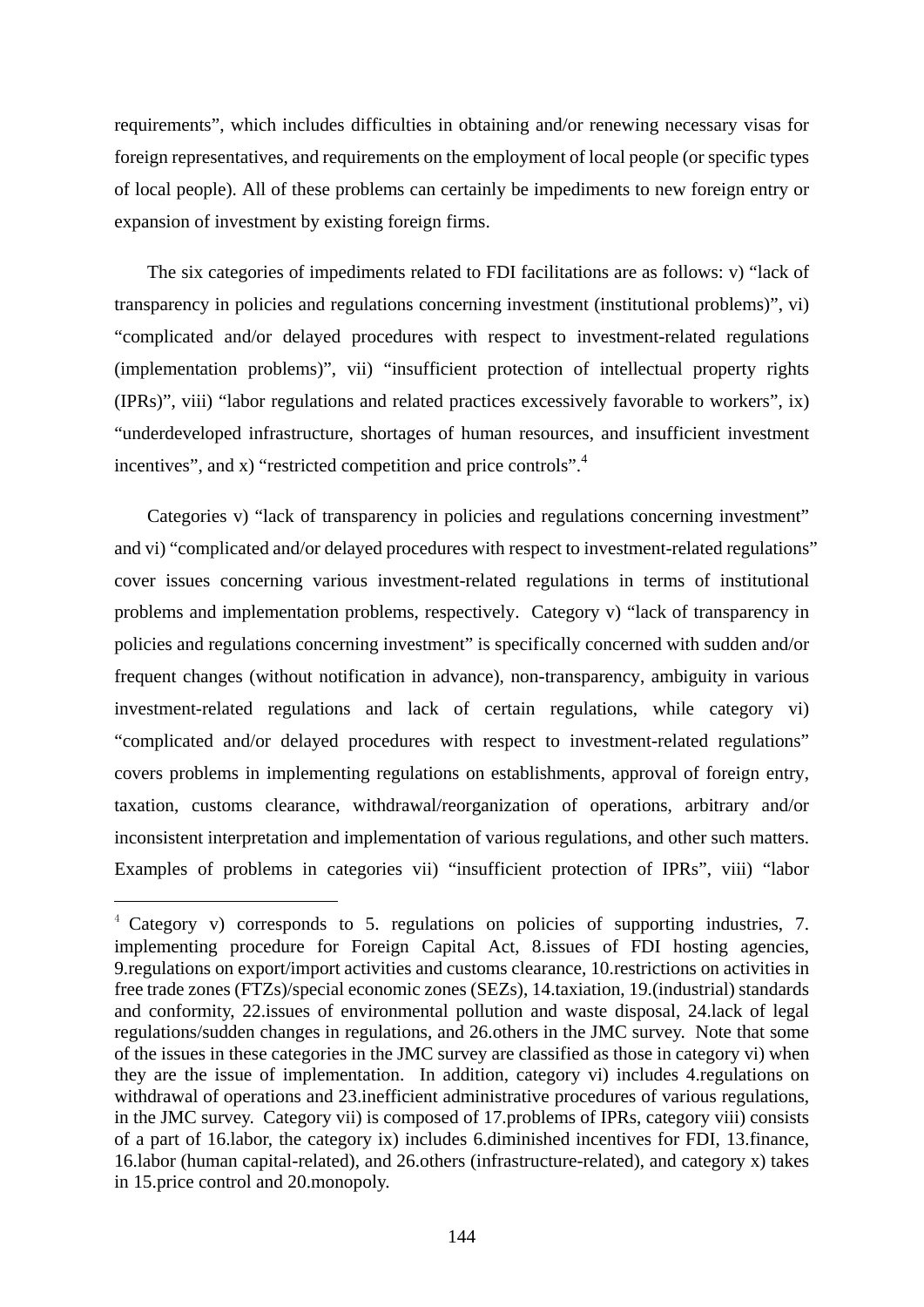regulations and related practices excessively favorable to workers", ix) "underdeveloped infrastructure, shortages of human resources, and insufficient investment incentives", and x) "restricted competition and price controls" include the following: insufficient protection of IPRs and issues involving patents for category vii), non-modern labor regulations that are excessively favorable to workers, such as difficulty in firing workers, drastic/frequent changes in minimum wage levels, never decreasing wages, and restrictions on temporary workers for category viii), underdeveloped physical infrastructure and logistics, shortages of human resources such as management staff and engineers, and high turnover ratios for category ix), and oligopolistic market structure and monopolistic pricing for category x).

Most of the problems classified into categories iv) to x) are not necessarily discriminatory measures aimed at foreigners but are, rather, measures driven by domestic issues. These impediments could, however, directly and indirectly prevent potential investment from entering the economy. In other words, if a country solves these problems and improves the investment climate, it would receive a larger amount of investment than without such improvements. Of 10 major categories for FDI liberalization and facilitation, six are those concerning FDI facilitation. We emphasize the importance of implementing FDI facilitation measures, in addition to FDI liberalization measures, as will be discussed in the following section.

We conduct the analysis based on the methodology discussed above by using information obtained from the survey conducted by the Japan Machinery Center (JMC) for Trade and Investment. The JMC collects and compiles the detailed survey, "Issues and Requests for Trade and Investment Activities by Country/Region" annually. This survey is based on responses to the "questionnaire on the problems in trade, investment, and production activities abroad," conducted by the Japan Business Council for Trade and Investment Facilitation (JBCTIF). The JBCTIF has approximately 150 industry associations as members. The respondents to the questionnaire are its members that are involved in trade and FDI activities. We employ the 2010 version of the JMC survey (JMC survey 2010 hereafter), which was conducted from November 2009 to January 2010, with responses from 38 industry associations (in the case of ASEAN10). Note that this survey does not provide individual firm data, and thus does not allow us to calculate ratios such as those of firms that identify the specified impediments to the total sample of targeted firms. For a comparison, we also employ the results in Urata, Ando, and Ito (2007), based on the 2005 version of this survey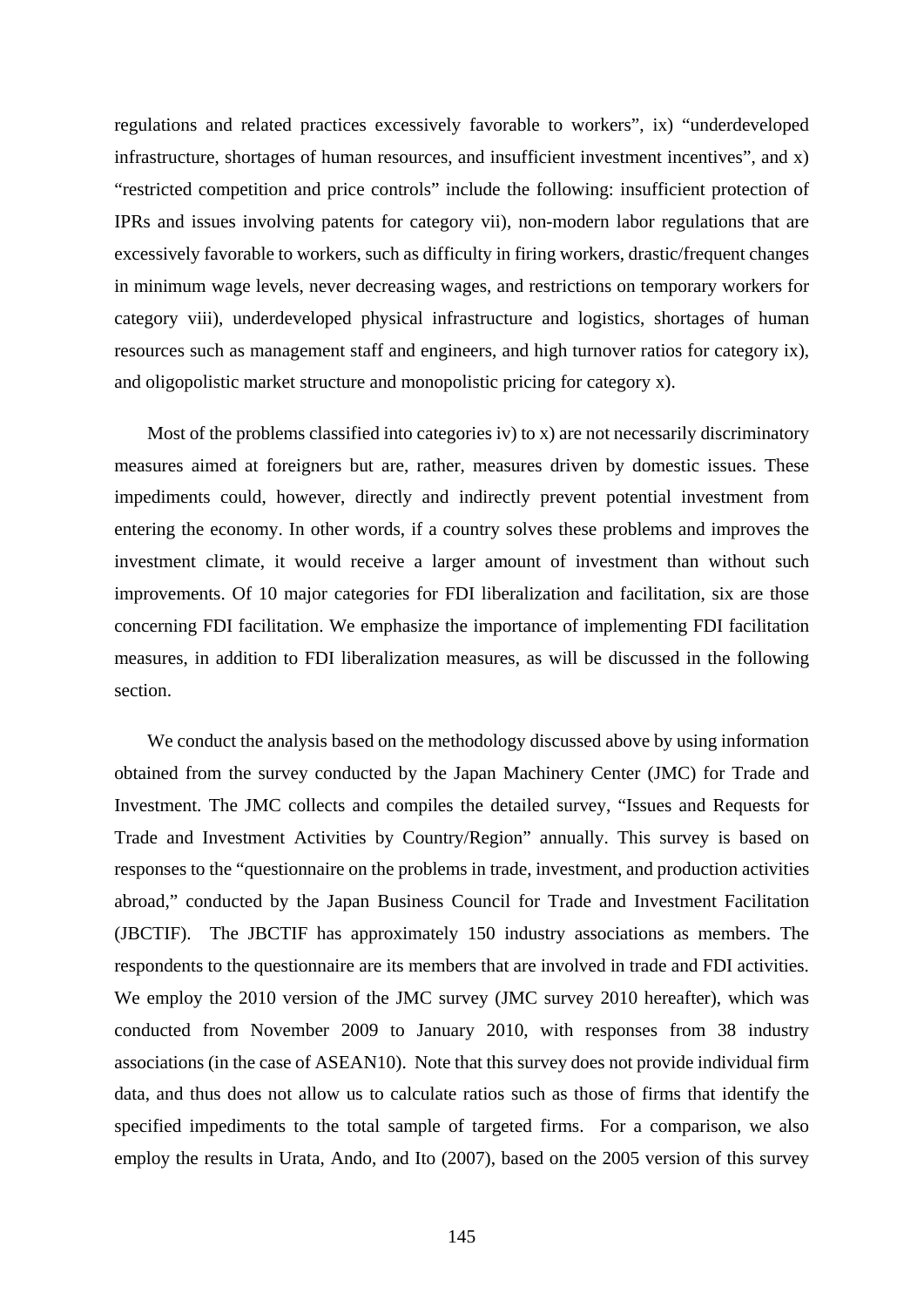(JMC survey 2005 hereafter), Urata and Ando (2009) based on the 2008 version (JMC survey 2008), and Urata and Ando (2010) based on the 2009 version (JMC survey 2009).

#### **2.2. The Results**

l,

Table 2.2 summarizes the results of our analysis of the investment climate in 2010 in the ASEN10 countries, showing the number of incidents by category and country. Since the JMC survey deals with precisely the problems raised by firms in many industry associations that are members of the JBCTIF, we first collect all the information on the countries concerned and identify the problems by country. We then classify these problems into 10 categories and collate them for all the countries, as shown in Table A.2.1 in the Appendix. Table 2.2 is constructed based on Table A.2.1. By way of comparison, Table 2.3 presents the results of a similar analysis of the investment climate in 2005, 2008, and 2009.<sup>5</sup>

<sup>&</sup>lt;sup>5</sup> See Table A.2.2 for the detailed information on FDI issues in 2005, 2008, and 2009.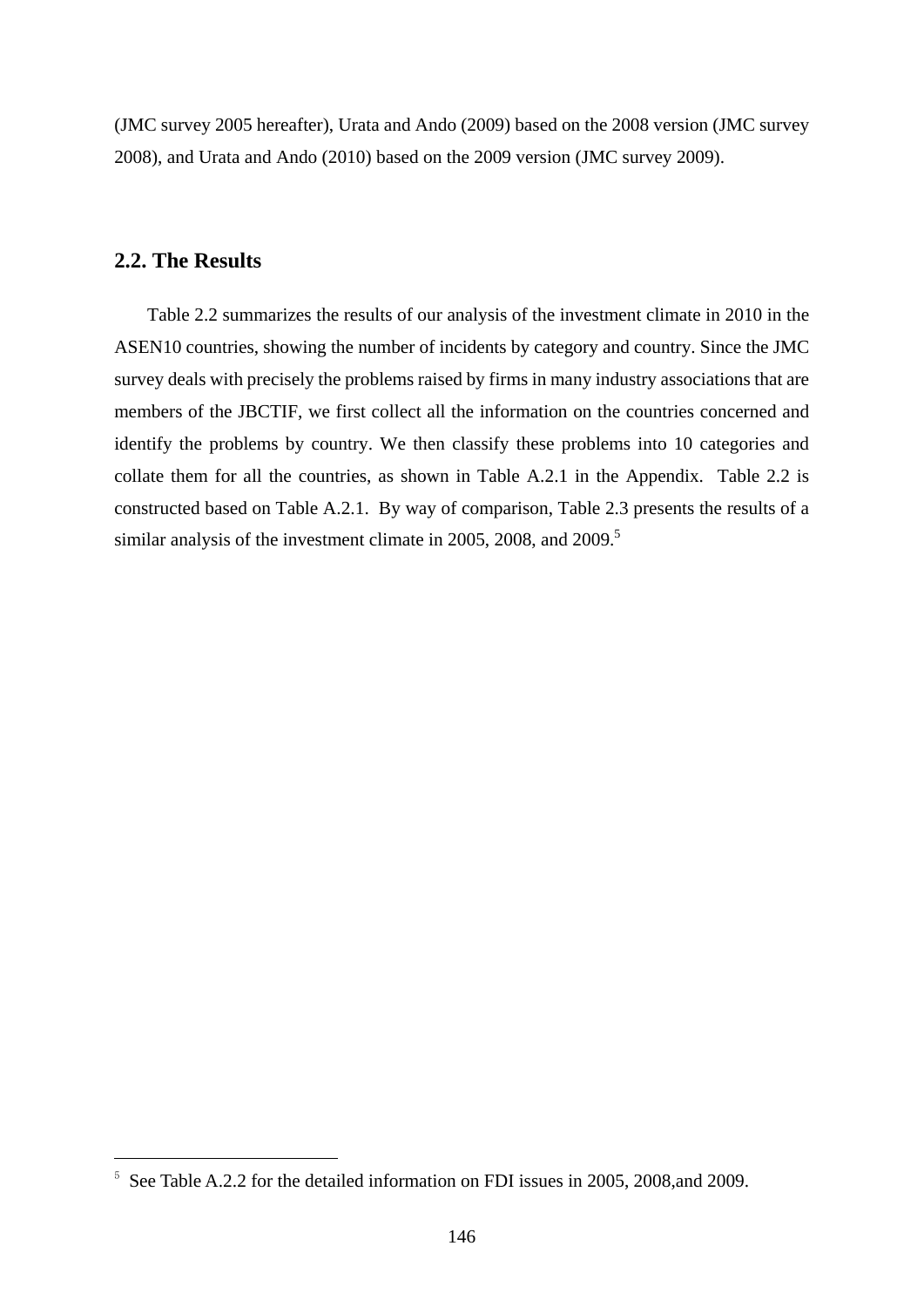|                   |                                                                                                                   | <b>Brunei</b>  | Cambodia       | Indonesia      | Laos           | Malaysia | Myanmar        | Philippines    | Singapore      | Thailand | Nam<br>Viet    | Total | Share by category<br>(9/6) |
|-------------------|-------------------------------------------------------------------------------------------------------------------|----------------|----------------|----------------|----------------|----------|----------------|----------------|----------------|----------|----------------|-------|----------------------------|
|                   | (a) The number of Japanese affiliates in each country                                                             | 1              | 10             | 659            | 6              | 759      | 10             | 419            | 991            | 1,577    | 332            | 4,764 |                            |
|                   | (b) Issues to be solved for FDI liberalization and facilitation<br><b>FDI</b> liberalization                      | 0              |                | 19             |                | 14       |                | 8              |                | 20       | 10             | 81    | 21%                        |
| $\mathbf{i}$      | Restrictions on foreign entry                                                                                     | $\theta$       | $\Omega$       | 9              |                | 8        | 2              | 7              | $\overline{0}$ | 8        | 5              | 40    | 10%                        |
| $\rm ii)$         | Performance requirements                                                                                          | $\Omega$       | $\Omega$       | 5              | $\overline{0}$ | 3        | $\overline{0}$ | $\theta$       | $\overline{0}$ | 3        | $\overline{0}$ | 11    | 3%                         |
| $\overline{111}$  | Restrictions on overseas remittances and controls on foreign currency transactions                                | $\overline{0}$ | $\Omega$       | 2              | $\overline{0}$ |          | 6              |                | $\overline{0}$ | 6        | 3              | 19    | 5%                         |
| iv)               | Restrictions on the movement of people and employment requirements                                                | $\theta$       | $\Omega$       | 3              | $\mathbf{0}$   | 2        | $\Omega$       | $\Omega$       |                | 3        | 2              | 11    | 3%                         |
|                   | <b>FDI</b> facilitation                                                                                           | 0              | 14             | 64             | 13             | 43       | 20             | 31             | 5              | 55       | 64             | 309   | 79%                        |
| V)                | Lack of transparency in policies and regulations concerning investment<br>(institutional problems)                | $\theta$       | 5              | 22             |                | 11       |                | $\overline{4}$ | $\mathbf{0}$   | 16       | 20             | 86    | 22%                        |
| $\rm vi)$         | Complicated and/or delayed procedures with respect to investment-related<br>regulations (implementation problems) | $\Omega$       | 3              | 29             | 6              | 15       | 8              | 13             | $\overline{0}$ | 25       | 22             | 121   | 31%                        |
| V <sub>11</sub> ) | Insufficient protection of intellectual property rights                                                           | $\Omega$       | $\Omega$       |                | $\Omega$       | 2        | $\Omega$       | $\mathbf{0}$   | $\overline{0}$ |          | $\Omega$       |       | 1%                         |
| viii)             | Labor regulations and related practices excessively favorable to workers                                          | $\Omega$       | $\Omega$       | $\overline{2}$ | $\overline{0}$ | 5        | $\overline{0}$ | 8              | 2              | 2        | 5              | 24    | 6%                         |
| ix)               | Underdeveloped infrastructure, shortages of human resources, and insufficient<br>investment incentives            | $\Omega$       | 6              | 8              | 6              |          | 5              | 6              | 3              | 10       | 13             | 64    | 16%                        |
| X)                | Restricted competition and price controls                                                                         | $\overline{0}$ | $\overline{0}$ | 2              | $\overline{0}$ | 3        | $\overline{0}$ | $\overline{0}$ | $\overline{0}$ |          | 4              | 10    | 3%                         |
| <b>Total</b>      |                                                                                                                   | 0              | 14             | 83             | 14             | 57       | 28             | 39             | 6              | 75       | 74             | 390   | 100%                       |

#### Table 2.2 Investment Climate in ASEAN10 Economies in 2010: the Number of Incidents by Category and Country

Data source: authors' calculation, based on Toyo Keizai (2008) for (a) the number of Japanese affiliates abroad and JMC (2010) for (b) the issues to be solved for FDI.

Note: Japanese affiliates abroad are here defined as those with Japanese ownership of no less than 10%.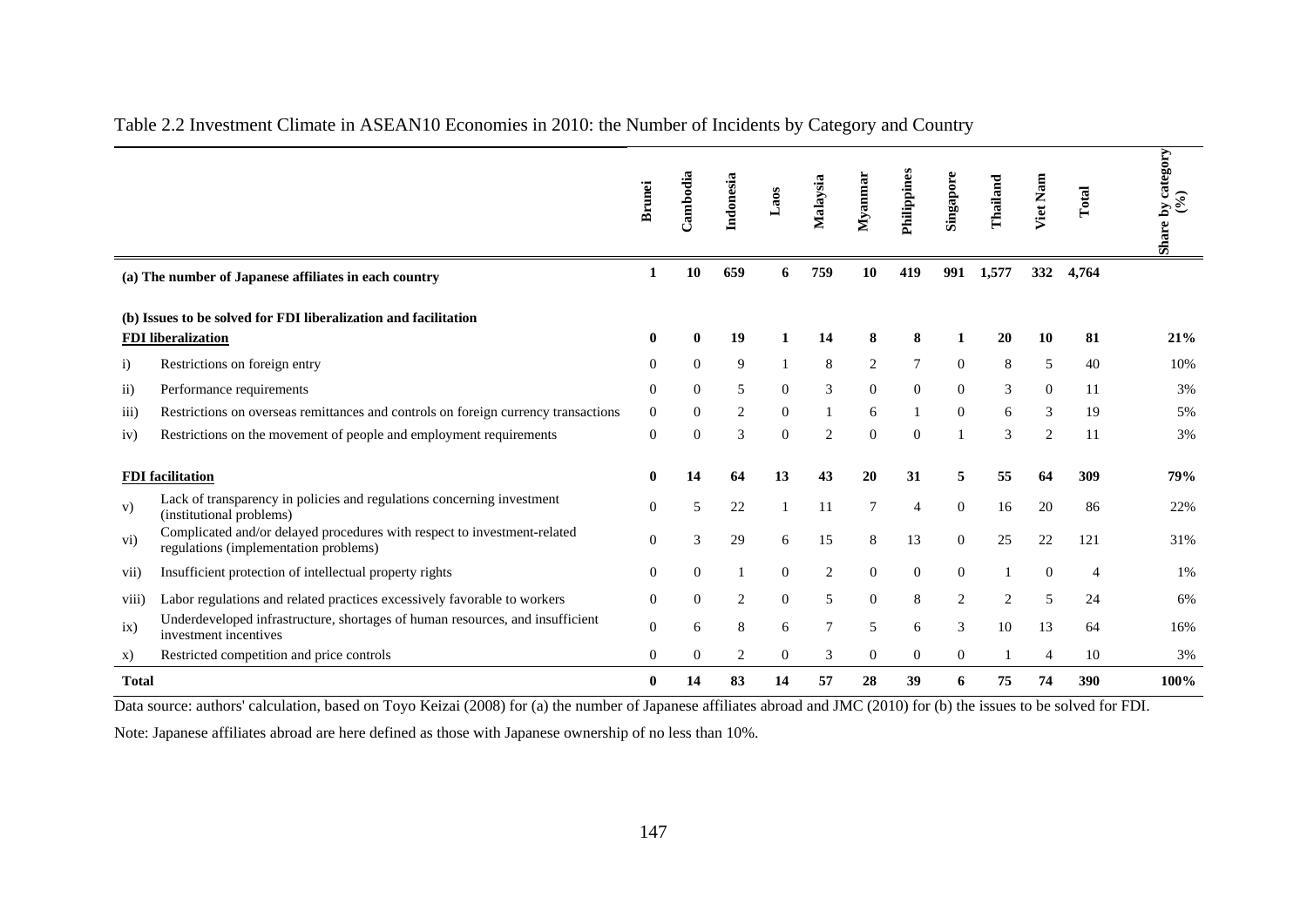|              |                                                                                                       |                |              |                            |              |                                                                    |                     | <b>ASEAN10</b> in 2009 |                 |                         |                       |                                 |                |                            |                |                |                       |                      |                                |         | <b>ASEAN10</b> in 2008                                     |                                  |                                  |                          |                                 |                          |                 |                |                                |                 |                 |                   | ASEAN7         |              |                 |              |                                   |
|--------------|-------------------------------------------------------------------------------------------------------|----------------|--------------|----------------------------|--------------|--------------------------------------------------------------------|---------------------|------------------------|-----------------|-------------------------|-----------------------|---------------------------------|----------------|----------------------------|----------------|----------------|-----------------------|----------------------|--------------------------------|---------|------------------------------------------------------------|----------------------------------|----------------------------------|--------------------------|---------------------------------|--------------------------|-----------------|----------------|--------------------------------|-----------------|-----------------|-------------------|----------------|--------------|-----------------|--------------|-----------------------------------|
|              |                                                                                                       |                |              |                            |              |                                                                    |                     |                        |                 |                         |                       |                                 |                |                            |                |                |                       |                      |                                |         |                                                            |                                  |                                  |                          |                                 |                          |                 |                |                                | 2005            |                 |                   |                |              |                 |              |                                   |
|              |                                                                                                       | <b>Brunei</b>  | Cambodia     | Indonesia                  | $_{\rm Las}$ | Malaysia                                                           | Mya <sub>nnar</sub> | Philippines            |                 | Singapore<br>Thailand   |                       | Viet Nam                        | $\mbox{Total}$ | category $(%)$<br>Share by | <b>Brunei</b>  | Cambodia       | Indonesia             | $\operatorname{Las}$ | Malaysia                       | Myannar | Philippines                                                | Singapore                        | Thailand                         | Viet Nam                 | Total                           | category (%)<br>Share by | <b>Brunei</b>   | Indonesia      | Malaysia                       | Philippines     | Singapore       | Thailand          | Viet Nam       | Total (2005) | Total (2008)    | Total (2009) | $\mathrm{Total}\left(2010\right)$ |
|              | <b>FDI</b> liberalization                                                                             | $\mathbf{0}$   |              | $0$ 17                     |              | $\overline{0}$ $\overline{11}$                                     |                     | $8 \overline{10}$      |                 | $\mathbf{1}$            | $\overline{19}$       | $8 \overline{74}$               |                | 20%                        | $\mathbf{0}$   |                | $\overline{0}$ 14     |                      | $\overline{0}$ $\overline{11}$ |         | 7<br>9                                                     |                                  | $\overline{15}$<br>$\mathbf{1}$  | $\overline{9}$           | -66                             | 21%                      |                 |                | $0$ 10 17                      | $\overline{11}$ | 3               | 16 16             |                | 73           | $\overline{59}$ | 66           | 72                                |
| $\ddot{i}$   | Restrictions on foreign entry                                                                         | $\Omega$       | $\Omega$     | 10                         |              | $\overline{0}$                                                     | $\mathbf{5}$        | $\overline{2}$         | $7\overline{ }$ | $\Omega$                | $\mathbf{\mathsf{R}}$ | 3 <sup>l</sup>                  | 35             | 10%                        | $\Omega$       | $\overline{0}$ | 10                    | $\Omega$             | $\mathbf{5}$                   |         | $\overline{2}$<br>6                                        |                                  | $\overline{0}$<br>8              | $\overline{4}$           | 35                              | 11%                      | $\Omega$        | $\mathcal{F}$  | $\overline{4}$                 | 6               | $\mathbf{1}$    | 6                 | 5 <sup>5</sup> | 27           | 33              | 33           | 37                                |
|              | ii) Performance requirements                                                                          | $\Omega$       | $\Omega$     | $\overline{3}$             |              | $\overline{0}$                                                     | $\overline{3}$      | $\overline{0}$         | $\Omega$        | $\Omega$                | $\overline{3}$        | 2                               | -11            | 3%                         | $\Omega$       | $\overline{0}$ | $\overline{2}$        | $\overline{0}$       | $\overline{3}$                 |         | $\Omega$<br>$\Omega$                                       | $\Omega$                         | $\overline{2}$                   | $\overline{2}$           | 9                               | 3%                       | $\vert 0 \vert$ | $\overline{2}$ | $\mathbf{5}$                   | $\overline{2}$  | $\vert 0 \vert$ | $\mathbf{1}$      | 5 <sup>5</sup> | 15           | 9               |              | $11$ 11                           |
| iii)         | Restrictions on overseas<br>remittances and controls on<br>foreign currency transactions              | $\overline{0}$ |              | $\overline{2}$<br>$\Omega$ |              | $\overline{0}$                                                     | $\mathbf{1}$        | 6                      | $\overline{2}$  | $\Omega$                | $\overline{5}$        | $\overline{2}$                  | 18             | 5%                         | $\Omega$       | $\overline{0}$ | $\Omega$              | $\Omega$             | $\mathbf{1}$                   |         | $\vert$<br>$\overline{2}$                                  | $\overline{0}$                   | $\overline{3}$                   | $\overline{2}$           | 13                              | 4%                       | $\Omega$        |                | $\overline{4}$                 | $\overline{1}$  | $\overline{0}$  | $\overline{3}$    | $\overline{4}$ | 13           | 8               | 12           | 13                                |
|              | Restrictions on the movement of<br>iv) people and employment<br>requirements                          | $\overline{0}$ | $\Omega$     | $\overline{2}$             |              | $\overline{0}$                                                     | $\overline{2}$      | $\overline{0}$         | $\mathbf{1}$    |                         | $\overline{3}$        | $\mathbf{1}$                    | 10             | 3%                         | $\Omega$       | $\overline{0}$ | $\overline{2}$        | $\overline{0}$       | $\overline{2}$                 |         | $\overline{0}$                                             | $\overline{1}$                   | $\overline{2}$                   |                          | 9                               | 3%                       | $\Omega$        | $\overline{2}$ | $\boldsymbol{\Delta}$          | $\overline{2}$  | $\overline{2}$  | 6                 | $\overline{2}$ | 18           | 9               | 10           | <b>11</b>                         |
|              | <b>FDI</b> facilitation                                                                               |                | $0$ 14       | 51                         |              | $\overline{4}$                                                     | 44 20               | 42                     |                 |                         |                       | $6 \quad 50 \quad 58 \quad 289$ |                | 80%                        |                |                | $0 \quad 16 \quad 28$ |                      |                                |         | $4 \begin{array}{ c c c } \hline 33 & 21 & 48 \end{array}$ |                                  |                                  |                          | $6 \quad 45 \quad 49 \quad 250$ | 79%                      |                 |                | $1 \quad 52 \quad 36 \quad 37$ |                 |                 | 6 53 34           |                | 219          | 209             | 251          | 262                               |
| V)           | Lack of transparency in policies<br>and regulations concerning<br>investment (institutional problems) | $\overline{0}$ |              | 5 <sup>1</sup><br>13       |              | $\vert 0 \vert$<br>13                                              |                     | 8                      | 7               | $\overline{0}$          | 12                    | 18                              | 76             | 21%                        | $\overline{0}$ | $\vert$        | 5 <sup>1</sup>        | 1 <sup>1</sup>       | 8 <sup>1</sup>                 |         | 8<br><sup>11</sup>                                         |                                  | $\overline{0}$<br>14             |                          | $12 \mid 64$                    | 20%                      |                 |                | $1 \quad 14 \quad 10 \quad 10$ |                 |                 | $1 \quad 14$      | 6              | 56           | 50              | 63           | 73                                |
| vi)          | Complicated and/or delayed<br>procedures with respect to<br>investment-related regulations            | $\Omega$       |              | $\overline{3}$<br>23       |              | 14<br>$\mathbf{1}$                                                 |                     | $7^{\circ}$<br>16      |                 | $\overline{0}$          |                       | 24 19 107                       |                | 29%                        | $\Omega$       | $\mathbf{5}$   | - 11                  |                      | $1 \quad 10$                   |         | $7^{\circ}$<br>16                                          |                                  | 20<br>$\overline{0}$             |                          | 18 88                           | 28%                      |                 | $0\quad 21$    |                                | 14 12           | $\vert 0 \vert$ | 24                | 14             | 85           | 75              | 96           | 104                               |
| vii)         | Insufficient protection of<br>intellectual property rights                                            | $\Omega$       |              | $\Omega$<br>$\overline{1}$ |              | $\Omega$                                                           | $\sqrt{2}$          | $\Omega$               | $\vert$ 3       | $\Omega$                | $\vert$ 1             | 1 <sup>1</sup>                  | $\mathbf{8}$   | 2%                         | $\Omega$       | $\Omega$       | 2                     | $\Omega$             | $\overline{3}$                 |         | $\Omega$                                                   | $\overline{3}$                   | $\overline{0}$<br>$\overline{2}$ |                          | 11<br>$\mathbf{1}$              | 3%                       | $\Omega$        | $\overline{4}$ | $\overline{3}$                 | $\overline{1}$  | $\vert 0 \vert$ | $\vert$ 2         | 2              | 12           | 11              | 8            | $\overline{4}$                    |
|              | Labor regulations and related<br>viii) practices excessively favorable to<br>workers                  | $\Omega$       | $\Omega$     | $\overline{2}$             |              | $\Omega$                                                           | 5 <sup>1</sup>      | 10<br>$\overline{0}$   |                 | $\overline{3}$          | $\overline{3}$        | $\overline{4}$                  | 27             | 7%                         | $\Omega$       | $\Omega$       | $\overline{2}$        | $\Omega$             | $\mathbf{5}$                   |         | $\overline{0}$<br>10                                       | $\overline{3}$                   | $\overline{3}$                   | $\overline{\mathcal{A}}$ | 27                              | 9%                       | $\overline{0}$  | $\lceil$       | $\mathbf{5}$                   | 6               | $\overline{3}$  | $\lceil 3 \rceil$ | $\overline{2}$ | 22           | 27              | 27           | 24                                |
| ix)          | Underdeveloped infrastructure,<br>shortages of human resources,<br>and insufficient investment        | $\overline{0}$ |              | 9<br>6                     |              | $\overline{\mathbf{3}}$                                            | 8                   | 5 <sup>1</sup>         | 6               | $\overline{\mathbf{3}}$ | 9                     | 13                              | 62             | 17%                        | $\overline{0}$ | 6              | 6                     | $\overline{2}$       | 7 <sup>1</sup>                 |         | $\mathbf{5}$<br>8                                          | $\overline{3}$                   | 5 <sup>1</sup>                   | <b>11</b>                | 53                              | 17%                      | $\overline{0}$  | 8              | $\vert$                        | 8               | $\overline{2}$  | 9                 | 8              | 39           | 40              | 48           | 47                                |
| $\mathbf{x}$ | Restricted competition and price<br>controls                                                          | $\Omega$       | $\Omega$     | $\overline{3}$             |              | $\overline{0}$                                                     | $\vert$ 2           | $\overline{0}$         | $\overline{0}$  | $\Omega$                | -1                    | $\overline{3}$                  | $\mathbf Q$    | 2%                         | $\Omega$       | $\overline{0}$ | $\overline{2}$        | $\overline{0}$       | $\overline{0}$                 |         | $\mathbf{1}$                                               | $\overline{0}$<br>$\overline{0}$ |                                  | $\overline{\mathbf{3}}$  |                                 | 2%                       | $\overline{0}$  | $\overline{2}$ | $\overline{0}$                 | $\overline{0}$  | $\vert 0 \vert$ | $\mathbf{1}$      | 2              | 5            | 6               | 9            | 10                                |
| <b>Total</b> |                                                                                                       |                | $0 \quad 14$ | - 68                       |              | $4 \quad 55 \quad 28 \quad 52 \quad 7 \quad 69 \quad 66 \quad 363$ |                     |                        |                 |                         |                       |                                 |                | 100%                       |                |                | $0 \quad 16 \quad 42$ |                      |                                |         | 4 44 28 57                                                 |                                  |                                  |                          | 7 60 58 316                     | 100%                     |                 |                | $1 \t62 \t53 \t48$             |                 |                 | $9 \t69 \t50$     |                | 292          | 268             |              | 317 334                           |

#### Table 2.3 Investment Climate in ASEAN Economies in 2005, 2008, and 2009: the Number of Incidents by Category and Country

Data source: Urata, Ando, and Ito (2007), Urata and Ando (2009), Urata and Ando (2010), and Table 2.2.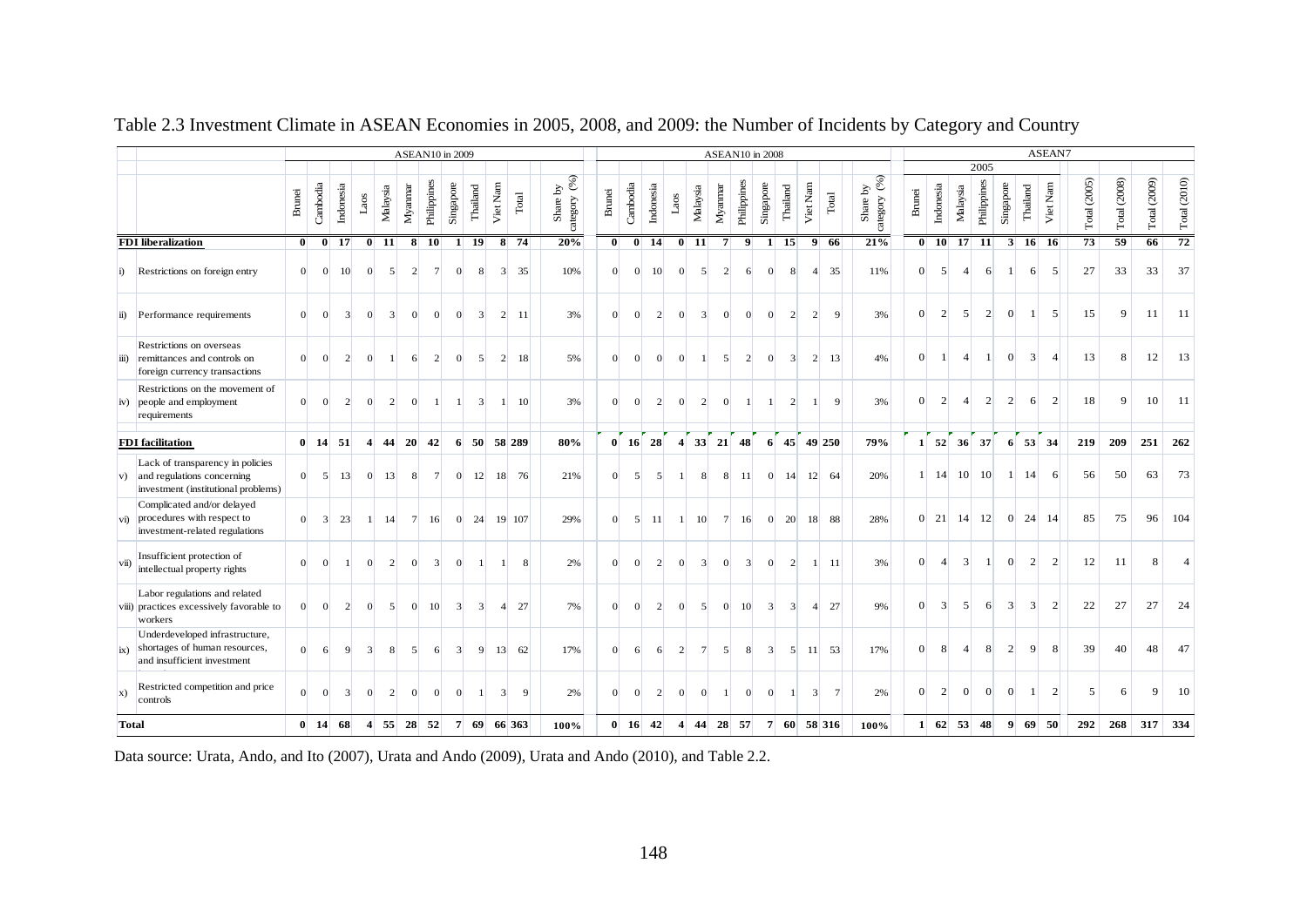Four points should be kept in mind in interpreting these results. First, some problems can be classified into categories that are different from those in Table A.2.1. Some may be classified into two or more categories. In constructing Table A.2.1, such problems are classified into the most relevant categories in our classification.

Second, the number of incidents in the tables indicates the presence of direct and indirect barriers to FDI (at least those identified). It does not, however, directly imply the degree of seriousness of the barriers distorting investment decisions.

Third, there is a possible bias in the identification of the problems in that the number of incidents tends to be high in countries where a large number of FDI projects are undertaken. As mentioned above, the respondents to the questionnaire on which the JMC survey is based are those engaged in trade with and/or investment in the countries concerned, and are not individual firms. Therefore, the countries in which Japanese firms are more active in trade and investment, or those which Japanese firms consider to be attractive investment locations, may tend to have a larger number of incidents since they are more likely to face various problems through their operations (Table 2.2). At the same time, the countries with fewer problems identified here do not necessarily receive a large amount of investment. The countries with a smaller number of Japanese firms involved may have a larger number of issues, in practice, than those identified here if firms were not able to enter those countries due to impediments, and the actual investment climate was not known. We will consider this point in interpreting the results for the individual countries below.

Fourth, most problems identified are those related to manufacturing activities. Since the major activity of most respondents is manufacturing, impediments to FDI in non-manufacturing sectors might be underestimated.

Table 2.2 and Figure 2.1 give an overall picture of direct and indirect impediments to investment in ASEAN10. Various kinds of indirect barriers to FDI exist in the region: 79 percent of the total problems identified (309 out of 390) are concerned with FDI facilitation. This finding indicates that there is plenty of room to improve FDI facilitation in order to promote FDI in ASEAN. In particular, more than half the problems fall into two categories v) institutional problems (lack of transparency in policies and regulations on investment) and vi) implementation problems (complicated and/or delayed procedures with respect to investment-related regulations; these account for 22 percent and 31 percent of the total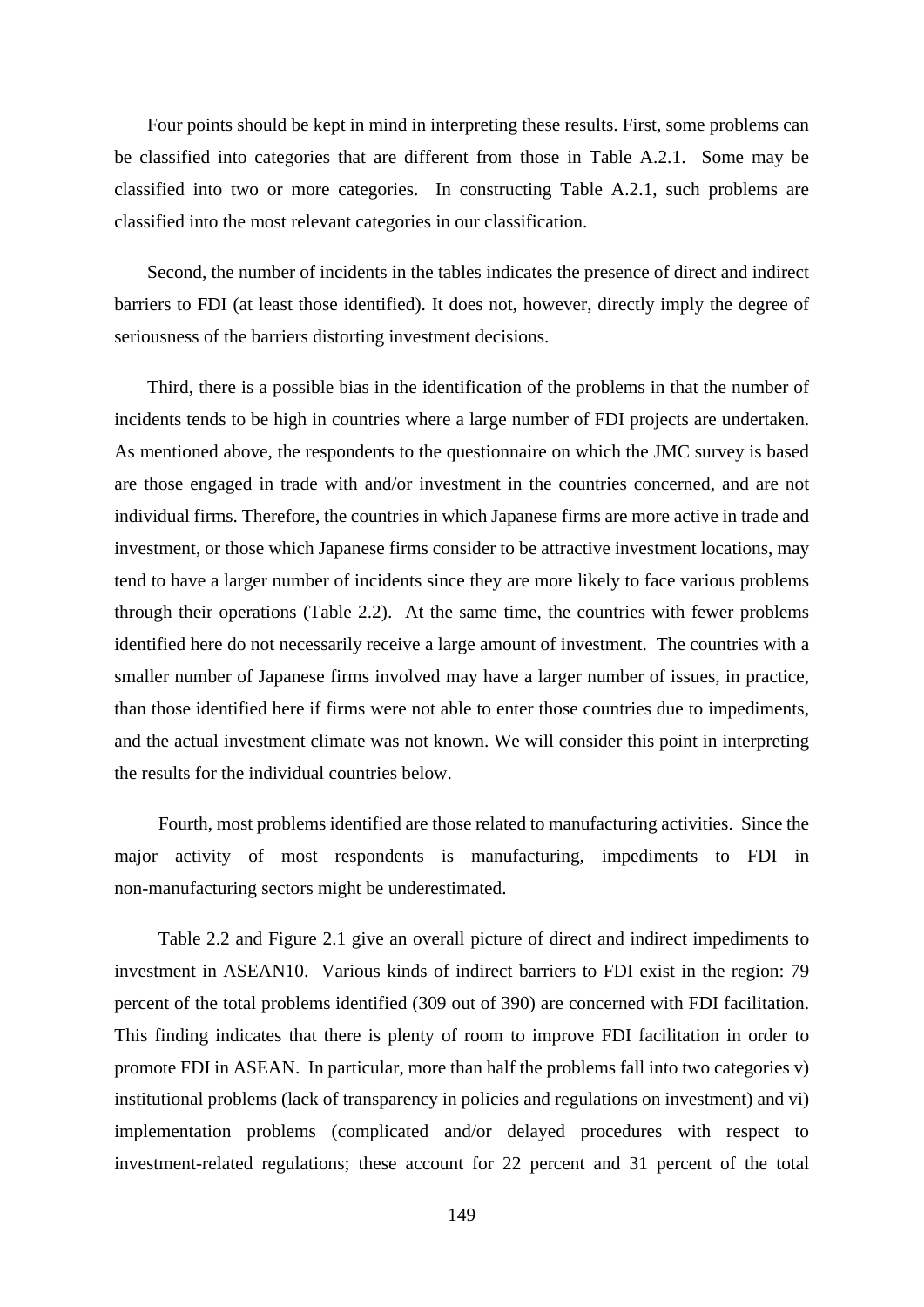incidents, respectively. Although neither institutional nor implementation problems are necessarily discriminatory against foreign firms, as discussed above, they need to be resolved to promote investment activity in the region.





Data source: Table 2.2.

Note: i) to iv) indicates four categories for FDI liberalization and v) to x) indicates six categories for FDI facilitation. Figures express shares of each category. See Table 2.2 for 10 categories.

The major problems identified in many countries for category v) are underdevelopment, lack of transparency, ambiguity, sudden changes, frequent changes, and uncertainty over various legal regulations and institutions, particularly those concerning taxation, investment incentives, safety and environmental standards and conformity, and financial markets (including exchange rates). The major problems for category vi) are complexity, delay, difficulty, and inefficiency of various administrative procedures; arbitrary interpretation in implementing regulations; corruption; smuggling; particularly complicated customs clearance procedures; delayed, difficult, inefficient, and complicated procedures for visa applications and renewals; import tariff reimbursement/exemption; value-added tax exemption (including non-implementation) procedures; taxation; and withdrawal of business; arbitrary and/or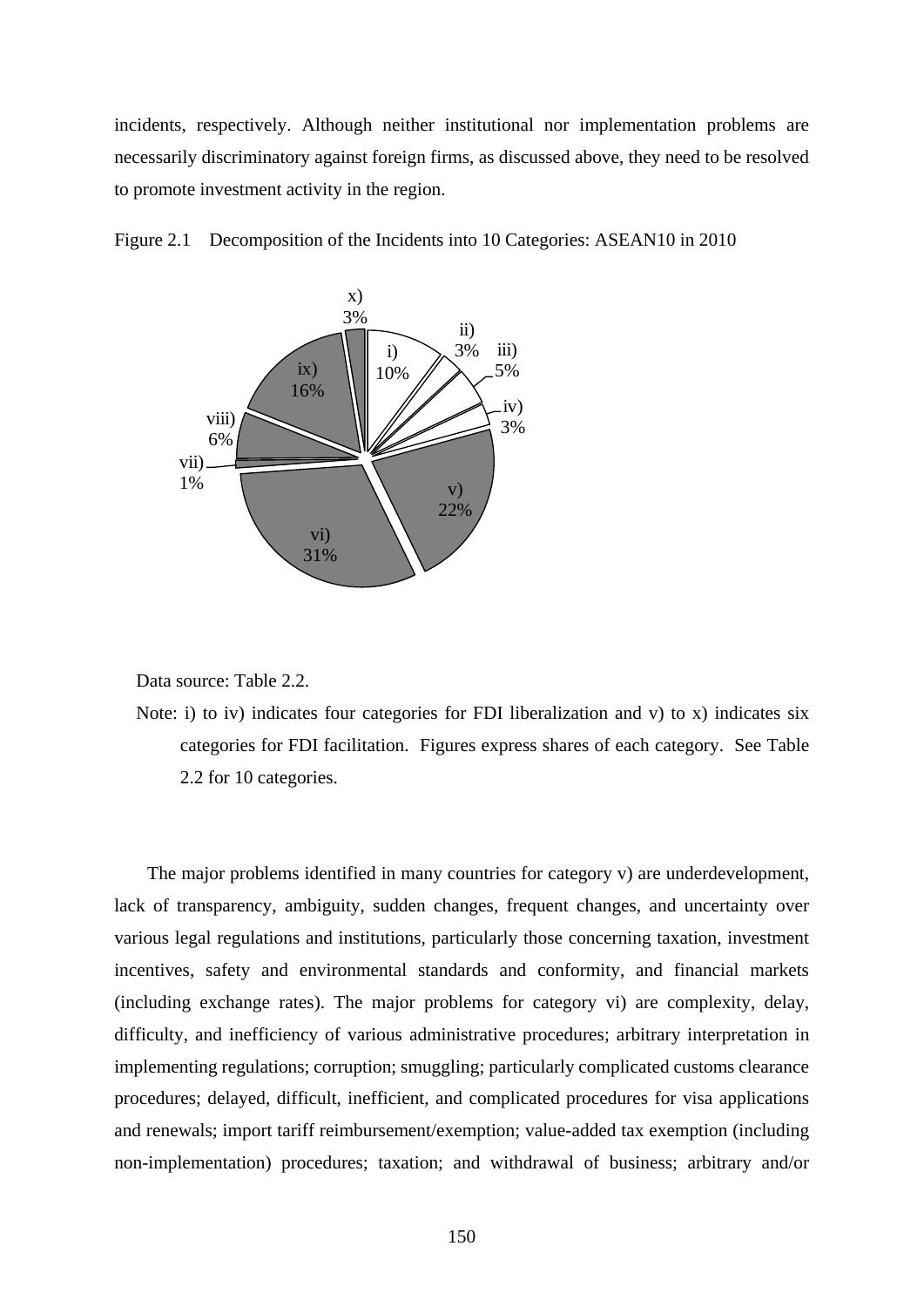inconsistent interpretation and implementation of safety certification; customs clearance; and arbitrary tax collection.6

Categories v) and vi) are followed by another category classified under FDI facilitation: category ix) underdeveloped infrastructure, shortages of human resources, and insufficient investment incentives (16 percent of total incidents). It suggests that access to necessary infrastructure, human resources, and investment incentives is also an important factor for firms in making the decision to enter a new country or expand operations in the host country. Major problems in category ix) are as follows: difficulty in hiring and securing human resources due to shortages of management staff and engineers; high turnover ratios; underdevelopment of industrial infrastructure such as electric power, paved roads and transportation, and ports; insufficient investment incentives for the development of supporting industries; and immaturity of financial markets.

Categories other than v), vi), and ix) are arranged in descending order in terms of the percentage of the total number of incidents: category i) restrictions on foreign entry (10 percent), category viii) labor regulations and related practices excessively favorable to workers (6 percent), category iii) restrictions on overseas remittances and controls on foreign currency transactions (5 percent), category ii) performance requirements (3 percent), category iv) restrictions on the movement of people and employment requirement (3 percent), category x) restricted competition and price controls (3 percent), and category vii) insufficient protection of IPRs (1 percent). Although relatively low percentages for the categories for FDI liberalization imply that issues involving direct barriers to FDI (problems preventing FDI liberalization) are not as serious as those involving indirect barriers to FDI (problems preventing FDI facilitation) in the region, they are critical impediments in some low-income countries.

Major problems for category i) include prohibition of or restrictions on foreign entry (for specific sectors); restrictions on foreign ownership ratios, joint venture requirements (with specified business partners); and restrictions on foreign ownership of land. The problems for category viii) include; difficulty in firing workers, wage-related issues such as rapidly rising wage levels; dramatic increases in minimum wage levels; and no allowance for lowering wage levels; and labor regulations and related practices that are excessively favorable to workers. The problems for category iv) include: a nationality requirement for directors; restrictions on

l,

 $6$  Delays in procedures are sometimes a result of their complicated nature.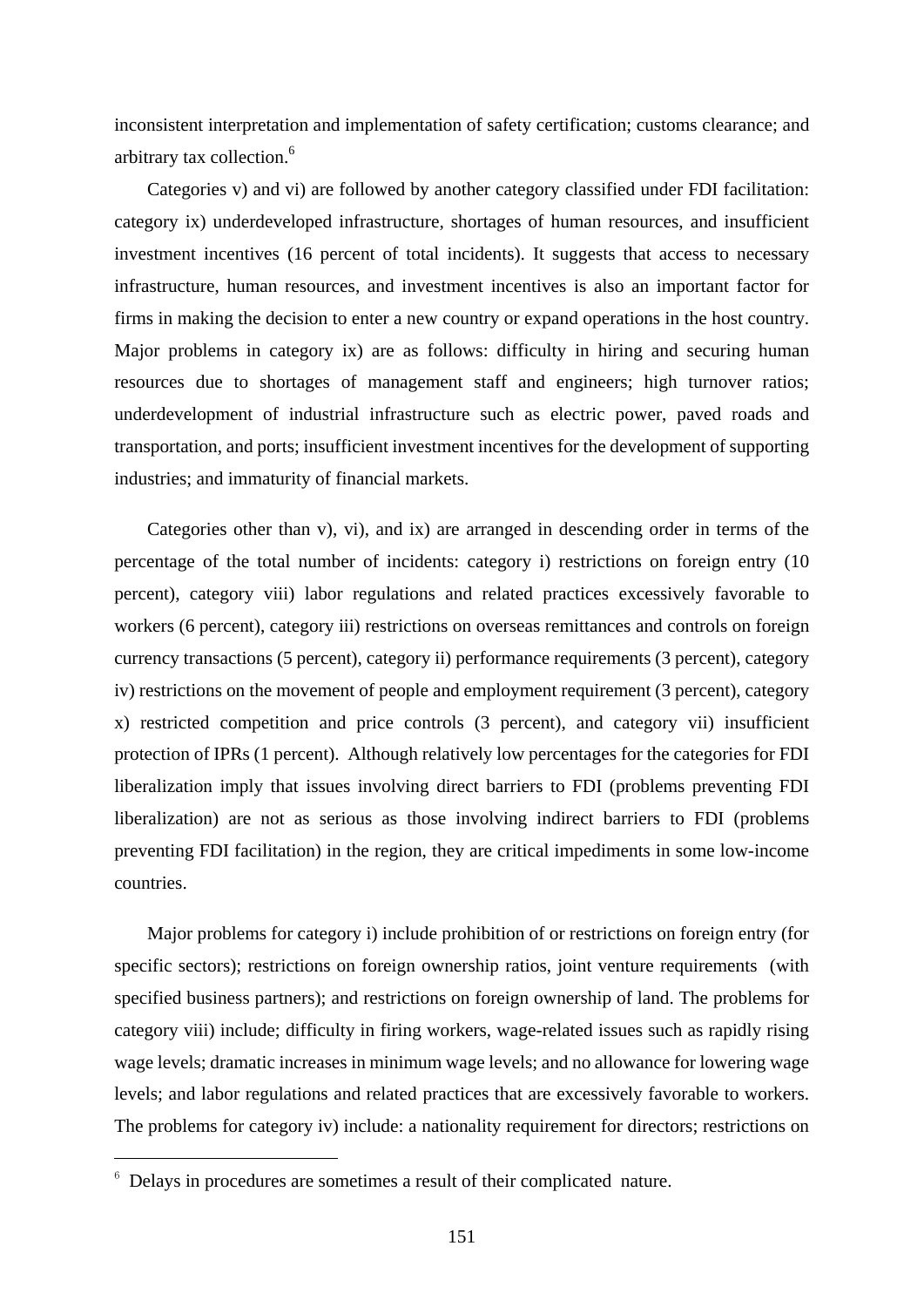hiring foreigners including a requirement to hire local people (or specific types of local people); and difficulty and tightened issuance conditions in obtaining and/or renewing visas. The problems for category vii) include: widespread counterfeiting and pirating goods due to insufficient protection of IPRs; lack of intellectual property rights treaties; and infringement of trademark rights and patents. Those for category ii) include: local content requirements and their strengthening investment incentives linked with export requirements; technological transfer requirements; and hiring local people. Those for category iii) include: restrictions on overseas remittances and restrictions on the amount, use of, foreign currencies. Those for category x) include: monopolistic energy supply and discriminatory raising of its prices, and discriminatory pricing for loads at ports.

To capture changes in the investment climate in ASEAN countries, let us compare the patterns of pervasiveness of the identified problems in 2010, with those in 2005 provided by Urata, Ando, and Ito (2007), those in 2008 provided by Urata and Ando (2009), and those in 2009 provided by Urata and Ando (2010). ASEAN countries available for a comparison between 2010/2009/2008 and 2005 are composed of seven countries that are the members of both ASEAN and APEC. Table 2.3 presents the results for the investment climate in 2009/2008 in ASEAN10, and in 2005 in ASEAN7: it shows the number of incidents by category and country. Recently, the total number of issues for ASEAN10 has gradually increased from 316 in 2008 to 363 in 2009, and to 390 in 2010; the number of issues related to FDI liberalization increased from 66 in 2008 to 74 in 2009, and to 81 in 2010, while the number of issues in the FDI facilitation sub-category were 250, 289, and 309 over the same three-year period. This does not necessarily indicate the implementation of new barriers and would partly reflect more active and deeper operations by Japanese firms in ASEAN countries than before. Such a growing number, however, clearly implies that further efforts to improve the investment climate through various liberalization and facilitation measures are expected.

As the figure suggests, ASEAN7 as a whole maintained a more or less equal number of issues directly preventing FDI, while it saw a significant increase in the number of issues indirectly preventing FDI: the number of incidents drops from 73 to 72 for FDI liberalization, though the number of incidents rises from 219 to 262 for FDI facilitation. In particular, issues due to complicated and/or delayed procedures with respect to investment-related regulations (implementation problems) increase from 85 to 104. This suggests that ASEAN countries explicitly improved their investment climate but at the same time, more and more indirect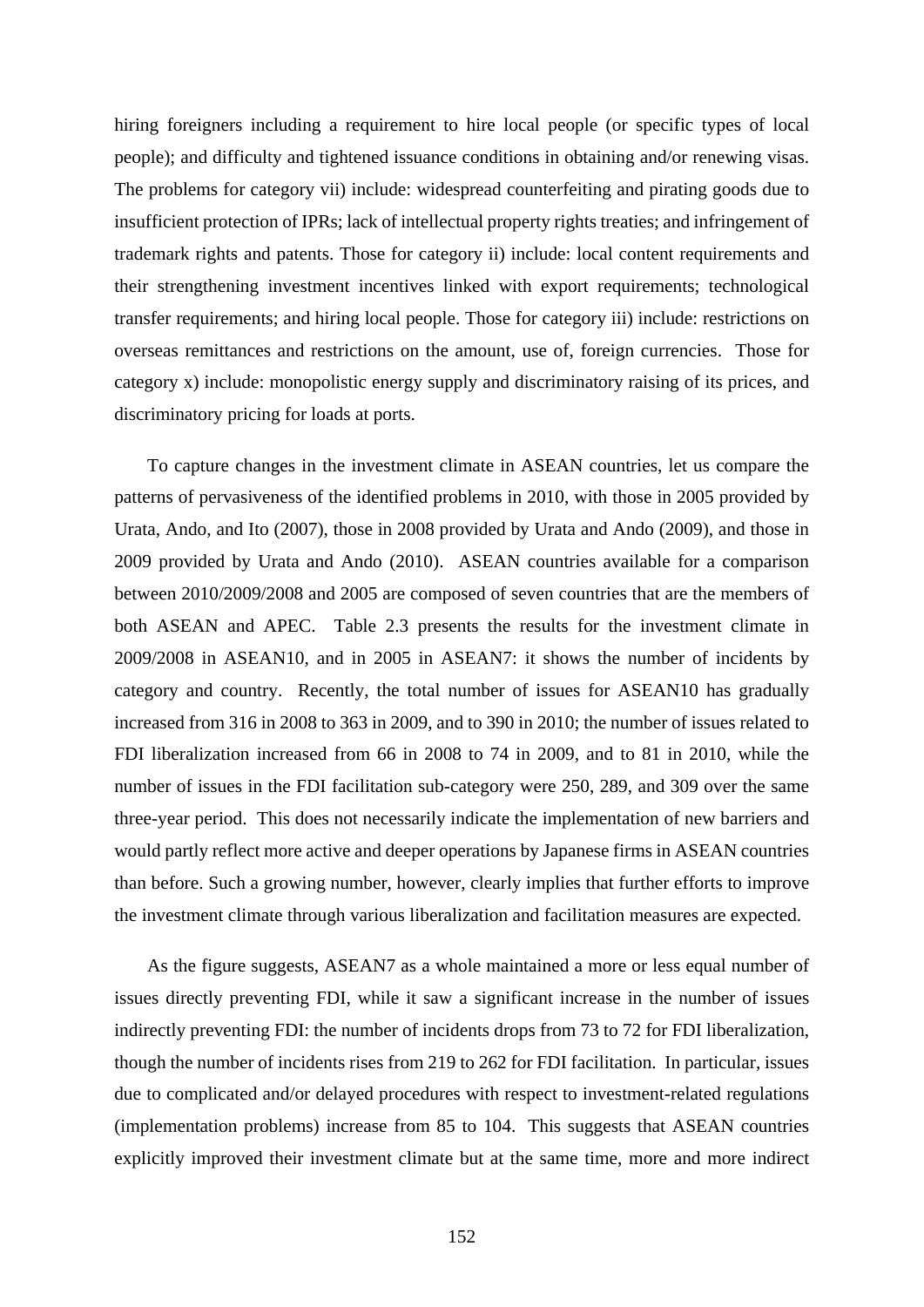barriers to FDI emerged, partly reflecting more active and deeper operations by Japanese firms in ASEAN countries than before, who are therefore more likely to face various problems through their operations.

Wide variations among the ASEAN countries, however, do exit. Although we cannot strictly conduct a comparative analysis among the countries due to the nature of the survey, the tables provide several interesting findings. First, various problems have prevailed in Indonesia, Malaysia, the Philippines, Thailand, and Vietnam. Second, among those five countries, Indonesia (from 62 to 83), Thailand (from 69 to 75), and Vietnam (from 50 to 75) have increased in terms of the total number of issues by five or more. In particular, for Vietnam, a country that has recently attracted a significant amount of new FDI, the number of incidents increased substantially in categories for institutional problems and implementation problems for investment-related policies and regulations and underdeveloped infrastructure and shortages of human resources. Third, in terms of both FDI liberalization and facilitation, the number of issues identified in the Philippines has decreased, while in Indonesia, Thailand, and Vietnam the number of issues in both categories have increased. Fourth, in Laos, one of newcomers to ASEAN, the number of issues identified increased rapidly from 4 in 2008/2009 to 14 in 2010, though the number is not so large yet, per se.

To sum up, the explicit investment climate in ASEAN economies as a whole tend to have relatively improved as the number of the incidents revealing problems preventing FDI directly declined so far as FDI liberalization is concerned. Direct barriers to FDI, however, still remain. Further efforts by ASEAN countries to reduce them are necessary, if they want to attract FDI. At the same time, the reduction of indirect barriers to FDI or the promotion of FDI facilitation is also indispensable, as the increasing number of issues identified in categories for FDI facilitation suggests. Particularly important areas for improvement include institutional problems, complicated and delayed procedures, underdeveloped infrastructure, inflexible labor market conditions (such as difficulty in hiring and firing workers and burdensome labor regulations and wage-related issues), and problems involving taxation regulations (including double taxation problems due to lack of double taxation treaties). As mentioned above, further indirect barriers to FDI have tended to emerge, partly reflecting more active and deepening operations by Japanese firms in ASEAN countries than before, who are therefore more likely to face various problems because of their operations. Thus the increasing number does not necessarily indicate the implementation of new barriers. However, this growing number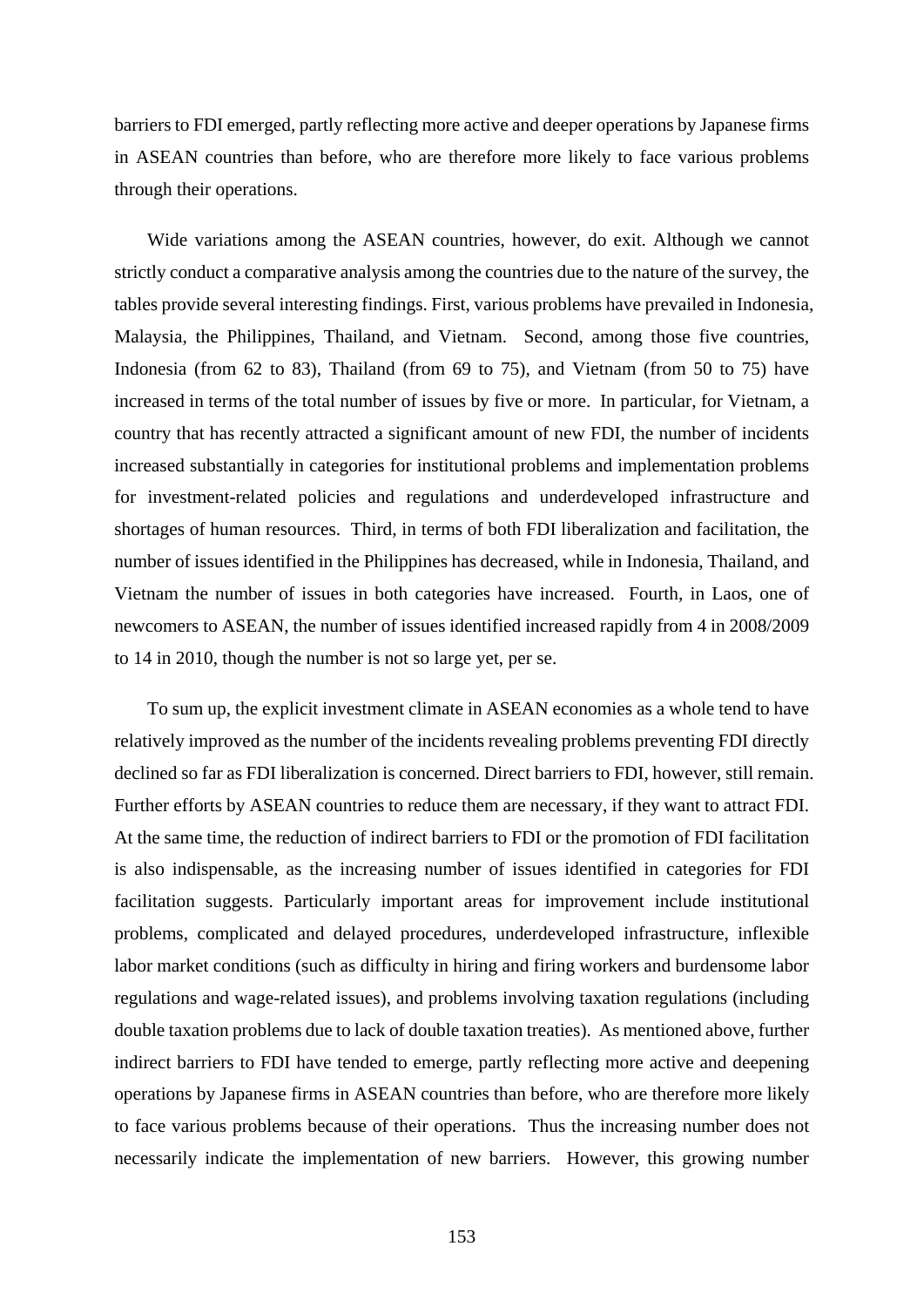clearly implies that further efforts to improve the investment climate through various facilitation measures are expected.

#### Discussion by country

In the following, we briefly discuss major problems by country.

#### Brunei (0 incident, 1 Japanese affiliate)

 For Brunei, no problems are identified in JMC Survey 2010, though one problem was identified in JMC Survey 2005 in category v) lack of transparency in policies and regulations concerning investment: ambiguity of government procurement procedures. It should be noted that few Japanese affiliates operate in Brunei, leading to low probability of incidents.7

#### Cambodia (14 incidents, 10 Japanese affiliates)

 The categories with issues identified are v) lack of transparency in policies and regulations concerning investment  $(5)$ ,  $(8)$  vi) complicated and/or delayed procedures with respect to investment-related regulations (3), and ix) underdeveloped infrastructure, shortages of human resources, and insufficient investment incentives (6). The examples include underdevelopment, ambiguity, and lack of transparency of various legal regulations and institutions for category v), complexity of administrative procedures of customs clearance, arbitrary interpretation in implementing customs and taxations, and corruption for category vi), inadequate infrastructure such as electricity supply, road and traffic, and telecommunication, and underdevelopment of financial markets for category ix).

l,

 $\alpha$ <sup>7</sup> In Brunei, some non tariff measures (NTMs) are applied to many tariff lines, including technical measures for food industries, automatic licensing measures and import quotas for machinery industries, and automatic and non-automatic licensing measures for the chemical and timber industries. These measures may influence the investment climate indirectly. See Ando (2009) and Ando and Obashi (2010) for an analysis of NTMs, using frequency ratios of NTMs by type and industry.

<sup>&</sup>lt;sup>8</sup> The number of incidents is shown in parenthesis.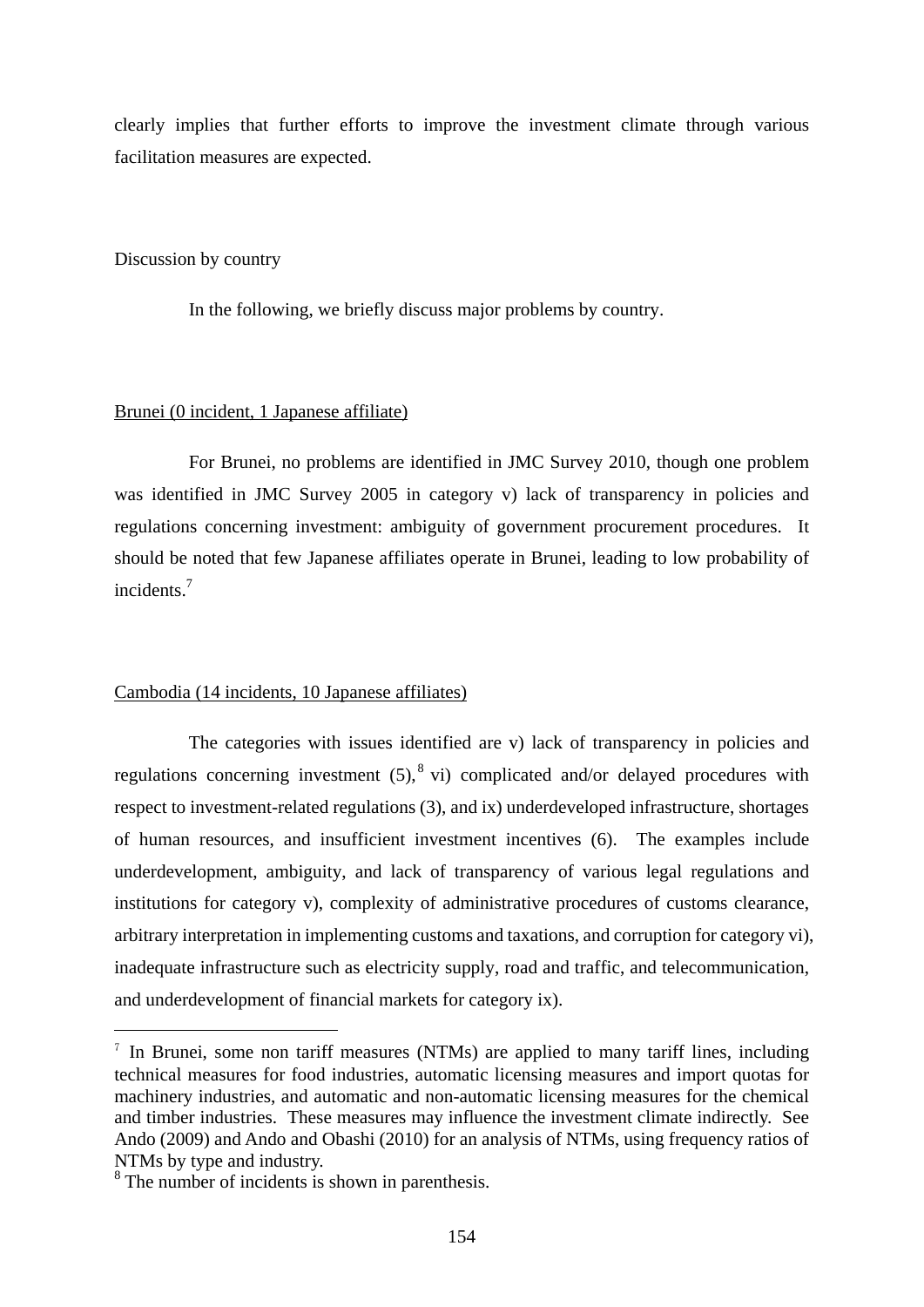#### Indonesia (83 incidents, 659 Japanese affiliates)

 Major categories are vi) complicated and/or delayed procedures with respect to investment-related regulations (29), v) lack of transparency in policies and regulations concerning investment (22), i) restrictions on foreign entry (9), and ix) underdeveloped infrastructure, shortages of human resources, and insufficient investment incentives (8). While the number of incidents fluctuated in the categories concerning FDI facilitation among 52 in 2005, 28 in 2008, 50 in 2009, and 64 in 2010, the number of issues steadily increased in those relating to FDI liberalization from 10 in 2005 to 14 in 2008, 17 in 2009, and 19 in 2010. As a result, the total number of incidents increased from 62 in 2005 to 83 in 2010. One should note that the number of incidents of restrictions on foreign entry, which is one of the categories for FDI liberalization, increased from 5 to 9. Such a change seems to have been caused by the introduction of a more restrictive "new negative list" (in effect since July 2007) which specifies the sectors in which no foreign entry is allowed, as well as sectors subject to certain conditions for foreign equity participation, particularly in the service sectors. Examples include complexity, delay, and inefficiency of various administrative procedures, arbitrary interpretation in implementing regulations, and corruption under category vi), underdevelopment, ambiguity, and sudden and frequent changes of various legal regulations and institutions under category v), restrictions on foreign ownership ratios in specific sectors mainly in services sectors and joint venture requirements under category i), and insufficient infrastructure under category ix).

#### Lao PDR (14 incidents, 6 Japanese affiliates)

 The main categories in which issues were identified are vi) complicated and/or delayed procedures with respect to investment-related regulations (6) and ix) underdeveloped infrastructure, shortages of human resources, and insufficient investment incentives (6). Examples include delayed customs clearance procedures under category vi) and inadequate infrastructure such as electrical power, roads and traffic and shortage of human resources under category ix). As mentioned above, in Laos there was a rapidly increase in the number of issues identified from 4 in 2008/2009 to 14 in 2010, though the number per se is not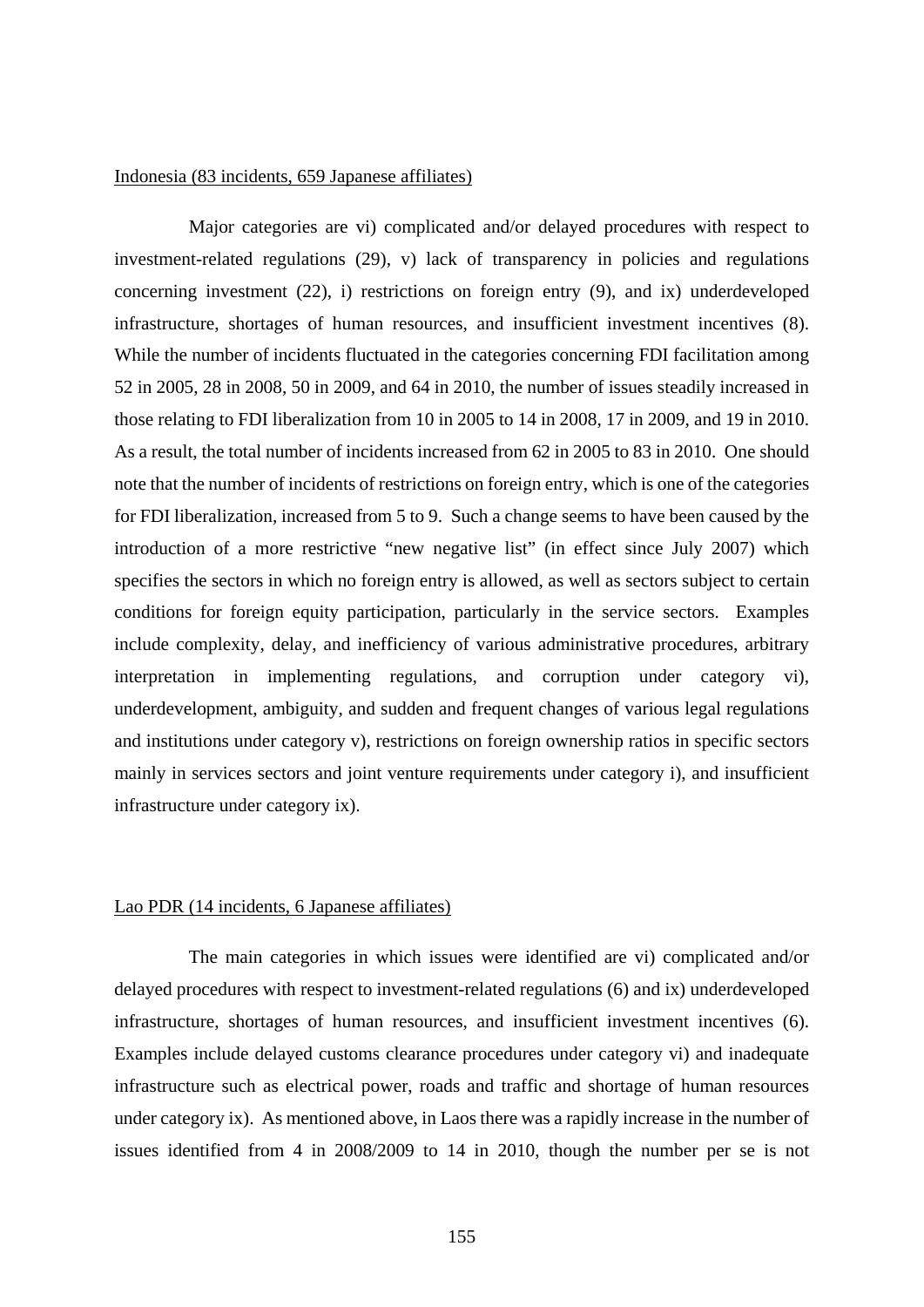particularly large yet, due to increasing number of indirect impediments to FDI. Such a rapid increase would reflect very recent active and deepening operations by Japanese firms in ASEAN countries, which are, in turn, more likely to face various problems. However, this apparently implies the necessity of FDI facilitation.

#### Malaysia (57 incidents, 759 Japanese affiliates)

 The number of incidents increased in categories for FDI facilitation, mainly in categories covering institutional and implementation problems for investment-related regulations, while the number decreased in categories for FDI liberalization. As a result, the total number of incidents slightly increased from 53 to 57. The major categories are vi) complicated and/or delayed procedures with respect to investment-related regulations (15), v) lack of transparency in policies and regulations concerning investment (11), and ix) underdeveloped infrastructure, shortages of human resources, and insufficient investment incentives (7). Examples include complexity, delays, and difficulty of administrative procedures and arbitrary interpretation in implementing regulations under category vi), lack of transparency and instability of regulations and taxation issues under category v), and difficulty in hiring and securing human resources due to shortages of management staff and engineers, high turnover ratios, and issues involving investment incentives, and inadequate infrastructure such as electricity supply and road and traffic under category viii).

#### Myanmar (28 incidents, 10 Japanese affiliates)

The total number of incidents did not change from 2008 to 2010. The major categories are v) lack of transparency in policies and regulations concerning investment (7), vi) complicated and/or delayed procedures with respect to investment-related regulations (8), iii) restrictions on overseas remittances and controls on foreign currency transactions (6), and ix) underdeveloped infrastructure, shortages of human resources, and insufficient investment incentives (5). The examples are underdevelopment and ambiguity of legal systems, and regulations such as the multiple exchange rate regime, double taxation due to lack of tax treaties, and taxation under category v), complexity and delay of administrative procedures such as customs clearance and overseas remittances under category vi), ambiguity and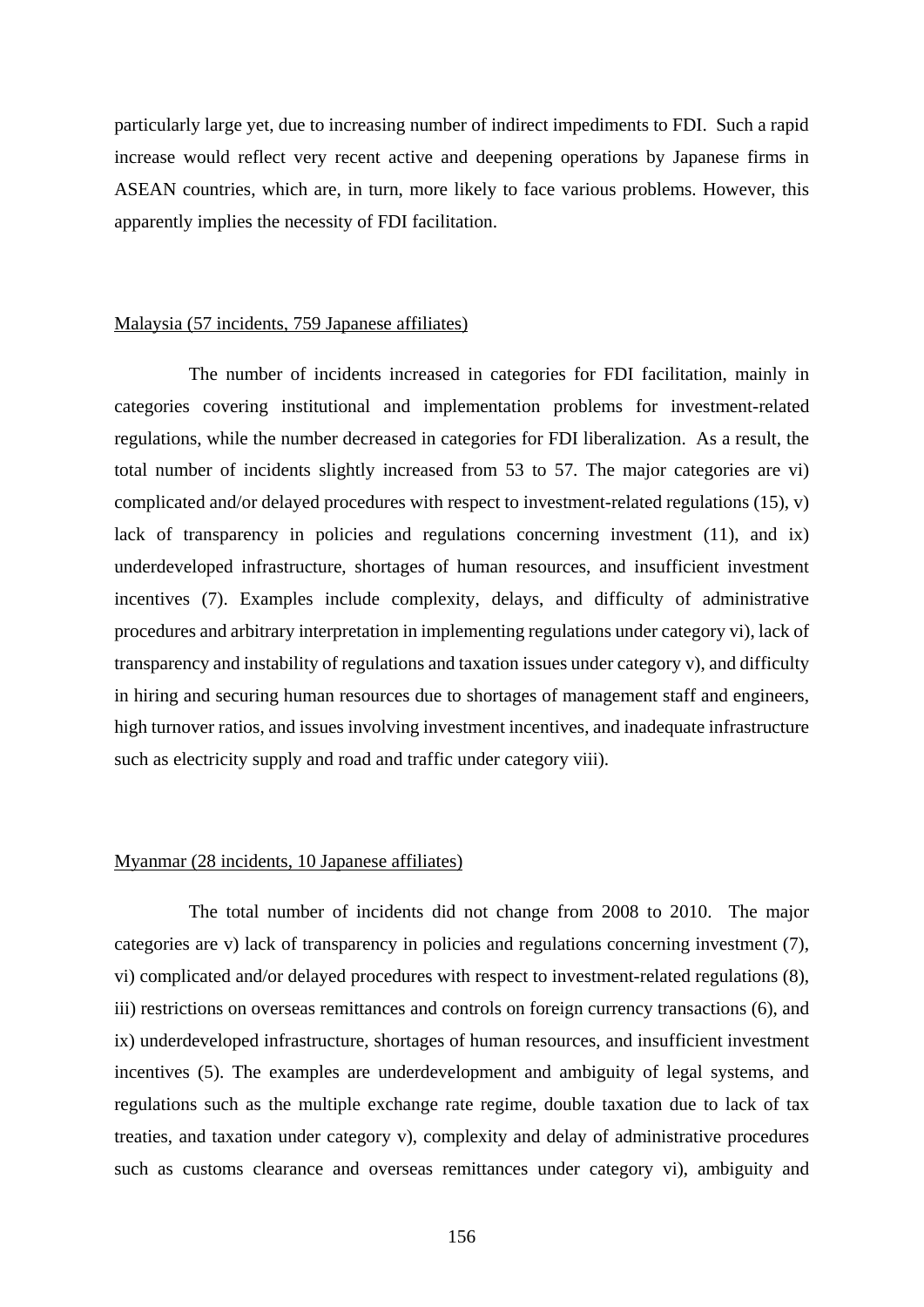strengthened regulations on overseas remittances and various controls on foreign currency transactions under category iii), and underdevelopment or lack of infrastructure such as electricity supply, ports, and airports under category ix). $9$ 

#### The Philippines (39 incidents, 419 Japanese affiliates)

 The number of incidents in the Philippines increased in categories for FDI facilitation from 37 in 2005 to 42 in 2009, particularly due to a growing number of issues related to implementation problems for investment-related policies and regulations and labor regulations and practices excessively favorable to workers. However, the number of incidents rapidly drops in 2010. Consequently, the total number of incidents decreased from 48 to 39. The major categories are vi) complicated and/or delayed procedures with respect to investment-related regulations (13), viii) labor regulations and related practices excessively favorable to workers (8), i) restrictions on foreign entry (7), and ix) underdeveloped infrastructure, shortages of human resources, and insufficient investment incentives (6). The issues in the Philippines are spread widely across many categories: complexity, delays, and inefficiency of administrative procedures, arbitrary interpretation in implementing regulations, and corruption under category vi), various labor restrictions under category viii), restrictions on foreign entry into specific sectors under category i), and high turnover ratios, underdeveloped infrastructure such as electricity and road and traffic, and insufficient incentives for foreign investment and supporting industries under category ix).

#### Singapore (6 incidents, 991 Japanese affiliates)

l,

 For Singapore, the categories with a positive number of incidents, although they are very few in number, are ix) underdeveloped infrastructure, shortages of human resources, and insufficient investment incentives (3), viii) labor regulations and related practices excessively favorable to workers (2), and iv) restrictions on the movement of people and employment requirements (1). The issues reflect rapid increases in wage levels, the increasingly heavy burden of employee pensions, the burden of educational funding, and difficulty in hiring and

 $9\text{ See Ando } (2009)$  for multiple exchange rate regimes in Myanmar.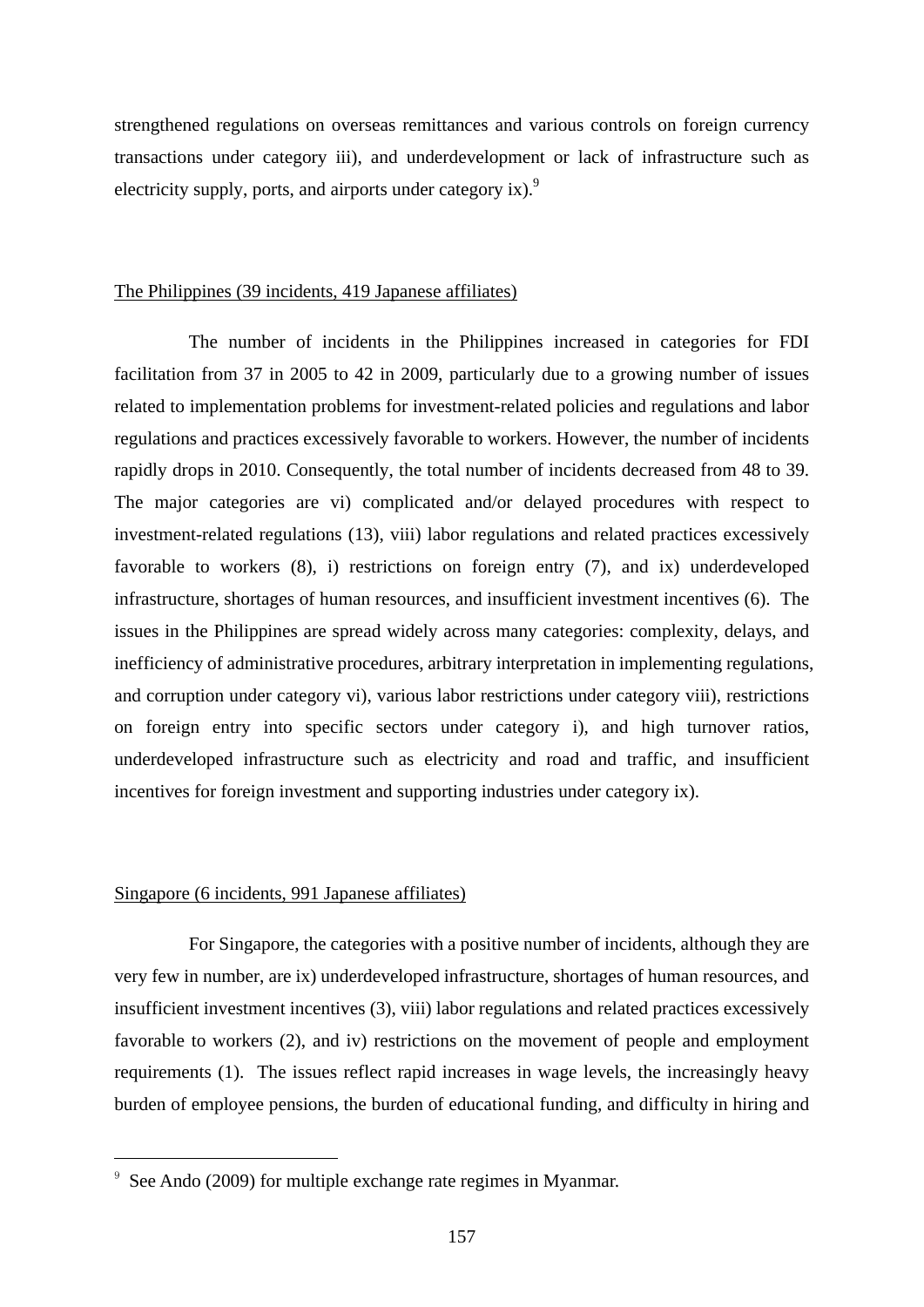securing human resources due to shortages of management and engineers, and high turnover ratios.

#### Thailand (75 incidents, 1577 Japanese affiliates)

 Thailand is the country where the number of Japanese affiliates is the largest among ASEAN countries, and thus it potentially receives many requests to improve its investment climate. The number of incidents increased in both the FDI liberalization and FDI facilitation categories from 16 to 20 and from 53 to 55, respectively. As a result, the total number of incidents slightly rose from 69 to 75. The major categories, in which incidents are recorded are vi) complicated and/or delayed procedures with respect to investment-related regulations (25), v) lack of transparency in policies and regulations concerning investment (16), ix) underdeveloped infrastructure, shortages of human resources, and insufficient investment incentives (10), and i) restrictions on foreign entry (5). Examples include complexity and delays in administrative procedures and arbitrary interpretation in implementing regulations under category vi), underdevelopment and lack of transparency of various regulations and taxation issues under category v), restrictions on foreign entry under category i), and high turnover ratios and inadequate infrastructure under category ix).

#### Vietnam (74 incidents, 332 Japanese affiliates)

 Vietnam has been active in hosting FDI in recent years, and thus an increasingly large number of issues are likely to be reported; the total number of incidents gradually increased from 50 in 2005 to 58 in 2008, and from 66 in 2009 to 74 in 2010. The number of incidents noticeably increased in categories for FDI facilitation from 34 to 64, particularly due to a growing number of issues related to institutional problems and implementation problems for investment-related policies and regulations, and underdeveloped infrastructure and shortage of human resources. Consequently, the total number of incidents increased, though the number declined in categories for FDI liberalization as a whole from 16 to 10. Major categories in which incidents are registered incidents are vi) complicated and/or delayed procedures with respect to investment-related regulations (22), v) lack of transparency in policies and regulations concerning investment (20), and ix) underdeveloped infrastructure,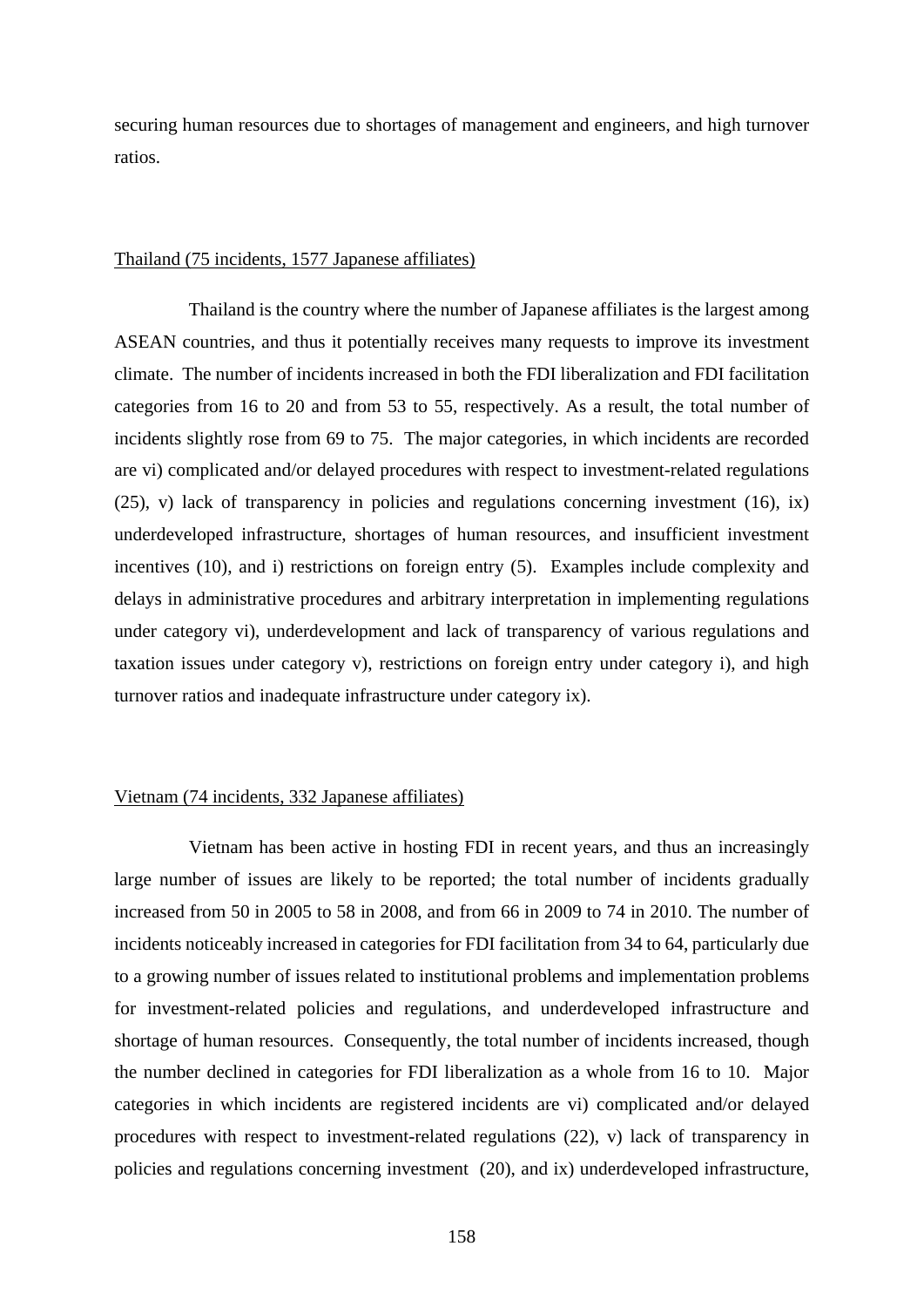shortages of human resources, and insufficient investment incentives (13). The examples are complexity and delay of administrative procedures and arbitrary implementation of customs clearance under category vi), underdevelopment, ambiguity, and sudden changes in various regulations under category v), and underdeveloped infrastructure and difficulty in hiring and securing human resources due to shortages of management staff and engineers under category ix).

## **3. Assessment of FDI Environments based on a Survey of Firms in ASEAN**

This section analyzes the FDI environments of ASEAN countries by using our original survey of foreign firms (mainly non-Japanese firms), sometimes with domestic firms, in ASEAN10.

#### **3.1. The Methodology and the Data used for the Analysis**

In order to collect information on the evaluation of investment climate by firms, mainly non-Japanese foreign firms operating in ASEAN10, we conduct an original survey, following the same categories used for the analysis in Section 2.

The questionnaire employed for the analysis is presented in Table 3.1. It is composed of two parts, namely: company profile and survey on investment climate. In the part of survey on investment climate, firms are asked to evaluate the seriousness of the 10 kinds of impediments in conducting business in the country of operation at present, by indicating the most appropriate rating from one to five  $(1 = No$  problem; 2=Slight problem; 3=Substantial problem; 4= Serious problem; and 5= Extremely serious problem). In particular, for the category ix) "underdeveloped infrastructure, shortages of human resources, and insufficient investment incentives", the following three sub-categories are added to identify which factors are more serious: ix-1) "underdeveloped infrastructure, ix-2) shortages of human resources, and ix-3) insufficient investment incentives. Based on the results of the survey, with some detailed information if available, this section evaluates the investment climate in ASEAN10.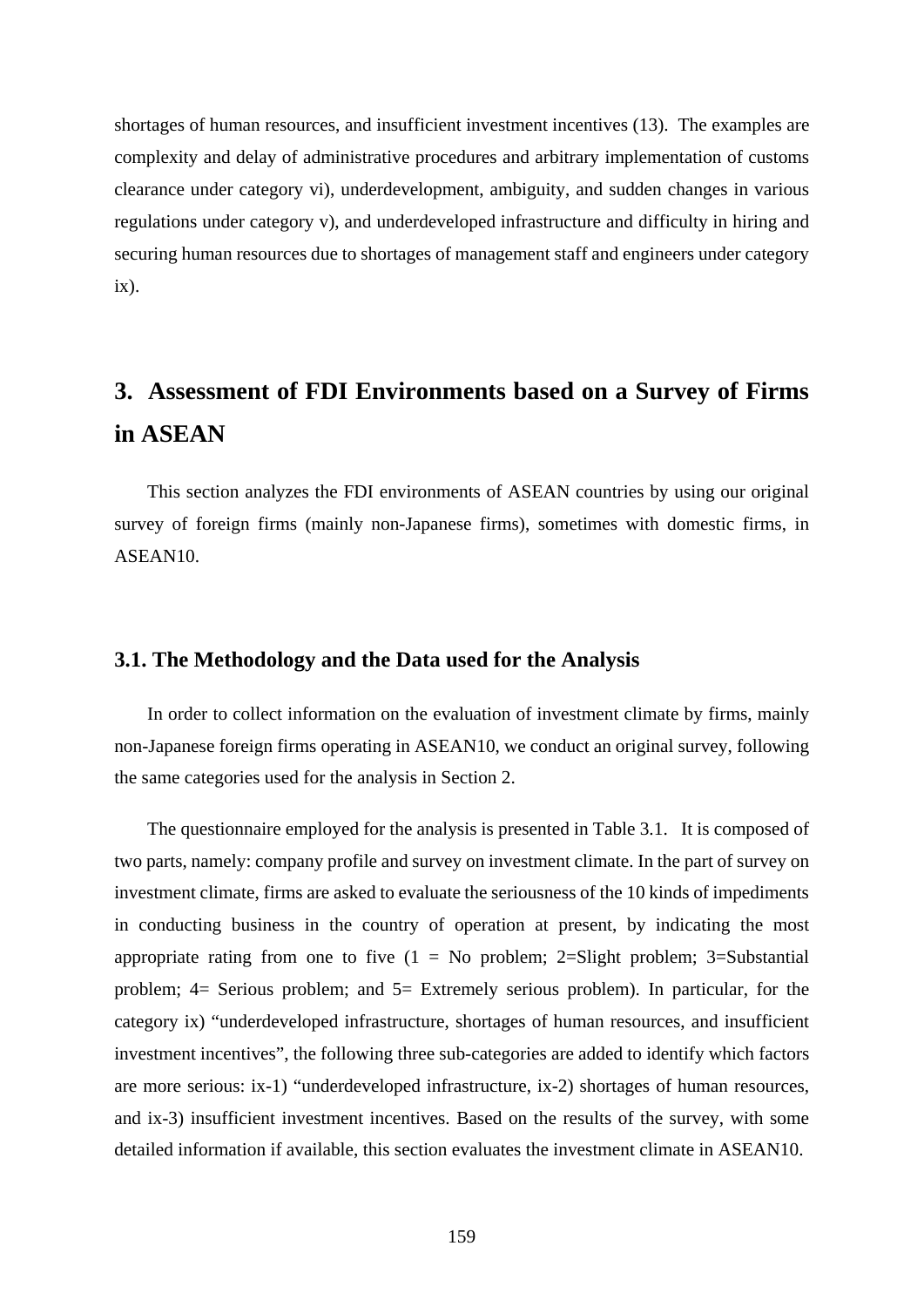| Table 3.1 The form of questionnaire |  |  |  |  |
|-------------------------------------|--|--|--|--|
|-------------------------------------|--|--|--|--|

| <b>A. Company Profile</b> |                                                                                   |                                             |                                                      |                             |                                     |
|---------------------------|-----------------------------------------------------------------------------------|---------------------------------------------|------------------------------------------------------|-----------------------------|-------------------------------------|
| Name                      |                                                                                   |                                             |                                                      |                             |                                     |
| <b>Address</b>            |                                                                                   |                                             |                                                      |                             |                                     |
|                           | Industry classification (refer to the appendix table at the end) _______________  |                                             |                                                      |                             |                                     |
| Major products/services   |                                                                                   |                                             |                                                      |                             |                                     |
|                           | Foreign equity ratio (share of foreign equity in total equity): _________________ |                                             |                                                      |                             | $\%$                                |
|                           | Name of the principal foreign investor:                                           |                                             |                                                      |                             |                                     |
|                           | Nationality of the principal foreign investor:                                    |                                             |                                                      |                             |                                     |
|                           | Foreign equity ratio of the principal foreign investor:                           |                                             |                                                      |                             | $\%$                                |
| Paid-in capital           |                                                                                   |                                             |                                                      |                             |                                     |
| Year of establishment     |                                                                                   |                                             |                                                      |                             |                                     |
|                           | Form of establishment (please check one of the following):                        |                                             |                                                      |                             |                                     |
|                           |                                                                                   | □Newly established by a single company      |                                                      | $\Box$ Merger & acquisition |                                     |
|                           |                                                                                   | $\Box$ Newly established as a joint venture |                                                      | $\Box$ Others               |                                     |
|                           | Types of operation (please check one of the following):                           |                                             |                                                      |                             |                                     |
|                           | $\square$ Sales and marketing                                                     |                                             |                                                      |                             | $\Box$ Manufacturing and processing |
|                           | $\Box$ R&D                                                                        |                                             |                                                      |                             |                                     |
| Employment                |                                                                                   |                                             |                                                      |                             |                                     |
|                           | Total number of full-time employees                                               |                                             |                                                      |                             |                                     |
|                           | Total number of full-time foreign employees                                       |                                             |                                                      |                             |                                     |
|                           | Total number of part-time employees                                               |                                             |                                                      |                             |                                     |
| Sales (total)             |                                                                                   |                                             |                                                      |                             |                                     |
|                           | Percentage of exports in total sales                                              |                                             |                                                      |                             | $\%$                                |
|                           | Percentage of exports to the principal foreign investors in total exports:        |                                             |                                                      |                             | $\frac{0}{0}$                       |
| Royalty income            |                                                                                   |                                             | <u> 1989 - Johann Stoff, Amerikaansk politiker (</u> |                             |                                     |
| Purchase (total)          |                                                                                   |                                             |                                                      |                             |                                     |
|                           | Percentage of imports in total purchases                                          |                                             |                                                      |                             | $\%$                                |
|                           | Percentage of imports from the principal foreign investors in total imports:      |                                             |                                                      |                             | $\%$                                |
| <b>Total assets</b>       |                                                                                   |                                             |                                                      |                             |                                     |
|                           |                                                                                   |                                             |                                                      |                             |                                     |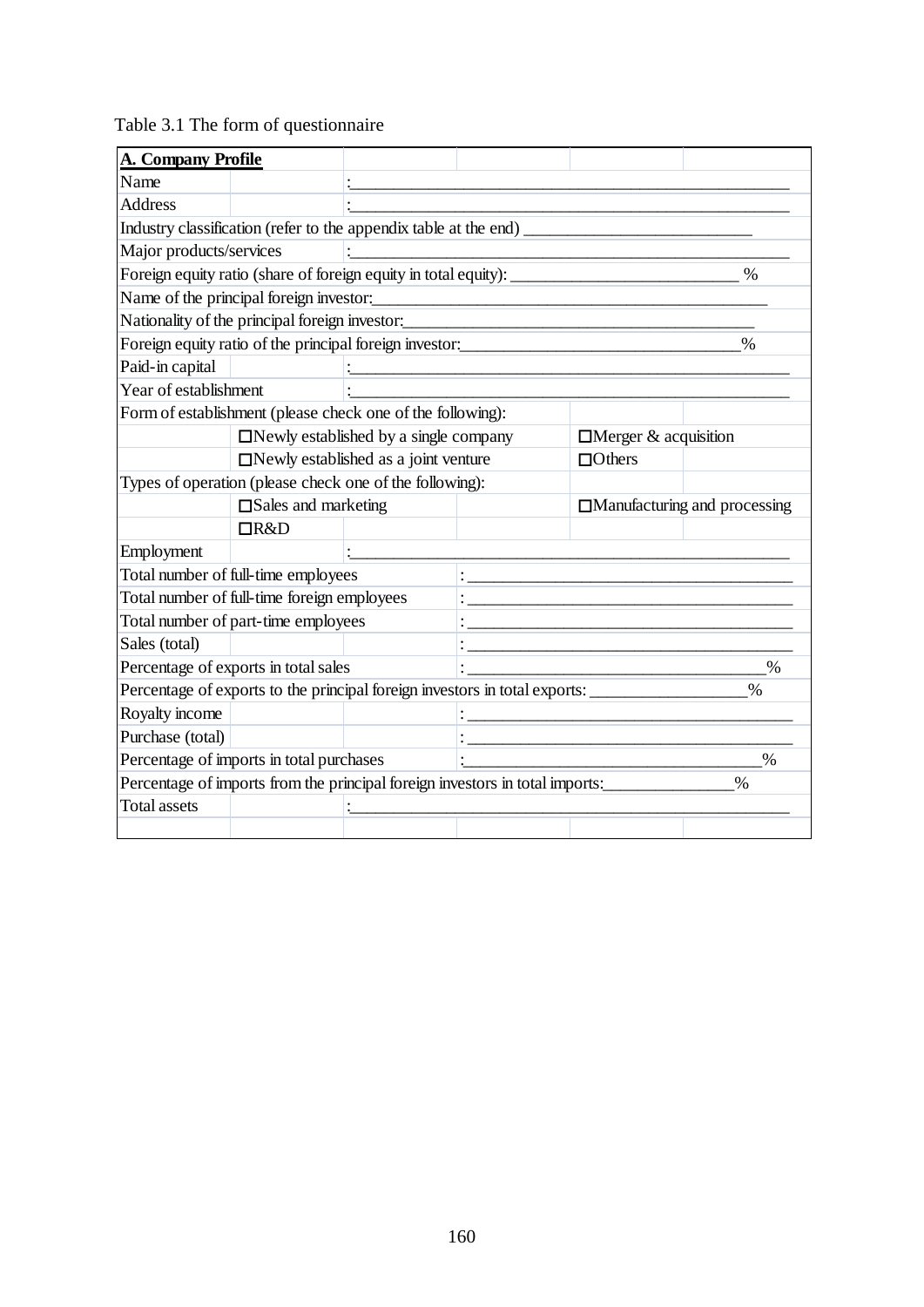**B. Survey on the Investment Climate**

*We would like you to consider the investment climate in the ASEAN countries*

**1. On a scale 1 (no problem) to 5 (extremely serious problem), please evaluate the seriousness of the impediments in conducting business in the country of operation at present (2010) for the 10 kinds of impediments below, and check the most appropriate rating for each category** (**1 =** No problem; **2=**Slight problem; **3=**Substantial problem; **4=** Serious problem; and **5=** Extremely serious problem)

(i) Restrictions on foreign entry

(ii) Performance requirements

(iii) Restrictions on overseas remittances and controls on foreign currency transactions

(iv) Restrictions on the movement of people and employment requirements

(v) Lack of transparency in policies and regulations concerning investment (institutional problems)

(vi) Complicated and/or delayed procedures with respect to investment-related regulations (implementation problems)

(vii) Insufficient protection of intellectual property rights (IPRs)

(viii) Labor regulations and related practices excessively favorable to workers

(ix) Underdeveloped infrastructure, and shortages of human resources

ix-1) underdeveloped infrastructure

ix-2) shortages of human resources

ix-3) insufficient investment incentives

(x) Restricted competition and price controls

**2. Please make comments (or provide precise information), if any, on the impediments to FDI for the 10 categories (see B.1 in the questionnaire)**

**3. Please write down below your suggestions for improving the country's investment climate:**

#### **Industry classification**

| Industry classification        |                                   | <b>Industry code</b> |    |
|--------------------------------|-----------------------------------|----------------------|----|
| Agriculture, fishery, forestry |                                   |                      | 10 |
|                                |                                   |                      |    |
| Mining                         |                                   |                      | 20 |
|                                |                                   |                      |    |
| Construction                   |                                   |                      | 30 |
|                                |                                   |                      |    |
|                                | Food processing                   |                      | 40 |
|                                | Textiles and apparel              |                      | 41 |
|                                | Wood, pulp and paper              |                      | 42 |
|                                | Chemical precuts                  |                      | 43 |
|                                | Iron and steel products           |                      | 44 |
| Manufacturing                  | Non-ferrous metal products        |                      | 45 |
|                                | General machinery                 |                      | 46 |
|                                | Electronic and electric machinery |                      | 47 |
|                                | Transport equipment               |                      | 48 |
|                                | Precision machinery               |                      | 49 |
|                                | Other manufacturing               |                      | 50 |
|                                |                                   |                      |    |
|                                | <b>Distribution</b>               |                      | 60 |
|                                | Transportation services           |                      | 61 |
| <b>Services</b>                | Communication services            |                      | 62 |
|                                | <b>Financial services</b>         |                      | 63 |
|                                | Other services                    |                      | 64 |
|                                |                                   |                      |    |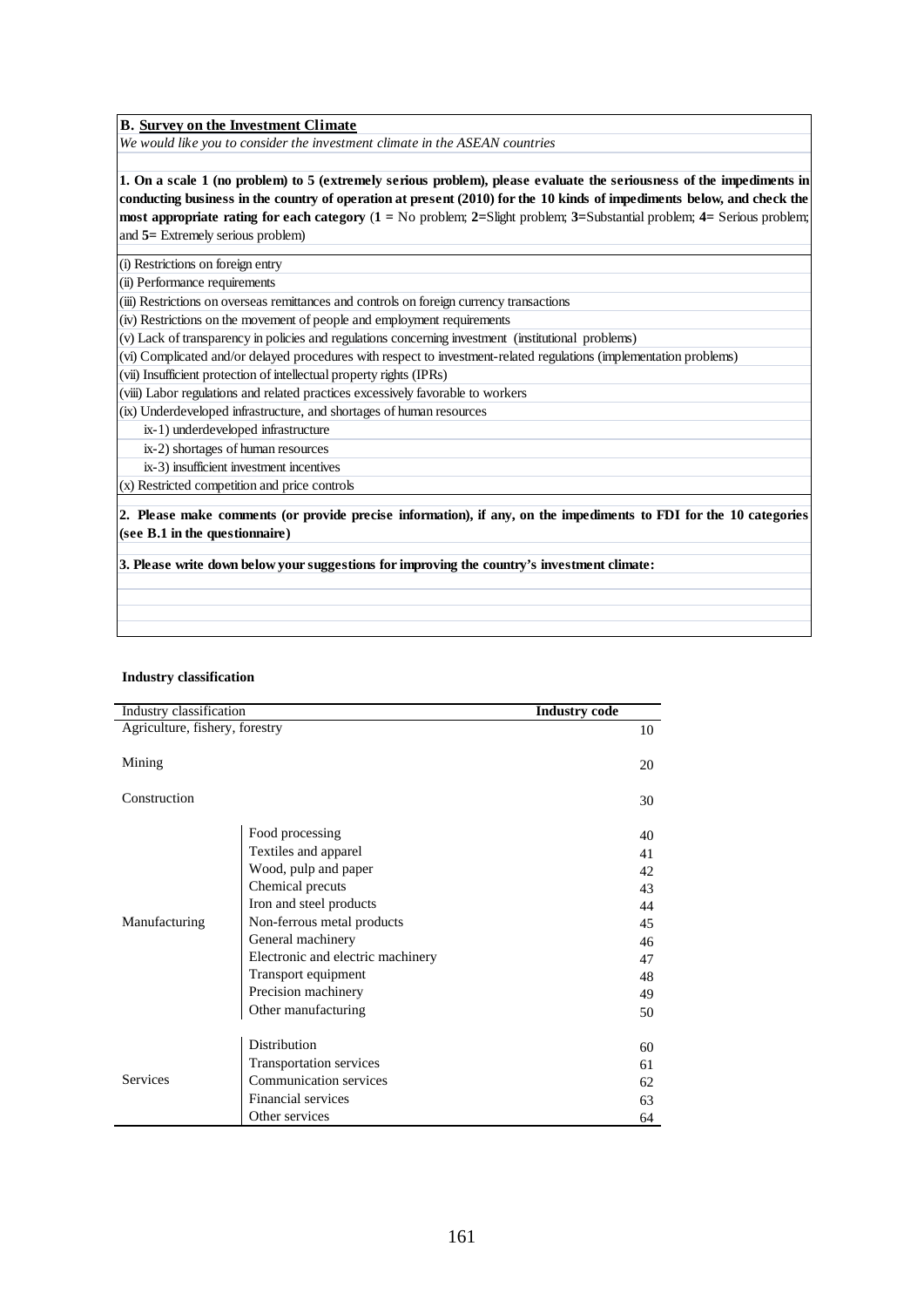Table 3.2 summarizes the details of surveys for each country. The method of collecting surveys and the number of firms in the survey varies across countries, depending on the situation of the country; either via e-mail, in face-to-face interviews, via post, or a combination of them are used.<sup>10</sup> In addition, the number of responding firms in each country is unfortunately not so large due to various reasons and constraints, ranging between 3 and 35 respondents. The nationalities of the firms being surveyed are varied, with at least three different nationalities represented in each country.

|               | How to conduct a survey                         | The number of<br>firms to send<br>questionnairs<br>(have<br>interviews) | The number of<br>firms with<br>responses | The returned<br>ratio |
|---------------|-------------------------------------------------|-------------------------------------------------------------------------|------------------------------------------|-----------------------|
| <b>Brunei</b> | E-mail (with phone and interviews)              | 30                                                                      | 3                                        | 10%                   |
| Cambodia      | Face-to-face interviews, e-mail, and personnel  | 96                                                                      | 35                                       | 36%                   |
| Indonesia     | Face-to-face interviews                         | 40 to 55                                                                | 12                                       | 22%-30%               |
| Laos          | Postal (majority) and email and fax (minority)  | 12                                                                      | 8                                        | 67%                   |
| Malaysia      | E-mail                                          | Over $2000$                                                             | 34                                       | About 2%              |
| Myanmar       | Face-to-face interviews                         | 30                                                                      | 22                                       | 73%                   |
| Philippines   | Phone, fax, and e-mail                          | 100                                                                     | 27                                       | 27%                   |
| Singapore     | Online survey and e-mail                        | About 80                                                                | 15                                       | About 19%             |
| Thailand      | Postal and e-mail (majority) and fax (minority) | 72                                                                      | 10                                       | 14%                   |
| Vietnam       | Survey and postal                               | $40 +$ Over 100                                                         | 5                                        | About 3%              |

Table 3.2 The details of surveys for ASEAN10

Tables 3.3 and 3.4 present some features of firms in the surveys. First of all, most of the firms in the surveys are in manufacturing or services industries; 72 percent of the firms in ASEAN10 as a whole in the surveys are in the manufacturing sectors and 24 percent are in the service sectors (Table 3.3). In particular, the textiles and apparel sector has the second largest share among those firms involved in manufacturing, following the 'other manufacturing' sector; many firms in this sector are observed in Cambodia, Myanmar, and Vietnam. If we look at by-country industry shares, the textiles and apparel sector is the largest in Cambodia (46 percent), Laos (25 percent), Myanmar (29 percent), and Vietnam (20 percent), which suggests how active this sector is in these countries, though firms in the surveys are not necessarily the representative of whole country. Similarly, the electronics and electrical machinery sector is (one of) the largest in the Philippines (30 percent) and Thailand (11 percent), the other manufacturing sector is the largest in Malaysia (47 percent) and Indonesia

l,

 $10$  See Table A.3.1 for detailed explanation of the method to conduct surveys.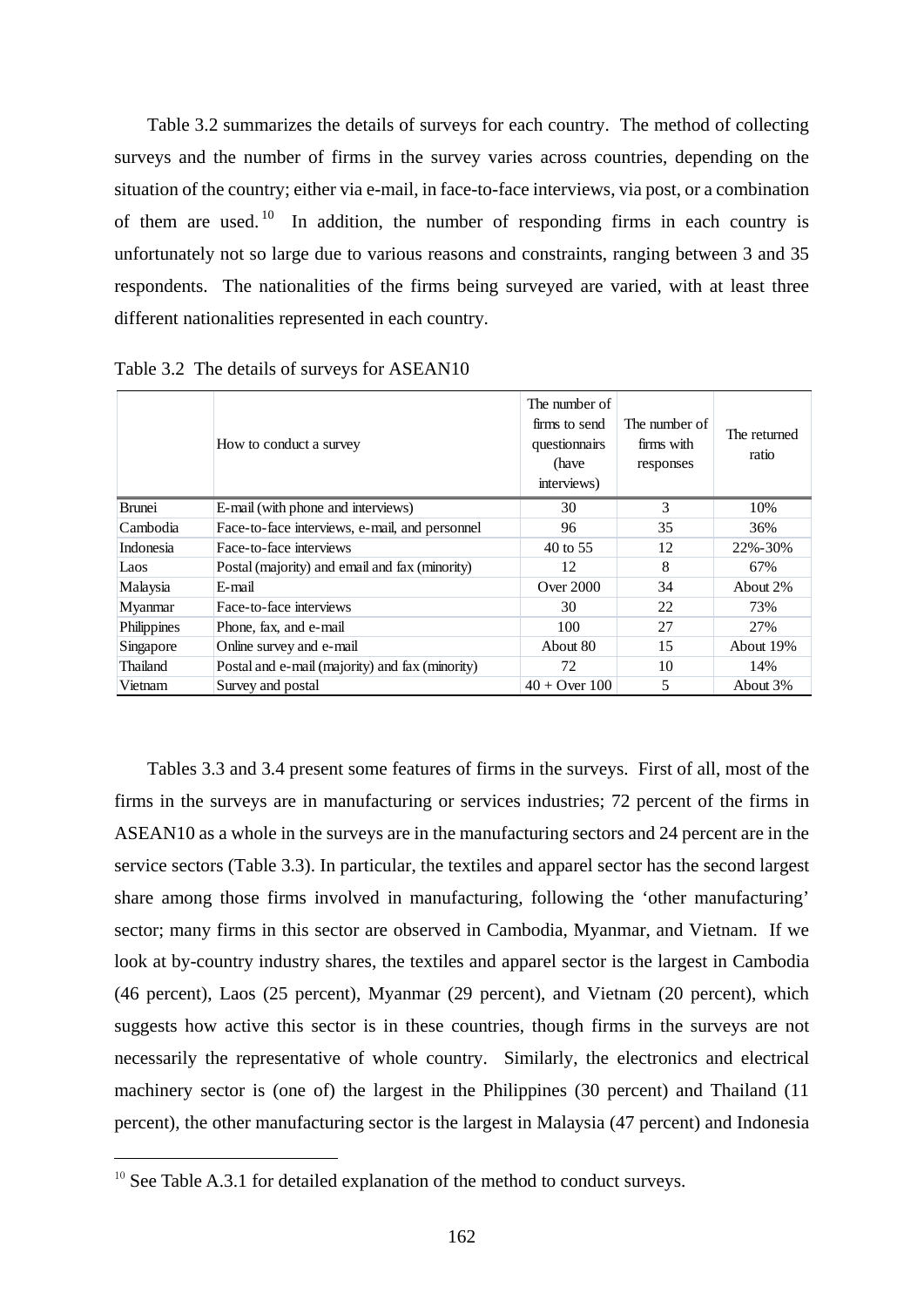(25 percent), and the service sector is the largest in Brunei (33 percent for financial services, for instance) and Singapore (27 percent for distribution, for example). Singapore appears to be the most active country for the service sectors among the 10 countries.

| Industry                          | <b>Brunei</b>    | Cambodia         | Indonesia        | $\mathsf{Laos}\xspace$ | Malaysia         | Myanmar        | Philippines      | Singapore      | Thailand         | Vietnam          | ASEAN10        |
|-----------------------------------|------------------|------------------|------------------|------------------------|------------------|----------------|------------------|----------------|------------------|------------------|----------------|
| $(1)$ The number of fimms         |                  |                  |                  |                        |                  |                |                  |                |                  |                  |                |
| Agriculture, fishery, forestry    | $\overline{0}$   | 1                | $\boldsymbol{0}$ | $\boldsymbol{0}$       | $\theta$         | $\overline{0}$ | $\mathbf{0}$     | $\overline{0}$ | 2                | $\boldsymbol{0}$ | 3              |
| Mining                            | $\overline{0}$   | $\boldsymbol{0}$ | $\boldsymbol{0}$ | 1                      | $\overline{0}$   | $\overline{0}$ | $\overline{0}$   | $\overline{0}$ | $\boldsymbol{0}$ | $\boldsymbol{0}$ | $\mathbf{1}$   |
| Construction                      | $\theta$         | $\overline{2}$   | $\overline{0}$   | $\mathbf{1}$           | $\Omega$         | $\theta$       | $\theta$         | $\theta$       | $\mathbf{1}$     | $\overline{0}$   | $\overline{4}$ |
| Manufacturing                     |                  |                  |                  |                        |                  |                |                  |                |                  |                  |                |
| Food processing                   | $\overline{0}$   | 3                | $\boldsymbol{0}$ | $\boldsymbol{0}$       | $\overline{4}$   | 3              | $\boldsymbol{0}$ | 1              | $\mathbf{1}$     | 3                | 15             |
| Textiles and apparel              | $\boldsymbol{0}$ | 16               | $\mathbf{1}$     | $\overline{c}$         | $\overline{4}$   | 7              | $\overline{0}$   | $\overline{0}$ | $\boldsymbol{0}$ | 6                | 36             |
| Wood, pulp and paper              | $\overline{0}$   | $\boldsymbol{0}$ | $\boldsymbol{0}$ | $\boldsymbol{0}$       | $\mathbf{1}$     | $\overline{0}$ | $\mathbf{1}$     | $\overline{0}$ | $\boldsymbol{0}$ | $\boldsymbol{0}$ | $\overline{c}$ |
| Chemical products                 | $\boldsymbol{0}$ | $\boldsymbol{0}$ | $\boldsymbol{0}$ | $\overline{c}$         | $\overline{0}$   | $\overline{0}$ | $\overline{0}$   | $\mathbf{0}$   | $\boldsymbol{0}$ | 3                | 5              |
| Iron and steel products           | $\boldsymbol{0}$ | $\boldsymbol{0}$ | $\boldsymbol{0}$ | $\boldsymbol{0}$       | $\boldsymbol{0}$ | $\mathbf{1}$   | $\boldsymbol{0}$ | $\mathbf{1}$   | $\boldsymbol{0}$ | 5                | $\overline{7}$ |
| Non-ferrous metal products        | $\overline{0}$   | $\overline{0}$   | $\boldsymbol{0}$ | $\mathbf{1}$           | 3                | $\overline{0}$ | $\boldsymbol{0}$ | $\overline{0}$ | $\overline{0}$   | $\boldsymbol{0}$ | $\overline{4}$ |
| General machinery                 | $\overline{0}$   | $\boldsymbol{0}$ | $\boldsymbol{0}$ | $\boldsymbol{0}$       | $\mathbf{1}$     | $\mathbf{1}$   | $\mathfrak{2}$   | $\overline{0}$ | $\mathbf{0}$     | $\boldsymbol{0}$ | $\overline{4}$ |
| Electronic and electric machinery | $\overline{0}$   | $\boldsymbol{0}$ | $\mathbf{1}$     | $\boldsymbol{0}$       | 3                | $\mathbf{1}$   | 8                | $\overline{0}$ | $\mathbf{1}$     | $\overline{4}$   | 18             |
| Transport equipment               | $\overline{0}$   | $\boldsymbol{0}$ | $\mathbf{1}$     | $\boldsymbol{0}$       | $\overline{2}$   | $\overline{0}$ | 6                | $\overline{0}$ | $\boldsymbol{0}$ | $\overline{4}$   | 13             |
| Other manufacturing               | $\overline{0}$   | $\mathbf{1}$     | 3                | $\mathbf{1}$           | 16               | 5              | 6                | $\overline{0}$ | 1                | 5                | 38             |
| Services                          |                  |                  |                  |                        |                  |                |                  |                |                  |                  |                |
| Distribution                      | $\overline{0}$   | $\mathbf{1}$     | $\boldsymbol{0}$ | $\boldsymbol{0}$       | $\theta$         | 3              | 2                | 4              | $\overline{0}$   | $\boldsymbol{0}$ | 10             |
| Transportation services           | $\overline{0}$   | $\mathbf{1}$     | $\boldsymbol{0}$ | $\boldsymbol{0}$       | $\overline{0}$   | $\overline{0}$ | $\overline{0}$   | $\overline{2}$ | $\overline{0}$   | $\boldsymbol{0}$ | 3              |
| Communication services            | $\overline{0}$   | 3                | $\mathbf{1}$     | $\boldsymbol{0}$       | $\mathbf{0}$     | $\overline{0}$ | $\overline{0}$   | $\overline{0}$ | $\boldsymbol{0}$ | $\boldsymbol{0}$ | $\overline{4}$ |
| Financial services                | $\mathbf{1}$     | $\overline{c}$   | 3                | $\boldsymbol{0}$       | $\mathbf{0}$     | $\overline{0}$ | $\overline{0}$   | $\mathbf{1}$   | $\boldsymbol{0}$ | $\boldsymbol{0}$ | 7              |
| Other services                    | $\overline{2}$   | 5                | $\overline{c}$   | $\boldsymbol{0}$       | $\overline{0}$   | 3              | $\overline{c}$   | 6              | 3                | $\boldsymbol{0}$ | 23             |
| Total                             | 3                | $\overline{35}$  | 12               | 8                      | 34               | 24             | 27               | 15             | $\overline{Q}$   | 30               | 197            |
| $(2)$ Share                       |                  |                  |                  |                        |                  |                |                  |                |                  |                  |                |
| Agriculture, fishery, forestry    | 0%               | 3%               | 0%               | 0%                     | 0%               | 0%             | 0%               | 0%             | 22%              | 0%               | 2%             |
| Mining                            | 0%               | 0%               | 0%               | 13%                    | 0%               | 0%             | $0\%$            | 0%             | 0%               | 0%               | 1%             |
| Construction                      | 0%               | 6%               | 0%               | 13%                    | 0%               | 0%             | 0%               | 0%             | 11%              | 0%               | 2%             |
| Manufacturing                     |                  |                  |                  |                        |                  |                |                  |                |                  |                  |                |
| Food processing                   | 0%               | 9%               | 0%               | 0%                     | 12%              | 13%            | 0%               | 7%             | 11%              | 10%              | 8%             |
| Textiles and apparel              | 0%               | 46%              | 8%               | 25%                    | 12%              | 29%            | 0%               | 0%             | 0%               | 20%              | 18%            |
| Wood, pulp and paper              | 0%               | 0%               | 0%               | 0%                     | 3%               | 0%             | 4%               | 0%             | 0%               | 0%               | 1%             |
| Chemical products                 | 0%               | $0\%$            | 0%               | 25%                    | 0%               | 0%             | $0\%$            | 0%             | 0%               | 10%              | 3%             |
| Iron and steel products           | 0%               | 0%               | 0%               | 0%                     | 0%               | 4%             | $0\%$            | 7%             | 0%               | 17%              | 4%             |
| Non-ferrous metal products        | 0%               | 0%               | 0%               | 13%                    | 9%               | 0%             | 0%               | 0%             | 0%               | 0%               | 2%             |
| General machinery                 | 0%               | 0%               | 0%               | 0%                     | 3%               | 4%             | 7%               | 0%             | 0%               | 0%               | 2%             |
| Electronic and electric machinery | $0\%$            | $0\%$            | $8\%$            | $0\%$                  | 9%               | $4\%$          | 30%              | $0\%$          | 11%              | 13%              | 9%             |
| Transport equipment               | 0%               | 0%               | $8\%$            | 0%                     | 6%               | 0%             | 22%              | 0%             | 0%               | 13%              | 7%             |
| Other manufacturing               | $0\%$            | 3%               | 25%              | 13%                    | 47%              | 21%            | 22%              | $0\%$          | 11%              | 17%              | 19%            |
| Services                          |                  |                  |                  |                        |                  |                |                  |                |                  |                  |                |
| Distribution                      | $0\%$            | 3%               | 0%               | 0%                     | 0%               | 13%            | 7%               | 27%            | 0%               | 0%               | 5%             |
| Transportation services           | $0\%$            | $3\%$            | 0%               | 0%                     | $0\%$            | $0\%$          | 0%               | 13%            | 0%               | 0%               | $2\%$          |
| Communication services            | $0\%$            | 9%               | $8\%$            | 0%                     | $0\%$            | $0\%$          | 0%               | $0\%$          | $0\%$            | 0%               | $2\%$          |
| <b>Financial services</b>         | 33%              | 6%               | 25%              | $0\%$                  | $0\%$            | $0\%$          | 0%               | 7%             | $0\%$            | 0%               | $4\%$          |
| Other services                    | 67%              | 14%              | 17%              | $0\%$                  | $0\%$            | 13%            | 7%               | 40%            | 33%              | $0\%$            | 12%            |
| Total                             |                  | 100% 100%        | 100%             | 100%                   | 100%             | 100%           | 100%             |                | 100% 100%        | 100%             | 100%           |

Table 3.3 The industry distribution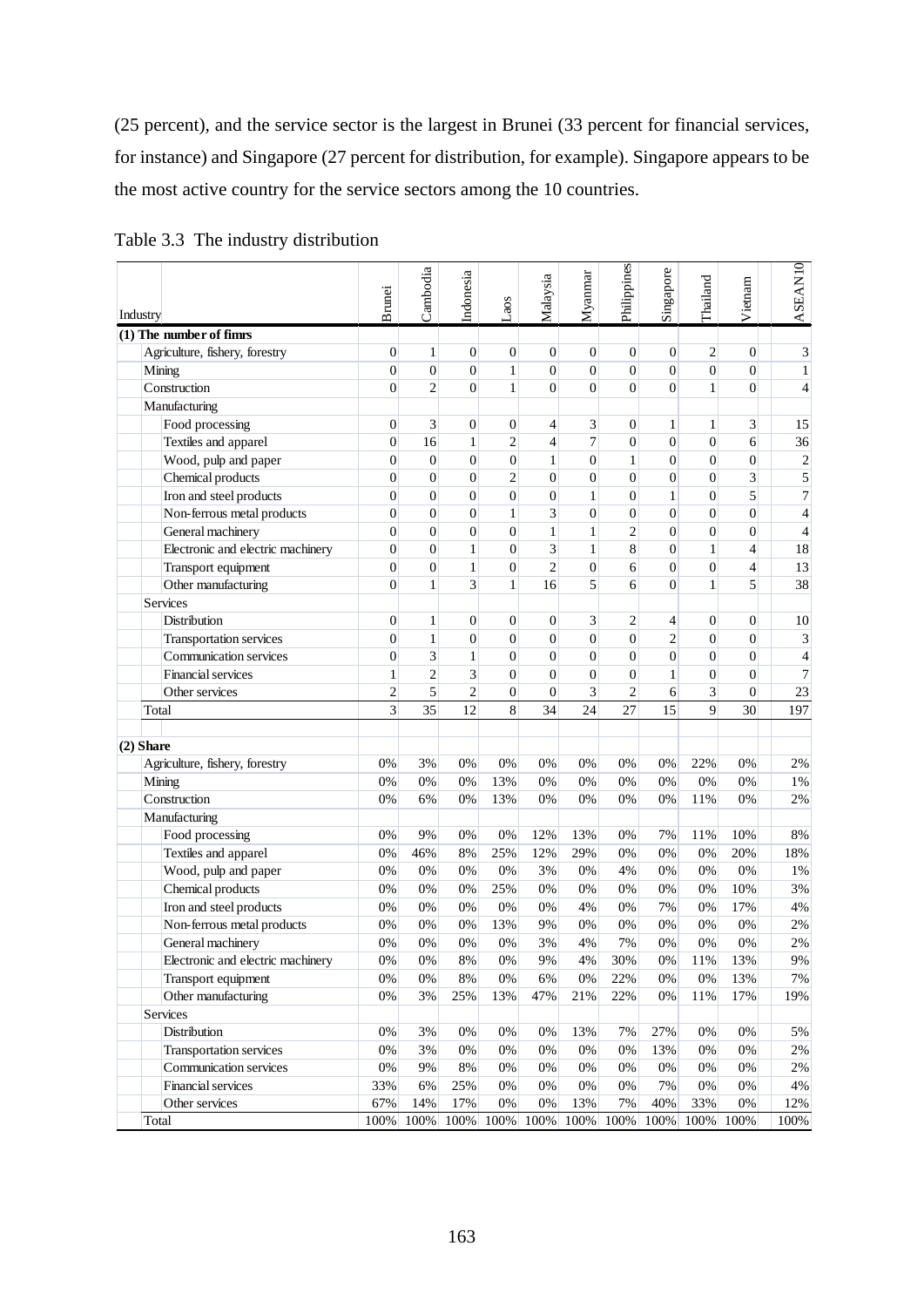|                 |  |  | Table 3.4 The form of establishment, the type of operation, and foreign equity ratio: the |  |  |  |  |  |
|-----------------|--|--|-------------------------------------------------------------------------------------------|--|--|--|--|--|
| number of firms |  |  |                                                                                           |  |  |  |  |  |

| $(1)$ The number of firms<br>Form of establishment<br>1: Newly established by a single company<br>2: Newly established as a joint venture<br>3: Merger & acquisition<br>4: Others<br>1&2<br>Total                                                                                                                                                                   | Brunei<br>$\mathbf{1}$<br>$\overline{0}$<br>$\overline{0}$ | Cambodia       | Indonesia      | Laos           | Malaysia       | Myannar                 | Philippines      | Singapore        | Thailand         | Vietnam          | <b>ASEAN10</b>      |
|---------------------------------------------------------------------------------------------------------------------------------------------------------------------------------------------------------------------------------------------------------------------------------------------------------------------------------------------------------------------|------------------------------------------------------------|----------------|----------------|----------------|----------------|-------------------------|------------------|------------------|------------------|------------------|---------------------|
|                                                                                                                                                                                                                                                                                                                                                                     |                                                            |                |                |                |                |                         |                  |                  |                  |                  |                     |
|                                                                                                                                                                                                                                                                                                                                                                     |                                                            |                |                |                |                |                         |                  |                  |                  |                  |                     |
|                                                                                                                                                                                                                                                                                                                                                                     |                                                            | 24             | 2              | 6              | 7              | 10                      | 11               | 12               | 5                | 24               | 102                 |
|                                                                                                                                                                                                                                                                                                                                                                     |                                                            | 6              | $\overline{c}$ | $\mathbf{1}$   | $\mathbf{1}$   | 10                      | $\overline{c}$   | $\boldsymbol{0}$ | $\mathbf{1}$     | 6                | 29                  |
|                                                                                                                                                                                                                                                                                                                                                                     |                                                            | $\overline{2}$ | 6              | $\mathbf{1}$   | $\mathbf{1}$   | $\overline{\mathbf{c}}$ | $\boldsymbol{0}$ | $\mathbf{1}$     | $\boldsymbol{0}$ | $\overline{0}$   | 13                  |
|                                                                                                                                                                                                                                                                                                                                                                     | $\overline{2}$                                             | $\overline{2}$ | $\mathbf{1}$   | $\overline{0}$ | $\overline{c}$ | $\overline{c}$          | 11               | $\overline{2}$   | $\mathbf{1}$     | $\overline{0}$   | 23                  |
|                                                                                                                                                                                                                                                                                                                                                                     | $\overline{3}$                                             | 34             |                | 8              |                | 24                      | 24               | 15               | 1<br>8           |                  | $\mathbf{1}$<br>168 |
|                                                                                                                                                                                                                                                                                                                                                                     |                                                            |                | 11             |                | 11             |                         |                  |                  |                  | 30               |                     |
| Type of operation                                                                                                                                                                                                                                                                                                                                                   |                                                            |                |                |                |                |                         |                  |                  |                  |                  |                     |
| 1: Sales and marketing                                                                                                                                                                                                                                                                                                                                              | $\boldsymbol{0}$                                           | 10             | $\mathbf{1}$   | $\overline{4}$ | $\mathbf{0}$   | 6                       | $\mathbf{2}$     | 12               | $\mathbf{1}$     | $\overline{0}$   | 36                  |
| 2: Manufacturing and processing                                                                                                                                                                                                                                                                                                                                     | $\overline{2}$                                             | 21             | 3              | $\overline{4}$ | 19             | 15                      | 23               | 3                | $\overline{4}$   | 30               | 124                 |
| 3: R&D                                                                                                                                                                                                                                                                                                                                                              | $\theta$                                                   | 3              | $\overline{0}$ | $\overline{0}$ | $\mathbf{0}$   | $\boldsymbol{0}$        | $\overline{0}$   | $\overline{0}$   | $\overline{0}$   | $\mathbf{0}$     | 3                   |
| 1&2                                                                                                                                                                                                                                                                                                                                                                 |                                                            |                | $\overline{c}$ |                |                | $\mathbf{1}$            |                  |                  | $\overline{2}$   |                  | 5                   |
| 2&3                                                                                                                                                                                                                                                                                                                                                                 |                                                            |                |                |                | 1              |                         |                  |                  |                  |                  | $\mathbf{1}$        |
| 1&2&3                                                                                                                                                                                                                                                                                                                                                               |                                                            |                |                |                | $\overline{2}$ |                         |                  |                  | 1                |                  | 3                   |
| Total                                                                                                                                                                                                                                                                                                                                                               | $\overline{2}$                                             | 34             | 6              | 8              | 22             | 22                      | 25               | 15               | 8                | 30               | 172                 |
| Foreign equity ratio (FER)                                                                                                                                                                                                                                                                                                                                          |                                                            |                |                |                |                |                         |                  |                  |                  |                  |                     |
| Domestic (FER=0)                                                                                                                                                                                                                                                                                                                                                    | 3                                                          | 1              | 0              | $\overline{3}$ | 3              | $\boldsymbol{0}$        | $\boldsymbol{0}$ | $\overline{c}$   | $\boldsymbol{0}$ | $\boldsymbol{0}$ | 12                  |
| Foreign: minority-owned (0 <fer<=50)< td=""><td><math>\overline{0}</math></td><td><math>\overline{2}</math></td><td><math>\mathbf{1}</math></td><td><math>\overline{0}</math></td><td>6</td><td><math>\overline{c}</math></td><td><math>\mathbf{1}</math></td><td>3</td><td><math>\overline{4}</math></td><td><math>\overline{2}</math></td><td>21</td></fer<=50)<> | $\overline{0}$                                             | $\overline{2}$ | $\mathbf{1}$   | $\overline{0}$ | 6              | $\overline{c}$          | $\mathbf{1}$     | 3                | $\overline{4}$   | $\overline{2}$   | 21                  |
| Foreign: majority-owned (50 <fer<100)< td=""><td><math>\overline{0}</math></td><td>7</td><td>8</td><td><math display="inline">\sqrt{2}</math></td><td>8</td><td>9</td><td>5</td><td>1</td><td><math>\mathbf{1}</math></td><td>6</td><td>47</td></fer<100)<>                                                                                                         | $\overline{0}$                                             | 7              | 8              | $\sqrt{2}$     | 8              | 9                       | 5                | 1                | $\mathbf{1}$     | 6                | 47                  |
| Foreign: wholly-owned (FER==100)                                                                                                                                                                                                                                                                                                                                    | $\overline{0}$                                             | 18             | $\mathbf{1}$   | $\overline{3}$ | 10             | 12                      | 13               | 9                | 3                | 22               | 91                  |
| Total                                                                                                                                                                                                                                                                                                                                                               | $\overline{\mathbf{3}}$                                    | 28             | 10             | $\overline{8}$ | 27             | 23                      | 19               | 15               | $8\,$            | 30               | 171                 |
|                                                                                                                                                                                                                                                                                                                                                                     |                                                            |                |                |                |                |                         |                  |                  |                  |                  |                     |
| (2) Shares                                                                                                                                                                                                                                                                                                                                                          |                                                            |                |                |                |                |                         |                  |                  |                  |                  |                     |
| Form of establishment                                                                                                                                                                                                                                                                                                                                               |                                                            |                |                |                |                |                         |                  |                  |                  |                  |                     |
| 1: Newly established by a single company                                                                                                                                                                                                                                                                                                                            | 33%                                                        | 71%            | 18%            | 75%            | 64%            | 42%                     | 46%              | 80%              | 63%              | 80%              | 61%                 |
| 2: Newly established as a joint venture                                                                                                                                                                                                                                                                                                                             | 0%                                                         | 18%            | 18%            | 13%            | 9%<br>9%       | 42%<br>8%               | 8%               | 0%<br>7%         | 13%              | 20%              | 17%                 |
| 3: Merger & acquisition<br>4: Others                                                                                                                                                                                                                                                                                                                                | 0%<br>67%                                                  | 6%<br>6%       | 55%<br>9%      | 13%<br>0%      | 18%            | 8%                      | 0%<br>46%        | 13%              | 0%<br>13%        | 0%<br>0%         | $8\%$<br>14%        |
|                                                                                                                                                                                                                                                                                                                                                                     |                                                            |                |                |                |                |                         |                  |                  |                  |                  |                     |
| Type of operation                                                                                                                                                                                                                                                                                                                                                   |                                                            |                |                |                |                |                         |                  |                  |                  |                  |                     |
| 1: Sales and marketing                                                                                                                                                                                                                                                                                                                                              | 0%                                                         | 29%            | 17%            | 50%            | 0%             | 27%                     | 8%               | 80%              | 13%              | 0%               | 21%                 |
| 2: Manufacturing and processing                                                                                                                                                                                                                                                                                                                                     | 100%                                                       | 62%            | 50%            | 50%            | 86%            | 68%                     | 92%              | 20%              | 50%              | 100%             | 72%                 |
| 3: R&D                                                                                                                                                                                                                                                                                                                                                              | 0%                                                         | 9%             | 0%             | 0%             | 0%             | 0%                      | 0%               | 0%               | 0%               | 0%               | 2%                  |
| Foreign equity ratio (FER)                                                                                                                                                                                                                                                                                                                                          |                                                            |                |                |                |                |                         |                  |                  |                  |                  |                     |
|                                                                                                                                                                                                                                                                                                                                                                     | 100%                                                       | 4%             | 0%             | 38%            | 11%            | 0%                      | 0%               | 13%              | 0%               | 0%               | 7%                  |
| Domestic (FER=0)                                                                                                                                                                                                                                                                                                                                                    |                                                            | 7%             | 10%            | 0%             | 22%            | 9%                      | 5%               | 20%              | 50%              | 7%               | 12%                 |
| Foreign: minority-owned (0 <fer<=50)< td=""><td>0%</td><td></td><td></td><td>25%</td><td>30%</td><td>39%</td><td>26%</td><td>7%</td><td>13%</td><td>20%</td><td></td></fer<=50)<>                                                                                                                                                                                   | 0%                                                         |                |                | 25%            | 30%            | 39%                     | 26%              | 7%               | 13%              | 20%              |                     |
| Foreign: majority-owned (50 <fer<100)< td=""><td>0%</td><td>25%</td><td>80%</td><td></td><td></td><td></td><td></td><td></td><td></td><td></td><td>27%</td></fer<100)<>                                                                                                                                                                                             | 0%                                                         | 25%            | 80%            |                |                |                         |                  |                  |                  |                  | 27%                 |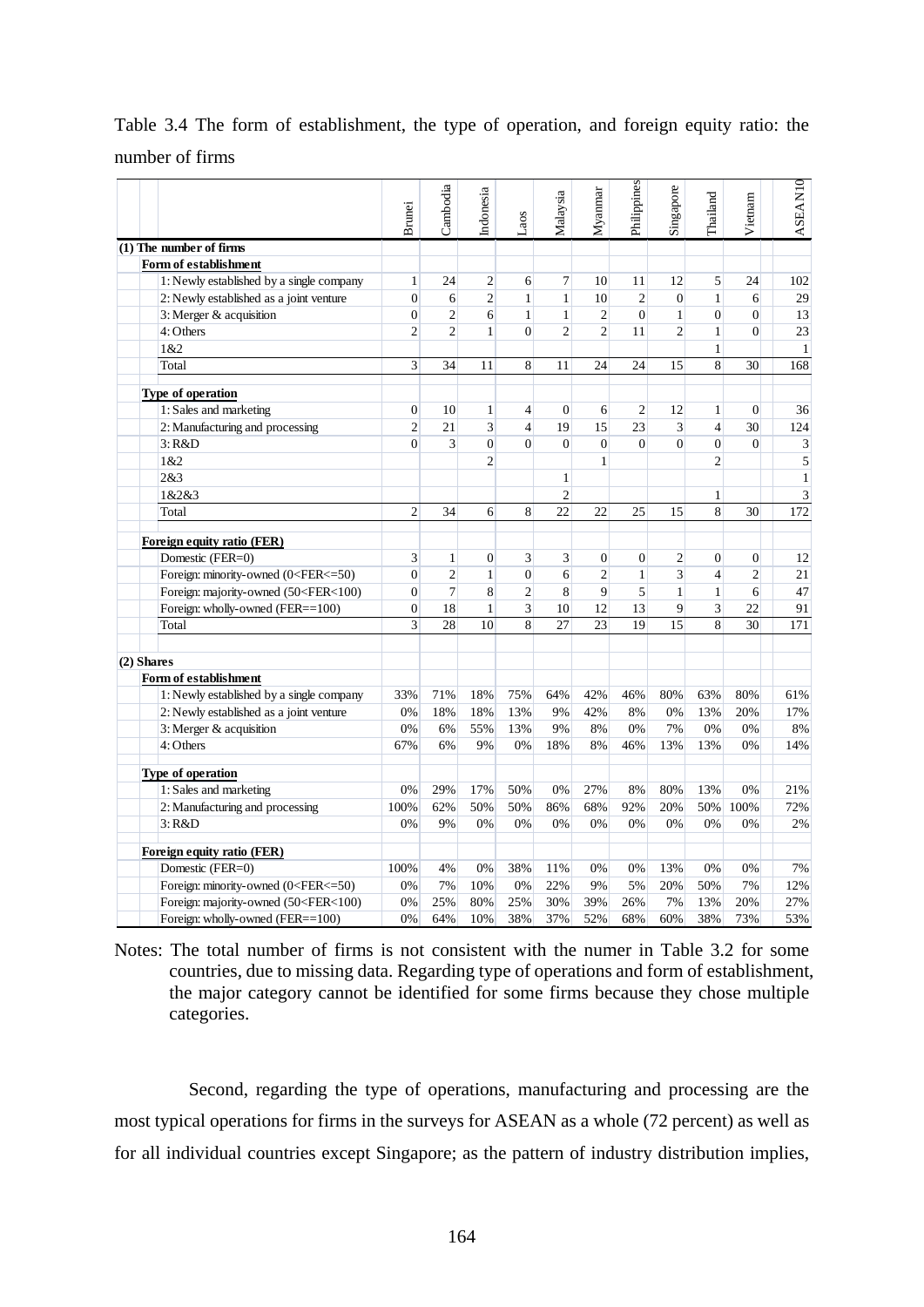sales and marketing are the most typical operations for Singapore (80 percent).

Third, as for the form of establishment, new establishment by a single company is the most common form for ASEAN as a whole (61 percent) and for all individual countries except Indonesia. As the data on foreign equity ratio suggests, more than half of the firms in the survey are wholly foreign-owned firms. Firms that are newly established as joint ventures are the second most common form of establishment (17 percent of firms in the survey). For firms in the survey of Indonesia, merger and acquisitions are the major form of establishment, and the majority-owned firms with foreign equity ratio of between 50 percent and 100 percent are the most numerous.

#### **3.2. The Results**

l,

Figure 3.1 demonstrates by-category average scores of investment climate in 2010 in ASEAN as a whole; the seriousness of the 10 kinds of impediments in conducting business in the country of operation, with scores from one for "no problem" to five for "extremely serious problem". Since the number of firms in the survey significantly varies across countries, a category average for ASEAN10 is calculated, based on each of the 10 countries' average scores in each category.<sup>11</sup> Figure 3.1 also shows a regional average, which is the average of 10 categories' average at the country level, for ASEAN as a whole. The regional average is 2.3, suggesting that the overall perception of the investment climate is between "slight problem" and "substantial problem" on average. In other words, the problems and impediments in conducting business in ASEAN are on average not so serious.

 $11$  When category averages are calculated, using all samples in the survey directly, they are similar to the scores in Figure 3.1, but some of them are a little lower.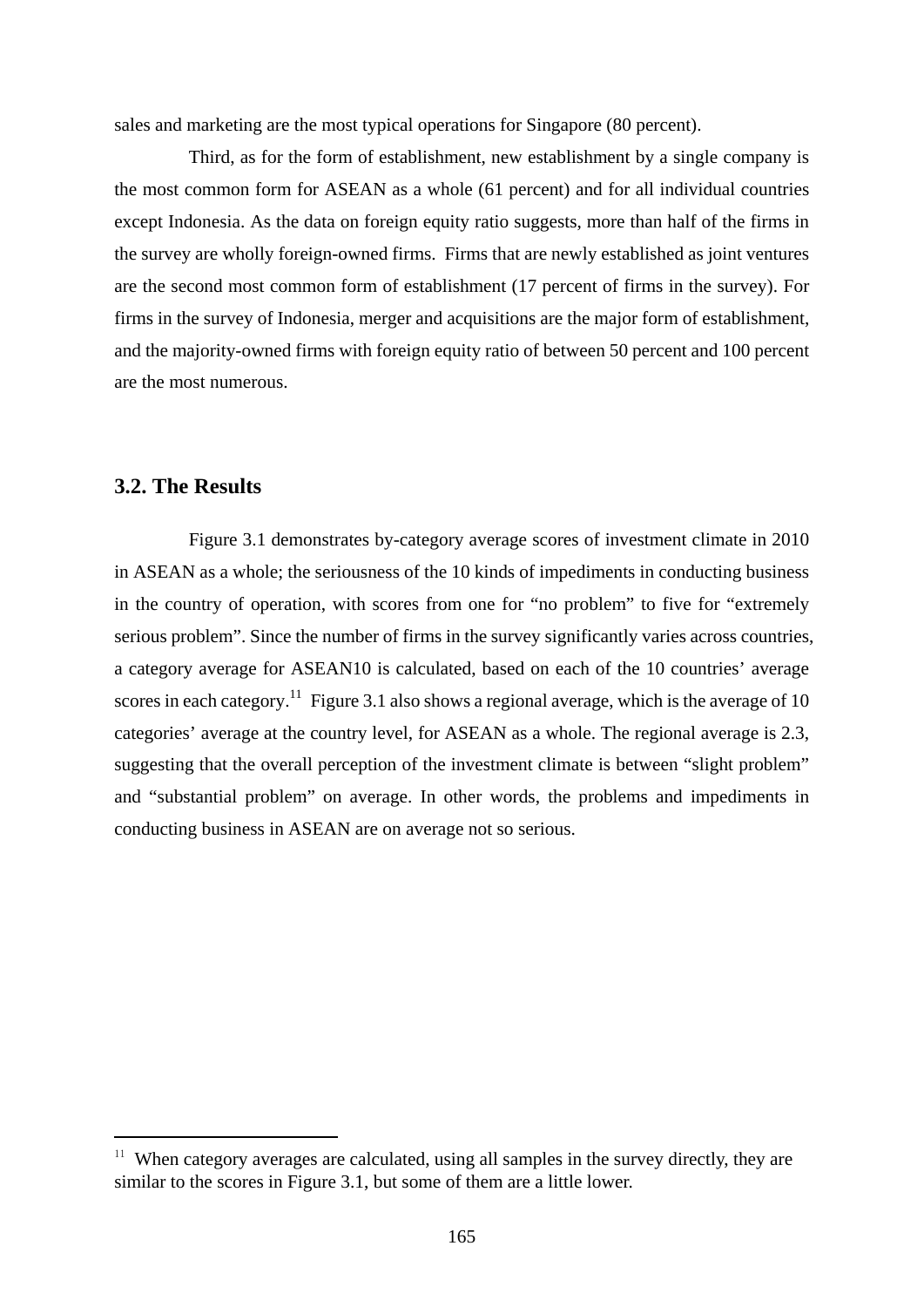

Figure 3.1 By-category Score Average: Investment Climate for ASEAN10

#### FDI liberalization

- i Restrictions on foreign entry
- ii Performance requirements
- iii Restrictions on overseas remittances and controls on foreign currency transactions
- iv Restrictions on the movement of people and employment requirements

#### FDI facilitation

- vLack of transparency in policies and regulations concerning investment (institutional problems)
- viComplicated and/or delayed procedures with respec<sup>t</sup> to investment-related regulations (implementation problems)
- vii Insufficient protection of intellectual property rights
- viiiLabor regulations and related practices excessively favorable to workers
- ix Underdeveloped infrastructure, shortages of human resources, and insufficient investment incentives
	- ix-1 Underdeveloped infrastructure
	- ix-2 Shortages of human resources
	- ix-3 Insufficient investment incentives
- <sup>x</sup> Restricted competition and price controls

1 = No problem; 2=Slight problem; 3=Substantial problem; 4= Serious problem; and 5= Extremely serious problem

Note: score average for ASEAN10 is calculated, based on the country average for 10 countries.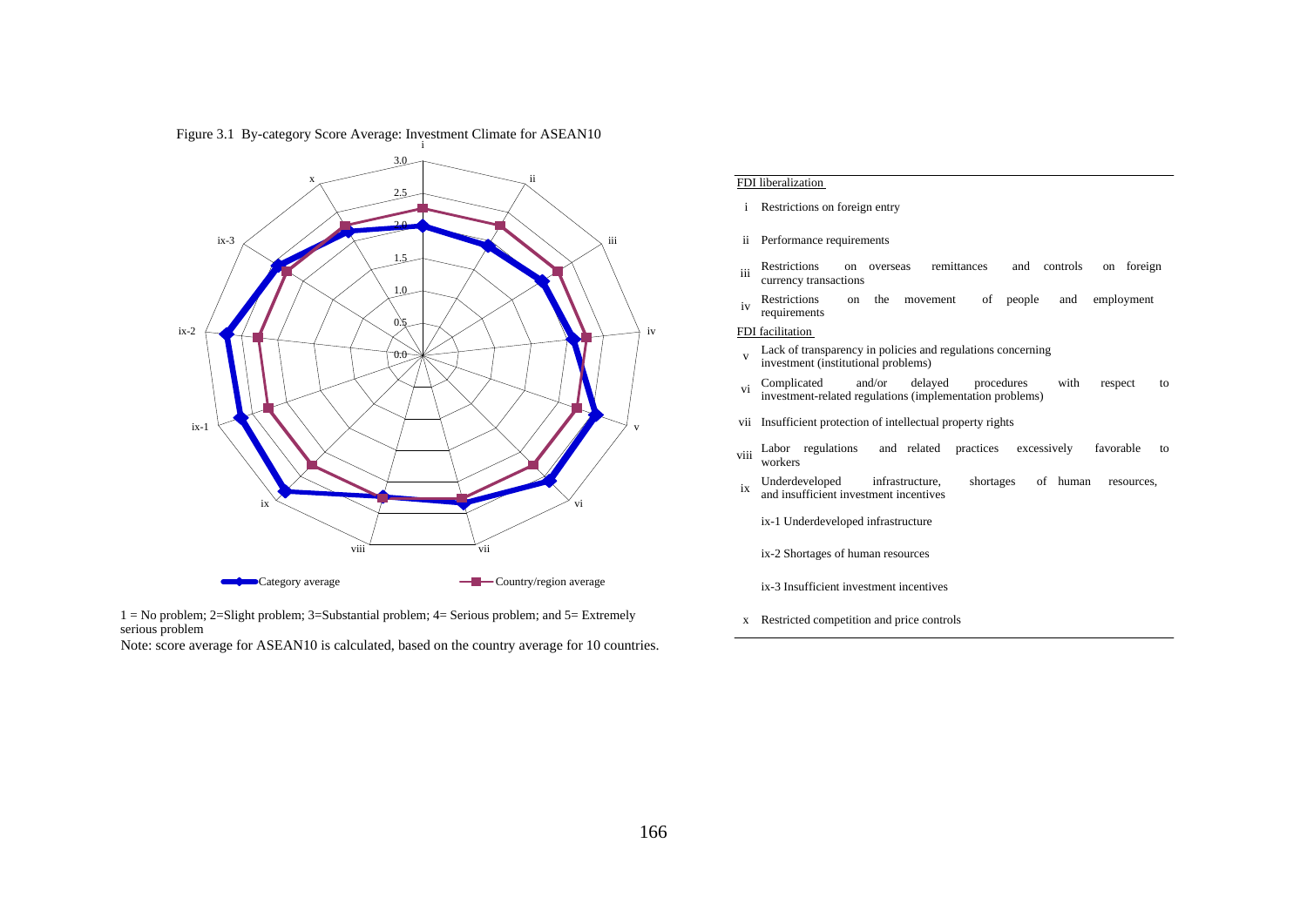The scores, however, vary among the 10 categories. As the figure shows, category v) "lack of transparency in policies and regulations concerning investment (institutional problems)", category vi) "complicated and/or delayed procedures with respect to investment-related regulations (implementation problems)", category ix) "underdeveloped infrastructure, shortages of human resources, and insufficient investment incentives", in particular, are more serious than others; scores are 2.5, 2.6, and 2.8, respectively. This is perfectly consistent with the results of the analysis conducted in section 2, using the information obtained from a survey on Japanese firms. It indicates that there is plenty of room to improve FDI facilitation in order to promote FDI in ASEAN. Although neither institutional nor implementation problems are necessarily discriminatory against foreign firms, they need to be resolved in order to promote investment activity in the region.

When we focus on the category ix) "underdeveloped infrastructure, shortages of human resources, and insufficient investment incentives", scores are slightly higher for sub-categories ix-1) "underdeveloped infrastructure" (2.7) and ix-2) "shortages of human resources" (2.7) than for category ix-3) "insufficient investment incentives" (2.4). This implies that underdeveloped infrastructure and shortages of human resources, in particular, are relatively more serious issues in conducting business in ASEAN10.

Let us discuss features of the investment climate by country. Figures 3.2 and 3.3 present by-category score average and shares by score and category for individual countries of ASEAN10.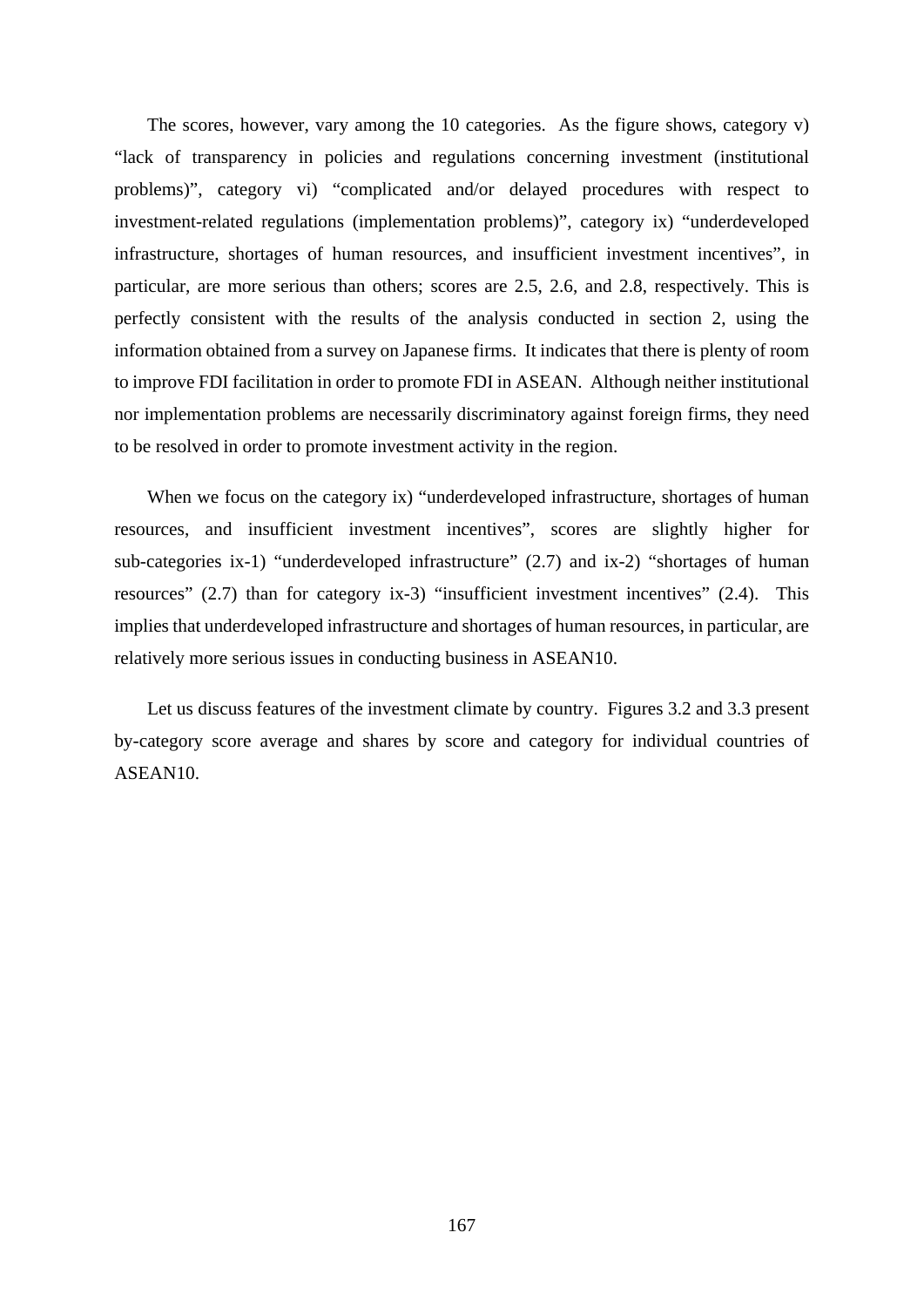

Figure 3.2 (1) By-category Score Average: Investment Climate for Brunei

See Figure 3.1 for category. 1 = No problem; 2=Slight problem; 3=Substantial problem; 4= Serious problem; and 5= Extremely serious problem



Figure 3.3 (1) Shares by Score and Category: Investment Climate for Brunei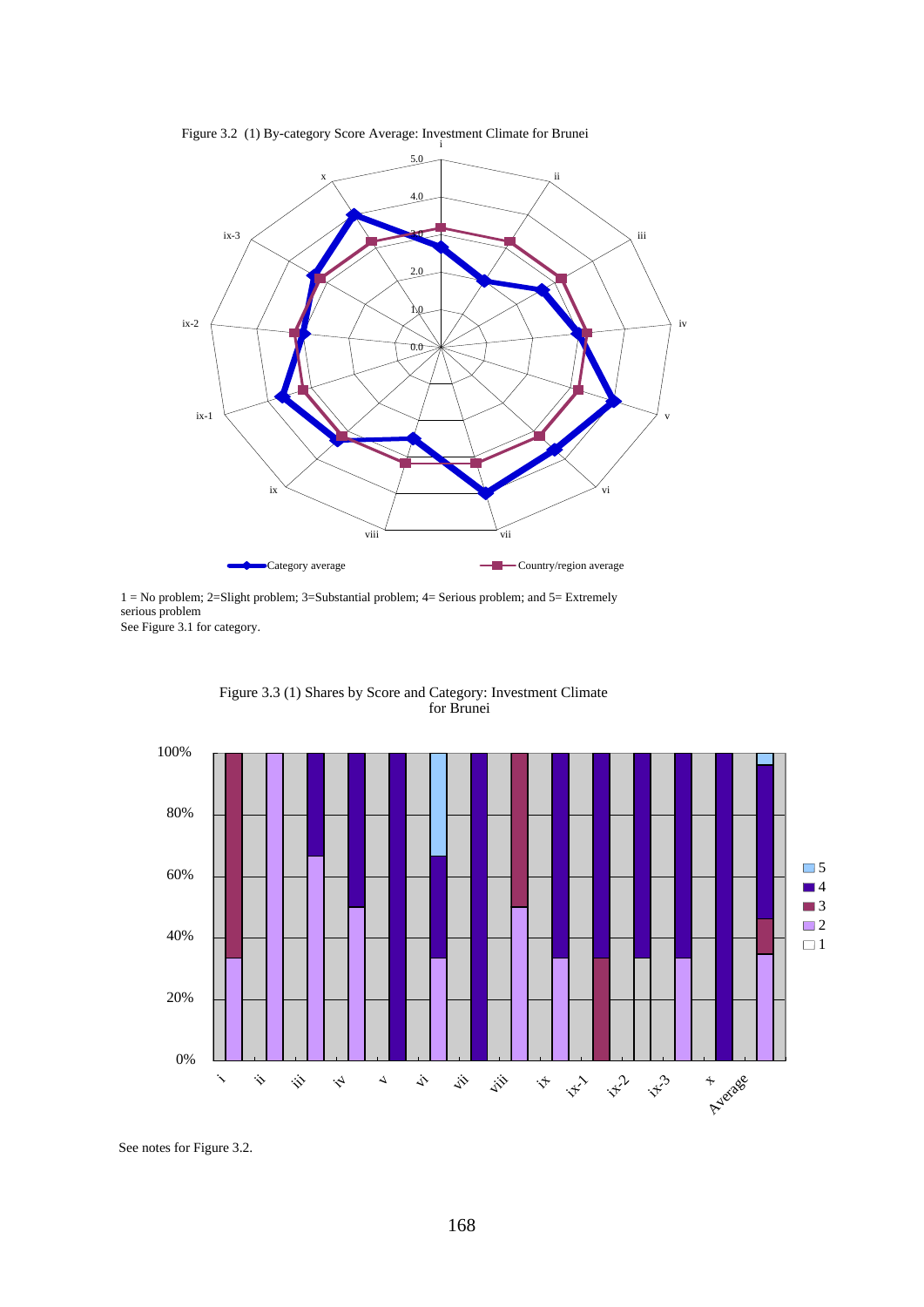

See Figure 3.1 for category. 1 = No problem; 2=Slight problem; 3=Substantial problem; 4= Serious problem; and 5= Extremely serious problem



Figure 3.3 (2) Shares by Score and Category: Investment Climate for Cambodia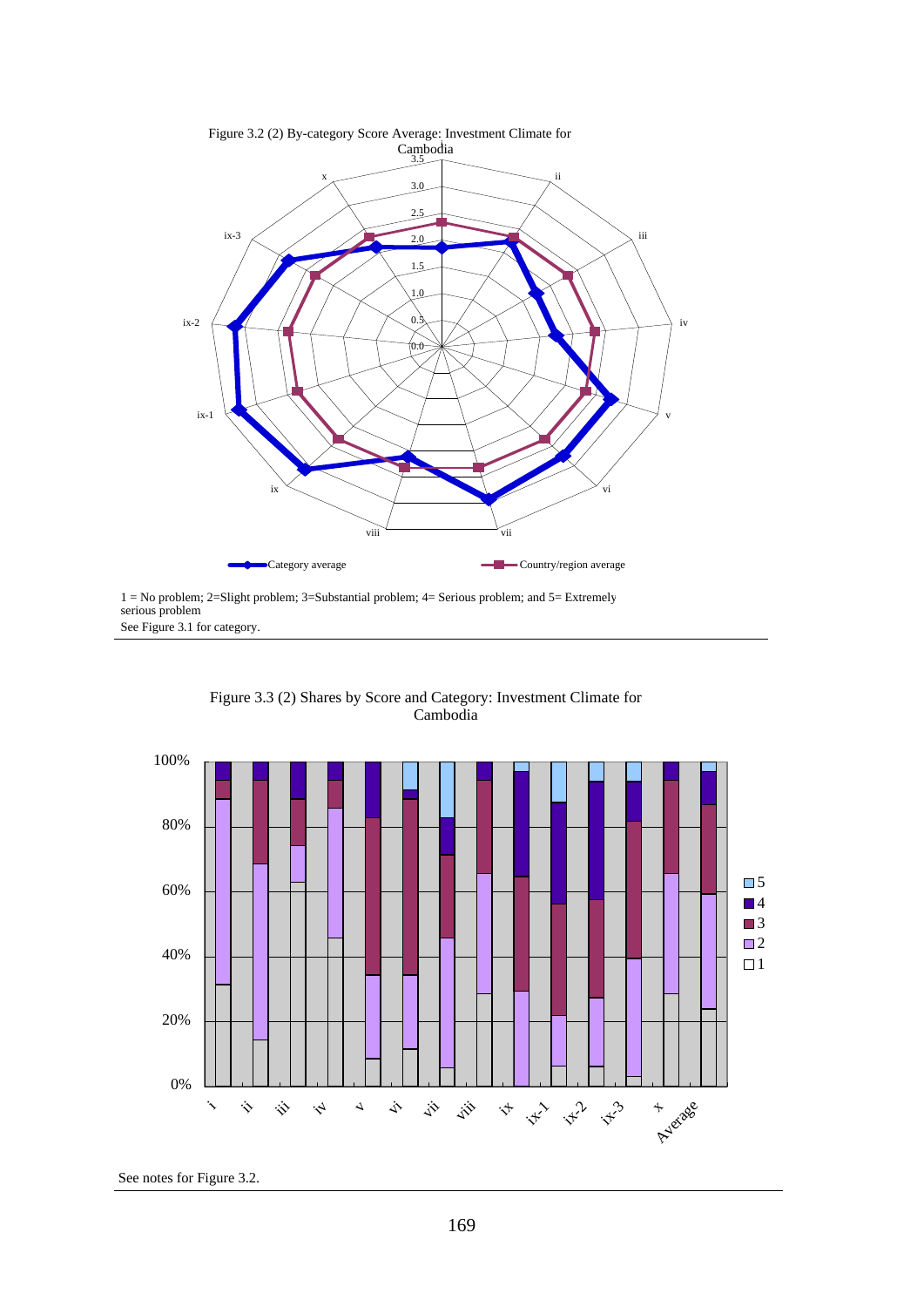

See Figure 3.1 for category. 1 = No problem; 2=Slight problem; 3=Substantial problem; 4= Serious problem; and 5= Extremely serious problem



Figure 3.3 (3) Shares by Score and Category: Investment Climate for Indonesia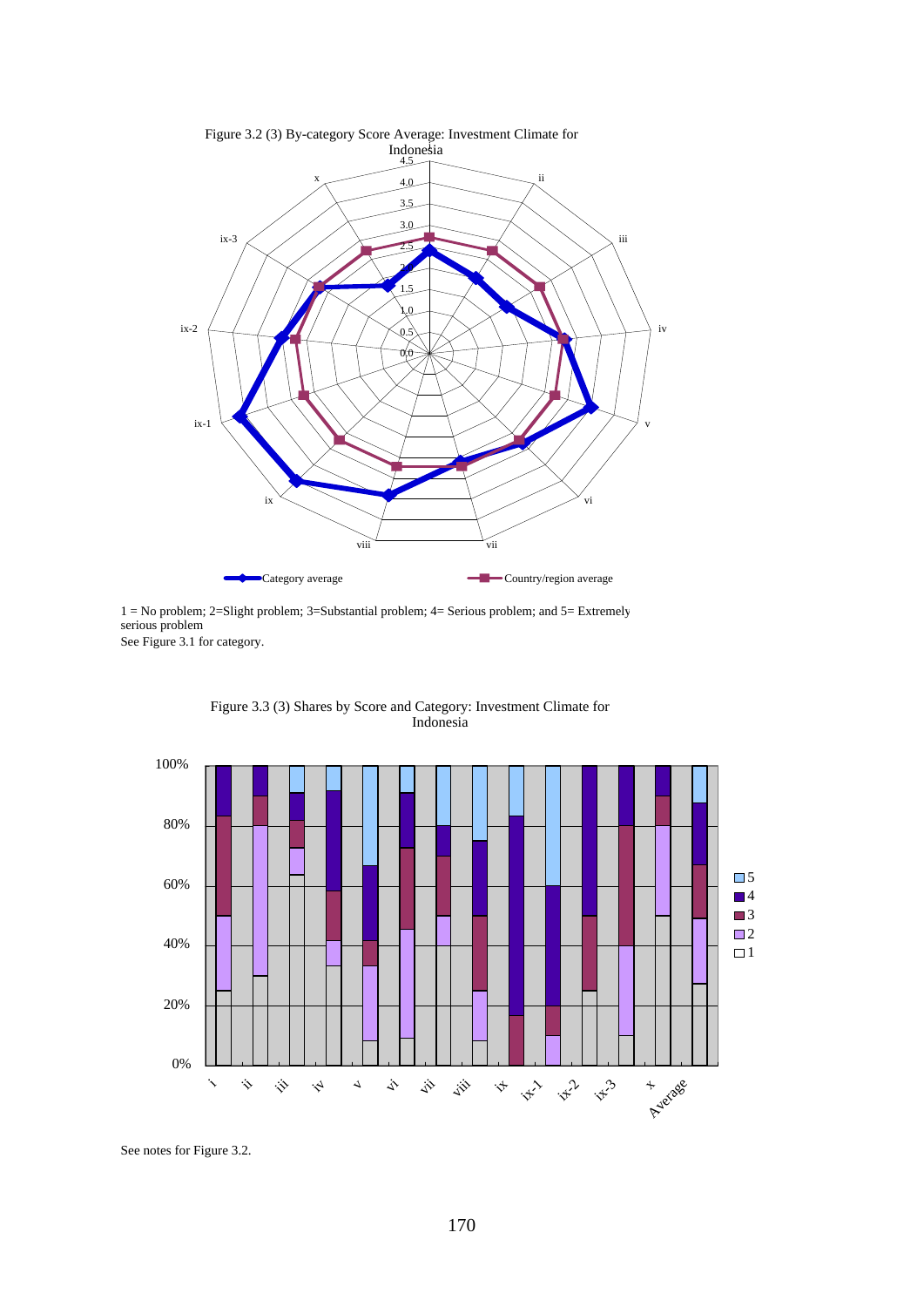

Figure 3.2 (4) By-category Score Average: Investment Climate for Laos

See Figure 3.1 for category. 1 = No problem; 2=Slight problem; 3=Substantial problem; 4= Serious problem; and 5= Extremely serious problem



Figure 3.3 (4) Shares by Score and Category: Investment Climate for Laos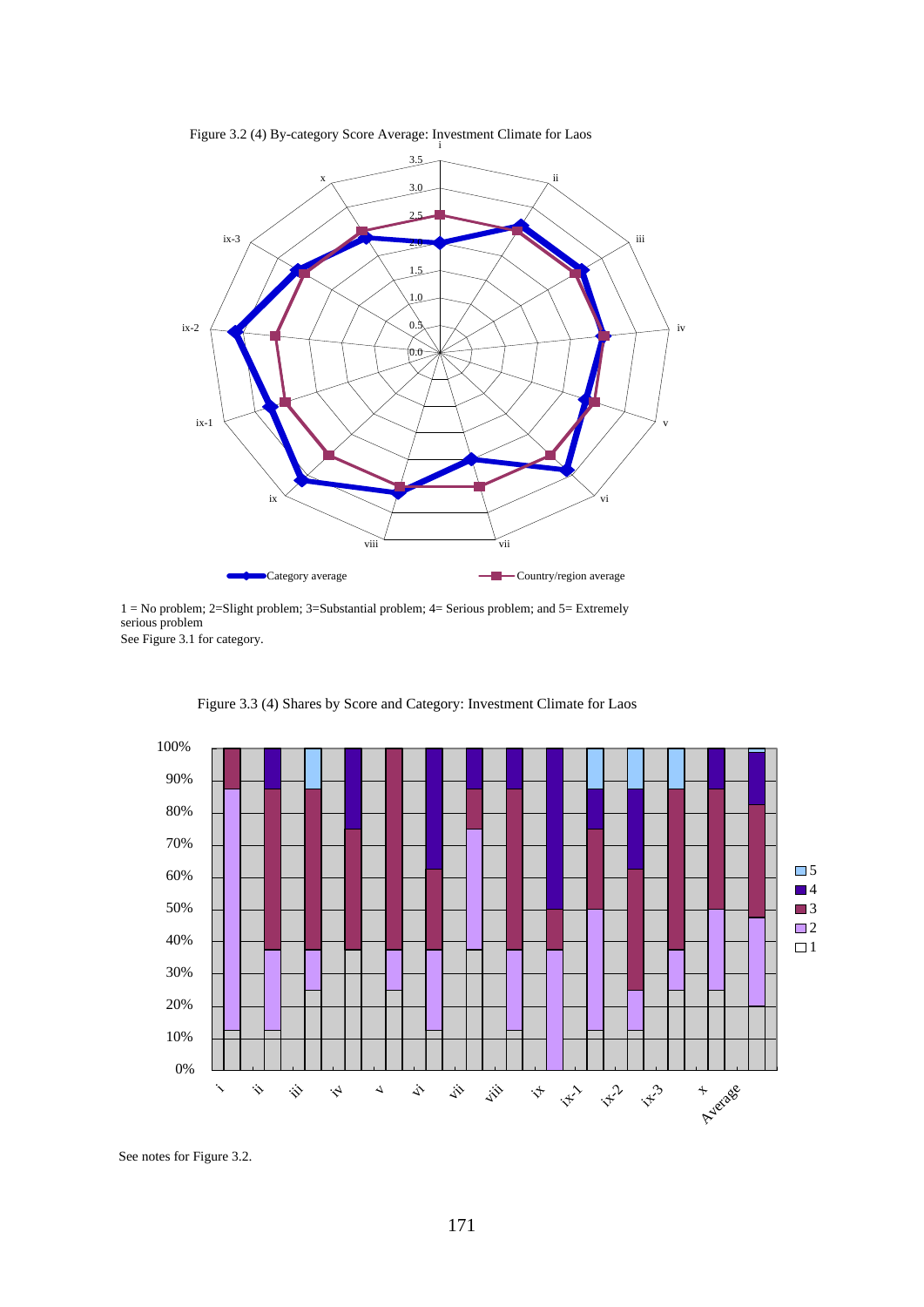

See Figure 3.1 for category. 1 = No problem; 2=Slight problem; 3=Substantial problem; 4= Serious problem; and 5= Extremely serious problem



Figure 3.3 (5) Shares by Score and Category: Investment Climate for Malaysia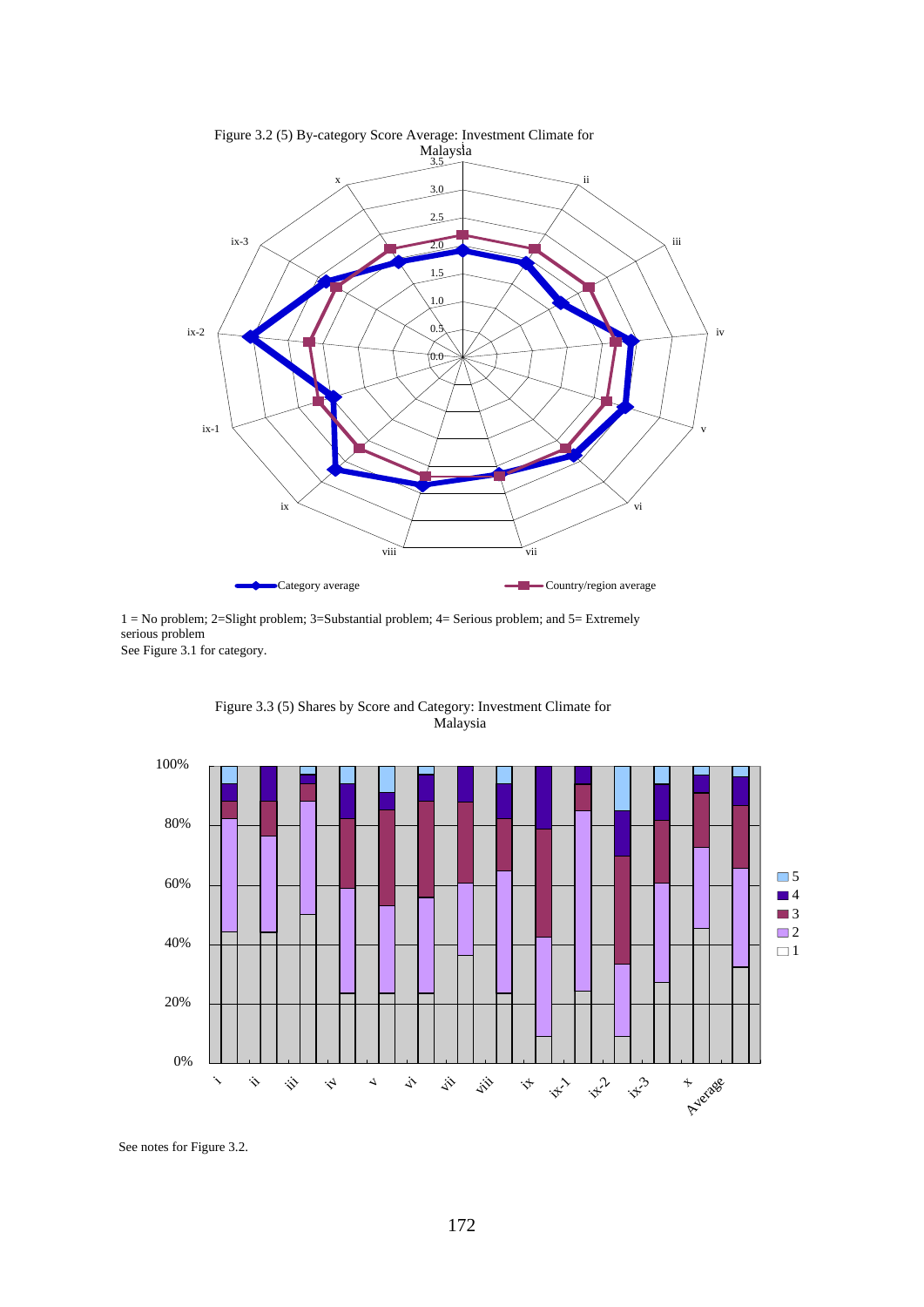

See Figure 3.1 for category. 1 = No problem; 2=Slight problem; 3=Substantial problem; 4= Serious problem; and 5= Extremely serious problem



Figure 3.3 (6) Shares by Score and Category: Investment Climate for Myanmar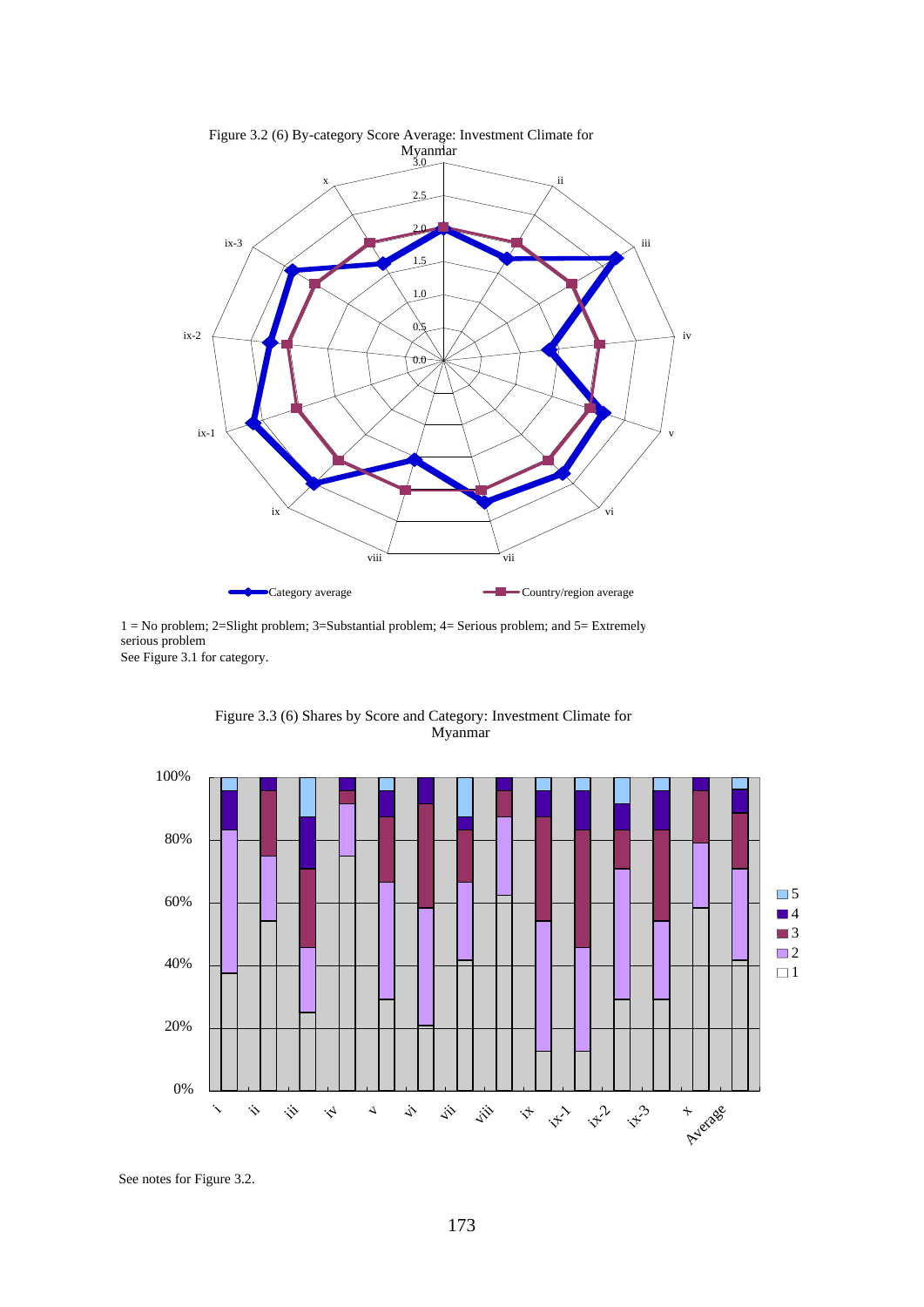

Figure 3.2 (7) By-category Score Average: Investment Climate for the

See Figure 3.1 for category. 1 = No problem; 2=Slight problem; 3=Substantial problem; 4= Serious problem; and 5= Extremely serious problem



Figure 3.3 (7) Shares by Score and Category: Investment Climate for the Philippines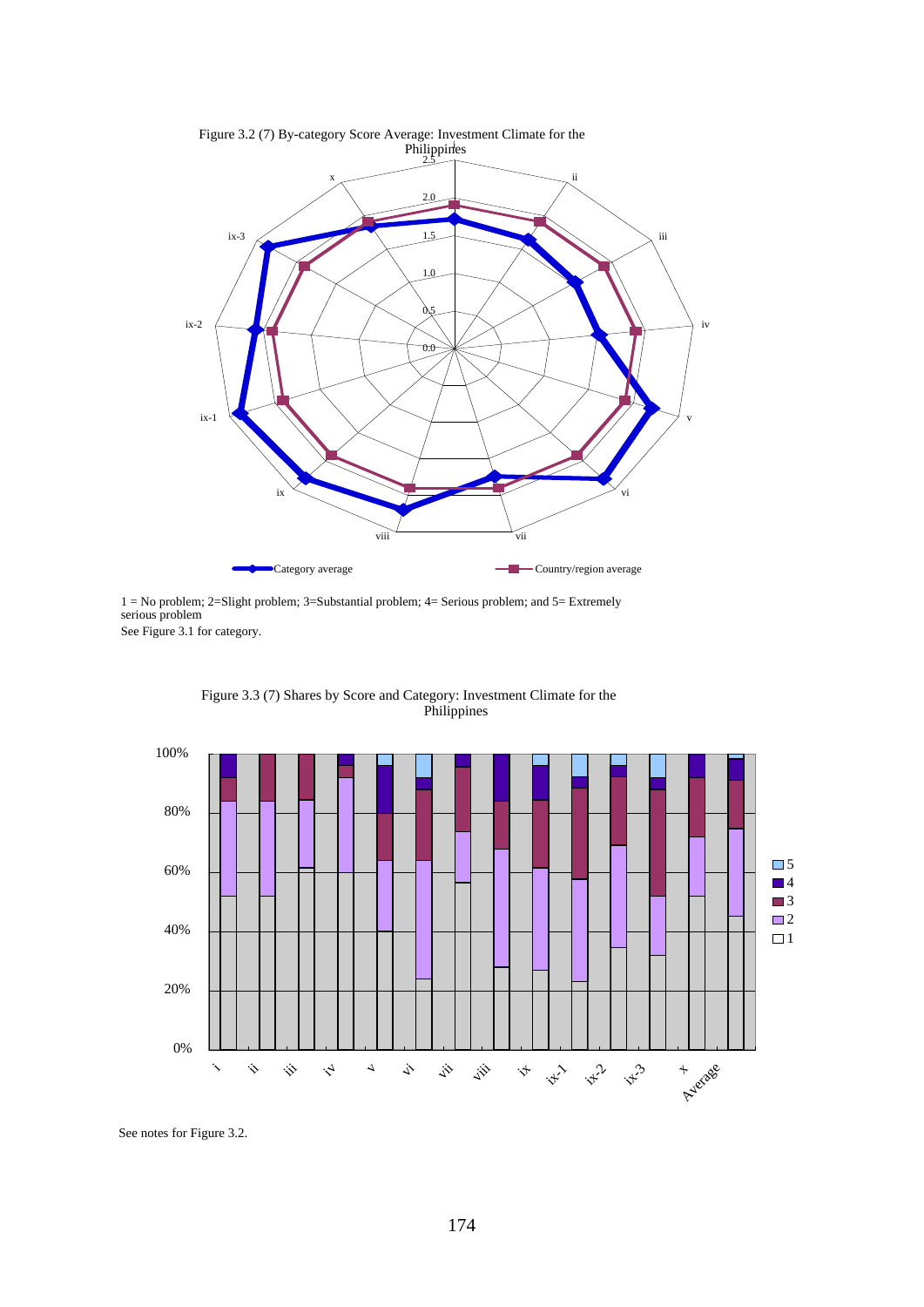

See Figure 3.1 for category. 1 = No problem; 2=Slight problem; 3=Substantial problem; 4= Serious problem; and 5= Extremely serious problem



Figure 3.3 (8) Shares by Score and Category: Investment Climate for Singapore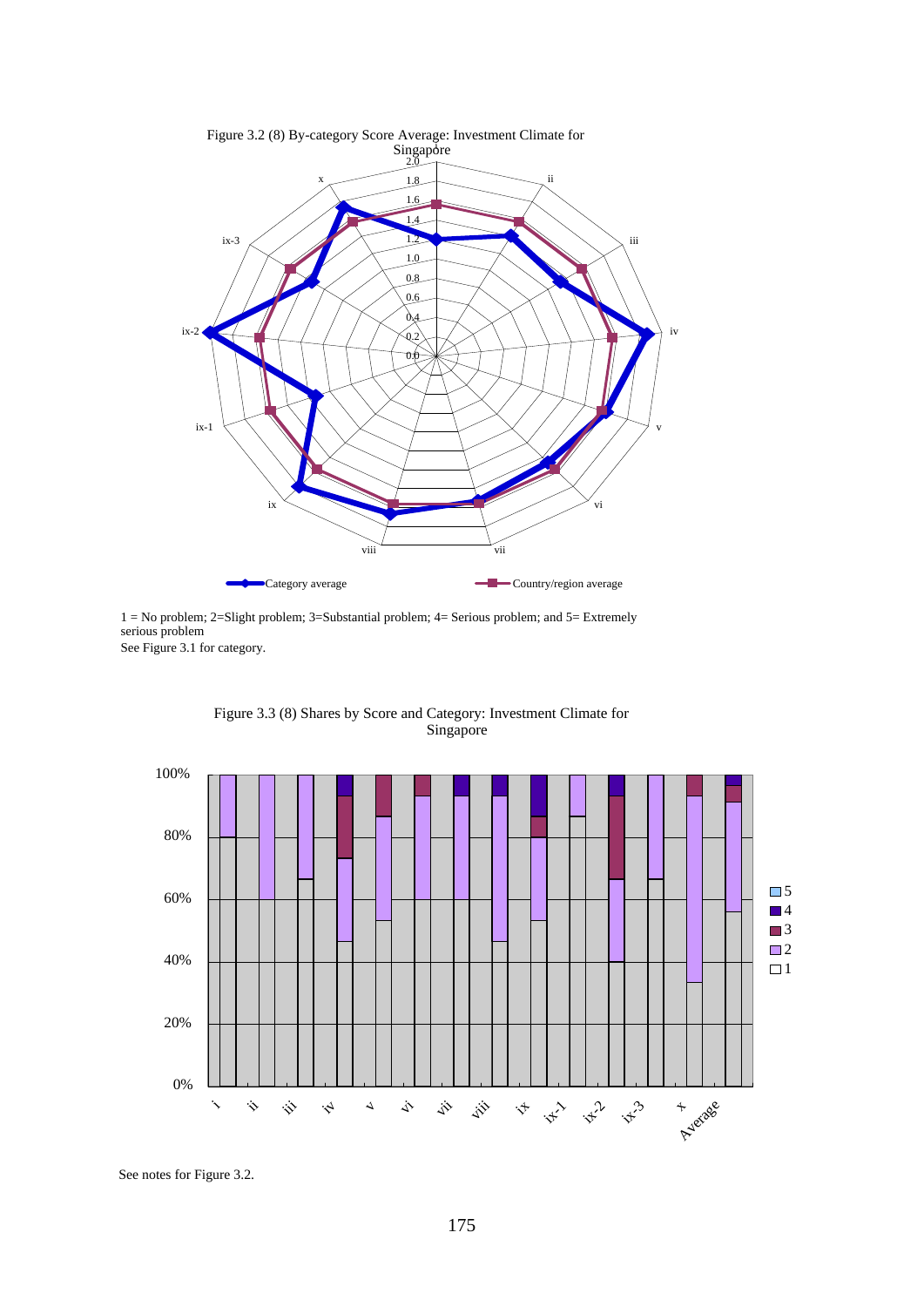

See Figure 3.1 for category. 1 = No problem; 2=Slight problem; 3=Substantial problem; 4= Serious problem; and 5= Extremely serious problem



Figure 3.3 (9) Shares by Score and Category: Investment Climate for Thailand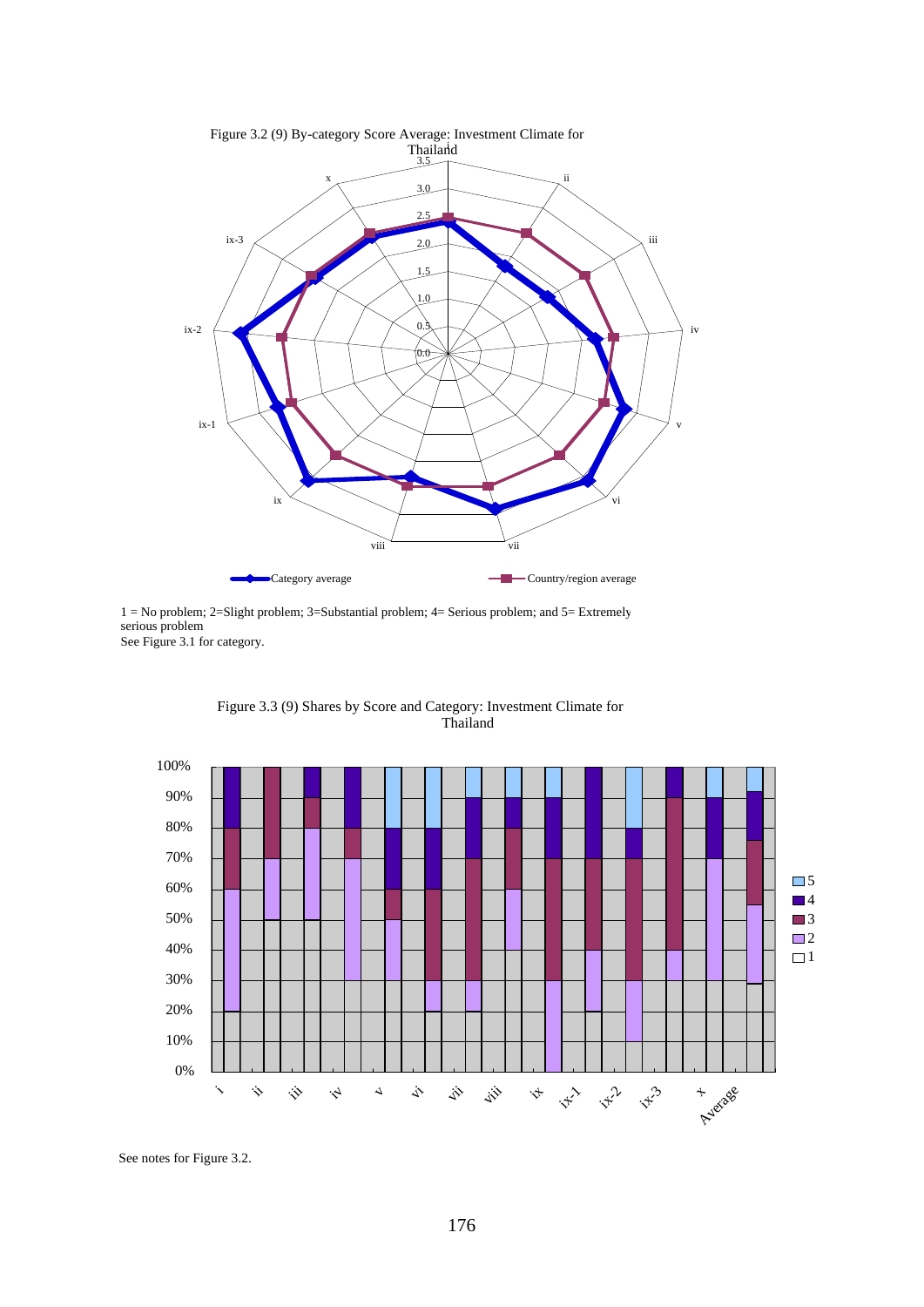

See Figure 3.1 for category. 1 = No problem; 2=Slight problem; 3=Substantial problem; 4= Serious problem; and 5= Extremely serious problem



Figure 3.3 (10) Shares by Score and Category: Investment Climate for VIetnam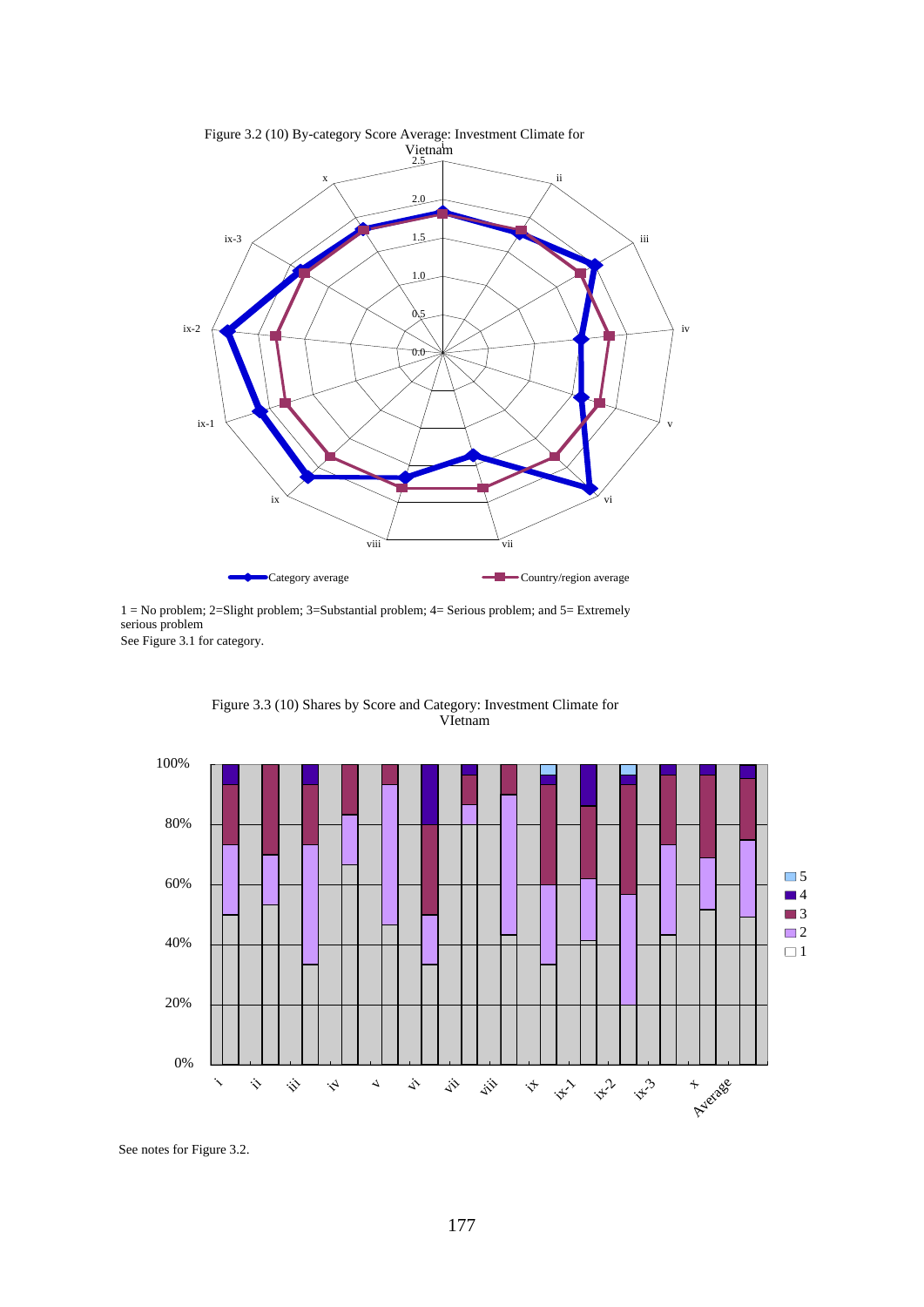#### Brunei (3 firms)

Since the number of firms in the survey is very limited, discussion on their features is omitted.

Although the number of firms in the survey is small, according to the survey, category v) "lack of transparency in policies and regulations concerning investment (institutional problems)", category vii) "insufficient protection of IPRs", and category x) "restricted competition and price controls" are the most serious; all firms in the survey gave a score of 4 (serious problem). Category vi) "complicated and/or delayed procedures with respect to investment-related regulations (implementation problems)" and ix-1) "underdeveloped infrastructure", with score of 3.7, indicates that these are also relatively serious barriers. These areas need improvement.

#### Cambodia (35 firms)

 The textile and apparel is the major sector for firms in the survey. Over 60 percent of the firms are engaged in manufacturing processing activities and about 30 percent are in sales and marketing activities. As for the form of establishment, around 70 percent of the firms are the ones newly established by a single company, and close to 20 percent are joint ventures. Regarding capital structure, 64 percent of the firms are wholly-owned and 25 percent are majority-owned foreign firms. Six out of 35 firms export (nearly) all of their products, and eight of them buy over 80 percent of total purchases from abroad.

 The country average of scores for investment climate is 2.3. Among 10 categories, category v) "lack of transparency in policies and regulations concerning investment (institutional problems)" with a score of 2.7, category vi) "complicated and/or delayed procedures with respect to investment-related regulations (implementation problems)" with a score of 2.7, category vii) "insufficient protection of intellectual property rights (IPRs)" with a score of 2.9, and category ix) "underdeveloped infrastructure, shortages of human resources, and insufficient investment incentives" with a score of 3.1 have higher scores which are higher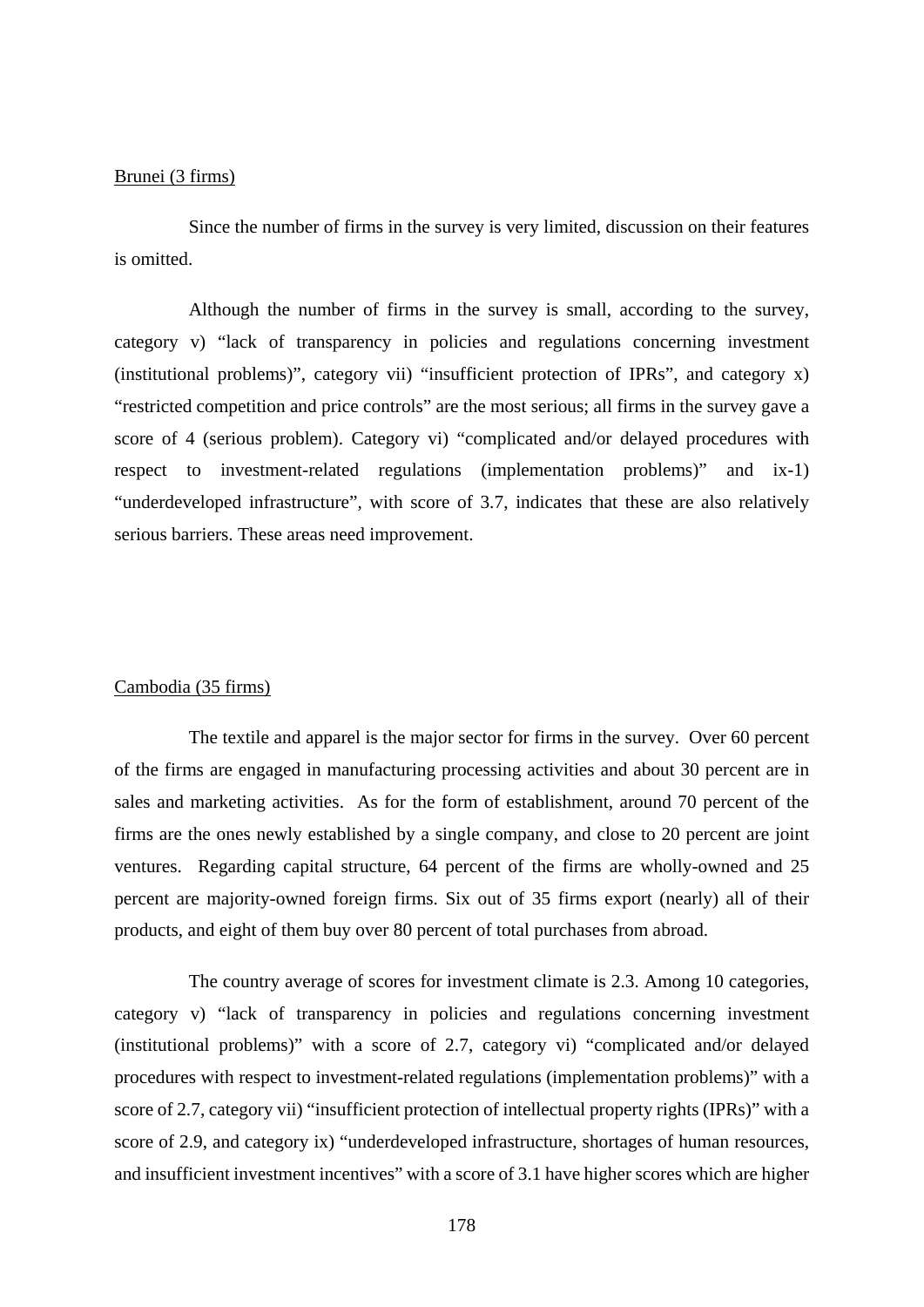than the country average. More than 60 percent of firms in the sample view these areas as "substantial problem", "serious problem", or "extremely serious problem". These problems need to be improved as a priority.

Regarding the category "lack of transparency in policies and regulations concerning investment", current policies and regulations, including tax-related regulations, are not clear enough, which gives room for officers to interpret them differently. As a result, informal processing and facilitation fees are required when things become unclear and complicated. As for the category "complicated and/or delayed procedures with respect to investment-related regulations", similar to transparency in policies and regulation, complicated procedures and regulations, delays in procedures, and bureaucracy are viewed as substantial problem. For instance, firms have to undergo many procedures for exports, which is time consuming and costs are high, resulting in making firms becoming less competitive. As for the category "insufficient protection of intellectual property rights (IPRs)", the law on IPRs in Cambodia is at an early stage of development. Regarding the category "underdeveloped infrastructure, and shortages of human resources", scores for sub-categories imply that ix-1) underdeveloped infrastructure (with a score of 3.3) and ix-2) shortages of human resources (3.2), in particular, need to be significantly improved.

 The following are the examples of issues in some of the other categories. Regarding i) "restriction on foreign entry" (with a score of 1.9), about 11% of firms regard it as a substantial problem or serious problem that restricts foreign entry. According to laws on investment in Cambodia, foreign firms are not allowed to invest in the area such as gemstones, clay bricks both hollow and solid, tiles, rice milling, wood and stone carving, and silk-wear etc. Foreign firms are also prohibited from owning land, which could be an obstacle for investment in real estate and other sectors such as agriculture. Category iii) remittance and control on foreign currency transactions (with a score of 1.7) is the least serious because Cambodia doesn't restrict capital flows and the US dollar is usually used for trading and transactions. As for category iv) restrictions on the movement of people and employment requirements, 30 out of 35 respondents recorded no problem or only slight problem. According to Cambodia Labor Law, however, there is a quota for foreign employees; up to 10 percent of the total number of employees can be foreigners (a request with justification is necessary when firms want to recruit a higher proportion of foreign employees). Although this quota is usually enough for firms to operate, this could be some burden. Category x) restricted competition and price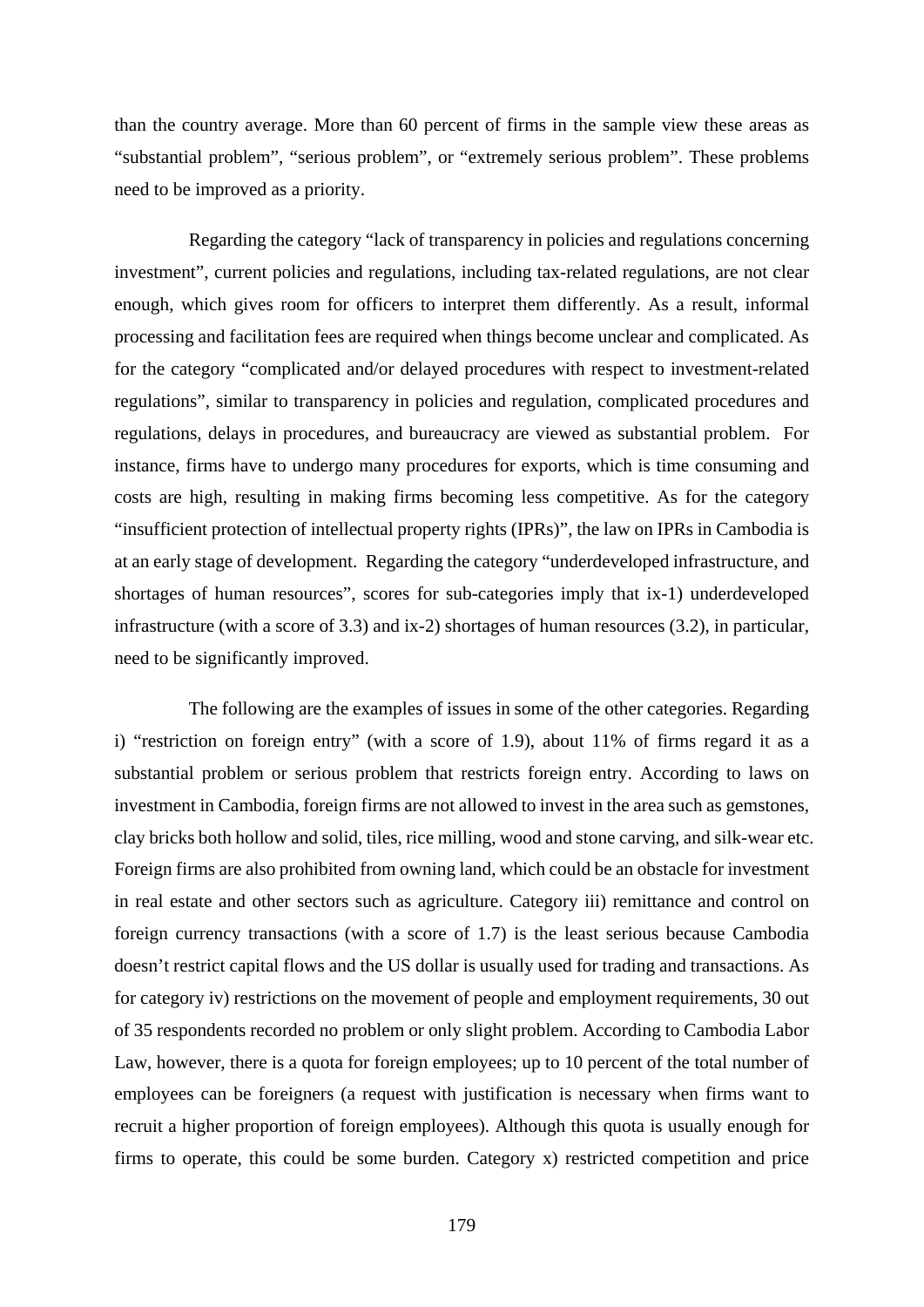controls (with a score of 2.1) is less serious, compared with other areas; about one third of the firms regard this area as no problem. However, some firms view this area as being a serious problem. For example, the Ministry of Post and Telecommunication regulate the minimum tariff rate for the service providers to ensure the level of competition.

#### Indonesia (12 firms)

The majority sectors for firms in the survey are other manufacturing (25 percent) and financial services (25 percent), followed by other services (17 percent) and textiles and apparel, electronic and electric machinery, transport equipment, and communication services (8 percent, respectively). More than half of the firms in the survey take the form of M&A, and 80 percent of firms in the survey are majority-owned foreign firms. Compared with other countries, the proportion of firms that are newly established by a single company is much lower (18 percent), and M&A and joint venture are the major forms of establishment because, in some sectors, the form of wholly foreign-owned firms are not allowed (the form of joint-venture is requested). About 50 percent of the firms are engaged mainly in manufacturing and processing activities, and close to 20 percent are in sales and marketing activities (2 firms out of 11 are involved in both activities, and we can not identify which is the major one.).

 The country average of scores for investment climate is 2.7. Among 10 categories, category v) "lack of transparency in policies and regulations concerning investment (institutional problems)" with a score of 3.5, category viii) "labor regulations and related practices excessively favorable to workers" with a score of 3.4, and category ix) "underdeveloped infrastructure, shortages of human resources, and insufficient investment incentives" with a score of 4.0 have higher scores than the country average. Almost all firms in the survey regards these areas as being problematic, and more than half of the firms view these areas as a "serious problem" or "extremely serious problem". It suggests how serious these issues are and how important it is to improve these areas.

 Regarding the category "lack of transparency in policies and regulations concerning investment, many respondents complain that BKPM (Investment Coordinating Board) often changes regulations and do not regularly disseminate the information, and too many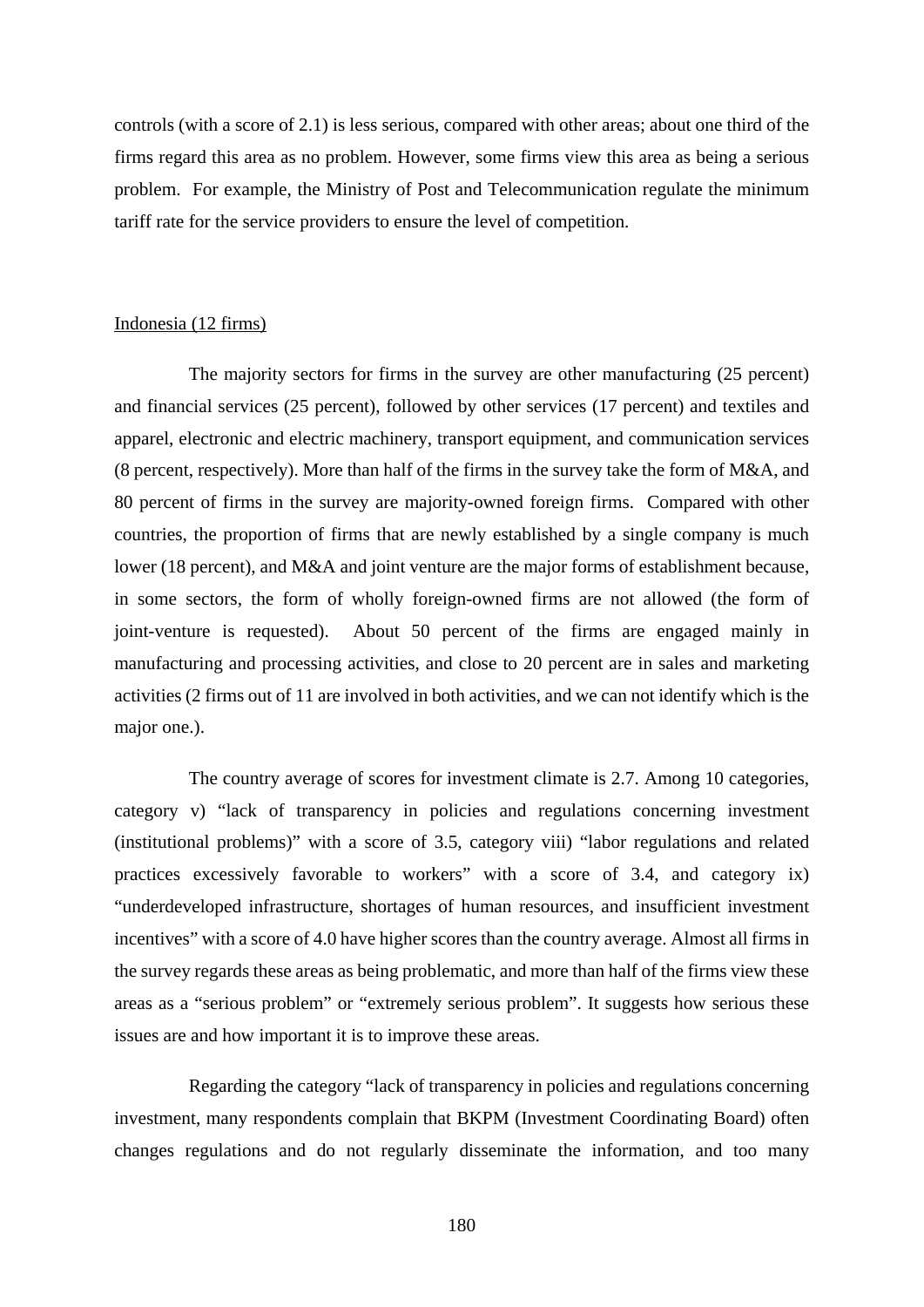procedures for investment are requested. The current regulation from the head of BKPM does not state precise requirements concerning investment. A company may try to contact BKPM official or come to the BKPM office for consultation on the requirements for the license, and this kind of process causes a lack of transparency. However, many respondents agree that the procedures in BKPM have been much better in the last three years in terms of corruption anymore, but it is still the case that firms are asked to give an 'entertaining fee' of around Rp 300,000 per year to the officials.

As for the category "Labor regulations and related practices excessively favorable to workers", there are many complaints; laws are excessively favorable to workers and most of the decisions are given in their favor even if they are wrong. Moreover, a firm has to submit a full labor report to the Ministry of Manpower at the regional level frequently (monthly, quarterly, and biannually); it has been reported that government officials can ask for illegal fee of around Rp 15,000 per worker in order that the labor report can be registered in the government office.

Regarding category ix) "underdeveloped infrastructure, and shortages of human resources", all firms regard this area as a "substantial problem", "serious problem", or "extremely serious problem. In particular, sub-category "ix-1) underdeveloped infrastructure (with a score of 4.1) is the most serious; over 90 percent of firms regard this as a "serious problem", or "extremely serious problem". All respondents agree that land transport urgently needs to be improved, while telecommunication has been improving in recent years. Telecommunication and Internet access, however, remain below the levels of those in neighboring countries. Availability and reliability of electricity is still a serious problem. Regarding shortages of human resources, for example, firms need more specialists in both technology and marketing, engineers in the oil and gas industry, top business management, and manpower with high levels of English proficiency.

Examples of the issues in some of other categories are as follows: as for performance requirements, an expatriate employee issue is identified. The government asks for proof of knowledge transfer conducted in a company whenever an extension of the foreigners' residency permit is conducted each year; for example, proof that on-the-job training is conducted in a company during the corresponding year.

Regarding restrictions on the movement of people and employment requirements,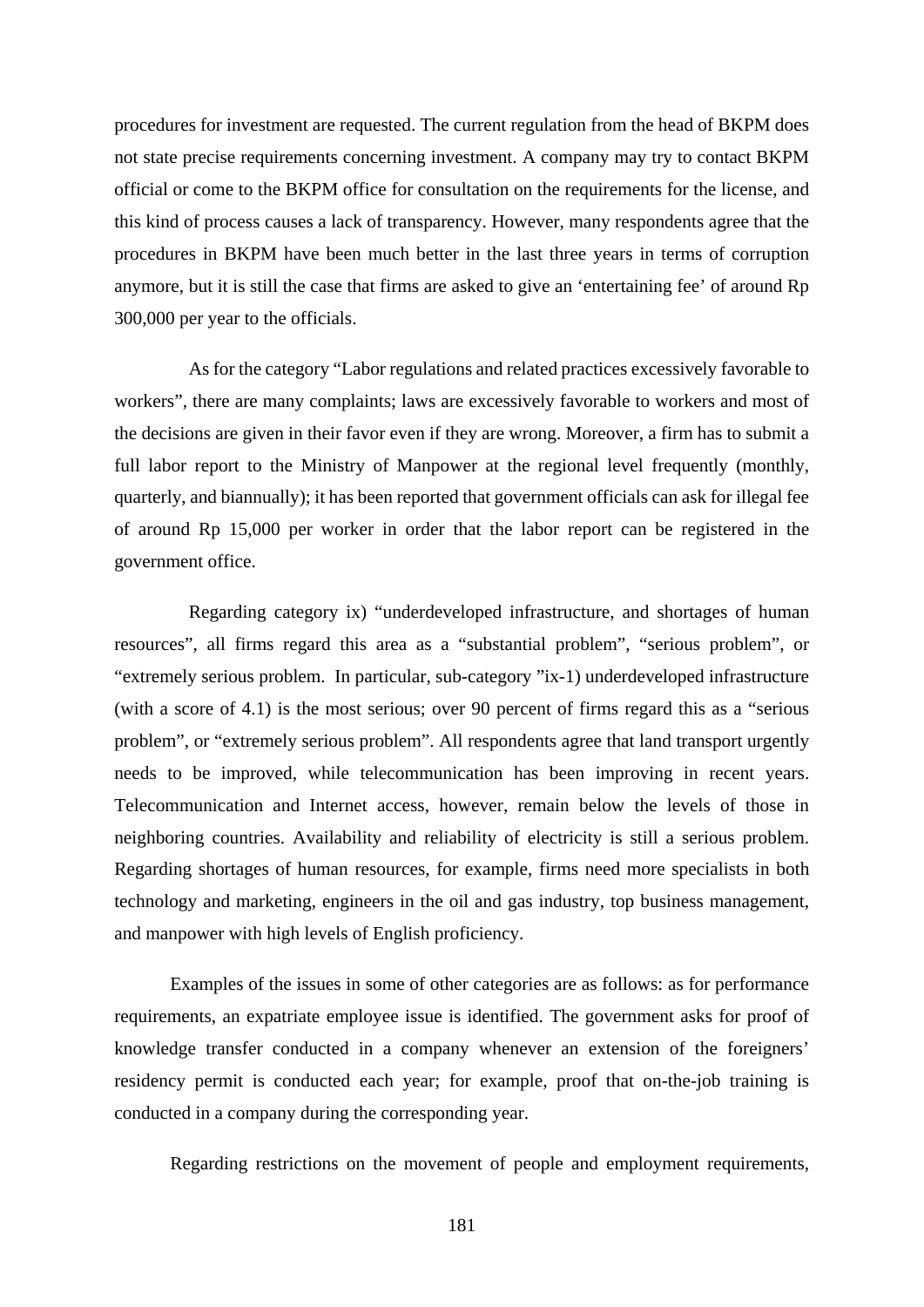there are restrictions for this category but companies can find ways to get around the regulations; many of them use the service of agents to manage the process of hiring foreign workers. However, if firms do not use agents, the procedures take longer than stated in the regulations, and also more costly due to many illegal fees. For instance, the legal visa fee for a working visa application for a foreigner is Rp 55,000, but the illegal fee may reach more than Rp 300,000. To get a KITAS (Indonesian temporary domicile card), the legal fee is Rp 770,000 but the illegal fee may be more. The bribery mostly occurs in the immigration office at a regional level. The procedure in the directorate general of immigration at central level has been better since the introduction of an online system in September 2010. In addition, USD 1200/year has to be paid to the Ministry of Manpower for every foreigner working in a company for DPKK/Dana pengembangan keterampilan tenaga kerja (Fund for improving workers' skills).

As for category vi) complicated and/or delayed procedure with respect to investment-related regulations (implementation problems), for instance, the procedure for the Excise and Duties Directorate is better than before since they now have EDI (Electronic Data Interchange) to facilitate importers and exporters in tracking the company's goods. However, there is a case that complicated procedures with respect to investment in Indonesia somewhat prevent parent companies from increasing their investment in Indonesia, particularly in building new establishments.

#### Laos (8 firms)

The majority of firms in the survey are in the textiles and apparel (25 percent) and chemical products (25 percent) sectors. Newly establishment by a single company is the most common form of establishment in Laos: 75 percent of firms take this form. All the firms are engaged in either manufacturing and processing activities or sales and marketing activities. In terms of capital structure, firms in the survey are either domestic, majority-owned, or wholly foreign-owned.

 The country average of scores for investment climate is 2.6. Among the 10 categories, category vi) "complicated and/or delayed procedures with respect to investment-related regulations (implementation problems)" with a score of 2.9 and ix)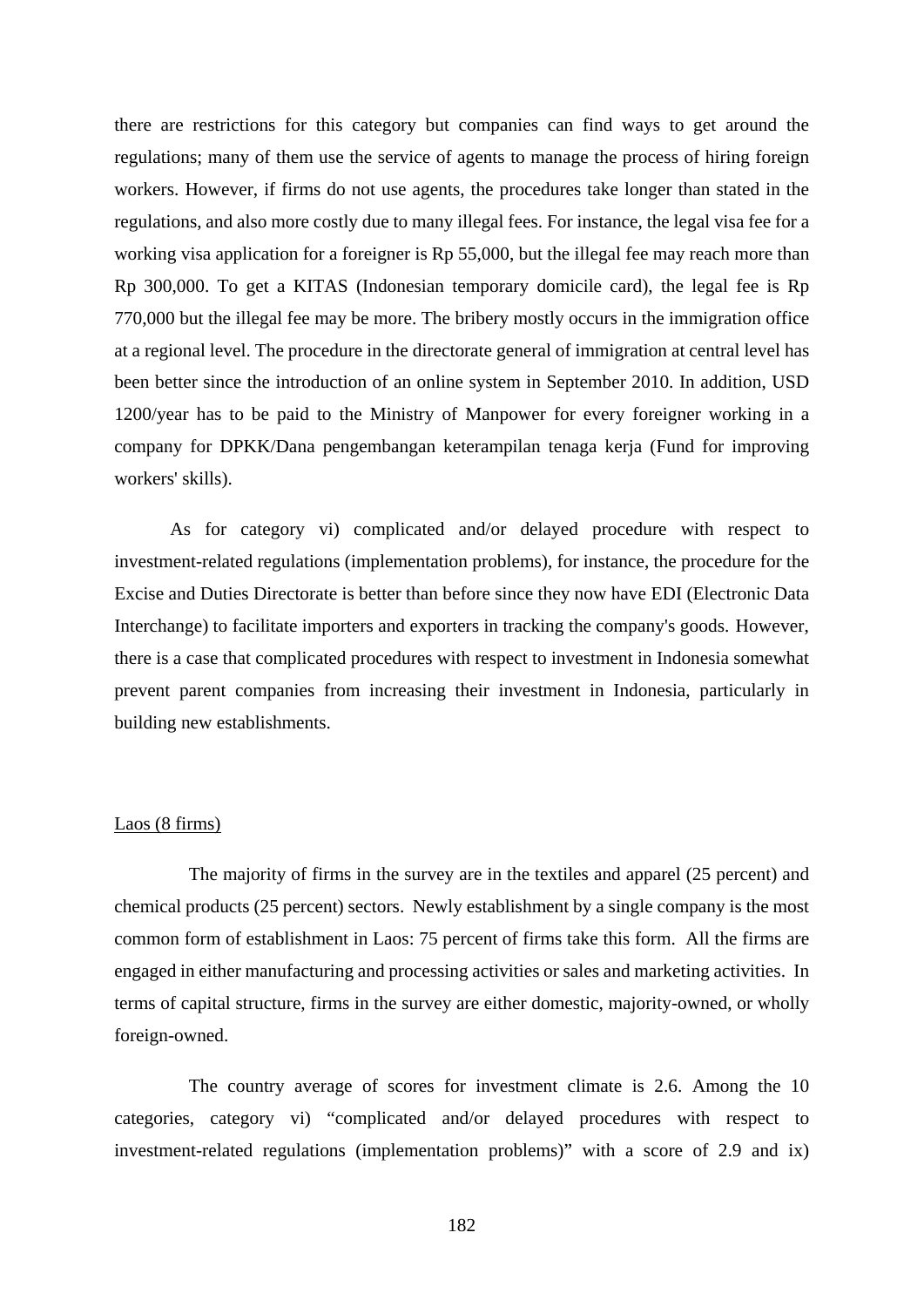"underdeveloped infrastructure, shortages of human resources, and insufficient investment incentives" with a score of 3.1 have higher scores than the country average. Almost all firms in the survey regard these areas as being a problem, and more than 60 percent of firms view them as a "substantial problem", "serious problem", or "extremely serious problem". These responses suggest how the importance of improving these areas is.

For ix) "underdeveloped infrastructure, shortages of human resources, and insufficient investment incentives", which is the most problematic category in Laos, in particular, a score for sub-category ix-) shortages of human resources (3.1) is higher than those for the other sub-categories  $(2.8 \text{ and } 2.6)$ .<sup>12</sup> This indicates a necessity to supply sufficient skilled labor or develop human capital to match demand.

Some typical issues are raised in the survey. For instance, the investment approval process is not very quick as indicated in Law 2. Law enforcement is another issue since many laws have been introduced but are still weak in terms of enforcement. The current labor law seems to give greater preference to labor, which causes ineffectiveness of labor in many workplaces.

#### Malaysia (34 firms)

l,

All firms in the sample are in the manufacturing sector; major ones are food processing (12 percent), textile and apparel (12 percent), non-ferrous metal products (9 percent), electronic and electric machinery (9 percent), and other manufacturing (47 percent). Also, almost all firms are involved in manufacturing and processing activities. Over 60 percent of firms in the survey are those newly established by a single company, but capital structure varies across 4 groups: domestic firms (11 percent), minority-owned (22 percent), majority-owned (30%), and wholly-owned (38 percent). Although the data for ratios of exports to total sales and imports to total purchases are available only for a few firms, those with high export ratios and/or import ratios are wholly foreign-owned firms.

The country average of scores for investment climate is 2.2. Among the 10 categories, category v) "lack of transparency in policies and regulations concerning

 $12$  Domestic firms regards issues of underdeveloped infrastructure more serious while foreign firms see issues of shortage of human resource more substantial.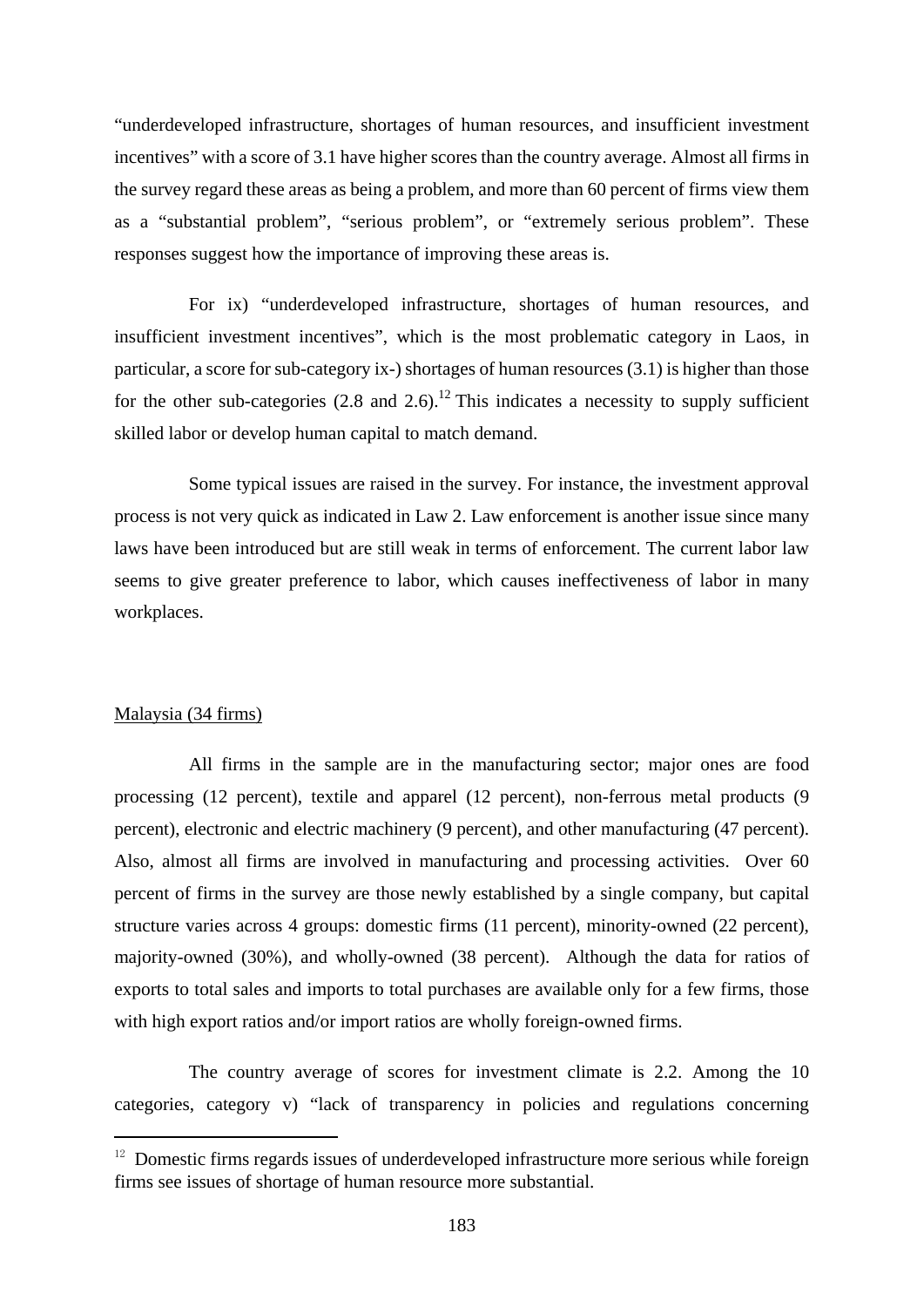investment (institutional problems)" with a score of 2.5 and category ix) "underdeveloped infrastructure, shortages of human resources, and insufficient investment incentives" with a score of 2.7 have much higher scores than the country average. Almost a half of firms consider category v) as being a "substantial problem", "serious problem", or "extremely serious problem" and close to 60 percent of firms regard category ix) similarly. In particular, among infrastructure, human resources, and investment incentives, shortages of human resources are more serious than others; a score for sub-category ix-2) "shortages of human resources" is 3.0, which is much higher than 2.0 or 2.4 for the other sub-categories. This indicates that the biggest concern is a shortage of human resources, and it is important to improve this area to host further investment. According to the survey, it is very difficult to get general workers, skilled workers, technicians and engineers locally. What the government could do is to a) allow more legal foreign workers to work in the industry and b) encourage practical training for skilled workers, technicians and engineers. What universities could do is to train more engineers for the industry.

Malaysia is trying to get out of the middle-income trap and move on to high-income status. In order to realize this transition, it is important to foster innovation and creativity, and thus not only FDI for assembling-type but also FDI that can foster innovation and creativity will become increasingly important.

#### Myanmar (24 firms)

Major sectors of firms in the survey are food processing (13 percent), textiles and apparel (29 percent), other manufacturing (21 percent), distribution (13 percent), and other services (13 percent). Regarding the form of establishment, most firms are newly established either by a single company or as a joint venture. Over two-thirds of the firms are involved in manufacturing and processing activities and the rest are in sales and marketing. As for capital structure, more than half of the firms are wholly foreign-owned firms, and about 40 percent are majority-owned; no domestic firm is included. For trade, among firms that indicate export ratio to total sales and import ratios to total purchases, most of them sell all of their products/services abroad and source all purchases from abroad.

The country average of scores for investment climate is 2.0. Among the 10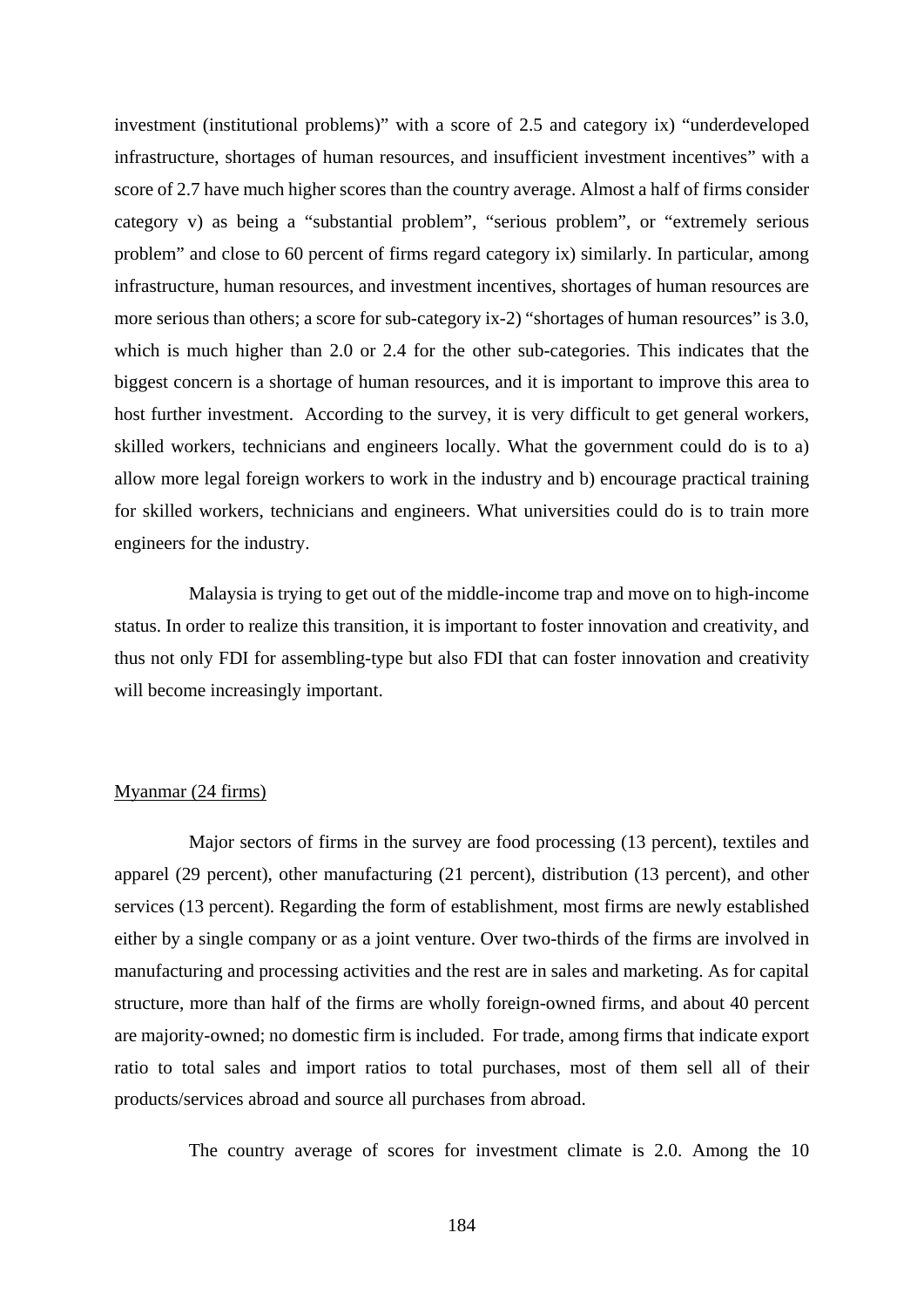categories, category iii) "restrictions on overseas remittances and controls on foreign currency transactions" with a score of 2.7 and category ix) "underdeveloped infrastructure, shortages of human resources, and insufficient investment incentives" with a score of 2.5 have much higher scores than the country average. Around half of firms view these areas as a "substantial problem", "serious problem", or "extremely serious problem". Among infrastructure, human resources, and investment incentives, infrastructure is seen as a more serious issue than others; the sub-category score for ix-1) "underdeveloped infrastructure" is 2.6. These findings suggest that the biggest concerns are restrictions on overseas remittances and controls on foreign currency transactions, followed by underdeveloped infrastructure, which needs to be improved in order to host a larger amount of FDI.

The examples of "restrictions on overseas remittances and controls on foreign currency transactions" are dual exchange rates, unstable financial market, restricted overseas remittances, and restricted foreign currency transactions. There is also a complaint that it takes at least one month to get approval from the Central Bank for all foreign exchange settlement and overseas payments; although the government issues a Foreign Exchange Certificate (FEC) which is equivalent to US\$, overseas payments are not allowed to be made from FEC accounts, and the Bank issues FECs only when one withdraws money from a US\$ account. These issues are consistent with issues identified in the analysis in Section 2, Ando (2009), and Ando and Obashi (2010). The examples of "underdeveloped infrastructure" are underdevelopment of electricity supply, roads, telecommunications, road, transportation, water supply, and security.

Other major problems include issues such as lack of transparency and/or frequent and sudden changes in policies and regulations, prohibition of land ownership by foreigners, and shortage of local skilled labors.

#### The Philippines (27 firms)

Major sectors of firms in the survey are electronic and electric machinery (30 percent), transport equipment (22 percent), and other manufacturing (22 percent). Regarding the form of establishment, most firms are either newly established by a single company or others. Over 90 percent of firms in the survey are involved in manufacturing and processing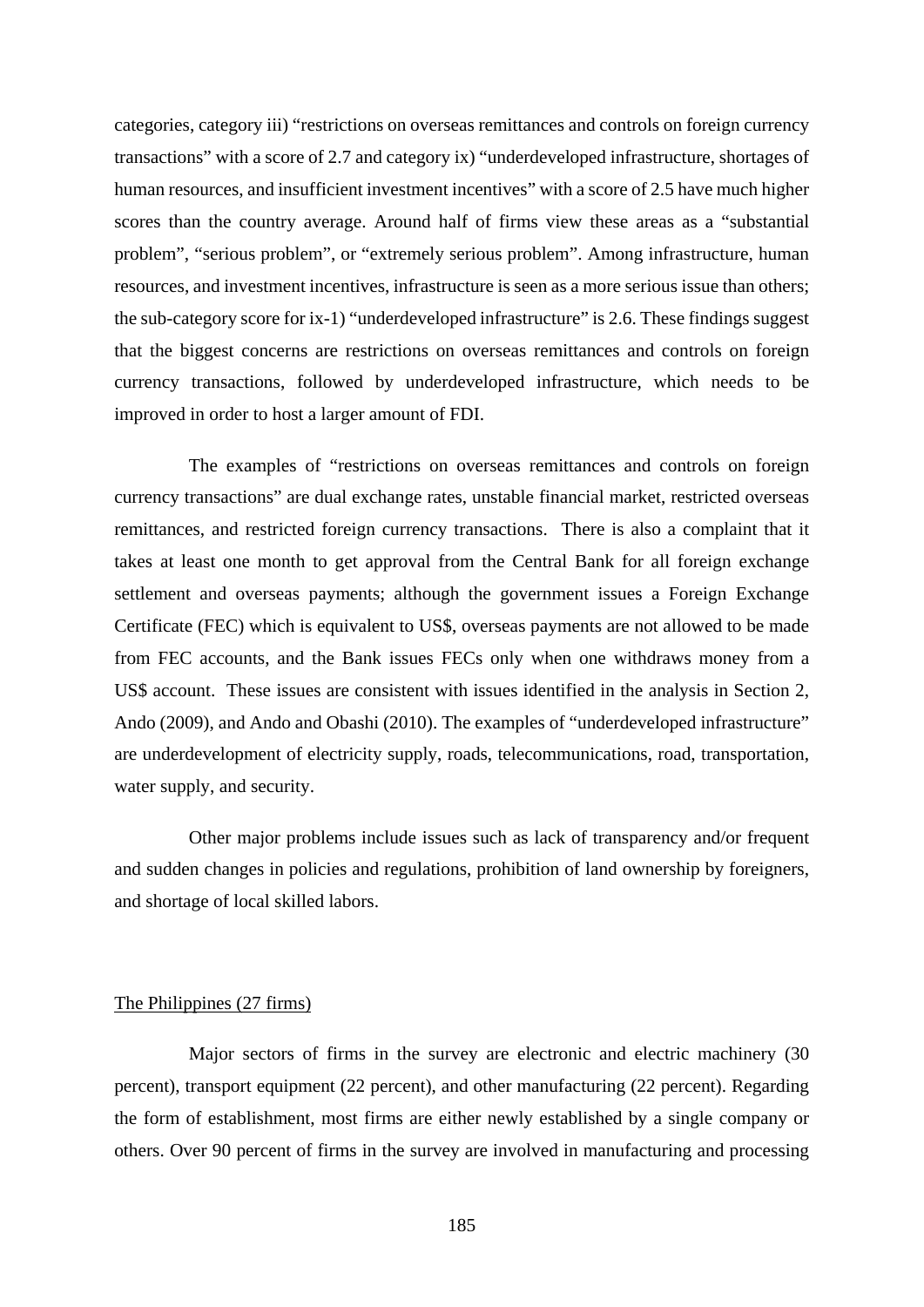activities and the rest are in sales and marketing. As for capital structure, close to 70 percent of firms are wholly foreign-owned firms, and 26 percent are majority-owned; no domestic firms are included. For trade, most firms that fill out export ratio to total sales and import ratios to total purchases sell either all or almost all of their products/services abroad and source a large proportion of their purchases from abroad.

The country average of scores for investment climate is 1.9. Among the 10 categories, categories that have higher scores than the country average are category v) "lack of transparency in policies and regulations concerning investment (institutional problems)" with a score of 2.2, category vi) "complicated and/or delayed procedures with respect to investment-related regulations (implementation problems)" with a score of 2.3, category vii) "insufficient protection of intellectual property rights (IPRs)" with a score of 2.2, and category ix) "underdeveloped infrastructure, shortages of human resources, and insufficient investment incentives" with a score of 2.3. Over 30 percent of firms view these areas as "substantial problem", "serious problem", or "extremely serious problem". Among infrastructure, human resources, and investment incentives, infrastructure and investment incentives are more serious than the rest; sub-category scores for ix-1) "underdeveloped infrastructure" and ix-3) "insufficient investment incentives" are 2.4.

Examples of issues with category vi) related to complicated investment regulations and implementation problems are delays in processing of import commodity clearance due to lack of streamlined procedures, delays in application for royalties under the Japan-Philippines tax treaty, delayed issuance of environment permits, ineffective dissemination of information on changes in procedures, too much government bureaucracy, slow processing of applications, uncoordinated regulations among government agencies resulting in inconsistencies in interpretation and implementation of rules, delays in issuance of implementing rules and regulations of government programs, and problems in processing of business permits by local government units.

Regarding category ix) "underdeveloped infrastructure, shortages of human resources, and investment incentives", the examples of issues include the lack of basic facilities such as airports, bridges, farm-to-market roads, as well as the high cost of power and logistics. In terms of lack of transparency in investment policies and regulations (category v), major issues include non-unification of fiscal incentives among various economic zones in the country, corruption, and too much bureaucratic red tape.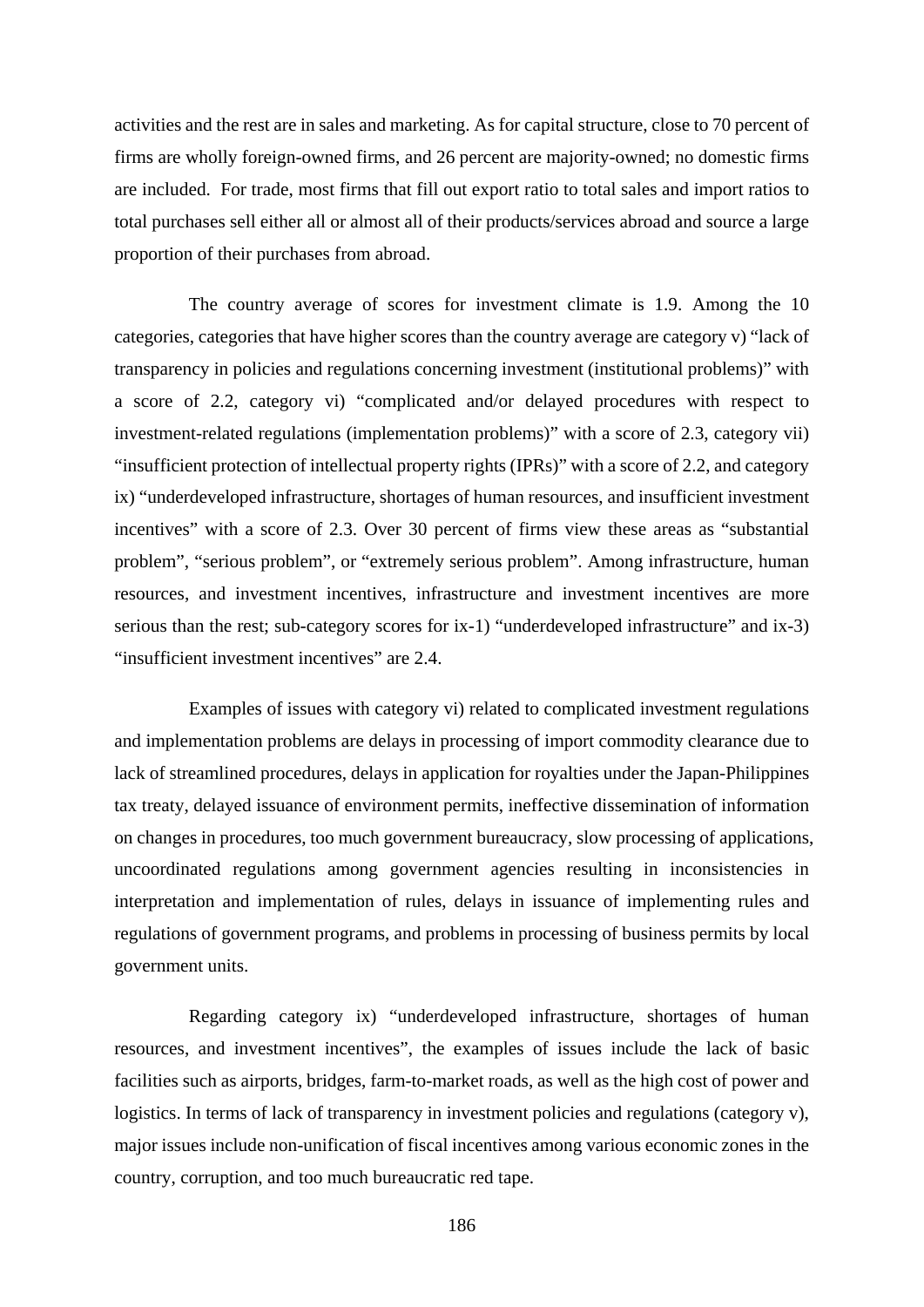The examples of issues in some of other categories include non-diminution of benefits despite demotion of an employee, which does not provide an incentive for worker to perform well, complicated labor laws, overprotection of workers, and labor cases that take many years to be resolved with respect to labor regulations. The government needs to change its labor rules to allow investors to terminate employees and allow sub-contracting of workers. There are also restrictions on foreign ownership of land. Although foreigners are able to own land in practice by establishing a separate land holding company, this practice results in additional costs and resources in maintaining two separate legal entities. Protected sectors such as legal services, construction, and shipping need to be liberalized.

In summary, reducing power costs and building more infrastructures like roads and railway system to link the various ports, zones and markets are required to improve the investment climate in terms of infrastructure. It is important to relax nationality requirements and liberalize protected sectors such as legal services, construction, and shipping to foreigners. To improve automation in business transactions, and streamline and simplify business processes, changes in government polices and regulations must be disseminated effectively, and consistent and stable investment–friendly laws and policies should be introduced. It is also important to relax labor laws particularly those related to security of tenure and difficulty in terminating workers. Strengthening IPRs is a challenge and IPR enforcement is another important area to be improved.

#### Singapore (15 firms)

Most firms in the survey operate in the services sectors: distribution (27 percent), transportation services (13 percent), financial services (7 percent), and other services (40 percent). Regarding the form of establishment, 80 percent of firms in the survey are newly established by a single company. In terms of type of operations, 80 percent of firms in the survey are involved in manufacturing and processing activities and the rest are in sales and marketing. As for capital structure, 60 percent of firms are wholly foreign-owned firms, 20 percent are minority-owned, 7 percent are majority-owned, and 13 percent are domestic firm. The information on international trade is very limited.

The country average of scores for investment climate is 1.6, which is lower than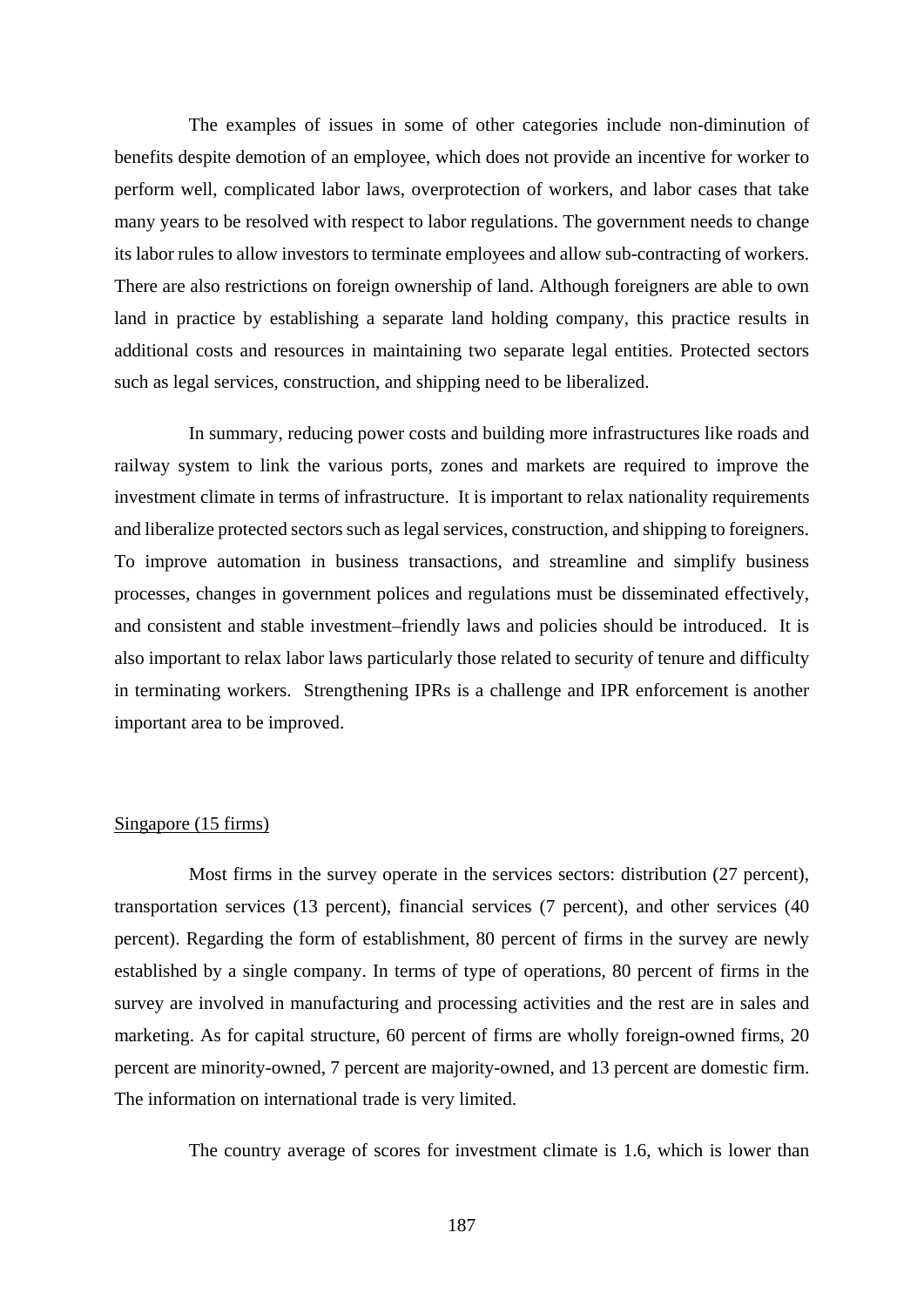those for most ASEAN 10 countries. In other words, Singapore is the best in terms of investment climate in ASEAN10. Among the 10 categories, category vi) "complicated and/or delayed procedures with respect to investment-related regulations (implementation problems)" with a score of 1.9 and category ix) "underdeveloped infrastructure, shortages of human resources, and insufficient investment incentives", with a score of 1.8, have much higher scores than the country average. While about half of firms in the survey regard these areas as "no problem", over 20 percent of firms view these areas as "substantial problem" or "serious problem". Among infrastructure, human resources, and investment incentives, shortages of human resources are seen as more serious than the rest; the score for sub-category ix-2) "shortages of human resources" is 2.0, which is the biggest concern in Singapore.

 In general, the investment climate is favorable in Singapore, except for labor issues. There are issues of shortage of workforce and job hopping; typical turnover rates of workers can cause a problem and requires continuous attention, and supply of well skilled, experienced, and internationally accredited local project managers are insufficient. Singapore's unemployment rate is at a low 2% which exacerbates the talent crunch problem faced by many foreign as well as local firms. In addition, labor costs in Singapore are high relative to the other ASEAN nations, thereby driving up business costs.

#### Thailand (10 firms)

Firms in the survey operate in the following 6 sectors: agriculture, fishery, and forestry (22 percent), construction (11 percent), food processing (11 percent), electronic and electric machinery (11 percent), other manufacturing (11 percent), and other services (33 percent). The form of establishment with the largest number of firms in the survey is new establishment by a single company. Regarding the type of operations, half of firms are engaged in manufacturing and processing activities and 13 percent of firms are in sales and marketing. As for capital structure, 50 percent of firms are minority-owned foreign firms, 38 percent of firms are wholly foreign-owned firms, and 13 percent are majority-owned; no domestic firms are included. For trade, the ratios of exports to total sales and/or import to total purchases are low for most firms, though the number of firms that submitted this data is quite small.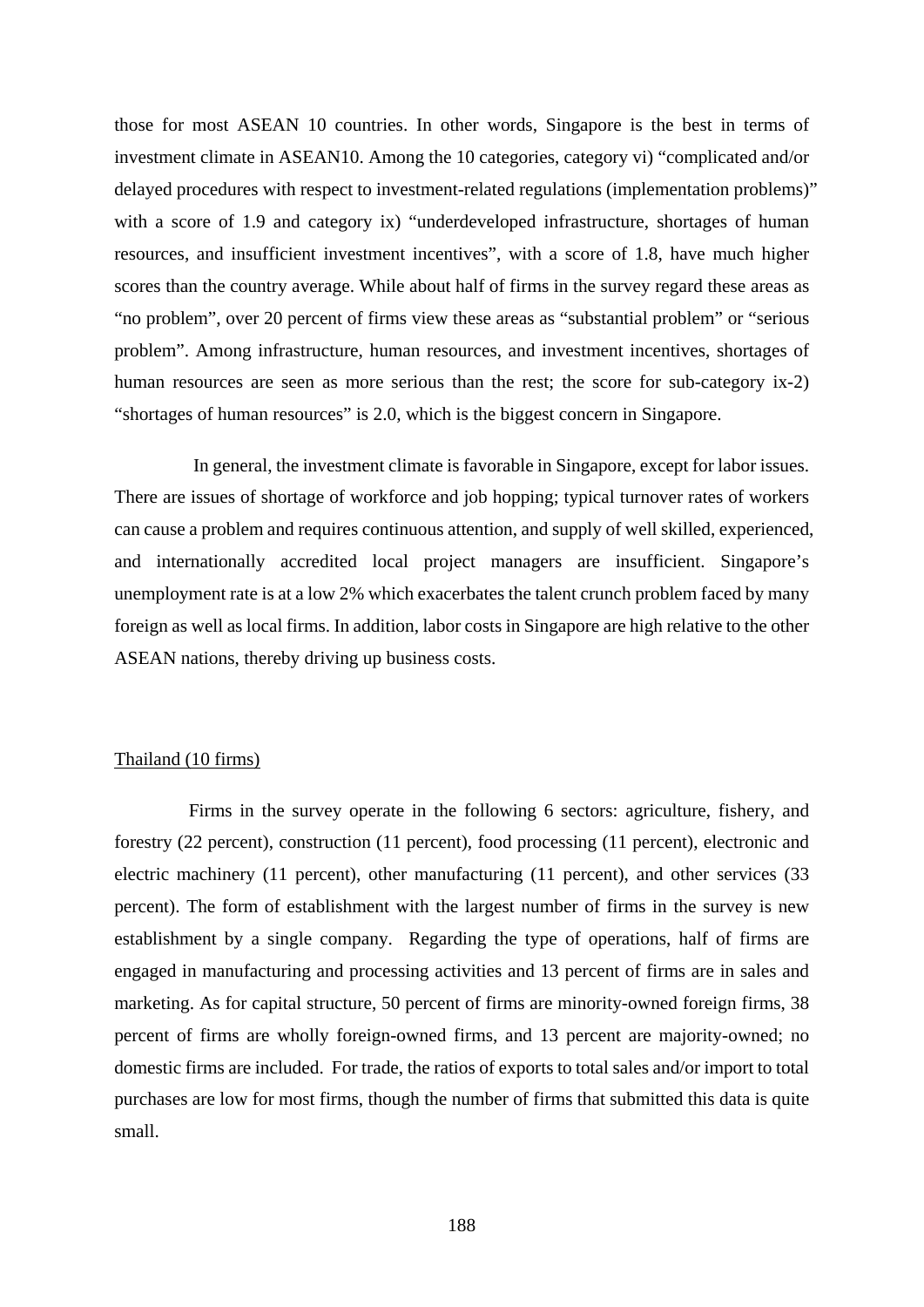The country average of scores for investment climate is 2.5. Among the 10 categories, those that have higher scores than the country average are category v) "lack of transparency in policies and regulations concerning investment (institutional problems)" with a score of 2.8, category vi) "complicated and/or delayed procedures with respect to investment-related regulations (implementation problems)" with a score of 3.1, category vii) "insufficient protection of intellectual property rights (IPRs)" with a score of 2.9, and category ix) "underdeveloped infrastructure, shortages of human resources, and insufficient investment incentives" with a score of 3.1. 70 percent of the firms view categories vi), vii), and ix) as a "serious problem" or "extremely serious problem". In particular, category ix) "underdeveloped infrastructure, shortages of human resources is regarded as being a problem (to a varying degree) by all firms in the sample. Among infrastructure, human resources, and investment incentives, shortage of human resources is more serious than the rest; the score for sub-category ix-2) is 3.1.

The examples of issues with regard to "complicated and/or delayed procedures with respect to investment-related regulations (implementation problems)" include insufficient coordination among ASEAN countries in terms of the implementation of common standards and practices and becoming a single market; considering the increasing influence of China and India, lack of sufficient coordination as a region may slow or delay FDI inflow to ASEAN member countries. Also, there are some difficulties in importing plants due to differing interpretations of quarantine requirements. There are many requirements that are complicated and open to interpretation, which need clarification.

As for category vii) "insufficient protection of intellectual property rights (IPRs)", examples of issues include almost impossible registration of brands, ineffective enforcement of IPR laws, lack of confidence in how to protect breeders' rights for new plant varieties resulting from breeding programs, and insufficient IPR protection and law enforcement in terms of software piracy. Although the Creative Economy initiative has resulted in some improvement, the software piracy rate is still at 75 percent.

Regarding category ix) "underdeveloped infrastructure, shortages of human resources and insufficient investment incentives, shortages of human resources, particularly engineers and management with the skills necessary for the industries concerned, those with language proficiency and communication skills, and skilled workers in specific fields, are examples of problems to be solved. To improve this situation, it may be important for the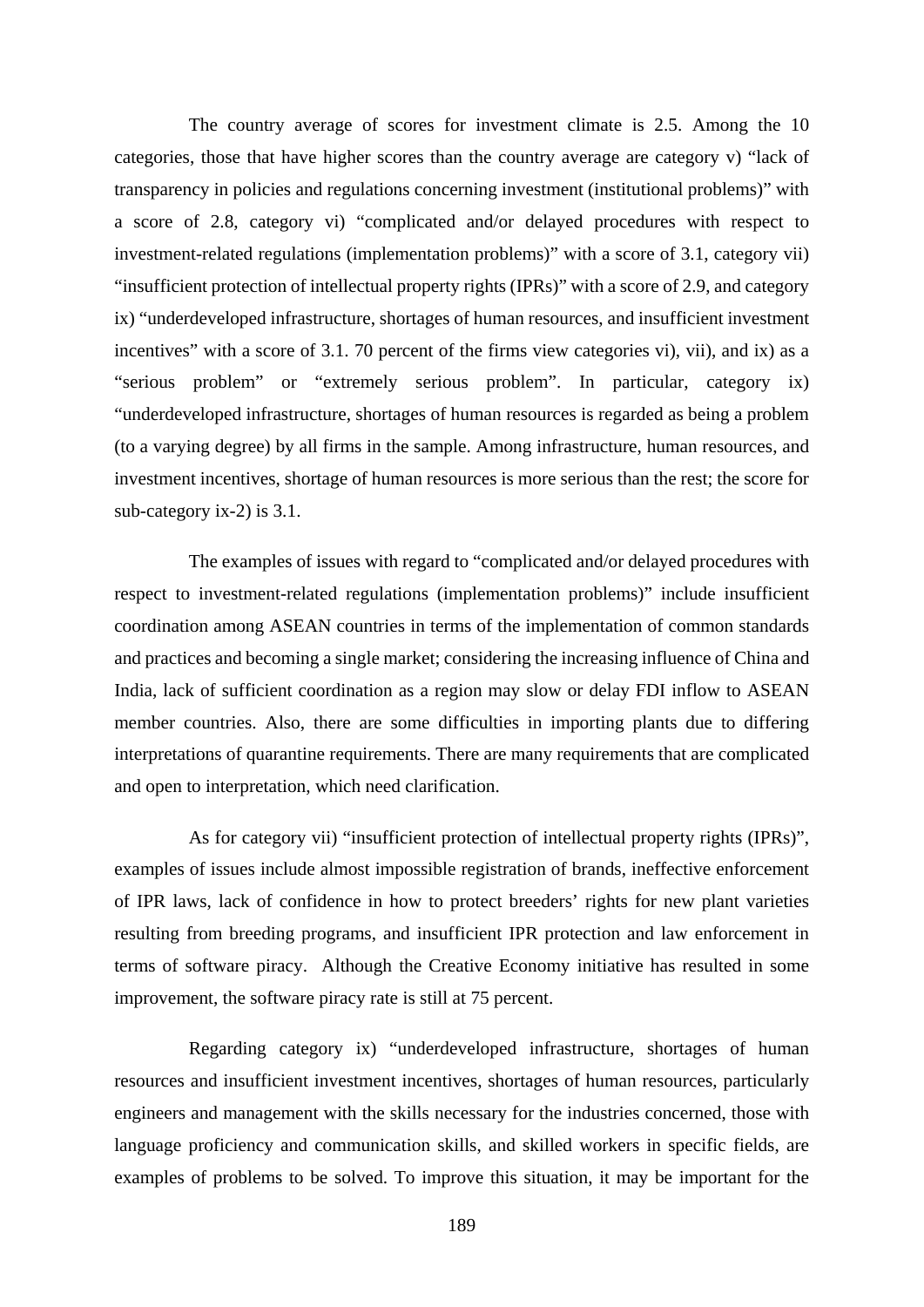government to cooperate with the private sector (with very generous tax benefits) in establishing training schools and vocational schools to provide sufficient human resources, or at least to be more flexible in issuing work permits for foreigners to fill the shortage of human resources. In addition, infrastructure should be significantly upgraded; for instance traffic problems, insufficient prevalence of Internet access, and insufficient cost-effective logistics and communication. $13$ 

#### Vietnam (30 firms)

l,

All firms in the survey operate in the manufacturing sectors: food processing (10 percent), textiles and apparel (20 percent), chemical products (10 percent), iron and steel products (17 percent), transport equipment (22 percent), and other manufacturing (22 percent). Regarding the form of establishment, all firms are either newly established by a single company (80 percent) or newly established as a joint venture (20 percent). Also, all firms in the survey are involved in manufacturing and processing activities. As for capital structure, over 70 percent of firms are wholly foreign-owned firms, the rest are majority or minority foreign-owned firms; no domestic firms are included. For trade, most firms sell all of their products either internationally or to the domestic market; only a few firms sell more or less half to the international market, and the rest to the domestic market. On the other hand most firms, except for a few firms, import about 60 percent to 70 percent of their purchases; in other words, about 30 percent are purchased locally.

The country average of scores for investment climate is 1.8. Among the 10 categories, categories that have higher scores than the country average are category iii) "restrictions on overseas remittances and controls on foreign currency transactions" with a score of 2.0, category vi) "complicated and/or delayed procedures with respect to investment-related regulations (implementation problems)" with a score of 2.4, and category

<sup>&</sup>lt;sup>13</sup> Thailand is ranked 88th out of 139 countries in WEF/GCR in Broadband Internet Subscription, 86th in Internet users and 75th in Internet Bandwidth. These infrastructures need to be improved in order to harness the country's creative and innovation potential.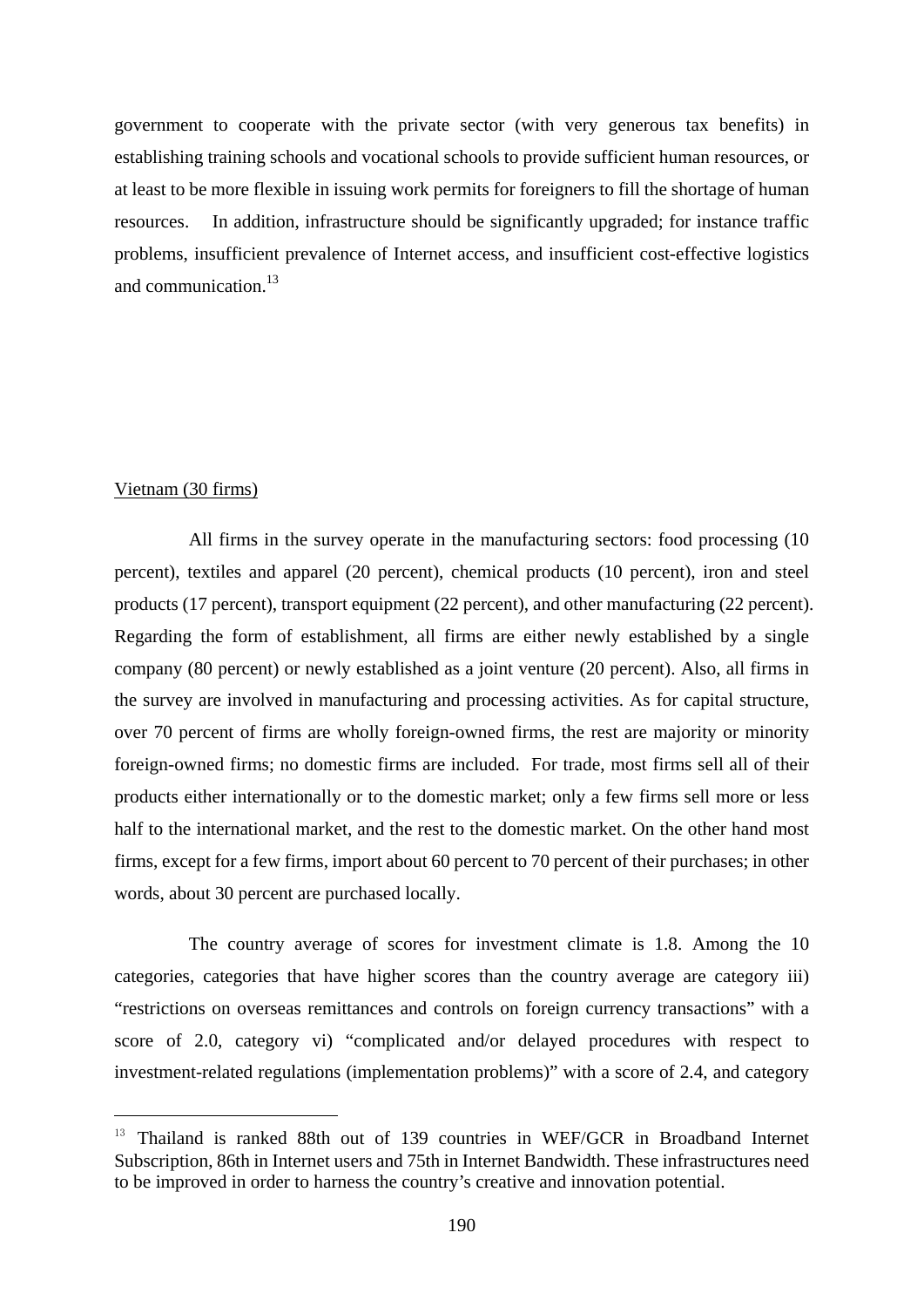ix) "underdeveloped infrastructure, shortages of human resources, and insufficient investment incentives" with a score of 2.2. Over 60 percent of firms regard these areas as having some problems. Among infrastructure, human resources, and investment incentives, shortages of human resources are viewed as more serious than the rest; the score for sub-category ix-2) "shortages of human resources" is 2.3.

According to the survey, procedures for overseas remittances and controls on foreign currency transactions are complicated and take a long time; payments in USD are also difficult. Regarding category vi) "complicated and/or delayed procedures with respect to investment-related regulations (implementation problems)", administrative procedures particularly for investment licensing, customs, and taxes require too much time, have to pass through many doors, and are cumbersome, sometimes involving corruption or extra fees. They need to be simplified, transparent, and efficient. Concerning ix) "underdeveloped infrastructure, shortages of human resources, and insufficient investment incentives", examples of issues include poor infrastructure including land transport (regular traffic jams), port system (absence of deep sea ports), and unstable electricity supply, and lack of (highly) skilled workers.

#### **4. Concluding remarks and policy recommendations**

Our analysis of the FDI climates of the ASEAN countries faced by Japanese and non-Japanese foreign firms conducting operations in ASEAN revealed that impediments to FDI are found not only in the policies but also in their implementation and enforcement. Although we found wide variations among countries, ASEAN countries as a whole tend to have relatively improved the explicit investment climate as the number of the incidents revealing problems directly preventing FDI declined in so far as FDI liberalization is concerned. Direct barriers to FDI, however, still remain. Further efforts to reduce them by ASEAN countries are necessary, if they want to attract FDI. At the same time, the reduction of indirect barriers to FDI or the promotion of FDI facilitation is also indispensable, as the increasing number of issues identified in categories for FDI facilitation suggests. Particularly important areas for improvement include institutional problems, complicated and delayed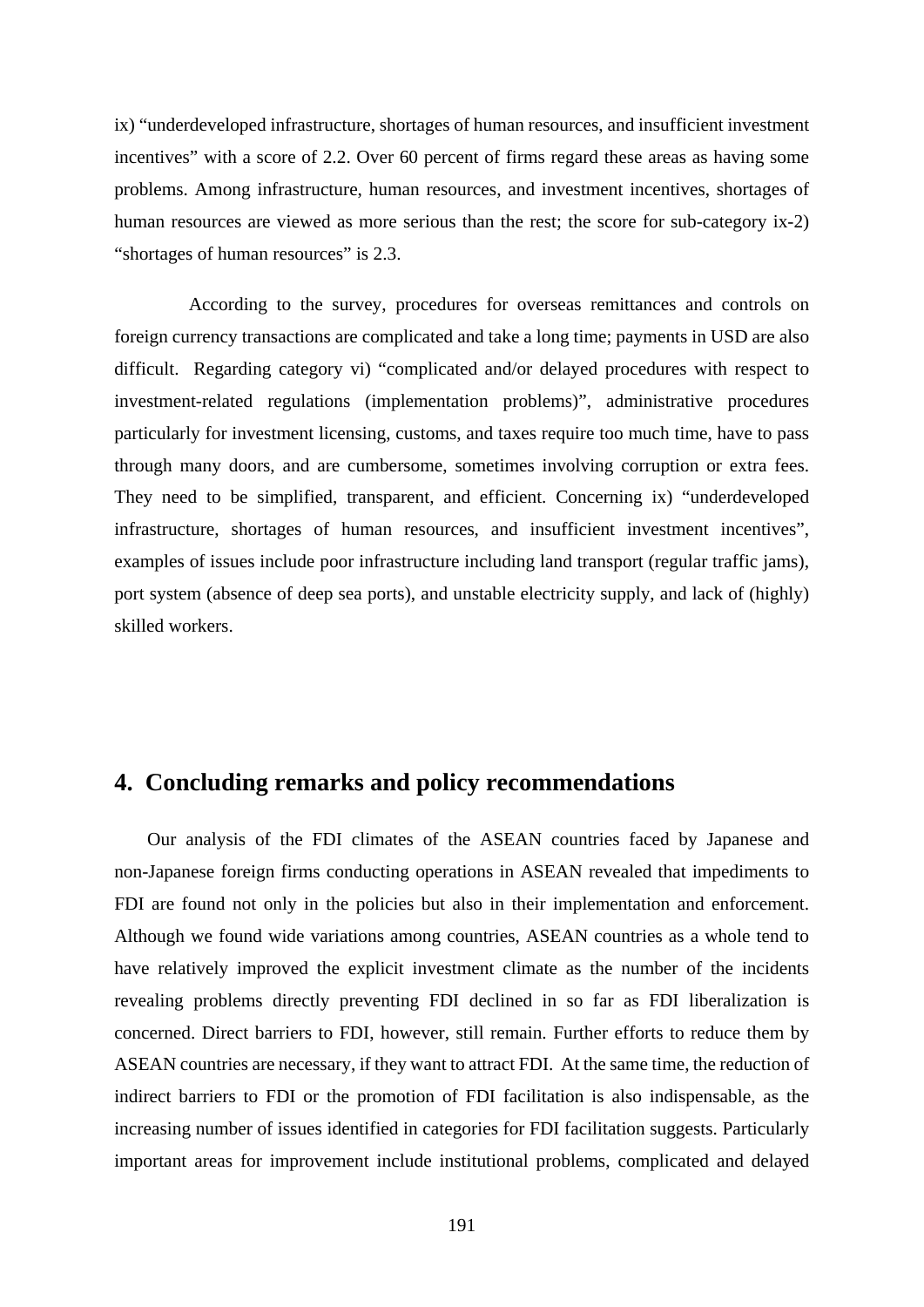procedures, underdeveloped infrastructure, inflexible labor market conditions (such as difficulty in hiring and firing workers and burdensome labor regulations and wage-related issues), and problems involving taxation regulations (including double taxation problems due to lack of double taxation treaties).

Our findings indicate the need for further liberalization of FDI policies and promotion of facilitation measures for ASEAN countries in order to successfully attract FDI. In order to achieve these goals, we would like to make several policy recommendations. First, in order to promote FDI policy liberalization, the ASEAN countries should use various existing frameworks, such as WTO/GATT's Trade Related Investment Measures (TRIMs) agreement, bilateral investment treaties (BITs), free trade agreements (FTAs), and other legal frameworks. In particular, ASEAN should use the ASEAN Comprehensive Investment Agreement (ACIA). Second, to overcome obstacles concerning FDI facilitation, the ASEAN countries should actively draw on various cooperation programs with developed countries to improve human resources engaged in the implementation and enforcement of FDI policies. Possible multilateral and regional sources of technical assistance in this area may be UNCTAD, the OECD, and ERIA. Third, monitoring of the achievement of FDI liberalization and facilitation has to be emphasized, in order to achieve a freer FDI environment. In this regard, a monitoring mechanism should be established in ASEAN, if it has not been established yet, or in ERIA.

Before ending this paper we would like to emphasize the need to collect more information on the impediments faced by foreign firms by expanding the number of samples under the survey we conducted this year, in order to formulate appropriate policies to attract more FDI. A lack of sufficient amount of information on FDI impediments precluded us from identifying the relationship between the characteristics of firms on the one hand and the types of problems encountered by the firms on the other hand. For example, some types of impediments may affect small and medium enterprises (SMEs) more significantly than large firms. If this is the case, the government should provide further support for SMEs. Another possibility might be that some types of issues are more serious for wholly foreign-owned firms than joint-venture firms, due to less information and weaker connection with local governments and local markets. If this is the case, more facilitated and non-discriminatory procedures for investment should be built. At the same time, we have to note that the restriction on the form of establishment, i.e., joint-venture requirements, itself may directly affect entry of foreign firms and reduce FDI. Besides, some problems may be more serious for firms in some industries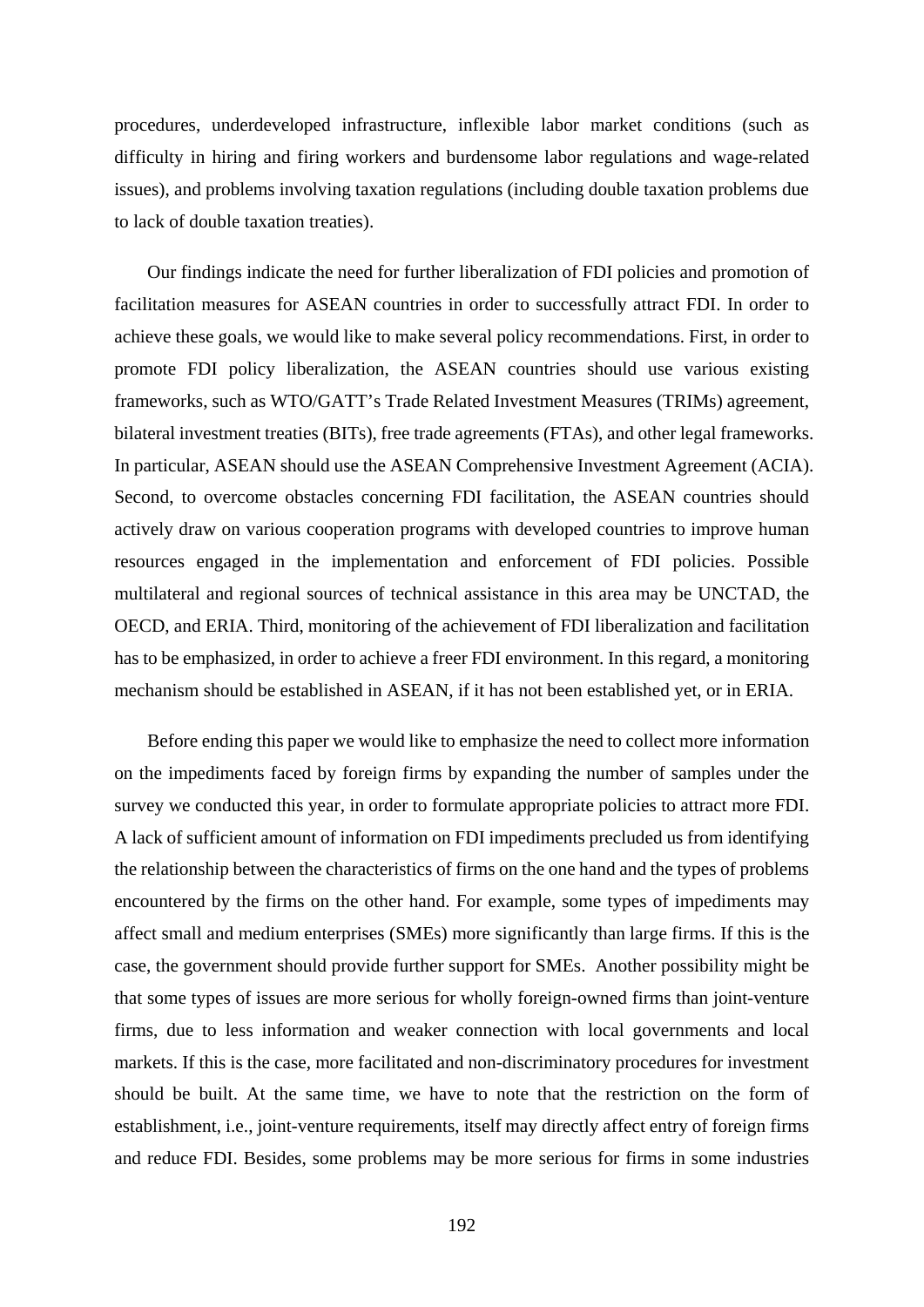than those in others. To identify such tendencies, if any, we need to conduct a wider-scale survey. In order to expand the survey, it is important not only to obtain financial support but also to develop capable researchers who can undertake the survey and analyze the results of its survey.

#### **References**

- Ando, Mitsuyo (2009) "Non-Tariff Measures and Trade and Investment Facilitation: Current Situation and Efforts toward a Formation of AEC and Their Economic Implications, " In Ishikawa et al, eds (2009) *ASEAN Economic Community (AEC) – Can It Play the Central Role in East Asian Integration-*. JETRO. In Japanese.
- Ando, Mitsuyo and Ayako Obashi (2010) "The Pervasiveness of Non-tariff Measures in ASEAN: Evidences from the Inventory Approach," In Mia Mikic ed, *Rising Non-tariff Protectionism and Crisis Recovery*. UNESCAP.
- Ishikawa, Koichi, Kazushi Shimizu, and Seiya Sukegawa (2009) *ASEAN Economic Community (AEC) – Can It Play the Central Role in East Asian Integration -.* JETRO. In Japanese.
- Japan Machinery Center for Trade and Investment (JMC) (2008) Issues and Requests for Trade and Investment Activities by Country/Region in 2008. Available from http://www.jmcti.org/mondai/top.html.
- Toyo Keizai Shinposha (2008), *Kaigai Shinshutsu Kigyo Soran 2006 (Directory of Japanese Companies Abroad by Country, 2008)* In Japanese.
- Urata, Shujiro (2006) "FDI Flows, their Determinants, and Economic Impacts in East Asia," In Shujiro Urata, Chia Siow Yue and Fukunari Kimura eds. *Multinationals and Economic Growth in East Asia*, Routledge, Oxon, the United Kingdom
- Urata, Shujiro, Mitsuyo Ando, and Kazuyori Ito (2007) *Survey on Investment Liberalization and Facilitation 'Obstacles to FDI in the APEC Economies: A Study Based on the JMC Firm Survey* (APEC#207-CT-01.10), available at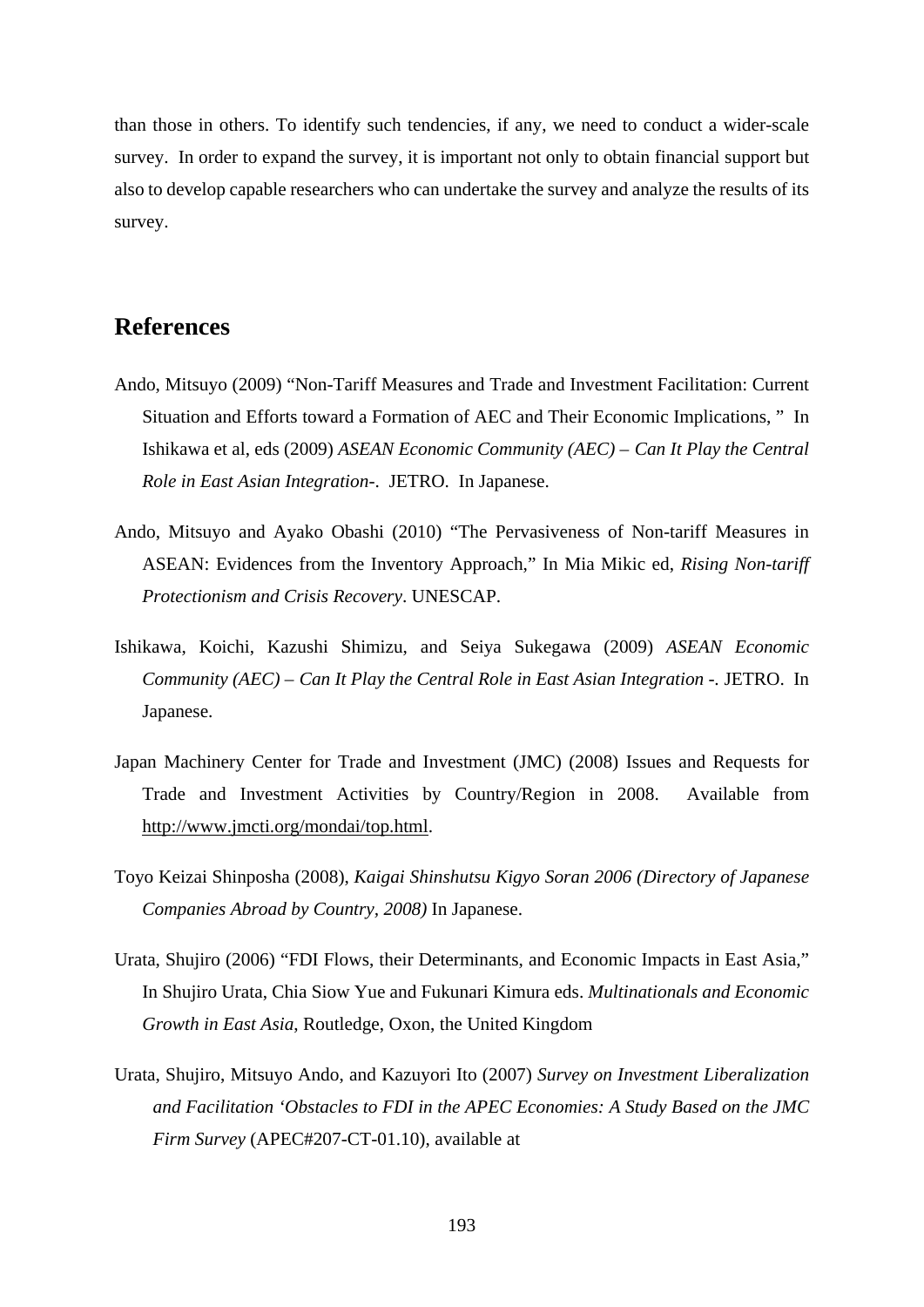http://www.apec.org/apec/publications/free\_downloads/2007.html.

- Urata, Shujiro, and Mitsuyo Ando (2009) "Investment Climate Study on ASEAN Member Countries" In Jenny Corbett and So Umezaki eds, "Deepening East Asian Economic Integration" ERIA Research Project Report 2008 No.1. Available at http://www.eria.org/research/y2008-no1.html.
- Urata, Shujiro, and Mitsuyo Ando (2010) "Investment Climate Study of ASEAN Member Countries" In Urata ed, "Tracing the Progress toward the ASEAN Economic Community" ERIA Research Project Report 2009 No.3. Available at http://www.eria.org/research/y2009-no3.html.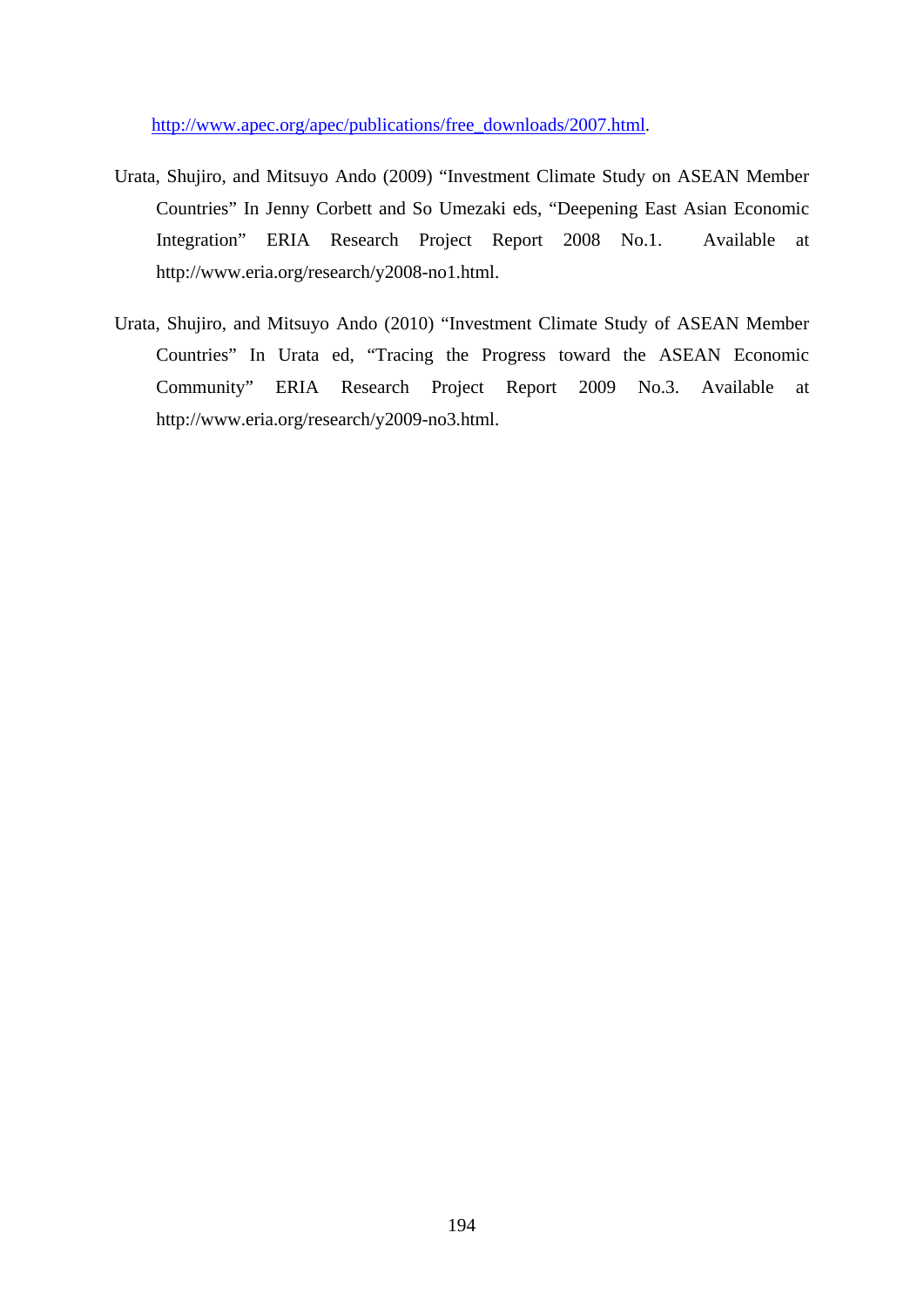#### Table A.2.1 Investment issues in ASEAN Countries for 2010

|          |                                                                                                                                                                                                                                                  | Indonesia | Malaysia | Philippines | Singapore | Thailand | Cambodia | $\operatorname{Laos}$ | Myanmar | VietNam |
|----------|--------------------------------------------------------------------------------------------------------------------------------------------------------------------------------------------------------------------------------------------------|-----------|----------|-------------|-----------|----------|----------|-----------------------|---------|---------|
| Category | Issues                                                                                                                                                                                                                                           |           |          |             |           |          |          |                       |         |         |
|          | <b>Restrictions on foreign entry</b>                                                                                                                                                                                                             |           |          |             |           |          |          |                       |         |         |
|          | Existence of prohibition and restriction on foreign entry                                                                                                                                                                                        | O         | $\circ$  | $\circ$     |           | O        |          |                       |         |         |
|          | Prohibition of foreign entry for specific sectors                                                                                                                                                                                                | O         |          |             |           |          |          |                       |         |         |
|          | Restriction on foreign entry for specific sector: distribution service sector                                                                                                                                                                    | O         |          |             |           |          |          |                       |         | $\circ$ |
|          | Restriction on foreign entry for specific sector: retail sector                                                                                                                                                                                  | O         |          | O           |           |          |          |                       |         | O       |
|          | Restriction on foreign entry for specific sector: wholesales sector<br>Restriction on foreign entry for specific sector: no allowance of establishment of branches of general commercial bank                                                    |           | O<br>O   |             |           |          |          |                       |         |         |
|          |                                                                                                                                                                                                                                                  |           |          |             |           |          |          |                       |         |         |
|          | Restriction on entry for specific sector: license requirement in the construction industry (license required only for<br>foreign firms; no issuance of licenses for foreign-owned firms with more than 40% ownership)                            | O         | $\circ$  | O           |           | O        |          |                       |         |         |
|          | Restriction on foreign entry for specific sector: license requirement for integration, closing down, and movement of                                                                                                                             |           |          |             |           |          |          |                       |         |         |
|          | servives centers                                                                                                                                                                                                                                 |           |          |             |           | O        |          |                       |         |         |
|          | Restriction on foreign entry for specific sector: stop of registration and renewal of licenses for trade                                                                                                                                         |           |          |             |           |          |          |                       | Ο       |         |
|          | Restriction on entry for specific sector: licensing of transport business allowed only to a single company (monopoly                                                                                                                             |           | $\circ$  |             |           |          |          |                       |         |         |
|          | with a company runned by the former prime minister's family, in exclusion of foreign and other local companies)                                                                                                                                  |           |          |             |           |          |          |                       |         |         |
|          | Restriction on entry for specific sector: limited approval of license for domestic sea freight distributor (discriminatory<br>against foreign companies; exclusive approval of Filipino and Filipino wholly-owned partnership and companies with |           |          | O           |           |          |          |                       |         |         |
|          | Filipino ownership ratio of more than 60%)                                                                                                                                                                                                       |           |          |             |           |          |          |                       |         |         |
|          | Prohibition on foreign ownership ratio for specific sector: bid on government procurement                                                                                                                                                        |           | O        | O           |           |          |          |                       |         |         |
|          | Restriction on foreign ownership ratio for specific sector: non-manufacturing sector (restrictions on various types of                                                                                                                           |           | O        |             |           |          |          |                       |         |         |
|          | services such as distribution and marketing)                                                                                                                                                                                                     |           |          |             |           |          |          |                       |         |         |
|          | Restriction on foreign ownership ratio for specific sector: remaining regulations for manufacturing firms                                                                                                                                        |           | O        |             |           |          |          |                       |         |         |
|          | Restriction on foreign ownership ratio for specific sector: service sector (restrictions on the majority-owned foreign                                                                                                                           | O         |          |             |           | O        |          |                       |         |         |
|          | firms)                                                                                                                                                                                                                                           |           |          |             |           |          |          |                       |         |         |
|          | Restriction on foreign ownership ratio before otaining certificate of investment<br>Restriction on foreign ownership ratio for specific sector: linked with export ratio                                                                         | O         |          |             |           |          |          |                       |         | O       |
|          | Joint venture issue: restrictions on foreign ownership ratios and joint venture requirement (including reduction in                                                                                                                              |           |          | O           |           |          |          |                       |         |         |
|          | maximum foreign ownership ratios)                                                                                                                                                                                                                | O         |          |             |           |          |          |                       |         |         |
|          | Joint venture issue: joint venture requirement with a state enterprise, application of regulations for the government<br>sector                                                                                                                  | O         |          |             |           |          |          | O                     |         |         |
|          | Minimum foreign capital requirement                                                                                                                                                                                                              |           |          |             |           | O        |          |                       | O       |         |
|          | Land ownership and use: restrictions on (prohibition of) land ownership by foreign-owned firms                                                                                                                                                   |           |          | O           |           | Ο        |          |                       |         | $\circ$ |
|          | Land ownership and use: a lump-sum payment of land-use fee, implemented only for foreign-owned firms                                                                                                                                             |           |          |             |           |          |          |                       |         | O       |
|          | Restructions on the form of establishment of offices to support branches and affiliates                                                                                                                                                          |           |          |             |           | O        |          |                       |         |         |
|          | Discriminatory treatment on Japanese firms vis-à-vis U.S. firms                                                                                                                                                                                  |           |          |             |           | O        |          |                       |         |         |
|          | ii) Performance requirements                                                                                                                                                                                                                     |           |          |             |           |          |          |                       |         |         |
|          | Home country insurance principle (obligation)                                                                                                                                                                                                    |           | O        |             |           |          |          |                       |         |         |
|          | Local content requirement: link between local content ratio and tariff rate                                                                                                                                                                      | O         |          |             |           |          |          |                       |         |         |
|          | Local content requirement: requirement to use local firms (Bumiputra firms)                                                                                                                                                                      |           | O        |             |           |          |          |                       |         |         |
|          | Local content requirement: increasing ratios of local content requirement/ strengthening of requirement<br>Local content requirement: insufficient ability of indigenous firms to satisfy local content requirement                              | O<br>O    |          |             |           |          |          |                       |         |         |
|          | Local content requirement: local content requirement for governement requirement                                                                                                                                                                 | O         |          |             |           |          |          |                       |         |         |
|          | Link with preferential treatment: requirement to hire local labors                                                                                                                                                                               |           |          |             |           | O        |          |                       |         |         |
|          | Link with preferential treatment: export ratio (export requirement)                                                                                                                                                                              |           |          |             |           | O        |          |                       |         |         |
|          | Link with preferential treatment: technological transfer requirement                                                                                                                                                                             |           | O        |             |           |          |          |                       |         |         |
|          | Government licensing requirement for royalty, brand-use fee, etc                                                                                                                                                                                 |           |          |             |           |          |          |                       |         |         |
|          | Obligation of local puchases of for coal                                                                                                                                                                                                         | O         |          |             |           |          |          |                       |         |         |
|          | Obligation of using ship with national flag for transportion under government procurement<br>iii) Restrictions on overseas remittances and controls on foreign currency transactions                                                             |           |          |             |           | O        |          |                       |         |         |
|          | Restriction on overseas remittances: difficulty in remittances of compensation for intangible assets and services in                                                                                                                             |           |          |             |           |          |          |                       |         |         |
|          | foreign currencies                                                                                                                                                                                                                               |           |          |             |           | Ο        |          |                       |         |         |
|          | Restriction on overseas remittances: reinforcement and lack of transparency in restrictions on remittances in foreign                                                                                                                            |           |          |             |           |          |          |                       |         |         |
|          | currencies                                                                                                                                                                                                                                       |           |          |             |           |          |          |                       | O       |         |
|          | Restriction on overseas remittances: higher withholding rates for interest, dividends, and royalities in tax treaty                                                                                                                              |           |          |             |           | O        |          |                       |         |         |
|          | Control on local currency transactions in offshore market                                                                                                                                                                                        | O         |          |             |           | O        |          |                       |         |         |
|          | Double exchnage rates<br>Foreign currency transactions: restrictions on having foreign currencies                                                                                                                                                |           |          |             |           |          |          |                       | O       |         |
|          | Foreign currency transactions: requirement to obtain foreign currencies from exports to get import linceses                                                                                                                                      |           |          |             |           | O        |          |                       | O<br>Ο  |         |
|          | Foreign currency transactions: restrictions on currency convertibility with foreign currencies (prohibition of local                                                                                                                             |           |          |             |           |          |          |                       |         |         |
|          | currency exchange with JP yen                                                                                                                                                                                                                    |           |          |             |           |          |          |                       | O       |         |
|          | Foreign currency transactions: difficulty in getting foreign currencies, foreign exchange settlement, and foreign                                                                                                                                |           |          |             |           |          |          |                       |         | O       |
|          | payment                                                                                                                                                                                                                                          |           |          |             |           |          |          |                       |         |         |
|          | Foreign currency transactions: difficulty in foreign exchange settlement for transactions in the local market                                                                                                                                    |           |          |             |           |          |          |                       |         | O       |
|          | Foreign currency transactions: restriction on the way of using foreign currency deposits                                                                                                                                                         |           |          |             |           | O<br>O   |          |                       |         |         |
|          | Difficulty in currency hedging(including forward exchange contracts of PE status)<br>Restriction on "netting"                                                                                                                                    | O         | $\circ$  | $\circ$     |           |          |          |                       | Ο       |         |
|          | Royalty payment: restrictions on royalty and strict method of calculating royalty                                                                                                                                                                |           |          |             |           |          |          |                       |         | O       |
|          | iv) Restrictions on the movement of people and employment requirements                                                                                                                                                                           |           |          |             |           |          |          |                       |         |         |
|          | Mandatory employment of local labor: general                                                                                                                                                                                                     | O         |          |             |           |          |          |                       |         |         |
|          | Mandatory employment of local labor: employment of Malaysians with a priority (including request for handover of                                                                                                                                 |           | O        |             |           |          |          |                       |         |         |
|          | managing directorship)                                                                                                                                                                                                                           |           |          |             |           |          |          |                       |         |         |
|          | Restriction on hiring foreigners: employment quota for foreigners or restriction on foreign employment ratio                                                                                                                                     |           |          |             |           | ○∣○      |          |                       |         |         |
|          | Restriction on hiring foreigners: tightening restrictions on foreign employment (no allowance of exception for<br>foreigners married with local people                                                                                           | O         |          |             |           |          |          |                       |         |         |
|          | Restriction on hiring foreigners: modification and tightening of resctrictions on foreign employment                                                                                                                                             |           | O        |             |           |          |          |                       |         |         |
|          | Visa issue: difficulty in obtaining working visa, tightening of issuance condition (including cases of certain                                                                                                                                   |           |          |             |           |          |          |                       |         |         |
|          | engineering or investors only), restriction on visa issuance                                                                                                                                                                                     |           |          |             |           | O        |          |                       |         | O       |
|          | Visa issue: shortened period for validity of visa                                                                                                                                                                                                |           |          |             |           |          |          |                       |         | O       |
|          | Visa issue: introduction of obligation to obtain entry visa                                                                                                                                                                                      | O         |          |             |           |          |          |                       |         |         |
|          | Visa issue: inconsistent procedures for visa application among embassy and consulates                                                                                                                                                            |           |          |             |           | O        |          |                       |         |         |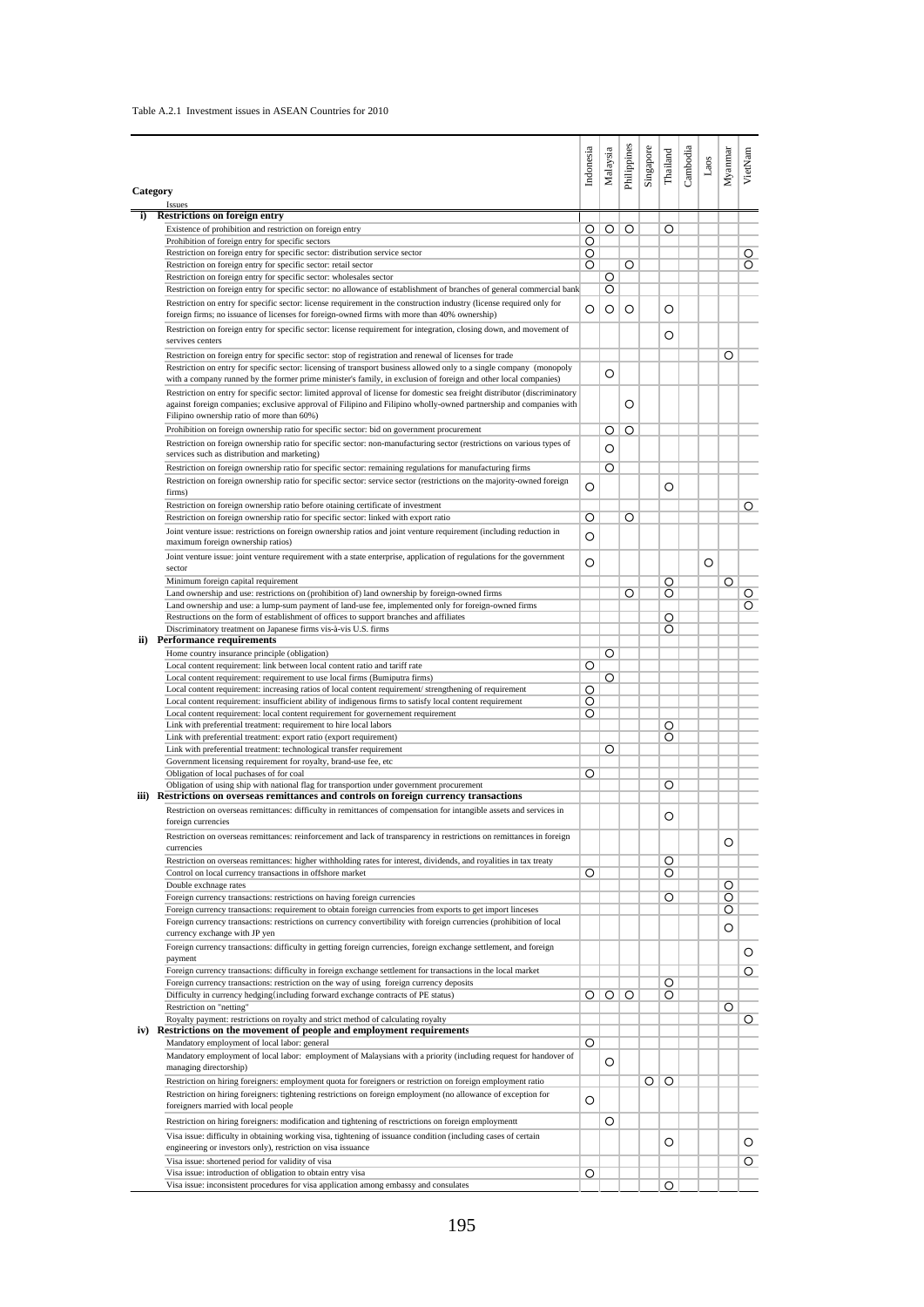| Category                                                                                                                                                                                  | Indonesia | Malaysia | Philippines | Singapore | Thailand | Cambodia | Laos    | Myannar |
|-------------------------------------------------------------------------------------------------------------------------------------------------------------------------------------------|-----------|----------|-------------|-----------|----------|----------|---------|---------|
| Issues<br>Lack of transparency in policies and regulations concerning investment (institutional problems)                                                                                 |           |          |             |           |          |          |         |         |
| Underdevelopment, lack of transparency, and delay of implementation of regulations (inadequate implementing                                                                               |           |          |             |           |          |          |         |         |
| regulations and prolonged delays in their issuance): general                                                                                                                              | O         |          |             |           |          | O        |         | O       |
| Underdevelopment of legal system: no issurance of documentation for rules of tariffs under AFTA (CEPT tariffs)                                                                            | O         |          |             |           |          |          |         |         |
| Underdevelopment of legal system: implementation rules of EPA                                                                                                                             |           |          |             |           | O        |          |         |         |
| Underdevelopment of legal system: insufficient system of tax-related dispute settlement                                                                                                   |           |          |             |           |          |          |         |         |
| Underdevelopment of legal system: stock market and credit market                                                                                                                          |           |          |             |           |          | O        |         |         |
| Underdevelopment of legal system: financial system such as credit transactions                                                                                                            |           |          |             |           |          |          |         |         |
| Underdevelopment of legal system: regulations on mortgage, lien, and hypothec<br>Underdevelopment of legal system: foreign exchange system (double exchange rates)                        |           |          |             |           |          |          |         | O       |
| Underdevelopment of legal system: temporary system of opening governments' windows responsive to emergency                                                                                |           |          |             |           |          |          |         |         |
| imports                                                                                                                                                                                   |           |          |             |           |          |          |         |         |
| Underdevelopment of legal system: insufficient economic system based on domestic currencies                                                                                               |           |          |             |           |          | O        |         |         |
| Underdevelopment of legal system (insufficiency): inadequate ax-related dispute settlement by the third party                                                                             |           |          |             |           |          |          |         |         |
| government                                                                                                                                                                                | O         |          |             |           |          |          |         |         |
| Underdevelopment of legal system (insufficiency): double taxation due to lack of tax treaty                                                                                               |           |          |             |           |          |          |         | O       |
| Underdevelopment of legal system (inadequacy): obligation of issuing official receipts                                                                                                    |           |          |             |           |          |          |         |         |
| Underdevelopment of legal system: unreasonable requirement of signature for imported products under domestic law                                                                          |           |          |             |           |          |          |         |         |
| Underdevelopment of legal system: delay in issuing domestic regulations for ASEAN Cosmetic Directive                                                                                      | O         |          |             |           |          |          |         |         |
| Underdevelopment of legal system: different HS tariff classifiation from that of Japan                                                                                                    |           |          |             |           | O        |          |         |         |
| Underdevelopment of legal system (inadequacy): no issurance of official receipts                                                                                                          |           |          |             |           |          |          |         |         |
| Lack of transparency in legal system: tax-related administrative procedure and the method of tax calculation                                                                              |           |          |             |           |          |          |         |         |
| Lack of transparency in legal system: no issurance of guideline for tax system of transfer pricing                                                                                        | O         |          |             |           |          |          |         |         |
| Lack of transparency in legal system: final tax rate for construction services and the procedure                                                                                          | O         |          |             |           |          |          |         |         |
| Lack of transparency in legal system: disapproval criteria of tax investigation                                                                                                           | O         |          |             |           |          |          |         |         |
| Lack of transparency in legal system: complicated labor law                                                                                                                               | O         |          |             |           |          |          |         |         |
| Lack of transparency in legal system: ownership of land and its utilization system                                                                                                        |           |          |             |           |          | O        |         |         |
| Lack of transparency in legal system: investment incentives                                                                                                                               | O         |          |             |           |          |          |         |         |
| Lack of transparency in legal system: licenses and approvals for construction                                                                                                             |           |          |             |           | O        |          |         |         |
| Lack of transparency in legal system: an introduction of international practices                                                                                                          |           | O        |             |           |          |          |         |         |
| Lack of transparency in legal system: disclosure of information on changes in regulations                                                                                                 |           | O        |             |           |          |          |         | O       |
| Ambiguity of legal system: the date to start digital broadcasting                                                                                                                         |           | O        |             |           | O        |          |         |         |
| Ambiguity of legal system: the date of issurance, contents, and retroactive application of tax regulations                                                                                | O         |          |             |           |          |          |         |         |
| Ambiguity of legal system: disparity of tariff rates among similar products<br>Ambiguity of legal system: foreign exchange laws                                                           | O         | O        |             |           |          |          |         |         |
| Ambiguity of legal system: export restrictions                                                                                                                                            |           |          |             |           |          | O        |         |         |
| Ambiguity of legal system: detailed information on market research in expanding business                                                                                                  |           |          |             |           |          |          |         |         |
| Ambiguity of legal system: inconsistency between country's tariff classification and ASEAN's                                                                                              |           |          |             |           |          |          |         |         |
| Ambiguity of legal system: definition of tariff classification (items)                                                                                                                    |           |          |             |           |          |          |         |         |
| Ambiguity of legal system: treatment of reinvoice under the third-country FTA                                                                                                             |           |          |             |           | O        |          |         |         |
| Ambiguity of legal system: criteria to calculate IPP tariffs                                                                                                                              | O         |          |             |           |          |          |         |         |
| Ambiguity of legal system: method to calculate tax                                                                                                                                        |           |          |             |           |          |          |         | O       |
| Ambiguity of legal system: criteria of imposing tax for PE                                                                                                                                | O         |          |             |           | Ο        |          |         |         |
| Ambiguity of legal system: approval and license criterion of investment-related regulations                                                                                               |           |          |             |           |          |          |         | O       |
| Ambiguity of legal system: criteria and details of approval for divestment obligation                                                                                                     | O         |          |             |           |          |          |         |         |
| Ambiguity of legal system: criteria to select the lease for afforestation                                                                                                                 |           |          |             |           |          |          | $\circ$ |         |
| Ambiguity of legal system (insufficiency): tariff classification for parts and components                                                                                                 |           |          |             |           |          |          |         |         |
| Sudden modification of legal system (introduction): new tax (value-added tax for export processing firms)                                                                                 |           |          |             |           |          |          |         |         |
| Sudden modification of legal system: withholding tax regulations for lease contract                                                                                                       |           |          |             |           | O        |          |         |         |
| Sudden modification of legal system (setting): sudden setting of holidays                                                                                                                 | O         |          | O           |           |          |          |         |         |
| Sudden modification of legal system: issues of laws and regulations without sufficient period for adjustment                                                                              |           |          |             |           |          |          |         |         |
| Sudden modification of legal system: reduction of export incentives<br>Sudden modification of legal system: no application of tax treaty due to sudden changes in criteria of application |           |          |             |           |          |          |         |         |
| Sudden and frequent modification of legal system: laws and notices (general)                                                                                                              | O         |          |             |           |          |          |         |         |
| Instability of legal system: instable foreign capital law and definition of foreingers                                                                                                    | O         |          |             |           | Ο        |          |         |         |
| Instability of legal system: possible changes in investment incentives                                                                                                                    |           |          | O           |           |          |          |         |         |
| Instability of legal system: automobile-related taxation system                                                                                                                           |           |          |             |           |          |          |         |         |
| Instability of legal system: possible tightning regulations on market access to the retail firms                                                                                          |           |          |             |           | O        |          |         |         |
| Instability of legal system: regulations on foreign workers                                                                                                                               |           | O        |             |           |          |          |         |         |
| Instability of legal system: possible regulations inconsistent with WTO (requirements on investment and production                                                                        |           |          |             |           |          |          |         |         |
| etc as eco-car promoting policy)                                                                                                                                                          |           |          |             |           | O        |          |         |         |
| Instability of legal system: unconstitutional lawsuit for environment-related administrative procedures                                                                                   |           |          |             |           | O        |          |         |         |
| Instability of legal system: application of bidding for coal mining after completing the contract agreement                                                                               | O         |          |             |           |          |          |         |         |
| Taxation issue: extremely high value-added taxs                                                                                                                                           |           |          | O           |           |          |          |         |         |
| Taxation issue: dual taxation due to inconsistemt interpretation of tax system for tequnical assistance                                                                                   |           |          |             |           | Ο        |          |         |         |
| Taxation issue: tax exemption discriminatory between national and non-national cars                                                                                                       |           | O        |             |           |          |          |         |         |
| Taxation issue: contradictive interpretation of definition of residents under revised income tax law                                                                                      |           |          |             |           |          |          |         |         |
| Taxation issue: high commodity tax, registration fee, owner fee and for automobiles                                                                                                       |           |          | O           |           |          |          |         |         |
| Taxation issue: inadequate reserve criteria for taxation regulations                                                                                                                      |           |          |             |           | O        |          |         |         |
| Taxation issue: tax on adverse spread                                                                                                                                                     |           |          |             |           | O        |          |         |         |
| Taxation issue: commercial and export tax (local production and exports and imports)                                                                                                      |           |          |             |           |          |          |         | O       |
| Taxation issue: no application of reinbursement of commodity tax for imported parts                                                                                                       |           | O        |             |           |          |          |         |         |
|                                                                                                                                                                                           |           | O        |             |           |          |          |         |         |
| Taxation issue: long-term retroactive period for tax investigation                                                                                                                        | O         |          |             |           |          |          |         |         |
| Taxation issue: strenghening tax regulations for transfer pricing, change in method of calculating tax, and thread of                                                                     |           |          |             |           |          |          |         |         |
| dual taxation                                                                                                                                                                             |           |          |             |           |          |          |         |         |
| Safety and environmental standards and certification issue: unique technical standard and safety certification (iron and                                                                  |           |          |             |           | O        |          |         |         |
| steel, plug etc)                                                                                                                                                                          |           |          |             |           | O        |          |         |         |
| Safety and environmental standards and certification issue: inconsistency with the international standards                                                                                |           |          |             |           |          |          |         |         |
| Safety and environmental standards and certification issue: unreasonable standard of waste water treatment and waste                                                                      |           |          |             |           |          |          |         |         |
| water quality management                                                                                                                                                                  | O         | O        |             |           |          |          |         |         |
| Safety and environmental standards and certification issue: unreasonable tightning of regulations for radiological                                                                        |           |          |             |           |          |          |         |         |
| examination                                                                                                                                                                               |           | O        |             |           |          |          |         |         |
|                                                                                                                                                                                           |           |          |             |           |          |          |         |         |
| Import restriction: import restriction by import quota and import licensing (build-up car, steel, and color copy<br>machine)                                                              |           | O        |             |           |          |          |         |         |
| Import restriction: difficulty in obaining import licenses                                                                                                                                | O         |          |             |           |          |          |         |         |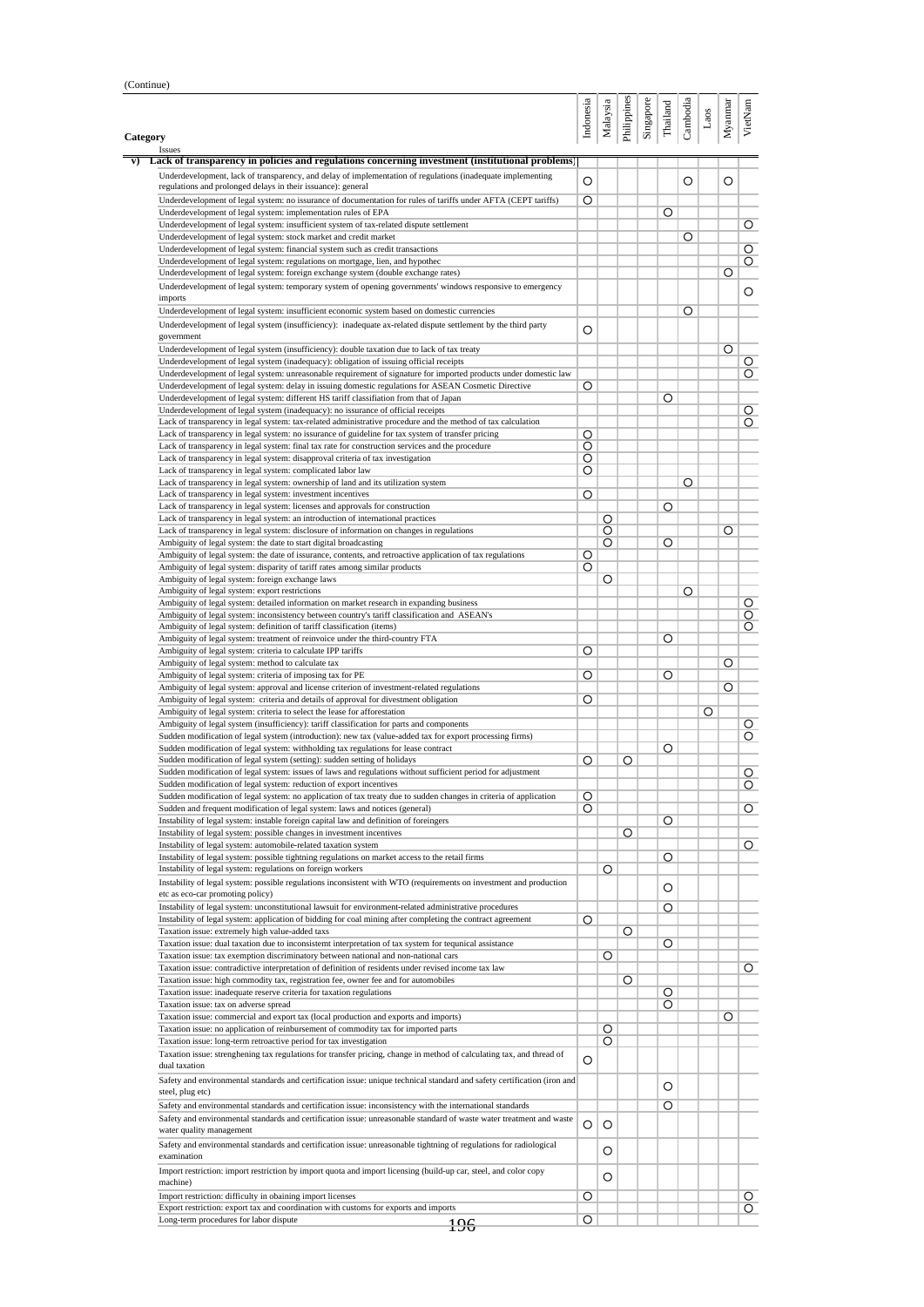|                                                                                                                                                                                                                                                  | Indonesia    | Malaysia        | Philippines | Singapore | Thailand     | Cambodia | $_{\rm Laos}$ | Myanmar | VietNam         |
|--------------------------------------------------------------------------------------------------------------------------------------------------------------------------------------------------------------------------------------------------|--------------|-----------------|-------------|-----------|--------------|----------|---------------|---------|-----------------|
| Category<br>Issues                                                                                                                                                                                                                               |              |                 |             |           |              |          |               |         |                 |
| Complicated and/or delayed procedures with respect to investment-related regulations (implementation problems)<br>Complicated procedures: approval and license procedures for new investment                                                     |              |                 |             |           |              |          | O             |         |                 |
| Complicated procedures: procedures for transactions of bonded goods between trade-processing firms                                                                                                                                               | O            |                 |             |           |              |          |               |         |                 |
| Complicated procedures: procedures for equipment lease and rental certification<br>Complicated procedures: purchasing procedures of foreign currencies                                                                                           | O            |                 |             |           |              |          |               |         | O               |
| Complicated procedures: approval and license procedures for merge, dissolution, or relocation of the service center                                                                                                                              |              |                 |             |           | O            |          |               |         |                 |
| Complicated procedures: renewal of import licensing (short period in effective)<br>Complicated procedures: preparation of invoices of imported materials for each incentives                                                                     |              |                 |             |           | O            |          |               | Ο       |                 |
| Complicated procedures: obligation of pre-registration of import quota for parts that can not be purchased                                                                                                                                       | O            |                 |             |           |              |          |               |         |                 |
| domestically                                                                                                                                                                                                                                     |              |                 |             |           |              |          |               |         |                 |
| Complicated procedures: pre-shipment inspection<br>Complicated procedures: signiture requirement for all pages of documents submitted to government agencies and                                                                                 | O            |                 | O           |           |              |          |               |         |                 |
| ministries                                                                                                                                                                                                                                       |              |                 |             |           | O            |          |               |         |                 |
| Complicated procedures: procedures for exception of import tariffs<br>Complicated procedures (too-detailed): BOI approval and reporting procedures                                                                                               |              | O               |             |           | Ο            |          |               |         |                 |
| Complicated procedures (too-detailed): procedures for BOI tax exemption for reexports                                                                                                                                                            |              |                 |             |           | O            |          |               |         |                 |
| Complicated procedures (too-detailed): tax payment procedures for withholding tax                                                                                                                                                                |              |                 |             |           | O            |          |               |         |                 |
| Complicated procedures: procedures for exemption of value added tax<br>Complicated procedures: changes in the format of certificate of resident receipent applied to tax treaty                                                                  | O<br>O       |                 |             |           |              |          |               |         |                 |
| Complicated procedures: oblication of local currency settlement                                                                                                                                                                                  | O            |                 |             |           |              |          |               |         |                 |
| Complicated and delayed procedures: customs clearance (including clearance certificate requirement, AFTA origin<br>certificate procedures and management, enforcement of certificate of origin document registration, off-shore trade            |              |                 |             |           | O            | O        |               | O       | O               |
| customs clearance, and inefficiency of customs clearance)                                                                                                                                                                                        |              |                 |             |           |              |          |               |         |                 |
| Complicated and deleyed procedures: conformity and assessment                                                                                                                                                                                    |              | O               |             |           |              |          |               |         |                 |
| Complicated and delayed procedures: procedures to apply for working visa and its renewal (including work permit)                                                                                                                                 | O            | $\circ$         | O           |           | O            |          |               | O       | <u>O</u>        |
| Complicated and delayed procedures: obtaining export and import licensing<br>Complicated and delayed procedures: procedures for overseas remittance                                                                                              |              |                 |             |           |              |          |               |         | O               |
| Complicated and delayed procedures: tax regulations-related procedures                                                                                                                                                                           | O            |                 | O           |           |              |          |               |         |                 |
| Complicated and delayed procedures: AFTA procedures<br>Complicated and delayed procedures: import tariff reimbursement and tax exemption procedures                                                                                              | O            | O               |             |           | $\circ$      |          |               |         | $\circ$         |
| Complicated and delayed procedures: government approval procedures for withdrawal                                                                                                                                                                |              | O               |             |           |              |          |               |         |                 |
| Complicated and delayed procedures: BOI export and import approval and reporting procedures for products,                                                                                                                                        |              |                 |             |           | O            |          |               |         |                 |
| materials, equipments, defective products and rejected materials<br>Complicated and delayed procedures: patent registration application procedures                                                                                               |              |                 |             |           | O            |          |               |         |                 |
| Delayed procedures: import custom clearance and cargo inspection (including uncertainty)                                                                                                                                                         |              | O               |             |           |              |          | O             |         | $\circ$         |
| Delayed procedures: procedures for licensing (general)                                                                                                                                                                                           | O            |                 |             |           |              |          |               | O       | $\circ$         |
| Delayed procedures: procedures for licensing of waste disposal<br>Delayed procedures: deleyed procedures to transfer licensing permit from central government to regional government                                                             | O            |                 |             |           |              |          |               |         | 0               |
| Deleyed procedures: stock reshuffle procedure                                                                                                                                                                                                    | Ο            |                 |             |           |              |          |               |         |                 |
| Delayed procedures: procedures for land registration                                                                                                                                                                                             |              | O               |             |           |              |          |               |         |                 |
| Delayed procedures: oversea payment<br>Delayed procedures: permission of oversea remittance                                                                                                                                                      |              |                 |             |           |              |          |               | O<br>O  |                 |
| Delayed procedures: renewal of import licensing and automatic import licensing for dangerous goods                                                                                                                                               |              |                 |             |           | Ο            |          |               |         | O               |
| Delayed procedures: removal of ATIGA tariffs                                                                                                                                                                                                     |              |                 |             |           | O            |          |               |         |                 |
| Delayed procedures: safety standard and assessment<br>Delayed procedures: issuing final settlement of tax                                                                                                                                        |              | O               |             |           | O            |          |               |         |                 |
| Delayed procedures: examination of safety qualification                                                                                                                                                                                          |              | O               |             |           |              |          |               |         |                 |
| Delayed procedures: civil execution procedures<br>Delayed procedures (including difficulty): procedures for prepayment of corporate tax reimbursement                                                                                            | O            |                 |             |           | O            |          |               |         |                 |
| Delayed procedures (including difficulty): difficulty in obtaining AICO approval                                                                                                                                                                 |              |                 |             |           |              |          |               |         | $\circ$         |
| Delayed procedures (including difficulty): renewal of business license                                                                                                                                                                           |              |                 |             |           |              |          |               | Ο       |                 |
| Delayed procedures (including non-refunding and difficulty): value-added tax reimbursement procedures<br>Delayed procedures (including non-refunding): corporate withholding tax reimbursement procedures                                        | O            |                 | O           |           | $\circ$<br>O |          |               |         |                 |
| Difficulty in procedures: corporate tax advance declaration and payment procedures                                                                                                                                                               |              | O               |             |           |              |          |               |         |                 |
| Inefficiency of procedures: administrative procedures for afforestration                                                                                                                                                                         |              |                 |             |           |              |          | O             |         |                 |
| Inefficiency of procedures (including corruption): investment approval procedures<br>Disunity of procedures: inconsistent procedures and interpretation among administrative officials                                                           | O<br>$\circ$ | $\circ$         | $\circ$     |           | O            |          |               |         | $\circ$         |
| Complicated corporate tax prepayment system                                                                                                                                                                                                      | O            |                 |             |           |              |          |               |         |                 |
| Complicated banking business resulting from the regulations requiring banking transactions in rupiah<br>Lack of transparency and multiple procedures for borrowing in foreign currencies                                                         | O<br>O       |                 |             |           |              |          |               |         |                 |
| Complicated L/C import system (iron and steel products)                                                                                                                                                                                          |              |                 | O           |           |              |          |               |         |                 |
| Insufficient enforcement of environmental protection                                                                                                                                                                                             |              |                 |             |           |              |          |               |         | O               |
| Security and environment standard, standard recognition issue: regorousness of marking systems<br>Security and environment standard, standard recognition issue: obligation to acquisition the Philippines National                              |              |                 |             |           | O            |          |               |         |                 |
| Standards for steel pipes, steel stick                                                                                                                                                                                                           |              |                 | O           |           |              |          |               |         |                 |
| Arbitrary application of system: disunity of legal interpretation and implementation (including disunity and                                                                                                                                     | O            | O               |             |           | O            |          |               |         |                 |
| inconsistency of implementation of product safety certification system, excessive power of local officials, etc.)                                                                                                                                |              |                 |             |           |              |          |               |         |                 |
| Arbitrary application of system: diversity of implementation and interpretation by customs (including arbitrary tariff<br>classification and tariff evaluation, difference with international rules, inequity of tariff rate application and ITA | O            | O               |             |           |              |          |               |         |                 |
| nonperformance)                                                                                                                                                                                                                                  |              |                 |             |           |              |          |               |         |                 |
| Arbitrary application of system: arbitrary corporate tax examination                                                                                                                                                                             |              |                 |             |           | O            |          |               |         |                 |
| Arbitrary application of system: arbitrary and corrupt tax collection (including back taxes and tax on business<br>corporations)                                                                                                                 | O            |                 |             |           | O            |          |               |         |                 |
| Inflexible application of systems: judgement of application fees imposed by customs                                                                                                                                                              | $\circ$      |                 |             |           |              |          |               |         |                 |
| Disunity of legal interpretation for application of system: rules of origin                                                                                                                                                                      |              |                 |             |           | O            |          |               |         |                 |
| Inconsistent interpretation of legal system: inconsistent requirements among customs in accepting ASEAN's<br>Certificate of Origin                                                                                                               |              |                 |             |           |              |          |               |         | O               |
| Insufficient notification and understanding of changes in legal systems and procedures among administrative offices                                                                                                                              |              |                 |             |           |              |          | O             |         | O               |
|                                                                                                                                                                                                                                                  |              |                 |             |           |              |          |               |         |                 |
| Disunity of regulations, controls, and legal interpretation for application among relevant ministries and agencies<br>Insufficiency and disunity of exective power in local regions                                                              |              |                 |             |           |              |          | O             |         | 0               |
| Insufficient legal enforcement (insufficient announcement of EPA Certification of Origin procedure)                                                                                                                                              |              | $\circ$ $\circ$ |             |           | O            |          |               |         | $\circ$         |
| Authorities' acquiescence for misconduct                                                                                                                                                                                                         |              | O               |             |           | O            |          |               |         | $\circ$         |
| Special personal connection and political bribery and corruption of public savants (including collusion and corruption<br>in customs)                                                                                                            | O            |                 | O           |           |              | O        |               |         | O               |
| Unanimous voting at the board meeting of joint ventures                                                                                                                                                                                          |              |                 |             |           |              |          |               |         | 0               |
| Prohibitive port charge and departure tax                                                                                                                                                                                                        | O            |                 |             |           |              |          |               |         |                 |
| High costs for custom clearance<br>Heavy burden of value-added tax                                                                                                                                                                               |              |                 | O           |           |              |          |               |         | O               |
| High luxury tax imposed on imported or domestically produced goods                                                                                                                                                                               | O            |                 |             |           |              |          |               |         |                 |
| Inconsistent tax collection                                                                                                                                                                                                                      |              |                 |             |           |              |          |               |         | O               |
| Irrational traffic regulation<br>Business tax                                                                                                                                                                                                    |              |                 | O<br>O      |           |              |          |               |         |                 |
| Difficulties in the process of reimbursement of prepaid tax and so on<br>197                                                                                                                                                                     |              |                 | O           |           |              |          |               |         |                 |
| High chages for the land lease for afforestration<br>Irrational payment due for public utility charges                                                                                                                                           |              |                 | O           |           |              |          | O             |         |                 |
| Rampant smuggling                                                                                                                                                                                                                                | O            |                 |             |           |              | O        |               |         | $\circ$ $\circ$ |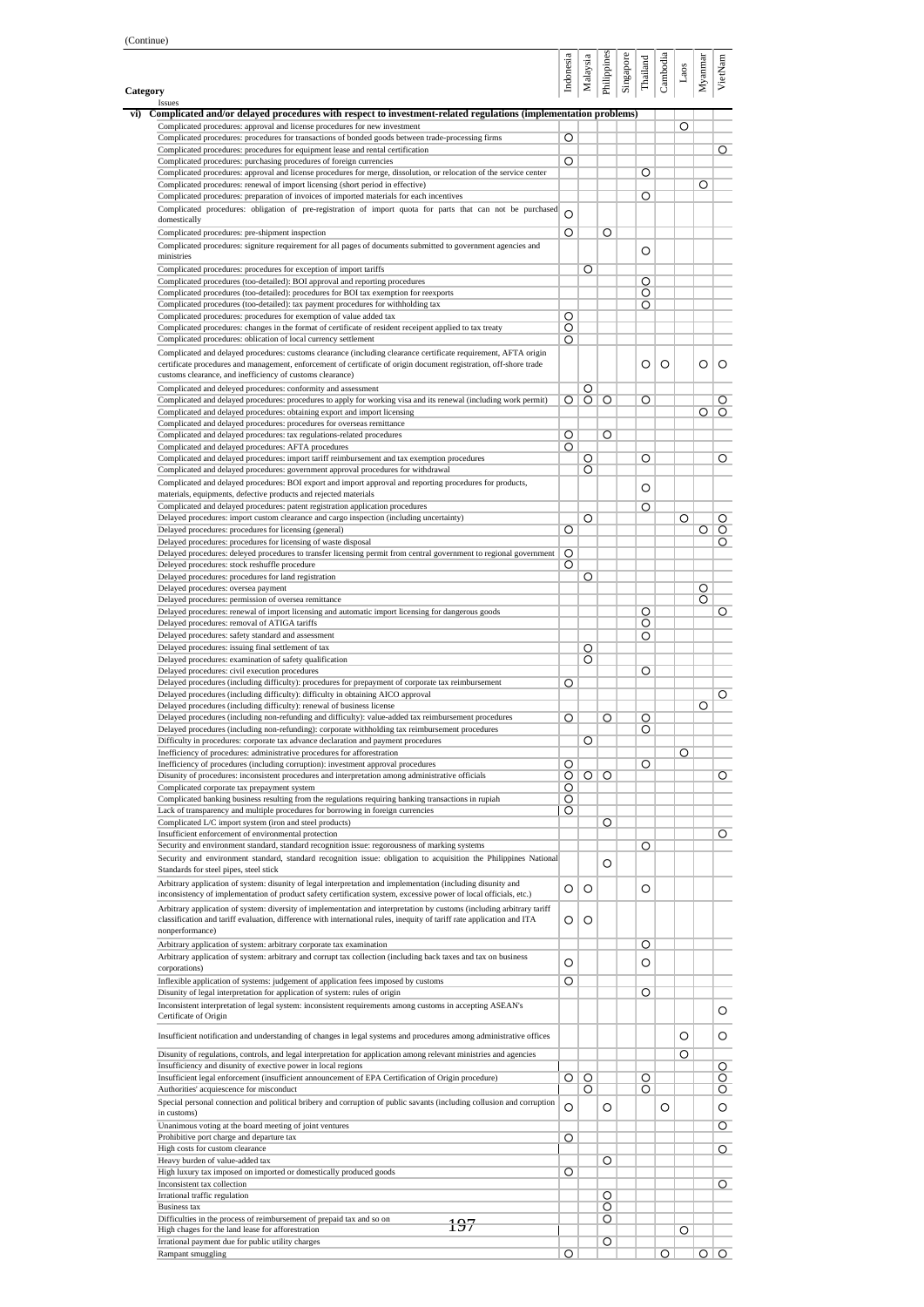(Continue)

|          |                                                                                                                                                                 | Indonesia | Malaysia           | Philippines        | Singapore | Thailand           | Cambodia           | Laos    | Myannar                   | VietNam            |
|----------|-----------------------------------------------------------------------------------------------------------------------------------------------------------------|-----------|--------------------|--------------------|-----------|--------------------|--------------------|---------|---------------------------|--------------------|
|          |                                                                                                                                                                 |           |                    |                    |           |                    |                    |         |                           |                    |
| Category |                                                                                                                                                                 |           |                    |                    |           |                    |                    |         |                           |                    |
|          | Issues<br>vii) Insufficient protection of intellectual property rights (IPRs)                                                                                   |           |                    |                    |           |                    |                    |         |                           |                    |
|          | IPRs: widespread counterfeit goods and pirated copy goods due to insufficient protection of IPRs                                                                | Ο         |                    |                    |           | O                  |                    |         |                           |                    |
|          | IPRs: insufficient crackdown on counterfeit goods at the border, delayed appraisal during suspension of imports and                                             |           | O                  |                    |           |                    |                    |         |                           |                    |
|          | uncertainty of disposal of seized articles                                                                                                                      |           |                    |                    |           |                    |                    |         |                           |                    |
|          | IPRs: unratified IPR treaty (global treaty)<br>viii) Labor regulations and related practices excessively favorable to workers                                   |           | O                  |                    |           |                    |                    |         |                           |                    |
|          | Difficulty in firing workers: retirement and firing reglations excessively protective for workers                                                               | O         | $\circ$            |                    |           | Ο                  |                    |         |                           | O                  |
|          | Difficulty in firing workers: unfair judgment of a labor court                                                                                                  |           |                    | O                  |           |                    |                    |         |                           |                    |
|          | Wage: substantial raising, frequent and arbitrary revision and disparity control of minimum wage                                                                | O         |                    | O                  |           |                    |                    |         |                           | O                  |
|          | Wage: rapid increase in wage level (raising of labor cost)<br>Wage: disapproval of and difficulty in demotion and salary cut                                    |           | O<br>$\circ$       |                    |           | O                  |                    |         |                           |                    |
|          | Difficulty in renewing employment contract and obligation of permanent employment                                                                               |           |                    |                    |           |                    |                    |         |                           | 0                  |
|          | Official fixed rates of gaps among different categories in salary table                                                                                         |           |                    |                    |           |                    |                    |         |                           | $\circ$            |
|          | Illegal strike                                                                                                                                                  |           |                    |                    |           |                    |                    |         |                           | 0                  |
|          | Payment of costs for labor-related court                                                                                                                        |           | $\circ$            |                    |           |                    |                    |         |                           |                    |
|          | Labor union issues: moderation of authorization to organize labor union<br>Restrictions on the period to hire temporary workers                                 |           |                    | O<br>O             |           |                    |                    |         |                           |                    |
|          | Irrational regulations on ages of young workers                                                                                                                 |           |                    | O                  |           |                    |                    |         |                           |                    |
|          | Excessive holidays and/or work absence                                                                                                                          |           | O                  |                    |           |                    |                    |         |                           |                    |
|          | Specificity of working time                                                                                                                                     |           |                    | O                  |           |                    |                    |         |                           |                    |
|          | Unreasonably high wage rates for working on holidays                                                                                                            |           |                    | O                  |           |                    |                    |         |                           |                    |
|          | Prohibition of employing contract workers<br>Greater burden of employees' pension                                                                               |           |                    | Ο                  | O         |                    |                    |         |                           |                    |
|          | Burden of educational fund                                                                                                                                      |           |                    |                    | O         |                    |                    |         |                           |                    |
|          | ix) Underdeveloped infrastructure, shortage of human resources, and insufficient investment incentives                                                          |           |                    |                    |           |                    |                    |         |                           |                    |
|          | Difficulty in hiring and securing human resources due to shortage of management staff and engineers (including brain                                            | O         | O                  |                    | O         |                    |                    | O       |                           | O                  |
|          | drain of IT engineers)                                                                                                                                          |           |                    |                    |           |                    |                    |         |                           |                    |
|          | High turnover ratio and job hopping practices<br>Infrastructure issue: increased risk of power shortages and electrical power supply (instability)              |           | $\circ$            |                    | O         | O                  |                    | O       |                           |                    |
|          | Infrastructure issue: underdeveloped road and traffic                                                                                                           | 0<br>O    | $\circ$<br>$\circ$ | $\circ$<br>$\circ$ | $\circ$   | $\circ$<br>$\circ$ | $\circ$<br>$\circ$ | $\circ$ | $\circ$<br>O <sub>1</sub> | $\circ$            |
|          | Infrastructure issue: underdevelopment and lack of seaport infrastructure                                                                                       | O         |                    |                    |           |                    |                    |         | O                         | O                  |
|          | Infrastructure issue: inadequate spaces for railway and underdeveloped containerized railway transportation                                                     |           |                    |                    |           | O                  |                    |         |                           |                    |
|          | Infrastructure issue: creaky existing infrastructure                                                                                                            | O         |                    |                    |           |                    |                    |         |                           |                    |
|          | Infrastructure issue: delayed delivery due to traffic jam in cities<br>Infrastructure issue: inadequate public sanitation                                       | O         |                    | O                  |           |                    |                    |         |                           | O                  |
|          | Infrastructure issue: insufficiency and underdevelopment of waste disposals                                                                                     |           |                    |                    |           |                    |                    |         |                           | O                  |
|          | Infrastructure issue: insufficient air transport infrastructure                                                                                                 |           |                    |                    |           | O                  |                    |         | $\circ$                   |                    |
|          | Infrastructure issue: underdeveloped telecommunication infrastructure/roadband internet network access                                                          |           | Ο                  |                    |           |                    | ΟI                 | O       |                           | O                  |
|          | Infrastructure issue: remarkable difference between a plan to develop logistics and the progress of construction<br>(highway, subway, et al.)                   |           |                    |                    |           |                    |                    |         |                           | O                  |
|          | Incentives issue: disparity of incentives in the same zone due to project-by-project grant of BOI incentives                                                    |           |                    |                    |           | O                  |                    |         |                           |                    |
|          | (irrationality)<br>Incentives issue: shrinking of incentives for foreign investors according to the change of investment promotion areas                        |           |                    |                    |           | O                  |                    |         |                           |                    |
|          | Incentives issue: insuffient excemption of import tariffs imposed on capital goods within economic zone                                                         |           |                    | Ο                  |           |                    |                    |         |                           |                    |
|          | Incentives issue: elimination of tax incentives and export promoting policies for firms in industrial park according to                                         |           |                    |                    |           |                    |                    |         |                           |                    |
|          | WTO accession                                                                                                                                                   |           |                    |                    |           |                    |                    |         |                           | O                  |
|          | Incentive issues: review of tax exemption for parts used in producing exports, which are subject to anti-dumping<br>duties                                      |           |                    |                    |           | O                  |                    |         |                           |                    |
|          | Incentives issue: insufficiency, shrinking and ambiguity of incentives for foreign investors (high-tec industry;<br>petroreum gas, oil refinery, petrochemstry) | O         |                    |                    |           |                    |                    |         |                           |                    |
|          | Incentive issues: application of investment allowance and reinvestment allowance only for manufacturing                                                         |           | O                  |                    |           |                    |                    |         |                           |                    |
|          | Incentives issue: absence of incentives for parts manufacturer                                                                                                  |           |                    |                    |           |                    |                    |         |                           | O                  |
|          | Incentives issue: insufficient incentives for foreign finished car maker and discriminatory favorable incentives for<br>national cars                           |           | O                  |                    |           |                    |                    |         |                           |                    |
|          | Incentives issue: insufficient BOI tax incentives                                                                                                               |           |                    |                    |           | O                  |                    |         |                           |                    |
|          | Incentives issue: insufficient tax incentives other than BOI incentives (corporate tax and withholding tax under tax                                            |           |                    |                    |           |                    |                    |         |                           |                    |
|          | treaty)                                                                                                                                                         |           |                    |                    |           | O                  |                    |         |                           |                    |
|          | Insufficient incentive for nurture of supporting industries (including local industrial development policy)                                                     |           |                    |                    |           |                    |                    |         |                           | $\circ$            |
|          | High tax rate: corporate tax                                                                                                                                    |           |                    | O                  |           |                    |                    |         |                           |                    |
|          | High tax rate: individual income tax<br>Financial market: immature financial market                                                                             |           |                    |                    |           |                    | O                  |         |                           | $\circ$<br>$\circ$ |
|          | Financial market: underdeveloped foreign currency exchange system                                                                                               |           |                    |                    |           |                    | O                  | $\circ$ | $\circ$                   |                    |
|          | Financial market: underdeveloped capital market                                                                                                                 |           |                    |                    |           |                    | O                  |         |                           |                    |
|          | Public security: frequent occurrence of theft                                                                                                                   |           |                    | O                  |           |                    |                    |         |                           |                    |
|          | Political instability                                                                                                                                           |           |                    |                    |           | O                  |                    |         |                           |                    |
|          | Undeveloped system to prevent disasters: Strength of Buildings, Bird flu, Dengue fever<br>x) Restricted competition and price controls                          | O         |                    |                    |           |                    |                    |         |                           |                    |
|          | Descriminatory high pricing for electricity, water, diesel for industrial use                                                                                   |           | O                  |                    |           |                    |                    |         |                           |                    |
|          | Excessive government intervention for pricing systems: standard export pricing and obligation of domestic supply for                                            |           |                    |                    |           |                    |                    |         |                           |                    |
|          | coal                                                                                                                                                            | O         |                    |                    |           |                    |                    |         |                           |                    |
|          | Ministrial regulation to allow price cap settings for electricity provided by state-owned power company                                                         | O         |                    |                    |           |                    |                    |         |                           |                    |
|          | High price due to monopoly by the government: industrial waste disposal                                                                                         |           | $\circ$            |                    |           |                    |                    |         |                           |                    |
|          | Price reporting requirement to the Department of Commerce<br>Government-designated trading company system                                                       |           |                    |                    |           | O                  |                    |         |                           | O                  |
|          | Monopolistic pricing                                                                                                                                            |           |                    |                    |           |                    |                    |         |                           | $\circ$            |
|          | Discriminate pricing for loads at ports                                                                                                                         |           |                    |                    |           |                    |                    |         |                           | $\circ$            |
|          | Adversity such as high pricing due to oligopoly of operators                                                                                                    |           | O                  |                    |           |                    |                    |         |                           |                    |
|          | Double pricing between domestic and foreign investment                                                                                                          |           |                    |                    |           |                    |                    |         |                           | $\circ$            |

Data source: authors' preparation, based on JMC survey 2010.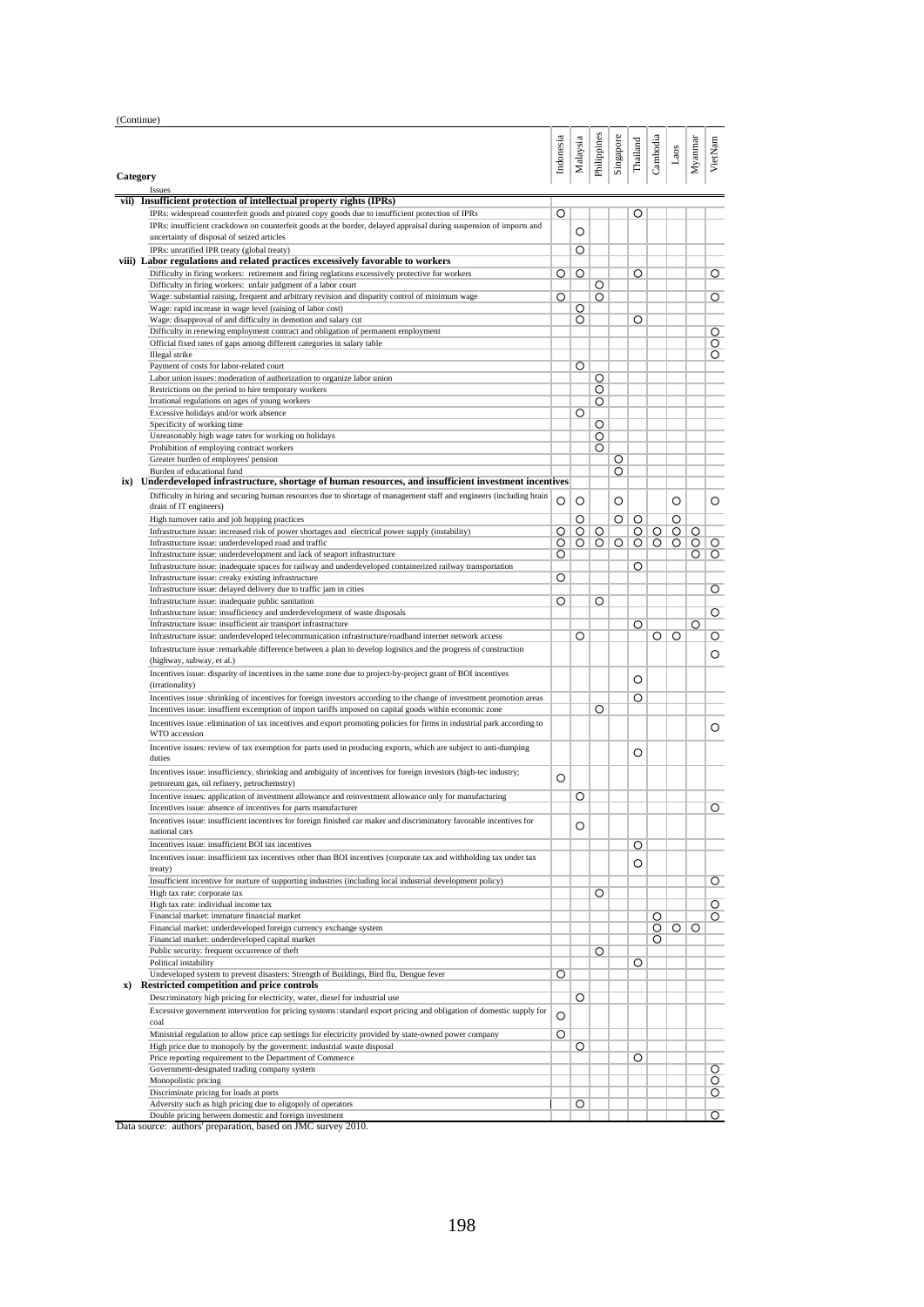#### Table A.2.2 Investment issues in ASEAN Countries for 2005, 2008, and 2009

|          |                                                                                                                                                                                                        |                    |          |             |           | 2009                 |      |                    |                    |                      |          |                    |           | 2008                 |      |         |         |               |                       | 2005        |           |                     |
|----------|--------------------------------------------------------------------------------------------------------------------------------------------------------------------------------------------------------|--------------------|----------|-------------|-----------|----------------------|------|--------------------|--------------------|----------------------|----------|--------------------|-----------|----------------------|------|---------|---------|---------------|-----------------------|-------------|-----------|---------------------|
|          |                                                                                                                                                                                                        | Indonesia          | Malaysia | Philippines | Singapore | Cambodia<br>Thailand | Laos | Myanmar<br>VietNam |                    | Indonesia            | Malaysia | Philippines        | Singapore | Cambodia<br>Thailand | Laos | Myanmar | VietNam | <b>Brunei</b> | Indonesia<br>Malaysia | Philippines | Singapore | Thailand<br>Vietnam |
| Category |                                                                                                                                                                                                        |                    |          |             |           |                      |      |                    |                    |                      |          |                    |           |                      |      |         |         |               |                       |             |           |                     |
| i)       | Issues<br><b>Restrictions on foreign entry</b>                                                                                                                                                         |                    |          |             |           |                      |      |                    |                    |                      |          |                    |           |                      |      |         |         |               |                       |             |           |                     |
|          | Existence of prohibition and restriction on foreign entry                                                                                                                                              |                    | 0 0 0    |             |           | O                    |      |                    |                    | $\circ$              |          | $\overline{\circ}$ |           | O                    |      |         |         |               | O                     | $\circ$     |           | $\overline{\circ}$  |
|          | Restriction on foreign entry for specific sector: distribution service sector                                                                                                                          | O                  |          |             |           |                      |      |                    | O                  | $\circ$              |          |                    |           |                      |      |         | O       |               | O                     |             |           | $\circ$             |
|          | Restriction on foreign entry for specific sector: coal mining industry<br>Restriction on foreign entry for specific sector: retail trade                                                               | O                  |          |             |           |                      |      |                    |                    | $\frac{1}{\sqrt{2}}$ |          |                    |           |                      |      |         |         |               | O                     |             |           |                     |
|          | Restriction on foreign entry for specific sector: no allowance of establishment of branches of                                                                                                         | $\circ$            |          | O           |           |                      |      |                    | $\overline{\circ}$ |                      |          | $\circ$            |           |                      |      |         | O       |               |                       | O           |           |                     |
|          | general commercial bank                                                                                                                                                                                |                    |          | Ō           |           |                      |      |                    |                    |                      | $\circ$  |                    |           |                      |      |         |         |               |                       |             |           |                     |
|          | Restriction on entry for specific sector: license requirement in the construction industry (license<br>required only for foreign firms; no issuance of licenses for foreign-owned firms with more than |                    | 0 0 0    |             |           | O                    |      |                    |                    |                      | O O O    |                    |           | O                    |      |         |         |               |                       | O           |           |                     |
|          | 40% ownership)                                                                                                                                                                                         |                    |          |             |           |                      |      |                    |                    |                      |          |                    |           |                      |      |         |         |               |                       |             |           |                     |
|          | Restriction on foreign entry for specific sector: license requirement for integration, closing down,                                                                                                   |                    |          |             |           | O                    |      |                    |                    |                      |          |                    |           | Ō                    |      |         |         |               |                       |             |           |                     |
|          | and movement of servives centers                                                                                                                                                                       |                    |          |             |           |                      |      |                    |                    |                      |          |                    |           |                      |      |         |         |               |                       |             |           |                     |
|          | Restriction on foreign entry for specific sector: stop of registration and renewal of licenses for trade                                                                                               |                    |          |             |           |                      |      | Ó                  |                    |                      |          |                    |           |                      |      | O       |         |               |                       |             |           |                     |
|          | Restriction on entry for specific sector: licensing of transport business allowed only to a single<br>company (monopoly with a company runned by the former prime minister's family, in exclusion of   |                    | $\circ$  |             |           |                      |      |                    |                    |                      | Ō        |                    |           |                      |      |         |         |               | $\circ$               |             |           |                     |
|          | foreign and other local companies)                                                                                                                                                                     |                    |          |             |           |                      |      |                    |                    |                      |          |                    |           |                      |      |         |         |               |                       |             |           |                     |
|          | Restriction on entry for specific sector: limited approval of license for domestic sea freight<br>distributor (discriminatory against foreign companies; exclusive approval of Filipino and Filipino   |                    |          | O           |           |                      |      |                    |                    |                      |          | O                  |           |                      |      |         |         |               |                       | $\circ$     |           |                     |
|          | wholly-owned partnership and companies with Filipino ownership ratio of more than 60%)                                                                                                                 |                    |          |             |           |                      |      |                    |                    |                      |          |                    |           |                      |      |         |         |               |                       |             |           |                     |
|          | Prohibition on foreign entry for specific sector: bid on government procurement<br>Restriction on foreign ownership ratio for specific sector: non-manufacturing sector (restrictions on               |                    | O        |             |           |                      |      |                    |                    |                      | O        |                    |           |                      |      |         |         |               | O                     |             |           |                     |
|          | various types of services such as distribution and marketing)                                                                                                                                          |                    | $\circ$  |             |           |                      |      |                    |                    |                      | O        |                    |           |                      |      |         |         |               | $\circ$               |             |           |                     |
|          | Restriction on foreign ownership ratio for specific sector: service sector (restrictions on the                                                                                                        | $\circ$            |          |             |           | O                    |      |                    |                    | $\circ$              |          |                    |           | Ō                    |      |         |         |               |                       |             |           | $\circ$             |
|          | majority-owned foreign firms)                                                                                                                                                                          |                    |          |             |           |                      |      |                    |                    |                      |          |                    |           |                      |      |         |         |               |                       |             |           |                     |
|          | Restriction on foreign ownership ratio for specific sector: linked with export ratio<br>Joint venture issue: restrictions on foreign ownership ratios and joint venture requirement                    | O                  |          | $\circ$     |           |                      |      |                    |                    | $\circ$              |          | $\circ$            |           |                      |      |         |         |               |                       | O           |           |                     |
|          | (including reduction in maximum foreign ownership ratios)                                                                                                                                              | O                  |          |             |           |                      |      |                    |                    | $\circ$              |          |                    |           |                      |      |         |         |               |                       |             |           | O                   |
|          | Joint venture issue: joint venture requirement with a state enterprise politically<br>Minimum foreign capital requirement                                                                              | $\overline{\circ}$ |          |             |           |                      |      |                    |                    | $\circ$              |          |                    |           | O                    |      | O       |         |               | O                     |             |           | $\circ$             |
|          | Land ownership and use: restrictions on (prohibition of) land ownership by foreign-owned firms                                                                                                         | O                  |          | O           |           | O<br>O               |      | O                  | O                  | $\circ$              |          | O                  |           | O                    |      |         | O       |               | O                     | $\circ$     |           | 이이                  |
|          | Land ownership and use: a lump-sum payment of land-use fee, implemented only for foreign-                                                                                                              |                    |          |             |           |                      |      |                    |                    |                      |          |                    |           |                      |      |         |         |               |                       |             |           |                     |
|          | owned firms                                                                                                                                                                                            |                    |          |             |           |                      |      |                    |                    |                      |          |                    |           |                      |      |         | O       |               |                       |             |           | $\circ$             |
|          | Restructions on the form of establishment of offices to support branches and affiliates                                                                                                                |                    |          |             |           | O                    |      |                    |                    |                      |          |                    |           | O                    |      |         |         |               |                       |             | O         |                     |
|          | Discriminatory treatment on Japanese firms vis-à-vis U.S. firms<br>ii) Performance requirements                                                                                                        |                    |          |             |           | O                    |      |                    |                    |                      |          |                    |           | O                    |      |         |         |               |                       |             |           | O                   |
|          | Home country insurance principle (obligation)                                                                                                                                                          |                    | $\circ$  |             |           |                      |      |                    |                    |                      | O        |                    |           |                      |      |         |         |               | $\circ$               |             |           |                     |
|          | Local content requirement: link between local content ratio and tariff rate                                                                                                                            |                    |          |             |           |                      |      |                    | $\overline{\circ}$ |                      |          |                    |           |                      |      |         | O       |               |                       |             |           | $\overline{\circ}$  |
|          | Local content requirement: exclusion of foreign-owned firms from domestic procurement<br>Local content requirement: requirement to use local firms (Bumiputra firms)                                   |                    | O        |             |           |                      |      |                    |                    |                      | O        |                    |           |                      |      |         |         |               | $\circ$<br>O          |             |           |                     |
|          | Local content requirement: planning of local content requirement policy for automobiles                                                                                                                |                    |          |             |           |                      |      |                    |                    |                      |          |                    |           |                      |      |         |         |               |                       |             |           | $\circ$             |
|          | Local content requirement: requirement for increasing local content ratios                                                                                                                             | O                  |          |             |           |                      |      |                    | $\circ$            |                      |          |                    |           |                      |      |         | O       |               |                       |             |           | $\overline{\circ}$  |
|          | Local content requirement: insufficient ability of indigenous firms to satisfy local content<br>requirement                                                                                            | $\circ$            |          |             |           |                      |      |                    |                    | O                    |          |                    |           |                      |      |         |         |               | O                     |             |           |                     |
|          | Local content requirement: difficulty in satisfying the requirement for EPZ firms to obtain import                                                                                                     |                    |          |             |           | O                    |      |                    |                    |                      |          |                    |           |                      |      |         |         |               |                       |             |           |                     |
|          | duty exemption for parts                                                                                                                                                                               |                    |          |             |           |                      |      |                    |                    |                      |          |                    |           |                      |      |         |         |               |                       |             |           |                     |
|          | Performance requirements such as the amount of investment, export, production, etc. (including<br>export requirement)                                                                                  |                    |          |             |           |                      |      |                    |                    |                      |          |                    |           |                      |      |         |         |               | $\circ$               |             |           | O                   |
|          | High percentage of direct exporting obligation                                                                                                                                                         |                    |          |             |           |                      |      |                    |                    |                      |          |                    |           |                      |      |         |         |               |                       | $\circ$     |           |                     |
|          | Link with preferential treatment: requirement to hire local labors<br>Link with preferential treatment: export ratio (export requirement)                                                              |                    |          |             |           | O                    |      |                    |                    |                      |          |                    |           | O                    |      |         |         |               |                       | $\circ$     |           |                     |
|          | Link with preferential treatment: technological transfer requirement                                                                                                                                   |                    | O        |             |           | O                    |      |                    |                    |                      |          |                    |           | O                    |      |         |         |               |                       | O           |           | O                   |
|          | Government licensing requirement for royalty, brand-use fee, etc                                                                                                                                       |                    |          |             |           |                      |      |                    |                    |                      |          |                    |           |                      |      |         |         |               |                       |             |           | $\overline{\circ}$  |
|          | Enforcement of obligation to conduct continuing exploration and survey for coal mine rights<br>ownership                                                                                               | $\circ$            |          |             |           |                      |      |                    |                    | O                    |          |                    |           |                      |      |         |         |               | O                     |             |           |                     |
|          | iii) Restrictions on overseas remittances and controls on foreign currency transactions                                                                                                                |                    |          |             |           |                      |      |                    |                    |                      |          |                    |           |                      |      |         |         |               |                       |             |           |                     |
|          | Restriction on overseas remittances: difficulty in remittances of compensation for intangible assets                                                                                                   |                    |          |             |           | O                    |      |                    |                    |                      |          |                    |           | O                    |      |         |         |               |                       |             |           |                     |
|          | and services in foreign currencies<br>Restriction on overseas remittances: reinforcement and lack of transparency in restrictions on                                                                   |                    |          |             |           |                      |      |                    |                    |                      |          |                    |           |                      |      |         |         |               |                       |             |           |                     |
|          | remittances in foreign currencies                                                                                                                                                                      |                    |          |             |           |                      |      | O                  |                    |                      |          |                    |           |                      |      | O       |         |               |                       |             |           | O                   |
|          | Restriction on overseas remittances: restrictions on upper bound of in-advanve payment                                                                                                                 |                    |          | O           |           |                      |      |                    |                    |                      |          | O                  |           |                      |      |         |         |               |                       |             |           |                     |
|          | Restriction on overseas remittances: difficulty in overseas remittance of the payment for foreign<br>projects                                                                                          |                    |          |             |           |                      |      |                    |                    |                      |          |                    |           |                      |      |         |         |               |                       |             |           |                     |
|          | Restriction on overseas remittances: partly                                                                                                                                                            |                    |          |             |           |                      |      |                    |                    |                      |          |                    |           |                      |      |         |         |               |                       | O           |           |                     |
|          | Restriction on overseas remittances: prohibitive tax imposed on remittances (including tax on profit                                                                                                   |                    |          |             |           |                      |      |                    |                    |                      |          |                    |           |                      |      |         |         |               |                       |             |           | 이이                  |
|          | remittances)<br>Control related to local currency: control on local currency transactions in offshore market                                                                                           | O                  |          |             |           |                      |      |                    |                    |                      |          |                    |           |                      |      |         |         |               |                       |             |           |                     |
|          | Control related to local currency: restricted financing in Baht for non-residents                                                                                                                      |                    |          |             |           | O                    |      |                    |                    |                      |          |                    |           | O                    |      |         |         |               | $\circ$               |             |           | O                   |
|          | Sudden introduction and modification of foreign exchange transaction controls                                                                                                                          |                    |          |             |           |                      |      |                    |                    |                      |          |                    |           |                      |      |         |         |               | O                     |             |           |                     |
|          | Double exchnage rates                                                                                                                                                                                  |                    |          |             |           |                      |      | O                  |                    |                      |          |                    |           |                      |      |         |         |               |                       |             |           |                     |
|          | Foreign currency transactions: restrictions on having foreign currencies                                                                                                                               |                    |          |             |           |                      |      |                    |                    |                      |          |                    |           |                      |      |         |         |               | O                     |             |           |                     |
|          | Foreign currency transactions: restrictions on having and using foreign currencies in the domestic                                                                                                     |                    |          |             |           | O                    |      | O                  |                    |                      |          |                    |           |                      |      | O       |         |               | O                     |             |           |                     |
|          | market                                                                                                                                                                                                 |                    |          |             |           |                      |      |                    |                    |                      |          |                    |           |                      |      |         |         |               |                       |             |           |                     |
|          | Foreign currency transactions: requirement to obtain foreign currencies from exports to get import<br>linceses                                                                                         |                    |          |             |           |                      |      | O                  |                    |                      |          |                    |           |                      |      | O       |         |               |                       |             |           |                     |
|          | Foreign currency transactions: difficulty in foreign exchange settlement and foreign paymen                                                                                                            |                    |          |             |           |                      |      |                    | O                  |                      |          |                    |           |                      |      |         | O       |               |                       |             |           | $\circ$             |
|          | Foreign currency transactions: restriction on the way of using foreign currency deposits                                                                                                               |                    |          |             |           | O                    |      |                    |                    |                      |          |                    |           | O                    |      |         |         |               |                       |             |           | OI                  |
|          | Foreign currency transactions: restriction on the withdrawal through foreign currency accounts<br>Difficulty in currency hedging (including forward exchange contracts of PE status)                   |                    | 0 0 0    |             |           | O                    |      | O                  |                    |                      | O O      |                    |           |                      |      | O       |         |               |                       |             |           |                     |
|          | Restriction on "netting"                                                                                                                                                                               |                    |          |             |           |                      |      | O                  |                    |                      |          |                    |           |                      |      | O       |         |               | O                     |             |           |                     |
|          | Royalty payment: restrictions on royalty and strict method of calculating royalty<br>Royalty payment: exclusion of imported parts, etc. from royalty calculation                                       |                    |          |             |           |                      |      |                    | O                  |                      |          |                    |           |                      |      |         | O       |               |                       |             |           | $\circ$             |
|          |                                                                                                                                                                                                        |                    |          |             |           |                      |      |                    |                    |                      |          |                    |           |                      |      |         |         |               |                       |             |           |                     |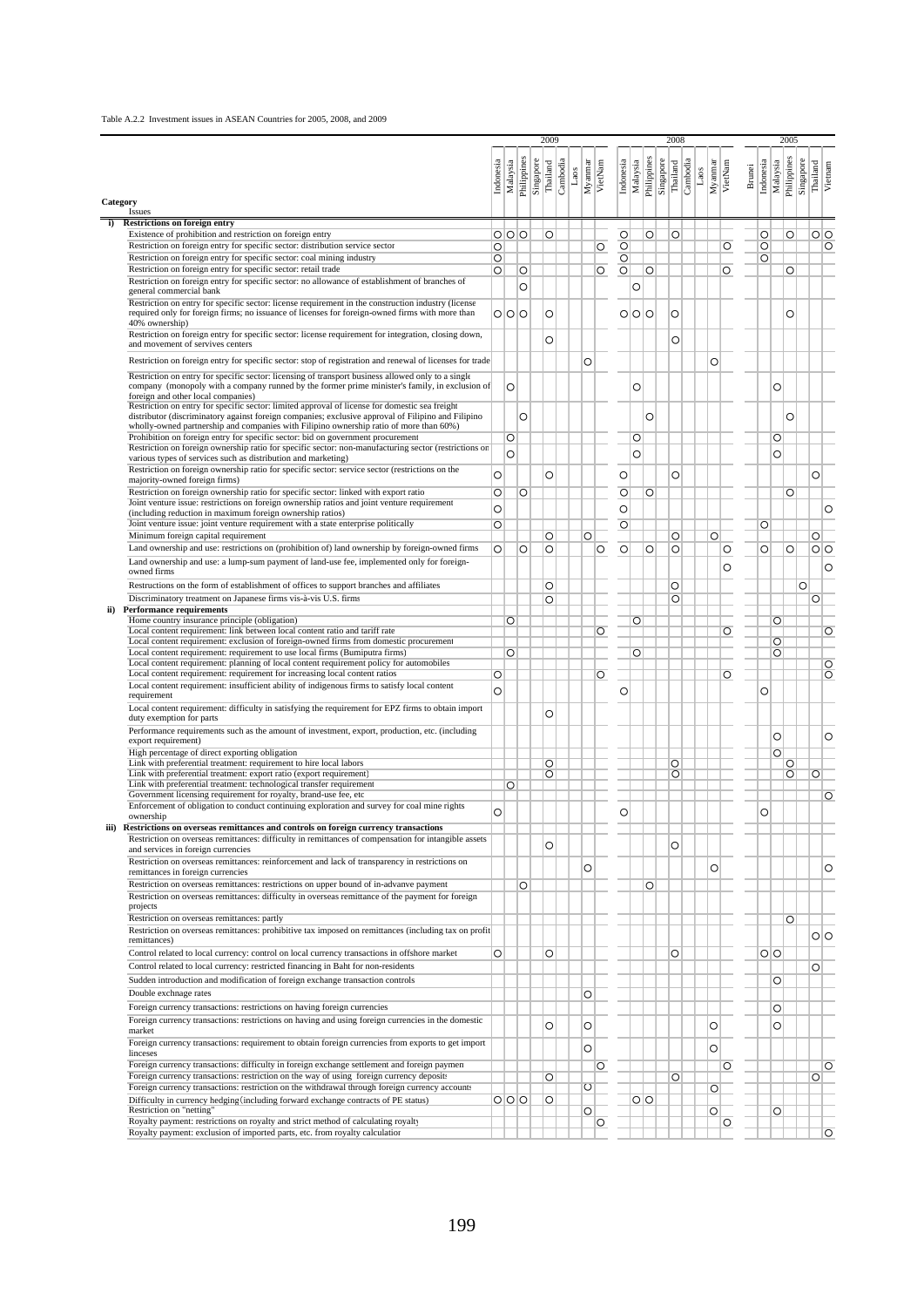| (Continue)      |                                                                                                                                                                                          |                    |              |                    |                               |                    |      |                    |                    |                    |             |                               |          |         |         |                               |               |                    |                                 |           |                    |                    |
|-----------------|------------------------------------------------------------------------------------------------------------------------------------------------------------------------------------------|--------------------|--------------|--------------------|-------------------------------|--------------------|------|--------------------|--------------------|--------------------|-------------|-------------------------------|----------|---------|---------|-------------------------------|---------------|--------------------|---------------------------------|-----------|--------------------|--------------------|
|                 |                                                                                                                                                                                          | Indonesia          | Malaysia     | Philippines        | 2009<br>Singapore<br>Thailand | Cambodia           | Laos | Myanmar<br>VietNam | Indonesia          | Malaysia           | Philippines | 2008<br>Singapore<br>Thailand | Cambodia | Laos    | Myannar | VietNam                       | <b>Brunei</b> | Indonesia          | 2005<br>Philippines<br>Malaysia | Singapore | Thailand           | Vietnam            |
| Category<br>iv) | <b>Issues</b><br>Restrictions on the movement of people and employment requirements                                                                                                      |                    |              |                    |                               |                    |      |                    |                    |                    |             |                               |          |         |         |                               |               |                    |                                 |           |                    |                    |
|                 | Mandatory employment of local labor: general<br>Mandatory employment of local labor: employment of Malaysians with a priority (including                                                 | $\overline{\circ}$ |              |                    |                               |                    |      |                    | $\circ$            |                    |             |                               |          |         |         |                               |               | $\circ$            |                                 |           |                    |                    |
|                 | request for handover of managing directorship)                                                                                                                                           |                    | O            |                    |                               |                    |      |                    |                    | $\circ$            |             |                               |          |         |         |                               |               |                    | $\circ$                         |           |                    |                    |
|                 | Mandatory employment of local labor: nationality requirement of directors (including president<br>and board members in investment trust companies)                                       |                    |              | $\circ$            |                               |                    |      |                    |                    |                    | $\circ$     |                               |          |         |         |                               |               |                    |                                 | $\circ$   | O                  |                    |
|                 | Restriction on hiring foreigners: employment quota for foreigners or restriction on foreign<br>employment ratio                                                                          |                    |              |                    | $\circ$                       |                    |      |                    |                    |                    |             | 이이                            |          |         |         |                               |               |                    | O                               |           | 0 0 0              |                    |
|                 | Restriction on hiring foreigners: modification and tightening of policies regarding foreign workers                                                                                      |                    | O            |                    |                               |                    |      |                    |                    | O                  |             |                               |          |         |         |                               |               |                    | $\circ$                         |           |                    |                    |
|                 | Restriction on hiring foreigners: restriction on hiring and visa issuance to mainland Chinese<br>workers                                                                                 |                    |              |                    |                               |                    |      |                    |                    |                    |             |                               |          |         |         |                               |               |                    |                                 |           |                    |                    |
|                 | Visa issue: discontinued issuance of multiple-entry visa                                                                                                                                 |                    |              |                    |                               |                    |      |                    |                    |                    |             |                               |          |         |         |                               |               |                    |                                 |           |                    |                    |
|                 | Visa issue: application fee for re-entry<br>Visa issue: difficulty in obtaining working visa, tightening of issuance condition (including cases of                                       |                    |              |                    | Ō                             |                    |      |                    | O                  |                    |             | O                             |          |         |         | O                             |               |                    | $\circ$                         |           | oΙo                |                    |
|                 | certain engineering or investors only), restriction on visa issuance<br>Visa issue: tightening of visa renewal (difficulty in renewal of multiple-entry visa; including                  |                    |              |                    |                               |                    |      |                    |                    |                    |             |                               |          |         |         |                               |               |                    |                                 | $\circ$   | O                  |                    |
|                 | suspension of renewal procedures in US)<br>Visa issue: restricted entry by SMEs due to prerequisite conditions for working visa issuance                                                 |                    |              |                    |                               |                    |      |                    |                    |                    |             |                               |          |         |         |                               |               |                    |                                 |           | O                  |                    |
|                 | Visa issue: no work permit under foreign temporary workers for construction engineering<br>Visa issue: introduction of obligation to obtain entry visa                                   | $\circ$            |              |                    |                               |                    |      |                    |                    | $\overline{\circ}$ |             |                               |          |         |         |                               |               | $\circ$            |                                 |           | O                  |                    |
|                 | Visa issue: inconsistent procedures for visa application among embassy and consulates<br>Discriminate period of residency permit between those with and without university degree        |                    |              |                    | O                             |                    |      |                    |                    |                    |             |                               |          |         |         |                               |               |                    |                                 | O         |                    |                    |
| v)              | Lack of transparency in policies and regulations concerning investment (institutional problems)                                                                                          |                    |              |                    |                               |                    |      |                    |                    |                    |             |                               |          |         |         |                               |               |                    |                                 |           |                    |                    |
|                 | Underdevelopment, lack of transparency, and delay of implementation of regulations (inadequate<br>implementing regulations and prolonged delays in their issuance): general              | $\circ$            |              |                    |                               | O                  |      | O                  | O                  |                    |             |                               | O        |         | О       |                               |               | O                  |                                 |           |                    |                    |
|                 | Underdevelopment of legal system: implementation rules of EPA<br>Underdevelopment of legal system: stock market and credit market                                                        |                    |              |                    | $\circ$                       | $\circ$            |      |                    |                    |                    |             | $\circ$                       | $\circ$  |         |         |                               |               |                    |                                 |           |                    |                    |
|                 | Underdevelopment of legal system: regulations on mortgage, lien, and hypothec<br>Underdevelopment of legal system: financial system such as credit transactions                          |                    |              |                    |                               |                    |      |                    | $\circ$<br>$\circ$ |                    |             |                               |          |         |         | $\circ$<br>$\overline{\circ}$ |               |                    |                                 |           |                    | $\circ$            |
|                 | Underdevelopment of legal system: foreign exchange system (double exchange rates)<br>Underdevelopment of legal system: exchange contract                                                 |                    |              |                    |                               |                    |      | $\circ$            |                    |                    |             |                               |          | $\circ$ | $\circ$ |                               |               |                    |                                 |           |                    |                    |
|                 | Underdevelopment of legal system: temporary system of opening governments' windows<br>responsive to emergency imports                                                                    |                    |              |                    |                               |                    |      |                    | O                  |                    |             |                               |          |         |         | O                             |               |                    |                                 |           |                    |                    |
|                 | Underdevelopment of legal system: insufficient economic system based on domestic currencies<br>Underdevelopment of legal system: re-organization of operations                           |                    |              |                    |                               | O                  |      |                    |                    |                    |             | $\overline{\circ}$            | O        |         |         |                               |               |                    |                                 |           |                    |                    |
|                 | Underdevelopment of legal system: unreasonable requirement of signature for imported products<br>under domestic law                                                                      |                    |              |                    |                               |                    |      |                    | O                  |                    |             |                               |          |         |         |                               |               |                    |                                 |           |                    |                    |
|                 | Underdevelopment of legal system: delay in issuing domestic regulations for ASEAN Cosmetic                                                                                               | $\circ$            |              |                    |                               |                    |      |                    |                    |                    |             |                               |          |         |         |                               |               |                    |                                 |           |                    |                    |
|                 | Directive<br>Underdevelopment of legal system (insufficiency): Corporate Separation Law and merger law                                                                                   |                    |              |                    |                               |                    |      |                    |                    |                    |             |                               |          |         |         |                               |               |                    |                                 |           | $\circ$            |                    |
|                 | Underdevelopment of legal system (insufficiency): Building Law, and Fire Defence Law, and<br>related laws and regulations                                                                |                    |              |                    |                               |                    |      |                    |                    |                    |             |                               |          |         |         |                               |               |                    |                                 |           | $\circ$            |                    |
|                 | Underdevelopment of legal system (insufficiency): legislation about handling of chemicals and<br>hazardous materials                                                                     |                    |              |                    |                               |                    |      |                    |                    |                    |             | O                             |          |         |         |                               |               |                    |                                 |           | O                  |                    |
|                 | Underdevelopment of legal system (insufficiency): regulations on dishonor<br>Underdevelopment of legal system (insufficiency): inadequate ax-related dispute settlement by the           | Q                  |              |                    |                               |                    |      |                    |                    |                    |             | $\overline{\circ}$            |          |         |         |                               |               |                    |                                 |           | $\overline{\circ}$ |                    |
|                 | third party government<br>Underdevelopment of legal system (insufficiency): double taxation due to lack of tax treaty                                                                    |                    |              |                    |                               |                    |      | $\circ$            |                    |                    |             |                               |          |         | O       |                               |               |                    |                                 |           |                    |                    |
|                 | Underdevelopment of legal system (inadequacy): inadequate protection of depositors<br>Underdevelopment of legal system (inadequacy): obligation of issuing official receipts             |                    |              |                    |                               |                    |      |                    | O                  |                    |             |                               |          |         |         |                               |               |                    |                                 |           | $\overline{\circ}$ |                    |
|                 | Underdevelopment and inconsistent implementation of legal system (insufficiency): foreign<br>exchange law and taxation system                                                            |                    |              |                    |                               |                    |      |                    |                    |                    |             | O                             |          |         |         |                               |               |                    |                                 |           | O                  |                    |
|                 | Lack of transparency in legal system: disapproval criteria of tax investigation                                                                                                          | O                  |              |                    |                               |                    |      |                    |                    |                    |             |                               |          |         |         |                               |               |                    |                                 |           |                    |                    |
|                 | Lack of transparency in legal system: complicated labor law<br>Lack of transparency in legal system: ownership of land and its utilization system                                        | O                  |              |                    |                               | $\circ$            |      |                    |                    |                    |             |                               | $\circ$  |         |         |                               |               |                    |                                 |           |                    |                    |
|                 | Lack of transparency in legal system: restrictions on equity transfer for joint venture companies<br>Lack of transparency in legal system: regulations on tax laws                       |                    |              |                    |                               |                    |      |                    |                    | $\circ$            |             |                               |          |         |         |                               |               | $\circ$            |                                 |           |                    |                    |
|                 | Lack of transparency in legal system: investment incentives<br>Lack of transparency in legal system: withdrawal rules                                                                    | $\circ$            |              | $\overline{\circ}$ |                               |                    |      |                    | $\circ$            |                    | $\circ$     |                               |          |         |         |                               |               |                    |                                 | $\circ$   | $\circ$            |                    |
|                 | Lack of transparency in legal system: conditions of employment<br>Lack of transparency in legal system: licenses and approvals for construction                                          |                    |              |                    | O                             |                    |      |                    |                    |                    |             | $\circ$                       |          |         |         |                               |               |                    |                                 |           | $\circ$<br>O       |                    |
|                 | Lack of transparency in legal system: an introduction of international practices<br>Lack of transparency in legal system: disclosure of information on changes in regulations            |                    | $\circ$<br>O |                    |                               |                    |      | O                  |                    | $\circ$<br>$\circ$ |             |                               |          |         | O       |                               |               |                    |                                 |           |                    |                    |
|                 | Lack of transparency in legal system: conditions on application for contract of technicaal assistance                                                                                    |                    |              |                    |                               |                    |      |                    |                    | O                  |             |                               |          |         |         |                               |               |                    |                                 |           |                    |                    |
|                 | Ambiguity of legal system: the date to start digital broadcasting<br>Ambiguity of legal system: disparity of tariff rates among similar products                                         | $\circ$            | $\circ$      |                    | $\circ$                       |                    |      |                    | $\circ$            |                    |             |                               |          |         |         |                               |               | $\circ$            |                                 |           |                    |                    |
|                 | Ambiguity of legal system: introduction of emission control regulations (including unrealistic<br>policies)                                                                              |                    |              |                    |                               |                    |      |                    |                    |                    |             |                               |          |         |         |                               |               | Ō                  |                                 | $\circ$   |                    |                    |
|                 | Ambiguity of legal system: foreign exchange laws<br>Ambiguity of legal system: export restrictions                                                                                       |                    |              | $\overline{O}$     |                               | $\overline{\circ}$ |      |                    |                    |                    | O           |                               | $\circ$  |         |         |                               |               |                    | $\circ$                         |           |                    |                    |
|                 | Ambiguity of legal system: detailed information on market research in expanding business<br>Ambiguity of legal system: inconsistency between country's tariff classification and ASEAN's |                    |              |                    |                               |                    |      | OOO                |                    |                    |             |                               |          |         |         |                               |               |                    |                                 |           |                    |                    |
|                 | Ambiguity of legal system: definition of tariff classification (items)<br>Ambiguity of legal system: treatment of reinvoice under the third-country FTA                                  |                    |              |                    | $\circ$                       |                    |      |                    |                    |                    |             |                               |          |         |         |                               |               |                    |                                 |           |                    |                    |
|                 | Ambiguity of legal system: method to calculate tax<br>Ambiguity of legal system: government procurement procedures                                                                       |                    |              |                    |                               |                    |      | $\circ$            |                    |                    |             |                               |          |         | $\circ$ |                               | $\circ$       |                    |                                 |           |                    |                    |
|                 | Ambiguity of legal system: approval and license procedures by administrative institutions<br>Ambiguity of legal system: approval and license criterion of investment-related regulations |                    |              |                    |                               |                    |      | $\circ$            |                    |                    |             |                               |          |         | $O$ $O$ |                               |               | $\overline{\circ}$ |                                 |           |                    | $\circ$            |
|                 | Ambiguity of legal system: partnership requirement<br>Ambiguity of legal system: criteria and details of approval for divestment obligation                                              | $\circ$            |              |                    |                               |                    |      |                    |                    |                    |             |                               |          |         |         |                               |               | $\circ$            |                                 |           |                    |                    |
|                 | Ambiguity of legal system (insufficiency): regulations on disposal of industry wastes<br>Ambiguity of legal system (insufficiency): tariff classification for parts and components       |                    |              |                    |                               |                    |      |                    |                    |                    |             |                               |          |         |         |                               |               |                    | $\circ$                         |           |                    |                    |
|                 | Lack of implementation of legal system: environmental control<br>Sudden modification of legal system: general (including absence of legal stability)                                     |                    |              |                    |                               |                    |      |                    | $\circ$            |                    |             |                               |          |         |         | $\circ$                       |               | $\circ$            |                                 |           |                    | $\circ$            |
|                 | Sudden modification of legal system: capital control and other controls<br>Sudden modification of legal system: incentives for foreign investors                                         |                    |              |                    |                               |                    |      |                    |                    |                    |             |                               |          |         |         |                               |               | $\circ$            | $\overline{\circ}$<br>$\circ$   |           |                    |                    |
|                 | Sudden modification of legal system: raising of import tariffs                                                                                                                           |                    |              |                    |                               |                    |      |                    | $\circ$            |                    |             |                               |          |         |         | $\circ$                       |               |                    | $\circ$                         |           |                    | $\circ$            |
|                 | Sudden modification of legal system (introduction): new tax (value-added tax for export processing<br>firms)                                                                             |                    |              |                    |                               |                    |      |                    | O                  |                    |             |                               |          |         |         | O                             |               |                    |                                 |           |                    |                    |
|                 | Sudden modification of legal system: custom clearance (e-custom clearance)<br>Sudden modification of legal system (setting): sudden setting of holidays                                  | $\circ$            |              | $\circ$            | $\circ$                       |                    |      |                    | $\circ$            |                    | $\circ$     | $\circ$                       |          |         |         |                               |               |                    |                                 | $\circ$   |                    |                    |
|                 | Sudden modification of legal system: issues of laws and regulations without sufficient period for<br>Sudden modification of legal system: reduction of export incentives                 |                    |              |                    |                               |                    |      |                    | oo                 |                    |             |                               |          |         |         | $\circ$                       |               |                    |                                 |           |                    |                    |
|                 | Sudden modification of legal system: crieria to prepare financial statements<br>Sudden and frequent modification of legal system: laws and notices (general)                             | $\overline{\circ}$ |              | $\overline{\circ}$ |                               |                    |      |                    | $\circ$            |                    | $\circ$     |                               |          |         |         | $\circ$                       |               |                    |                                 |           |                    | $\overline{\circ}$ |
|                 | Modification and publicity of legal system: difficulty in accessing information on regulations and<br>practices, and insufficient efforts to disseminate information on their revision   |                    | O            |                    |                               |                    |      |                    |                    |                    | $\circ$     |                               |          |         |         |                               |               |                    |                                 | $\circ$   |                    |                    |
|                 | Instability of legal system: instable foreign capital law and definition of foreingers<br>Instability of legal system: possible changes in investment incentives                         |                    | $\circ$      |                    | $\circ$                       |                    |      |                    |                    |                    | $\circ$     |                               |          |         |         |                               |               |                    |                                 |           |                    |                    |
|                 | Instability of legal system: automobile-related taxation system<br>Instability of legal system: tax holiday regime                                                                       |                    |              |                    |                               |                    |      |                    | $\circ$            |                    |             |                               |          |         |         | $\circ$                       |               | $\circ$            | $\circ$                         |           |                    |                    |
|                 | Instability of legal system: possible tightning regulations on market access to the retail firms<br>Instability of legal system: regulations on foreign workers                          |                    | $\circ$      |                    | $\circ$                       |                    |      |                    |                    | $\circ$            |             | $\circ$                       |          |         |         |                               |               |                    | $\circ$                         |           |                    |                    |
|                 | Instability of legal system: possible regulations inconsistent with WTO (requirements on<br>investment and production etc as eco-car promoting policy                                    |                    |              |                    | O                             |                    |      |                    |                    |                    |             | O                             |          |         |         |                               |               |                    |                                 |           |                    |                    |
|                 |                                                                                                                                                                                          |                    |              |                    |                               |                    |      |                    |                    |                    |             |                               |          |         |         |                               |               |                    |                                 |           |                    |                    |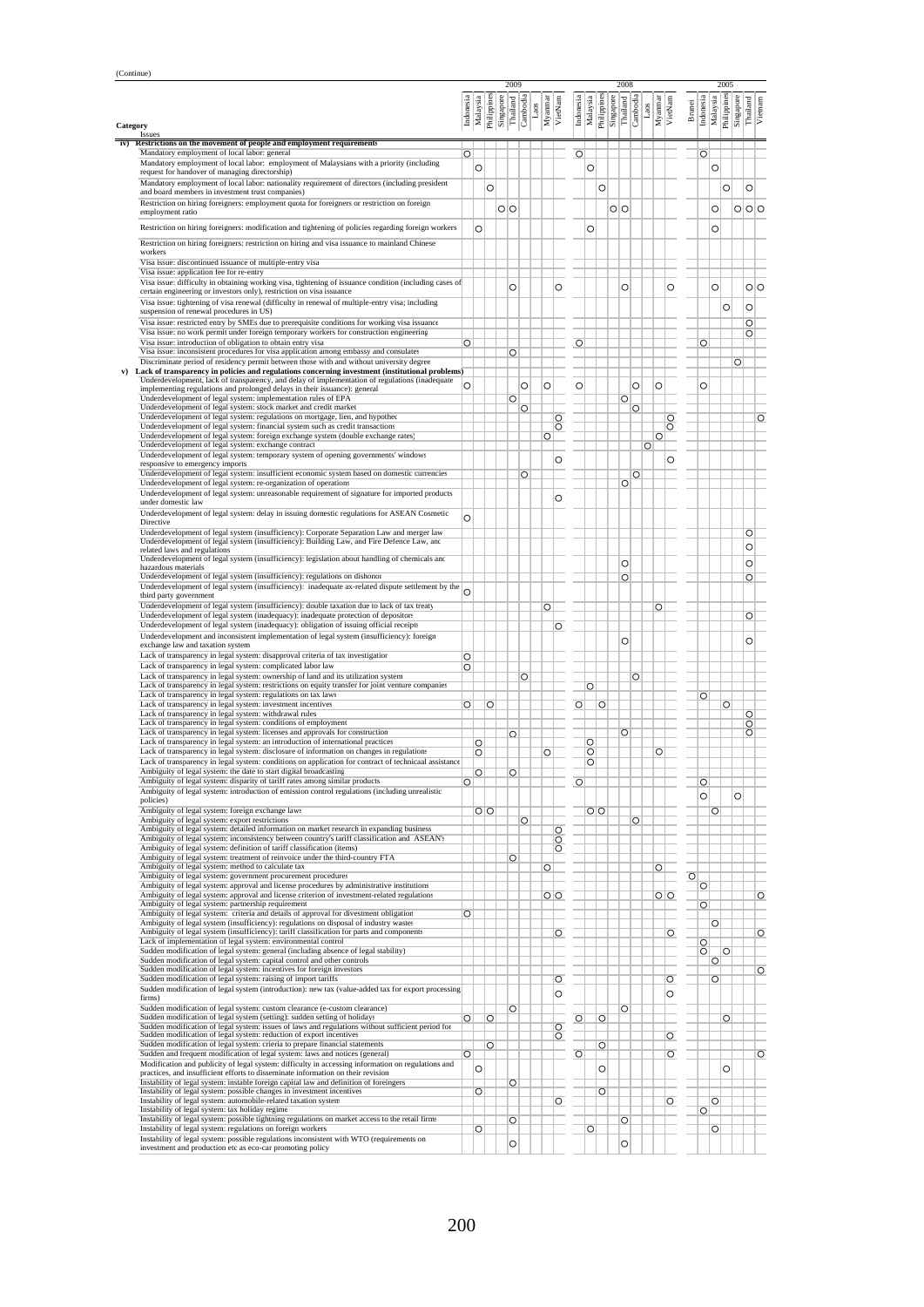|                                                                                                                                                                                                          |                    |                         |                    | 2009               |                      |               |                    |                    |         |                                      |         |                       | 2008               |      |                    |                 |               |                    |          | 2005                     |                               |                    |
|----------------------------------------------------------------------------------------------------------------------------------------------------------------------------------------------------------|--------------------|-------------------------|--------------------|--------------------|----------------------|---------------|--------------------|--------------------|---------|--------------------------------------|---------|-----------------------|--------------------|------|--------------------|-----------------|---------------|--------------------|----------|--------------------------|-------------------------------|--------------------|
|                                                                                                                                                                                                          | Indonesia          | Malaysia<br>Philippines |                    | Singapore          |                      |               | Myannar<br>VietNam |                    |         | Indonesia<br>Malaysia<br>Philippines |         | Singapore<br>Thailand |                    |      | Myanmar<br>VietNam |                 |               | Indonesia          |          | Philippines<br>Singapore | Thailand                      | Vietnam            |
|                                                                                                                                                                                                          |                    |                         |                    |                    | Thailand<br>Cambodia | $\frac{1}{2}$ |                    |                    |         |                                      |         |                       | Cambodia           | Laos |                    |                 | <b>Brunei</b> |                    | Malaysia |                          |                               |                    |
| Category<br>Issues                                                                                                                                                                                       |                    |                         |                    |                    |                      |               |                    |                    |         |                                      |         |                       |                    |      |                    |                 |               |                    |          |                          |                               |                    |
| Unsatisfactory quality of local parts and components due to insufficient regulations and standards<br>Taxation issue: extremely high value-added taxs                                                    |                    |                         | $\overline{\circ}$ |                    |                      |               |                    |                    |         |                                      | $\circ$ |                       |                    |      |                    |                 |               |                    | $\circ$  |                          |                               |                    |
| Taxation issue: elimination of tax exemption for imported equipments and imposition of corporate<br>tax                                                                                                  |                    |                         |                    |                    |                      |               |                    |                    |         |                                      |         |                       |                    |      |                    |                 |               | $\circ$            |          |                          |                               |                    |
| Taxation issue: tax withholding for PE and inter-branch transactions<br>Taxation issue: tax exemption discriminatory between national and non-national cars                                              |                    | $\circ$                 |                    |                    |                      |               |                    |                    |         |                                      |         |                       |                    |      |                    |                 |               |                    | O        |                          |                               |                    |
| Taxation issue: contradictive interpretation of definition of residents under revised income tax law                                                                                                     |                    |                         |                    |                    |                      |               |                    | $\overline{\circ}$ |         | $\circ$                              |         |                       |                    |      |                    |                 |               |                    | $\circ$  |                          |                               |                    |
| Taxation issue: high commodity tax, registration fee, owner fee and for automobiles<br>Taxation issue: conformity requirement on accounting and tax service                                              |                    |                         | $\circ$            |                    |                      |               |                    |                    |         |                                      |         |                       |                    |      |                    |                 |               |                    |          |                          | O                             |                    |
| Taxation issue: inadequate reserve criteria for taxation regulations<br>Taxation issue: persisting system of corporate tax withholding from supporting industry firms                                    |                    |                         |                    |                    |                      |               |                    |                    |         |                                      |         |                       |                    |      |                    |                 |               |                    |          |                          | $\circ$<br>$\overline{\circ}$ |                    |
| Taxation issue: tax on surplus remittances                                                                                                                                                               |                    |                         |                    | O                  |                      |               |                    |                    |         |                                      |         |                       | O                  |      |                    |                 |               |                    |          |                          | O                             |                    |
| Taxation issue: commercial and export tax (local production and exports and imports)<br>Taxation issue: rent tax (real estates)                                                                          |                    |                         |                    |                    |                      |               | $\circ$<br>O       |                    |         |                                      |         |                       |                    |      | O<br>O             |                 |               |                    |          |                          |                               |                    |
| Taxation issue: no application of preferential treatment of tax treaties (exemption of corporate tax<br>at the source for subcontractors)                                                                |                    |                         |                    |                    |                      |               |                    |                    |         |                                      | O       |                       |                    |      |                    |                 |               |                    |          |                          |                               |                    |
| Taxation issue: conditions on application of exise tax linked with incentive measures (eco-car                                                                                                           |                    |                         |                    | O                  |                      |               |                    |                    |         |                                      |         |                       | O                  |      |                    |                 |               |                    |          |                          |                               |                    |
| policy)<br>Taxation issue: tax on adverse spread                                                                                                                                                         |                    |                         |                    |                    |                      |               |                    |                    |         |                                      |         |                       | $\overline{\circ}$ |      |                    |                 |               |                    |          |                          |                               |                    |
| Taxation issue: no application of reinbursement of commodity tax for imported parts<br>Taxation issue: long-term retroactive period for tax investigation                                                |                    | $\circ$<br>$\circ$      |                    |                    |                      |               |                    |                    |         |                                      |         |                       |                    |      |                    |                 |               |                    |          |                          |                               |                    |
| Safety and environmental standards and certification issue: inadequate safety evaluation standards                                                                                                       |                    |                         |                    |                    |                      |               |                    |                    |         |                                      |         |                       |                    |      |                    |                 |               | 0 0 0              |          |                          |                               |                    |
| Safety and environmental standards and certification issue: insufficient regulations on anti-air<br>pollution                                                                                            |                    |                         |                    |                    |                      |               |                    |                    |         |                                      | O       |                       |                    |      |                    |                 |               |                    |          | $\circ$                  |                               |                    |
| Safety and environmental standards and certification issue: unique technical standard and safety                                                                                                         |                    |                         |                    | O                  |                      |               |                    |                    |         |                                      |         |                       | O                  |      |                    |                 |               |                    |          |                          |                               |                    |
| certification (iron and steel, plug etc)<br>Safety and environmental standards and certification issue: inconsistency with the International                                                             |                    |                         |                    |                    |                      |               |                    |                    |         |                                      |         |                       |                    |      |                    |                 |               |                    |          |                          |                               |                    |
| <b>Accounting Standards</b>                                                                                                                                                                              |                    |                         |                    | $\circ$            |                      |               |                    |                    |         |                                      |         |                       | $\circ$            |      |                    |                 |               |                    |          |                          |                               |                    |
| Safety and environmental standards and certification issue: unreasonable standard of waste water<br>treatment and waste water quality management                                                         | $\circ$            |                         |                    |                    |                      |               |                    |                    |         |                                      |         |                       |                    |      |                    |                 |               |                    |          |                          |                               |                    |
| Safety and environmental standards and certification issue: unreasonable tightning of regulations<br>for radiological examination                                                                        |                    | O                       |                    |                    |                      |               |                    |                    |         |                                      |         |                       |                    |      |                    |                 |               |                    |          |                          |                               |                    |
| Depreciation issue: long depreciation period                                                                                                                                                             |                    |                         |                    |                    |                      |               |                    |                    |         |                                      |         |                       |                    |      |                    |                 |               | O                  |          |                          |                               |                    |
| Depreciation issue: lack of exemplification of designated products (ambiguity)<br>Import restriction: import restriction by import quota and import licensing (build-up car, steel, and                  |                    |                         |                    |                    |                      |               |                    |                    |         |                                      |         |                       |                    |      |                    |                 |               | O                  |          |                          |                               |                    |
| color copy machine)                                                                                                                                                                                      |                    | $\circ$                 |                    |                    |                      |               |                    |                    |         | $\circ$                              |         |                       |                    |      |                    |                 |               |                    |          |                          |                               |                    |
| Import restriction: difficulty in obaining import licenses<br>Import restriction: import restriction on final products by manufacturing firms                                                            | $\overline{\circ}$ |                         |                    |                    |                      |               |                    | $\overline{\circ}$ |         |                                      |         |                       |                    |      |                    | O               |               |                    |          |                          |                               | $\overline{\circ}$ |
| <b>Export restriction</b><br>Unilateral abrogation of international commitments                                                                                                                          |                    |                         |                    |                    |                      |               |                    | $\overline{\circ}$ |         |                                      |         |                       |                    |      |                    | O               |               | O                  |          |                          |                               |                    |
| Long-term procedures for labor dispute                                                                                                                                                                   | $\overline{\circ}$ |                         |                    |                    |                      |               |                    |                    |         |                                      |         |                       |                    |      |                    |                 |               |                    |          |                          |                               |                    |
| Limited tariff exemption for companies in the Special Economic Zones<br>Unreasonable regulations and regulations without considering technological development trend                                     |                    |                         | O                  |                    |                      |               |                    |                    |         |                                      | O       |                       |                    |      |                    |                 |               |                    |          | $\circ$<br>$\circ$       | O                             |                    |
| Cap on surplus reserve                                                                                                                                                                                   |                    |                         |                    |                    |                      |               |                    |                    |         |                                      | $\circ$ |                       |                    |      |                    |                 |               |                    |          | $\circ$                  |                               |                    |
| Unilateral review of PPA<br>Complicated and/or delayed procedures with respect to investment-related regulations (implementation problems)                                                               |                    |                         |                    |                    |                      |               |                    |                    |         |                                      |         |                       |                    |      |                    |                 |               |                    |          | O                        |                               |                    |
| Complicated procedures: regimes general<br>Complicated procedures: procedures for transactions of bonded goods between trade-processing                                                                  |                    |                         |                    |                    |                      |               |                    |                    |         |                                      |         |                       |                    |      |                    |                 |               | O                  |          |                          |                               |                    |
| firms                                                                                                                                                                                                    | $\circ$            |                         |                    |                    |                      |               |                    |                    |         |                                      |         |                       |                    |      |                    |                 |               |                    |          |                          |                               |                    |
| Complicated procedures: procedures for equipment lease and rental certification<br>Complicated procedures: procedures for overseas remittances                                                           |                    |                         |                    |                    |                      |               |                    | $\overline{\circ}$ |         |                                      |         |                       |                    |      |                    | O               |               | O                  |          |                          | $\overline{\circ}$            |                    |
| Complicated procedures: purchasing procedures of foreign currencies                                                                                                                                      | $\overline{\circ}$ |                         |                    |                    |                      |               |                    |                    |         |                                      |         |                       |                    |      |                    |                 |               |                    |          |                          |                               |                    |
| Complicated procedures: approval and license procedures for merge, dissolution, or relocation of<br>the service center                                                                                   |                    |                         |                    | O                  |                      |               |                    |                    |         |                                      |         |                       | O                  |      |                    |                 |               |                    |          |                          | O                             |                    |
| Complicated procedures: renewal of import licensing (short period in effective)                                                                                                                          |                    |                         |                    |                    |                      |               | O                  |                    |         |                                      |         |                       |                    |      | O                  |                 |               |                    |          |                          |                               |                    |
| Complicated procedures: preparation of invoices of imported materials for each incentives<br>Complicated procedures: obligation of pre-registration of import quota for parts that can not be $\bigcirc$ |                    |                         |                    | O                  |                      |               |                    |                    |         |                                      |         |                       |                    |      |                    |                 |               |                    |          |                          |                               |                    |
| purchased domestically                                                                                                                                                                                   |                    |                         |                    |                    |                      |               |                    |                    |         |                                      |         |                       |                    |      |                    |                 |               |                    |          |                          |                               |                    |
| Complicated procedures: pre-shipment inspection<br>Complicated procedures: bidding rules for joint venture with state owned enterprises (application                                                     | $\circ$            |                         |                    |                    |                      |               |                    |                    |         |                                      |         |                       |                    |      |                    |                 |               |                    |          |                          |                               |                    |
| of rules for SOEs)<br>Complicated procedures: signiture requirements to documents submitted to government agencies                                                                                       |                    |                         |                    |                    |                      |               |                    | $\circ$            |         |                                      |         |                       |                    |      |                    | O               |               |                    |          |                          |                               |                    |
| and ministries                                                                                                                                                                                           |                    |                         |                    | O                  |                      |               |                    |                    |         |                                      |         |                       | O                  |      |                    |                 |               |                    |          |                          |                               |                    |
| Complicated procedures: procedures for exception of import tariffs<br>Complicated procedures (too-detailed): BOI approval and reporting procedures                                                       |                    | O                       |                    | O                  |                      |               |                    |                    |         | O                                    |         |                       | O                  |      |                    |                 |               |                    |          |                          | O                             |                    |
| Complicated procedures (too-detailed): procedures for BOI tax exemption for reexports                                                                                                                    |                    |                         |                    | $\overline{\circ}$ |                      |               |                    |                    |         |                                      |         |                       |                    |      |                    |                 |               |                    |          |                          |                               |                    |
| Complicated procedures (too-detailed): import licensing procedures<br>Complicated procedures (too-detailed): tax payment procedures for taxation at the source                                           |                    |                         |                    | $\circ$            |                      |               |                    |                    |         |                                      |         |                       | O                  |      |                    |                 |               |                    |          |                          |                               | $\circ$            |
| Complicated procedures (too-detailed): obtaining export and import licensing                                                                                                                             |                    |                         |                    |                    |                      |               |                    |                    |         |                                      |         |                       |                    |      |                    | $\circ$         |               |                    |          |                          |                               |                    |
| Complicated procedures: tax payment registration for foreign individuals<br>Complicated procedures (including uniqueness): state customs clearance procedures                                            |                    |                         |                    |                    |                      |               |                    |                    |         |                                      |         |                       |                    |      |                    |                 |               | $\circ$            | O        |                          |                               |                    |
| Compineated and detayed procedures, customs citatance (including citatance certificate<br>requirement, AFTA origin certificate procedures and management, enforcement of certificate of                  |                    |                         |                    |                    | oΙo                  |               |                    | oΙo                |         |                                      |         |                       | 이이                 |      |                    | 이이              |               |                    |          |                          |                               | 이이                 |
| origin document registration, off-shore trade customs clearance, and inefficiency of customs<br>closranco)                                                                                               |                    |                         |                    |                    |                      |               |                    |                    |         |                                      |         |                       |                    |      |                    |                 |               | 0 0 0              |          |                          |                               |                    |
| Complicated and deleved procedures: conformity and assessment                                                                                                                                            |                    | O                       |                    |                    |                      |               |                    |                    |         |                                      |         |                       |                    |      |                    |                 |               |                    |          |                          |                               |                    |
| Complicated and delayed procedures: procedures to apply for working visa and its renewal<br>(including work permit)                                                                                      |                    | ololo                   |                    | $\circ$            |                      |               |                    | Ō                  |         | 0 0 0                                |         |                       | O                  |      |                    | O               |               | ololo              |          |                          |                               | olo                |
| Complicated and delayed procedures: tax regulations-related procedures                                                                                                                                   | $\overline{\circ}$ |                         | $\circ$            |                    |                      |               |                    |                    | $\circ$ |                                      | $\circ$ |                       |                    |      |                    |                 |               | $\overline{\circ}$ |          |                          |                               |                    |
| Complicated and delayed procedures: AFTA procedures<br>Complicated and delayed procedures: import tariff reimbursement and tax exemption procedures                                                      | $\overline{\circ}$ | $\circ$                 |                    | $\circ$            |                      |               |                    |                    | $\circ$ | $\circ$                              |         |                       | $\circ$            |      |                    |                 |               | $\circ$            | $\circ$  |                          | $\circ$                       |                    |
| Complicated and delayed procedures: export bounty coupon issuance procedures<br>Complicated and delayed procedures: government approval procedures for withdrawal                                        |                    |                         |                    |                    |                      |               |                    |                    |         |                                      |         |                       |                    |      |                    |                 |               |                    |          |                          | $\circ$                       |                    |
| Complicated and delayed procedures: BOI export and import approval and reporting procedures                                                                                                              |                    | O                       |                    |                    |                      |               |                    | $\circ$            |         | $\circ$                              |         |                       |                    |      |                    | $\circ$         |               |                    |          |                          |                               | $\circ$            |
| for products, materials, equipments, defective products and rejected materials                                                                                                                           |                    |                         |                    | O                  |                      |               |                    |                    |         |                                      |         |                       | O                  |      |                    |                 |               |                    |          |                          | $\circ$                       |                    |
| Complicated and delayed procedures: patent registration application procedures<br>Delayed procedures: import custom clearance and cargo inspection (including uncertainty)                               |                    | $\circ$                 |                    | O                  |                      | O             |                    | O                  |         |                                      | $\circ$ |                       | O                  |      |                    | O               |               |                    |          |                          |                               |                    |
| Delayed procedures: AICO approval procedures                                                                                                                                                             |                    |                         |                    |                    |                      |               |                    |                    |         |                                      |         |                       |                    |      |                    |                 |               | O                  |          |                          |                               |                    |
| Delayed procedures: procedures for licensing (general)<br>Delayed procedures: deleyed procedures to transfer licensing permit from central government to                                                 |                    |                         |                    |                    |                      |               |                    | $\overline{\circ}$ |         |                                      |         |                       |                    |      |                    | $\circ$ $\circ$ |               |                    |          |                          |                               |                    |
| regional government                                                                                                                                                                                      | Ō                  |                         |                    |                    |                      |               |                    |                    |         |                                      |         |                       |                    |      |                    |                 |               |                    |          |                          |                               |                    |
| Deleyed procedures: stock reshuffle procedure<br>Delayed procedures: certificate procedures for CEPT                                                                                                     | $\circ$            | O                       |                    |                    |                      |               |                    |                    |         | $\circ$                              |         |                       |                    |      |                    |                 |               |                    |          |                          |                               |                    |
| Delayed procedures: oversea payment                                                                                                                                                                      |                    |                         |                    |                    |                      |               | O                  |                    |         |                                      |         |                       |                    |      | $\circ$            |                 |               |                    |          |                          |                               |                    |
| Delayed procedures: permission of oversea remittance<br>Delayed procedures: renewal of import licensing and automatic import licensing                                                                   |                    |                         |                    |                    |                      |               | $\circ$            | $\circ$            |         | $\circ$                              |         |                       |                    |      | $\circ$            |                 |               |                    | $\circ$  |                          |                               |                    |
| Delayed procedures: safety standard and assessment                                                                                                                                                       |                    |                         |                    | O                  |                      |               |                    |                    |         |                                      |         |                       |                    |      |                    |                 |               |                    |          |                          |                               |                    |
| Delayed procedures: judgement of non-application of PE<br>Delayed procedures: issuing final settlement of tax                                                                                            |                    | $\circ$                 |                    | O                  |                      |               |                    |                    |         |                                      |         |                       | $\overline{\circ}$ |      |                    |                 |               |                    |          |                          |                               |                    |
| Delayed procedures: approval procedures for technology transfer                                                                                                                                          |                    |                         |                    |                    |                      |               |                    |                    |         |                                      |         |                       |                    |      |                    |                 |               |                    |          |                          |                               | $\circ$            |
| Delayed procedures: production license issuance (partial)<br>Delayed procedures: examination of safety qualification                                                                                     |                    | $\circ$                 |                    |                    |                      |               |                    |                    |         |                                      |         |                       |                    |      |                    |                 |               |                    |          |                          | O                             |                    |
| Delayed procedures: civil execution procedures<br>Delayed procedures (including difficulty): procedures for waste disposal (and its renewal)                                                             |                    |                         |                    | O                  |                      |               |                    |                    |         |                                      |         |                       |                    |      |                    |                 |               |                    |          |                          |                               |                    |
| Delayed procedures (including difficulty): procedures for prepayment of corporate tax                                                                                                                    |                    |                         |                    |                    |                      |               |                    |                    |         |                                      | $\circ$ |                       |                    |      |                    |                 |               |                    |          | $\circ$                  | $\circ$                       |                    |
| reimbursement<br>Delayed procedures (including difficulty): difficulty in obtaining AICO approval                                                                                                        | O                  |                         |                    |                    |                      |               |                    |                    | $\circ$ |                                      |         |                       |                    |      |                    |                 |               | O                  |          |                          |                               |                    |
| Delayed procedures (including difficulty): renewal of business license                                                                                                                                   |                    |                         |                    |                    |                      |               | O                  | $\circ$            |         |                                      |         |                       |                    |      | $\circ$            | O               |               |                    |          |                          |                               | $\circ$            |
| Delayed procedures (including non-refunding and difficulty): value-added tax reimbursement<br>procedures                                                                                                 | $\circ$            |                         | O                  | O                  |                      |               |                    |                    | $\circ$ |                                      | O       |                       | O                  |      |                    |                 |               | O                  |          | $\circ$                  | O                             |                    |
| Delayed procedures (including non-refunding): corporate withholding tax reimbursement                                                                                                                    |                    |                         |                    | O                  |                      |               |                    |                    |         |                                      |         |                       | O                  |      |                    |                 |               |                    |          |                          | O                             |                    |
| procedures                                                                                                                                                                                               |                    |                         |                    |                    |                      |               |                    |                    |         |                                      |         |                       |                    |      |                    |                 |               |                    |          |                          |                               |                    |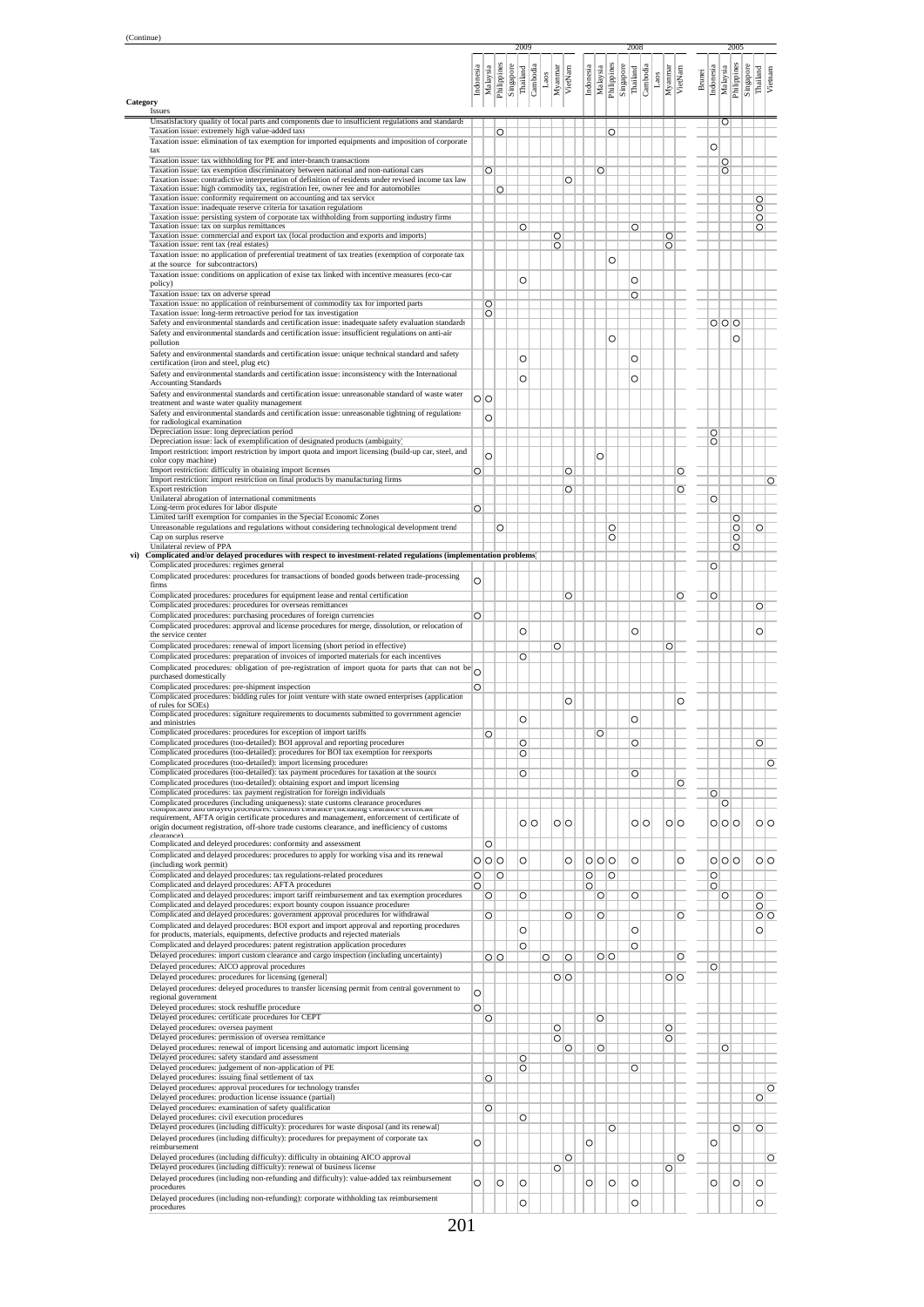| (Continue) |                                                                                                                                                                                                   |                |                    |                                          |                    | 2009     |                    |         |                               |           |                    |                    | 2008                  |          |       |         |                         |               |                    |                    | 2005                     |                           |                                          |
|------------|---------------------------------------------------------------------------------------------------------------------------------------------------------------------------------------------------|----------------|--------------------|------------------------------------------|--------------------|----------|--------------------|---------|-------------------------------|-----------|--------------------|--------------------|-----------------------|----------|-------|---------|-------------------------|---------------|--------------------|--------------------|--------------------------|---------------------------|------------------------------------------|
|            |                                                                                                                                                                                                   | Indonesia      | Malaysia           | Philippines                              | Singapore          | Thailand | Cambodia<br>Laos   | Myanmar | VietNam                       | Indonesia | Malaysia           | Philippines        | Singapore<br>Thailand | Cambodia | Laos  | Myanmar | VietNam                 | <b>Brunei</b> | Indonesia          | Malaysia           | Philippines<br>Singapore | Thailand                  | Vietnam                                  |
| Category   | Issues                                                                                                                                                                                            |                |                    |                                          |                    |          |                    |         |                               |           |                    |                    |                       |          |       |         |                         |               |                    |                    |                          |                           |                                          |
|            | Difficulty in procedures: corporate tax advance declaration and payment procedures<br>Inefficiency of procedures (including corruption): investment approval procedures                           | $\circ$        | Ю                  |                                          |                    | $\circ$  |                    |         |                               | $\circ$   | $\circ$            |                    | O                     |          |       |         |                         |               | $\circ$            | $\circ$            | $\circ$                  |                           |                                          |
|            | Inefficiency of procedures (including corruption): obtaining licenses for operations in the<br>construction sector                                                                                |                |                    | O                                        |                    |          |                    |         |                               |           |                    | $\circ$            |                       |          |       |         |                         |               |                    |                    |                          |                           |                                          |
|            | Disunity of procedures: inconsistent procedures and interpretation among administrative officials                                                                                                 |                |                    | $\circ$ o                                |                    |          |                    |         |                               |           |                    | $\circ$            | O                     |          |       |         |                         |               |                    |                    | $\circ$                  | O                         |                                          |
|            | Complicated corporate tax prepayment system<br>Complicated banking business resulting from the regulations requiring banking transactions in                                                      | $\circ$        |                    |                                          |                    |          |                    |         |                               | $\circ$   |                    |                    |                       |          |       |         |                         |               | $\circ$            |                    |                          |                           |                                          |
|            | rupiah                                                                                                                                                                                            | O              |                    |                                          |                    |          |                    |         |                               | O         |                    |                    |                       |          |       |         |                         |               | O                  |                    |                          |                           |                                          |
|            | Complicated offsetting of debtors and creditors account in foreign trade transactions<br>Complicated handling of BOI incentives                                                                   |                |                    |                                          |                    | $\circ$  |                    |         |                               |           |                    |                    | $\overline{\circ}$    |          |       |         |                         |               |                    |                    |                          | $\circ$<br>$\circ$        |                                          |
|            | Complicated approval and licensing for automobile price<br>Complicated L/C import system (iron and steel products)                                                                                |                |                    | $\overline{\circ}$                       |                    |          |                    |         |                               |           |                    | $\overline{O}$     |                       |          |       |         |                         |               |                    | $\circ$            | $\circ$                  |                           |                                          |
|            | Insufficient enforcement of environmental protection<br>Security and environment standard, standard recognition issue: regorousness of marking systems                                            |                |                    |                                          |                    | $\circ$  |                    |         | $\circ$                       |           |                    |                    |                       |          |       |         | $\circ$                 |               |                    |                    |                          |                           |                                          |
|            | Security and environment standard, standard recognition issue: obligation to acquisition the                                                                                                      |                |                    | Ō                                        |                    |          |                    |         |                               |           |                    |                    |                       |          |       |         |                         |               |                    |                    |                          |                           |                                          |
|            | Philippines National Standards for steel pipes, steel stick et al.<br>Ambiguous implementation of antitrust law                                                                                   |                |                    |                                          |                    |          |                    |         |                               |           |                    |                    |                       |          |       |         |                         |               |                    |                    |                          | $\circ$                   |                                          |
|            | Arbitrary application of system: disunity of legal interpretation and implementation (including<br>disunity and inconsistency of implementation of product safety certification system, excessive |                | $\circ$ $\circ$    |                                          |                    | $\circ$  |                    |         |                               |           | O                  |                    | O                     |          |       |         |                         |               |                    | O                  |                          |                           | olo                                      |
|            | power of local officials, etc.)<br>Arbitrary application of system: diversity of implementation and interpretation by customs                                                                     |                |                    |                                          |                    |          |                    |         |                               |           |                    |                    |                       |          |       |         |                         |               |                    |                    |                          |                           |                                          |
|            | (including arbitrary tariff classification and tariff evaluation, difference with international rules,                                                                                            |                | $\circ$            |                                          |                    |          |                    |         |                               | 이이        |                    |                    |                       |          | 0 0 0 |         | O                       |               |                    | ololo              |                          | $\circ$                   |                                          |
|            | inequity of tariff rate application and ITA nonperformance)<br>Arbitrary application of system: arbitrary corporate tax examination                                                               |                |                    |                                          |                    | $\circ$  |                    |         |                               |           |                    |                    | O                     |          |       |         |                         |               |                    |                    |                          | O                         |                                          |
|            | Arbitrary application of system: arbitrary and corrupt tax collection (including back taxes and tax<br>on business corporations)                                                                  | Ō              |                    |                                          |                    | $\circ$  |                    |         |                               | O         |                    | $\circ$            |                       | O        |       |         |                         |               | O                  |                    | $\circ$                  | O                         |                                          |
|            | Arbitrary application of system: extension of vaild period of license for air forwarder                                                                                                           |                |                    | O                                        |                    |          |                    |         |                               |           |                    | O                  |                       |          |       |         |                         |               |                    |                    |                          |                           |                                          |
|            | Inflexible application of systems: judgement of application fees imposed by customs                                                                                                               | O              |                    |                                          |                    |          |                    |         |                               |           |                    |                    |                       |          |       |         |                         |               |                    |                    |                          |                           |                                          |
|            | Disunity of legal interpretation for application of system: rules of origin<br>Inconsistent interpretation of legal system: inconsistent requirements among customs in accepting                  |                |                    |                                          |                    | $\circ$  |                    |         | $\circ$                       |           |                    |                    | O                     |          |       |         |                         |               |                    |                    | $\circ$                  |                           |                                          |
|            | ASEAN's Certificate of Origin<br>Disunity of legal interpretation for application of system: acquisition of indigenous rights for land-                                                           |                |                    |                                          |                    |          |                    |         |                               |           |                    |                    |                       |          |       |         |                         |               |                    |                    |                          |                           |                                          |
|            | use                                                                                                                                                                                               |                |                    |                                          |                    |          |                    |         |                               |           |                    |                    |                       |          |       |         |                         |               |                    |                    | $\circ$                  |                           |                                          |
|            | Disunity of regulations, controls, and legal interpretation for application among relevant ministries<br>and agencies                                                                             |                |                    |                                          |                    |          |                    |         |                               |           |                    |                    | O                     |          |       |         | O                       |               |                    |                    |                          | O                         |                                          |
|            | Disunity of legal interpretation for application of system: discriminately application for foreigners<br>of a criteria of environment at the office                                               |                |                    |                                          |                    |          |                    |         | $\circ$                       |           |                    |                    |                       |          |       |         | O                       |               |                    |                    |                          |                           |                                          |
|            | Insufficient notification and understanding of changes in legal systems and procedures among                                                                                                      |                |                    |                                          |                    |          |                    |         | $\circ$                       |           |                    |                    |                       |          |       |         |                         |               |                    |                    |                          |                           |                                          |
|            | administrative offices<br>Inconsistent interpretation of regulations and laws among related officials                                                                                             |                |                    | O                                        |                    |          |                    |         |                               |           |                    |                    |                       |          |       |         |                         |               |                    |                    |                          |                           |                                          |
|            | Insufficient legal enforcement (insufficient announcement of EPA Certification of Origin<br>procedure)                                                                                            |                | $\circ$ $\circ$    |                                          |                    | $\circ$  |                    |         | $\circ$                       |           |                    |                    |                       |          |       |         |                         |               |                    |                    |                          |                           |                                          |
|            | Inconvenience of centralized authorization rights (including disapproval of PROSEC licensing                                                                                                      |                |                    |                                          |                    |          |                    |         |                               |           |                    |                    |                       |          |       |         |                         |               | O                  |                    |                          |                           |                                          |
|            | procedures in rural areas)<br>Special personal connection and political bribery and corruption of public savants (including                                                                       |                |                    |                                          |                    |          |                    |         |                               |           |                    |                    |                       |          |       |         |                         |               |                    |                    |                          |                           |                                          |
|            | collusion and corruption in customs)<br>Unanimous voting at the board meeting of joint ventures                                                                                                   | $\circ$        |                    | Ō                                        |                    |          | Ō                  |         | $\circ$<br>$\overline{\circ}$ | $\circ$   |                    | $\circ$            |                       | $\circ$  |       |         | O<br>$\overline{\circ}$ |               |                    | ololo              |                          |                           | O<br>O                                   |
|            | Prohibitive port charge and departure tax                                                                                                                                                         | $\circ$        |                    |                                          |                    |          |                    |         |                               |           |                    |                    |                       |          |       |         |                         |               | O                  |                    |                          |                           |                                          |
|            | Introduction of value-added tax to free trade zones<br>Heavy burden of value-added tax                                                                                                            |                |                    | $\overline{\circ}$                       |                    |          |                    |         |                               |           |                    | O                  |                       |          |       |         |                         |               | $\circ$            |                    | O                        |                           |                                          |
|            | Prohibitive individual income tax<br>Income tax at the source for expensive expenses of the use                                                                                                   |                |                    |                                          |                    |          |                    |         | $\overline{\circ}$            |           |                    | $\circ$            |                       |          |       |         | $\circ$                 |               |                    |                    |                          |                           |                                          |
|            | High luxury tax imposed on imported or domestically produced goods<br>Collection of technology promotion funds                                                                                    | O              |                    |                                          |                    |          |                    |         |                               |           |                    |                    |                       |          |       |         |                         |               |                    |                    |                          |                           |                                          |
|            | Inconsistent tax collection                                                                                                                                                                       |                |                    |                                          |                    |          |                    |         | $\overline{\circ}$            |           |                    |                    |                       |          |       |         | $\circ$                 |               | $\circ$            |                    |                          |                           | O                                        |
|            | Irrational traffic regulation<br><b>Business tax</b>                                                                                                                                              |                |                    | O<br>O                                   |                    |          |                    |         |                               |           |                    | $\overline{O}$     |                       |          |       |         |                         |               | O                  |                    |                          |                           |                                          |
|            | Difficulties in the process of reimbursement of prepaid tax and so on<br>Irrational payment due for public utility charges                                                                        |                |                    | $\circ$<br>$\overline{\circ}$            |                    |          |                    |         |                               |           |                    | $\overline{\circ}$ |                       |          |       |         |                         |               |                    |                    |                          |                           |                                          |
|            | Irrationality of listed company provision<br>Existence of excessive regulations such as X-ray controls                                                                                            |                |                    |                                          |                    |          |                    |         |                               |           |                    |                    |                       |          |       |         |                         |               |                    | $\circ$<br>$\circ$ |                          |                           |                                          |
|            | Heavy burden of individual income tax                                                                                                                                                             |                |                    |                                          |                    |          |                    |         |                               |           |                    |                    |                       |          |       |         |                         |               |                    |                    |                          |                           | $\circ$                                  |
|            | Restricted transfer of the equity share<br>Difficulty in obtaining plans of governments                                                                                                           |                |                    |                                          |                    |          |                    |         |                               |           |                    |                    |                       |          |       |         |                         |               |                    | $\circ$<br>$\circ$ |                          |                           |                                          |
|            | Excessively strict foreign exchange control<br>Signature requirement for document submitted to government and other public offices                                                                |                |                    |                                          |                    |          |                    |         |                               |           |                    |                    |                       |          |       |         |                         |               |                    |                    |                          | $\circ$<br>$\overline{O}$ |                                          |
|            | Discrimination against foreign firms provided by the Board of Investment<br>Rampant smuggling                                                                                                     | $\circ$        |                    |                                          |                    |          | $\overline{\circ}$ |         | $\circ$                       |           |                    |                    |                       | $\circ$  |       | $\circ$ |                         |               |                    |                    |                          |                           | $\overline{\circ}$<br>$\overline{\circ}$ |
|            | Rampant illegal import of used cars<br>Deemed tax valuation system                                                                                                                                |                |                    |                                          |                    |          |                    |         |                               |           |                    |                    |                       |          |       |         |                         |               |                    |                    |                          |                           | $\circ$                                  |
| vii)       | Insufficient protection of intellectual property rights (IPRs)<br>IPRs: widespread counterfeit goods and pirated copy goods due to insufficient protection of IPRs                                | $\overline{O}$ |                    |                                          |                    |          |                    |         |                               |           |                    |                    |                       |          |       |         |                         |               |                    |                    |                          |                           |                                          |
|            | IPRs: insufficient crackdown on counterfeit goods at the border, delayed appraisal during                                                                                                         |                |                    | $\circ$<br>oΙo                           |                    | $\circ$  |                    |         | $\overline{\circ}$            |           | 000<br>oο          |                    | $\overline{\circ}$    |          |       |         | $\circ$                 |               |                    | 000<br>$\circ$     |                          |                           | $\circ$<br>O                             |
|            | suspension of imports and uncertainty of disposal of seized articles<br>IPRs: unratified IPR treaty (global treaty)                                                                               |                |                    | $\circ$                                  |                    |          |                    |         |                               |           | $\overline{O}$     |                    | $\circ$               |          |       |         |                         |               |                    | $\circ$            |                          | $\circ$                   |                                          |
|            | Trademark right: underdeveloped and insufficient trademark right protection system<br>viii) Labor regulations and related practices excessively favorable to workers                              |                |                    |                                          |                    |          |                    |         |                               | $\circ$   |                    |                    |                       |          |       |         |                         |               | $\circ$            |                    |                          |                           |                                          |
|            | Difficulty in firing workers: retirement and firing reglations excessively protective for workers<br>Difficulty in firing workers: judgment of a labor court                                      |                | $\circ$            |                                          |                    | $\circ$  |                    |         | O                             | $\circ$   |                    |                    | $\overline{\circ}$    |          |       |         | $\circ$                 |               | $\overline{\circ}$ |                    |                          | $\circ$                   |                                          |
|            | Wage: absence of minimum wage system (no minimum wage system and high labor cost)                                                                                                                 |                |                    | $\circ$                                  |                    |          |                    |         |                               |           |                    | $\circ$            |                       |          |       |         |                         |               |                    | $\circ$            |                          |                           |                                          |
|            | Wage: substantial raising, frequent and arbitrary revision and disparity control of minimum wage<br>Wage: rapid increase in wage level (raising of labor cost)                                    | $\circ$        | $\circ$            | O                                        | $\circ$            | $\circ$  |                    |         | O<br>$\circ$                  | $\circ$   | O                  | $\circ$            | $\circ$<br>$\circ$    |          |       |         | О<br>$\circ$            |               | 0                  | O                  |                          | $\circ$<br>$\circ$        | $\overline{\circ}$                       |
|            | Wage: disapproval of and difficulty in demotion and salary cut<br>Strike: easy implementation of strike and long-term strike practices                                                            |                | $\overline{\circ}$ | $\circ$                                  |                    | $\circ$  |                    |         |                               |           | $\circ$            | O                  | 0                     |          |       |         |                         |               | O                  |                    | $\circ$                  |                           |                                          |
|            | Illegal strike<br>Payment of costs for labor-related court                                                                                                                                        |                | $\circ$            |                                          |                    |          |                    |         | $\circ$                       |           | $\circ$            |                    |                       |          |       |         | $\circ$                 |               |                    |                    |                          |                           |                                          |
|            | Labor union issues: moderation of authorization to organize labor union                                                                                                                           |                |                    | O                                        |                    |          |                    |         |                               |           |                    |                    |                       |          |       |         |                         |               |                    |                    |                          |                           |                                          |
|            | Restrictions on the period to hire temporary workers<br>Irrational regulations on ages of young workers                                                                                           |                |                    | $\circ$<br>$\circ$                       |                    |          |                    |         |                               |           |                    | $\circ$<br>$\circ$ |                       |          |       |         |                         |               |                    |                    |                          |                           |                                          |
|            | Labor-management agreement and practices excessively favorable to workers; difficulty in revision<br>of conservative labor regulations and vested conditions of employment                        |                |                    |                                          |                    |          |                    |         |                               |           |                    |                    |                       |          |       |         |                         |               |                    | $\circ$            |                          |                           | olo                                      |
|            | Misuse of medical leave                                                                                                                                                                           |                |                    |                                          |                    |          |                    |         |                               |           |                    |                    |                       |          |       |         |                         |               |                    | $\overline{\circ}$ |                          |                           |                                          |
|            | Excessive holidays and/or work absence<br>Abuse of family and medical leave system                                                                                                                |                | $\overline{O}$     |                                          |                    |          |                    |         |                               |           | $\overline{\circ}$ |                    |                       |          |       |         |                         |               |                    | $\overline{\circ}$ |                          |                           |                                          |
|            | Specificity of working time<br>Unreasonably high wage rates for working on holidays                                                                                                               |                |                    | $\circ$<br>$\overline{\circ}$            |                    |          |                    |         |                               |           |                    | $\circ$<br>$\circ$ |                       |          |       |         |                         |               |                    |                    | $\circ$<br>$\circ$       |                           |                                          |
|            | Prohibition of employing contract workers<br>Restriction on transfer of insurance officials among companies                                                                                       |                |                    | $\overline{\circ}$<br>$\overline{\circ}$ |                    |          |                    |         |                               |           |                    | O<br>$\circ$       |                       |          |       |         |                         |               |                    |                    | $\circ$<br>$\circ$       |                           |                                          |
|            | Greater burden of employees' pension<br>Burden of educational fund                                                                                                                                |                |                    |                                          | $\circ$<br>$\circ$ |          |                    |         |                               |           |                    |                    | $\circ$<br>$\circ$    |          |       |         |                         |               |                    |                    |                          | $\circ$<br>$\circ$        |                                          |
|            | Heavy burden of obligation to distribute taxable profits and profit sharing dividends to employees                                                                                                |                |                    |                                          |                    |          |                    |         |                               |           |                    |                    |                       |          |       |         |                         |               |                    |                    | $\circ$                  |                           |                                          |
|            |                                                                                                                                                                                                   |                |                    |                                          |                    |          |                    |         |                               |           |                    |                    |                       |          |       |         |                         |               |                    |                    |                          |                           |                                          |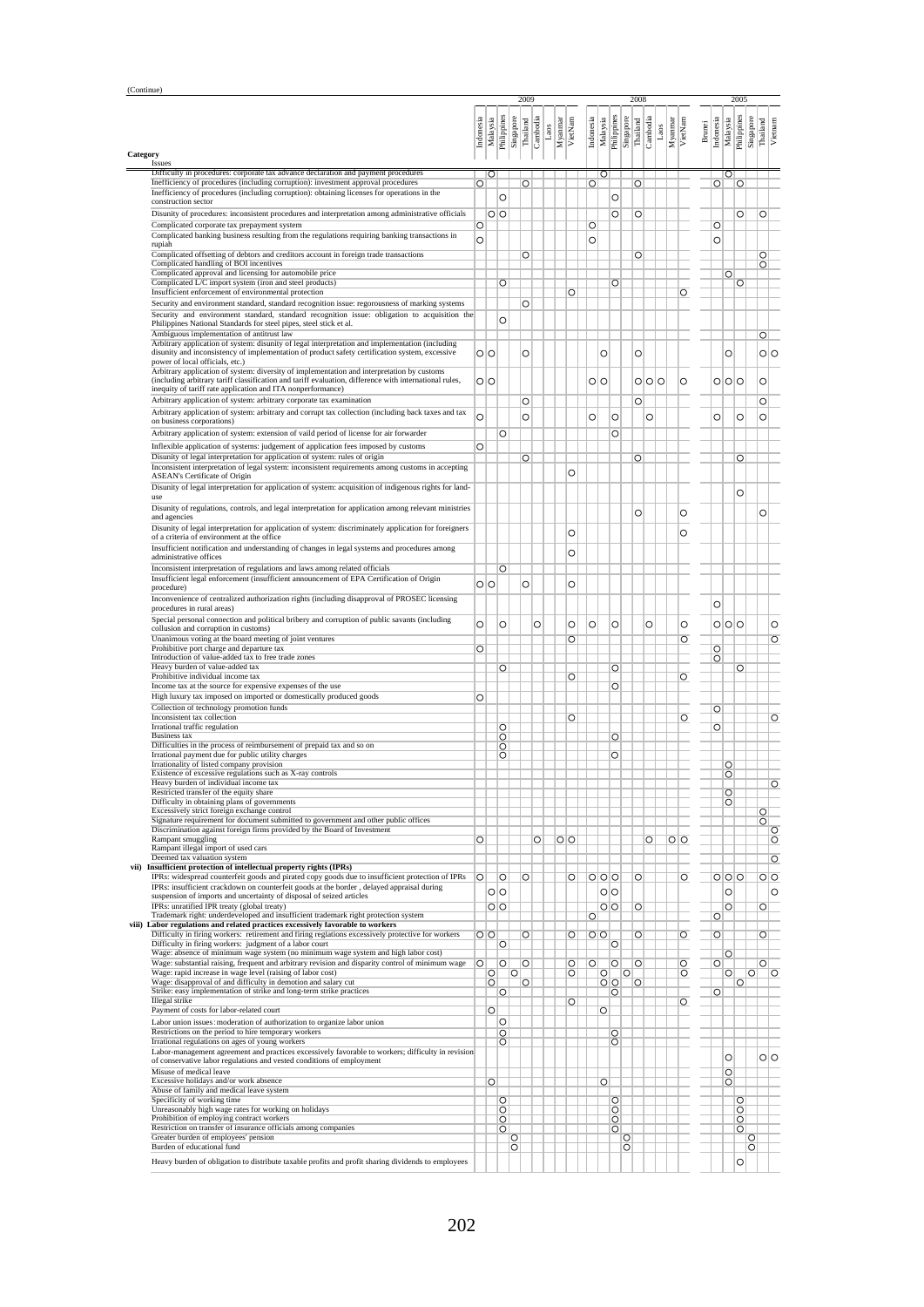| (Continue) |                                                                                                                                                                                                   |                    |                 |             |           |                      |   |                         |                    |           |          |             |           |                      |         |         |                |               |                       |                    |           |                     |
|------------|---------------------------------------------------------------------------------------------------------------------------------------------------------------------------------------------------|--------------------|-----------------|-------------|-----------|----------------------|---|-------------------------|--------------------|-----------|----------|-------------|-----------|----------------------|---------|---------|----------------|---------------|-----------------------|--------------------|-----------|---------------------|
|            |                                                                                                                                                                                                   |                    |                 |             |           | 2009                 |   |                         |                    |           |          |             |           | 2008                 |         |         |                |               |                       | 2005               |           |                     |
|            |                                                                                                                                                                                                   |                    |                 |             | Singapore | Thailand<br>Canbodia |   |                         |                    |           |          | Philippines | Singapore |                      |         |         |                |               |                       |                    | Singapore |                     |
|            |                                                                                                                                                                                                   | Indonesia          | Malaysia        | Philippines |           |                      |   | Myanmar<br>Laos         | VietNam            | Indonesia | Malaysia |             |           | Cambodia<br>Thailand | Laos    | Myanmar | VietNam        | <b>Brunei</b> | Indonesia<br>Malaysia | Philippines        |           | Thailand<br>Vietnam |
| Category   |                                                                                                                                                                                                   |                    |                 |             |           |                      |   |                         |                    |           |          |             |           |                      |         |         |                |               |                       |                    |           |                     |
|            | Issues                                                                                                                                                                                            |                    |                 |             |           |                      |   |                         |                    |           |          |             |           |                      |         |         |                |               |                       |                    |           |                     |
| ix)        | Underdeveloped infrastructure, shortage of human resources, and insufficient investment incentives                                                                                                |                    |                 |             |           |                      |   |                         |                    |           |          |             |           |                      |         |         |                |               |                       |                    |           |                     |
|            | Difficulty in hiring and securing human resources due to shortage of management staff and<br>engineers (including brain drain of IT engineers)                                                    |                    | $\circ$ $\circ$ |             | Ó         |                      |   | $\circ$                 | $\circ$            |           | Ō        |             | O         |                      |         |         | O              |               |                       |                    | 0 0 0 0 0 |                     |
|            | High turnover ratio and job hopping practices                                                                                                                                                     |                    | $0000$          |             |           |                      |   |                         |                    |           |          | 0000        |           |                      |         |         |                |               |                       |                    | $\circ$   |                     |
|            | Infrastructure issue: underdeveloped (industrial) infrastructure (general)<br>Infrastructure issue: increased risk of power shortages and electrical power supply (instability)                   |                    |                 |             |           |                      |   |                         |                    |           |          |             |           |                      |         |         |                |               | $\overline{O}$        | $\overline{\circ}$ |           | $\overline{O}$      |
|            | Infrastructure issue: underdeveloped road and traffic                                                                                                                                             |                    | 000             |             |           | $\circ$              |   | $\circ$<br>000000000    |                    |           | 000      |             |           | $\circ$<br>000000000 |         |         | $\overline{O}$ |               | $\circ$               |                    |           |                     |
|            | Infrastructure issue: underdevelopment and lack of seaport infrastructure                                                                                                                         | O                  |                 |             |           |                      |   |                         | $\circ$ $\circ$    | $\circ$   |          |             |           |                      |         |         | $\circ$        |               |                       |                    |           |                     |
|            | Infrastructure issue: inadequate spaces for railway and underdeveloped containerized railway<br>transportation                                                                                    |                    |                 |             |           | O                    |   |                         |                    |           |          |             |           | $\circ$              |         |         |                |               |                       |                    |           |                     |
|            | Infrastructure issue: creaky existing infrastructure                                                                                                                                              |                    |                 |             |           |                      |   |                         |                    |           |          |             |           |                      |         |         |                |               | O                     |                    |           |                     |
|            | Infrastructure issue: poor public physical distribution services                                                                                                                                  |                    |                 |             |           |                      |   |                         |                    |           |          |             |           |                      |         |         |                |               | O                     |                    |           |                     |
|            | Infrastructure issue: underdeveloped intermediate distribution<br>Infrastructure issue: inadequate public sanitation                                                                              |                    |                 |             |           |                      |   |                         |                    |           |          |             |           |                      |         |         |                |               |                       |                    |           | $\circ$             |
|            | Infrastructure issue: runaway cost of public utilities (instability)                                                                                                                              | $\circ$            |                 | O           |           |                      |   |                         |                    | $\circ$   |          | $\circ$     |           |                      |         |         |                |               | $\circ$<br>$\circ$    |                    |           |                     |
|            | Infrastructure issue: insufficiency and underdevelopment of waste disposals                                                                                                                       |                    |                 |             |           |                      |   |                         | $\circ$            |           |          |             |           |                      |         |         | $\circ$        |               |                       | O                  |           | $\overline{\circ}$  |
|            | Infrastructure issue: delayed delivery due to traffic jam in cities                                                                                                                               |                    |                 |             |           |                      |   |                         | $\circ$            |           |          |             |           |                      |         |         | O              |               |                       |                    |           |                     |
|            | Infrastructure issue: underdeveloped telecommunication infrastructure/roadband internet network<br>access                                                                                         |                    | O               |             |           |                      | O |                         | $\circ$            |           |          | O           |           |                      |         |         |                |               |                       |                    |           |                     |
|            | Infrastructure issue: insufficient air transport infrastructure                                                                                                                                   |                    |                 |             |           | O                    |   | O                       |                    |           |          |             |           | O                    |         | O       |                |               |                       |                    |           |                     |
|            | Infrastructure issue: remarkable difference between a plan to develop logistics and the progress of                                                                                               |                    |                 |             |           |                      |   |                         | $\circ$            |           |          |             |           |                      |         |         |                |               |                       |                    |           |                     |
|            | construction (highway, subway, et al.)                                                                                                                                                            |                    |                 |             |           |                      |   |                         |                    |           |          |             |           |                      |         |         |                |               |                       |                    |           |                     |
|            | Incentives issue: disparity of incentives in the same zone due to project-by-project grant of BOI<br>incentives (irrationality)                                                                   |                    |                 |             |           |                      |   |                         |                    |           |          |             |           |                      |         |         |                |               |                       |                    |           | $\circ$             |
|            | Incentives issue: shrinking of incentives for foreign investors according to the change of<br>investment promotion areas                                                                          |                    |                 |             |           | $\circ$              |   |                         |                    |           |          |             |           |                      |         |         |                |               |                       |                    |           |                     |
|            | Incentives issue: absence of investment incentives for the construction industry                                                                                                                  |                    |                 |             |           |                      |   |                         |                    |           |          |             |           |                      |         |         |                |               |                       |                    |           | $\circ$             |
|            | Incentives issue: insufficient incentives for existing foreign-owned firms<br>Incentives issue: insufficiency, shrinking and ambiguity of incentives for foreign investors (high-                 |                    |                 |             |           |                      |   |                         |                    |           |          |             |           |                      |         |         |                |               |                       |                    |           | $\overline{O}$      |
|            | tec industry; petroreum gas, oil refinery, petrochemstry)                                                                                                                                         | $\circ$            |                 |             |           |                      |   |                         |                    | $\circ$   |          |             |           |                      |         |         |                |               | O                     | $\circ$            |           | $\circ$             |
|            | Incentives issue: insuffient excemption of import tariffs imposed on capital goods within economic                                                                                                |                    |                 | O           |           |                      |   |                         |                    |           |          | $\circ$     |           |                      |         |         |                |               |                       |                    |           |                     |
|            | zone                                                                                                                                                                                              |                    |                 |             |           |                      |   |                         |                    |           |          |             |           |                      |         |         |                |               |                       |                    |           |                     |
|            | Incentives issue: elimination of tax incentives for industrial park<br>Incentive issues: review of tax exemption for parts used in producing exports, which are subject to<br>anti-dumping duties |                    |                 |             |           | $\circ$              |   |                         | O                  |           |          |             |           |                      |         |         |                |               |                       |                    |           |                     |
|            | Incentive issues: application of investment allowance and reinvestment allowance only for<br>manufacturing                                                                                        |                    | O               |             |           |                      |   |                         |                    |           |          |             |           |                      |         |         |                |               |                       |                    |           |                     |
|            | Incentives issue: absence of incentives for parts manufacturer                                                                                                                                    |                    |                 |             |           |                      |   |                         | $\overline{\circ}$ |           |          |             |           |                      |         |         | O              |               |                       |                    |           | $\circ$             |
|            | Incentives issue: insufficient incentives for foreign finished car maker                                                                                                                          |                    |                 |             |           |                      |   |                         |                    |           |          |             |           |                      |         |         |                |               |                       |                    |           | $\circ$             |
|            | Incentives issue: insufficient BOI tax incentives                                                                                                                                                 |                    |                 |             |           | O                    |   |                         |                    |           |          |             |           |                      |         |         |                |               |                       |                    |           | $\circ$             |
|            | Incentives issue: insufficient tax incentives other than BOI incentives (corporate tax and<br>withholding tax under tax treaty)                                                                   |                    |                 |             |           | $\circ$              |   |                         |                    |           |          |             |           |                      |         |         |                |               |                       |                    |           |                     |
|            | Incentives issue: discriminatory favorable incentives for national cars<br>Insufficient incentive for nurture of supporting industries (including local industrial development                    |                    | O               |             |           |                      |   |                         |                    |           | O        |             |           |                      |         |         |                |               | $\circ$               |                    |           |                     |
|            | policy)                                                                                                                                                                                           |                    | $\circ$ $\circ$ |             |           |                      |   |                         | $\circ$            |           | 000      |             |           |                      |         |         | O              |               |                       | O                  |           | O                   |
|            | Issues of local suppliers in terms of delivery time and quality                                                                                                                                   |                    |                 |             |           |                      |   |                         |                    |           |          |             |           |                      |         |         |                |               |                       |                    |           | O                   |
|            | High tax rate: corporate tax                                                                                                                                                                      |                    |                 |             |           |                      |   |                         |                    |           |          |             |           |                      |         |         |                |               | $\circ$               |                    |           |                     |
|            | High tax rate: individual income tax<br>Financial market: immature financial market                                                                                                               |                    |                 |             |           |                      |   |                         | O<br>$\circ$       |           |          |             |           |                      |         |         | O              |               | $\circ$               |                    |           |                     |
|            | Financial market: underdeveloped foreign currency exchange system                                                                                                                                 |                    |                 |             |           |                      | O | $\circ$ $\circ$ $\circ$ |                    |           |          |             |           |                      | $\circ$ | 0 0 0   | O              |               |                       | O<br>O             |           | $\circ$             |
|            | Financial market: underdeveloped capital market                                                                                                                                                   |                    |                 |             |           |                      | O |                         |                    |           |          |             |           |                      | $\circ$ |         |                |               |                       |                    |           | O                   |
|            | Insufficiency of medical institutions                                                                                                                                                             |                    |                 |             |           |                      |   |                         |                    |           | $\circ$  |             |           |                      |         |         |                |               |                       | O                  |           |                     |
|            | Public security: frequent occurrence of theft                                                                                                                                                     |                    |                 | O           |           |                      |   |                         |                    |           | $\circ$  |             |           |                      |         |         |                |               |                       |                    |           |                     |
|            | Political instability                                                                                                                                                                             |                    |                 |             |           | O                    |   |                         |                    |           |          |             |           |                      |         |         |                |               |                       |                    |           |                     |
|            | Undeveloped system to prevent disasters: Strength of Buildings, Bird flu, Dengue fever                                                                                                            | O                  |                 |             |           |                      |   |                         |                    |           |          |             |           |                      |         |         |                |               |                       |                    |           |                     |
|            | <b>Restricted competition and price controls</b><br>Monopoly / unilateral increase in price of energy supply                                                                                      |                    |                 |             |           |                      |   |                         |                    | О         |          |             |           |                      |         |         |                |               | $\circ$               |                    |           |                     |
|            | Descriminatory high pricing for electricity, water, diesel for industrial use                                                                                                                     |                    | $\circ$         |             |           |                      |   |                         |                    |           |          |             |           |                      |         |         |                |               |                       |                    |           |                     |
|            | Discriminatory rise in fuel price for industrial use                                                                                                                                              | $\overline{\circ}$ |                 |             |           |                      |   |                         |                    | $\circ$   |          |             |           |                      |         |         |                |               | $\circ$               |                    |           |                     |
|            | Excessive government intervention for pricing systems: standard export pricing and obligation of                                                                                                  | $\circ$            |                 |             |           |                      |   |                         |                    |           |          |             |           |                      |         |         |                |               |                       |                    |           |                     |
|            | domestic supply for coal<br>winnstriar regulation to allow price cap settings for electricity provided by state-owned power                                                                       | $\circ$            |                 |             |           |                      |   |                         |                    |           |          |             |           |                      |         |         |                |               |                       |                    |           |                     |
|            | company<br>High price due to monopoly by the government: industrial waste disposal                                                                                                                |                    | $\circ$         |             |           |                      |   |                         |                    |           |          |             |           |                      |         |         |                |               |                       |                    |           |                     |
|            | Price reporting requirement to the Department of Commerce                                                                                                                                         |                    |                 |             |           | $\circ$              |   |                         |                    |           |          |             |           | O                    |         |         |                |               |                       |                    |           | $\circ$             |
|            | Government-designated trading company system                                                                                                                                                      |                    |                 |             |           |                      |   |                         | O                  |           |          |             |           |                      |         |         | O              |               |                       |                    |           | $\circ$             |
|            | Monopolistic pricing<br>Discriminate pricing for loads at ports                                                                                                                                   |                    |                 |             |           |                      |   |                         | $\circ$<br>O       |           |          |             |           |                      |         |         | $\circ$<br>O   |               |                       |                    |           | $\circ$             |
|            | Double pricing between domestic and foreign investment                                                                                                                                            |                    |                 |             |           |                      |   |                         |                    |           |          |             |           |                      |         | $\circ$ |                |               |                       |                    |           |                     |
|            | Data source: Urata and Ando (2010) (original data: authors' preparation, based on JMC surveys).                                                                                                   |                    |                 |             |           |                      |   |                         |                    |           |          |             |           |                      |         |         |                |               |                       |                    |           |                     |